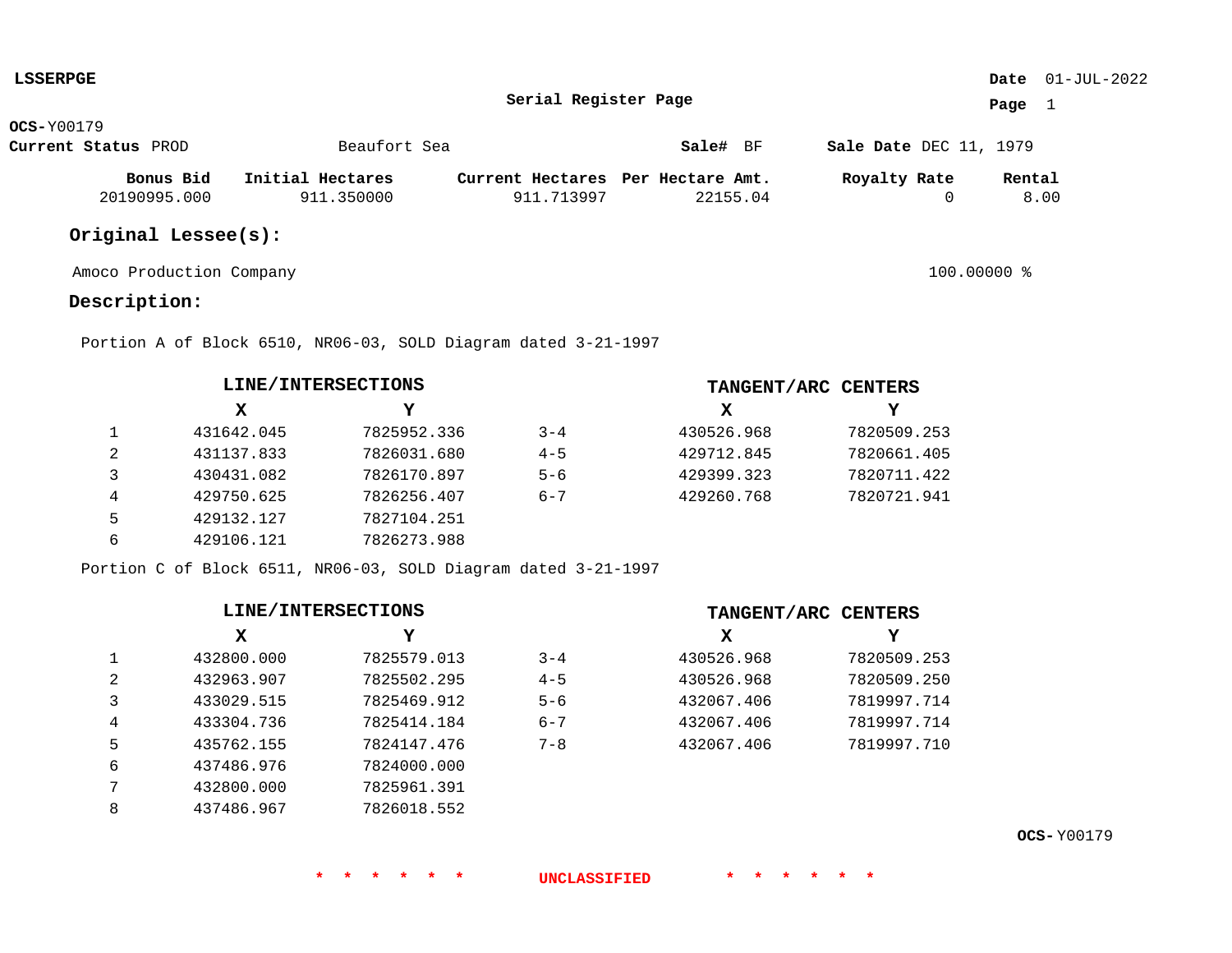### 01-JUL-2022 **Date**

**Serial Register Page**

**Page** 2

**OCS-**Y00179

**Current Status** PROD **Sale#** BF DEC 11, 1979

Beaufort Sea

9 435921.085 7824000.000

Portion D of Block 6561, NR06-03, SOLD Diagram dated 3-21-1997

|   | LINE/INTERSECTIONS |             |         | TANGENT/ARC CENTERS |             |
|---|--------------------|-------------|---------|---------------------|-------------|
|   | X                  | v           |         | х                   |             |
|   | 435921.085         | 7824000.000 | $2 - 3$ | 432067.406          | 7819997.714 |
| 2 | 437218.411         | 7822080.756 | $3 - 4$ | 432201.366          | 7819693.407 |
| 3 | 437473.608         | 7821446.714 | $4 - 5$ | 432744.453          | 7818530.053 |
| 4 | 437486.989         | 7821424.914 |         |                     |             |
| 5 | 437486.976         | 7824000.000 |         |                     |             |

Portion B of Block 6510, NR-06-03, SOLD Diagram dated 03-21-1997

| LINE/INTERSECTIONS |            |             |         |            | TANGENT/ARC CENTERS |
|--------------------|------------|-------------|---------|------------|---------------------|
|                    | х          |             |         |            | Y                   |
|                    | 431658.505 | 7825948.936 | $2 - 3$ | 430526.968 | 7820509.253         |
|                    | 432800.000 | 7825961.391 |         |            |                     |
|                    | 432800.000 | 7825579.013 |         |            |                     |

**01-AUG-1980** Date of lease: 08/01/1980. Expected expiration date: .

**13-OCT-1981** Shell Oil Company filed plan with U.S. Geological Survey for construction of a gravel island on State of Alaska Tract #47 to drill directionally onto leases OCS-Y-0175, -0179, -0180, and -0181.

**01-DEC-1981** Exploration Plan approved by U.S. Geological Survey "Seal Prospect".

**OCS-** Y00179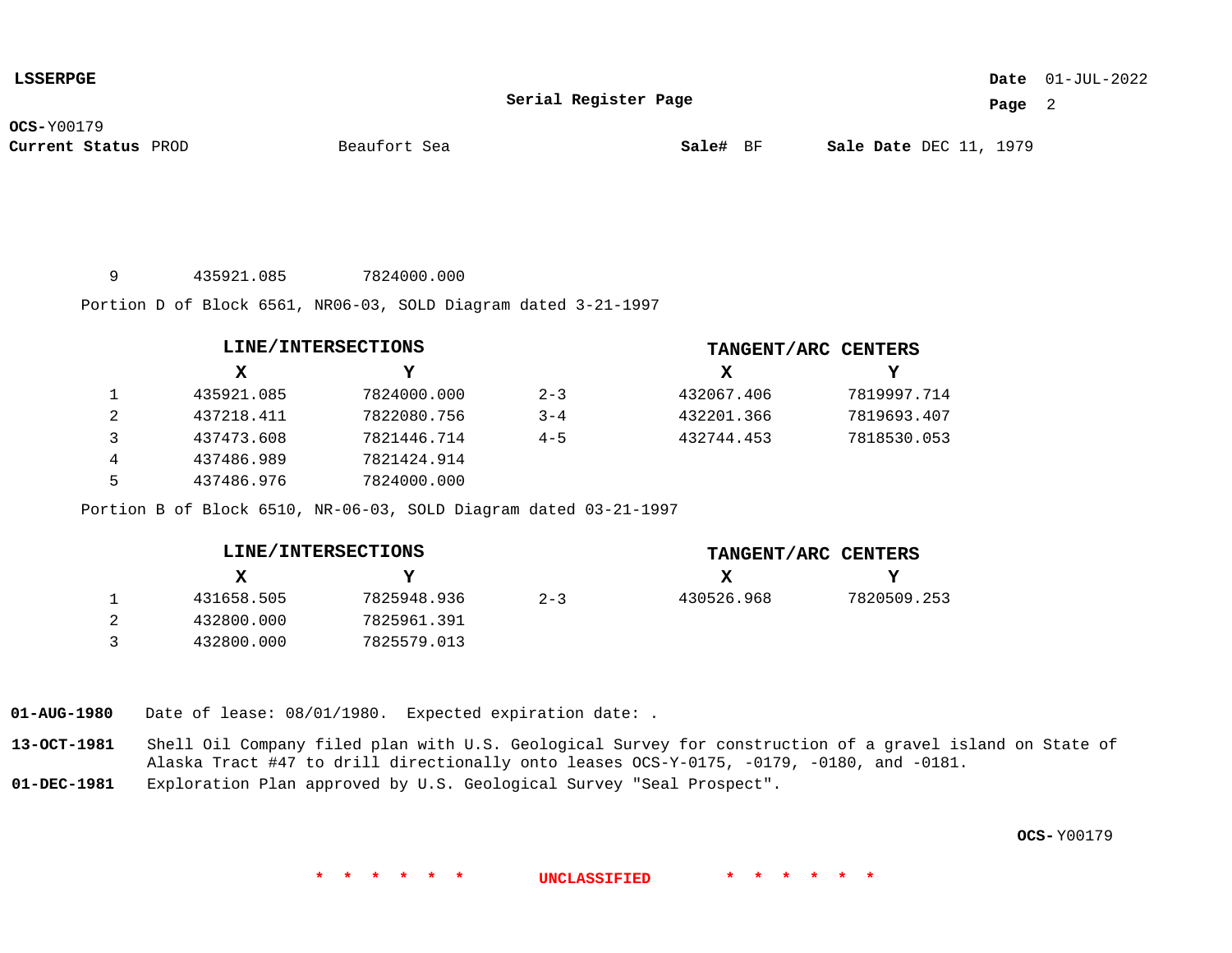**Serial Register Page**

01-JUL-2022 **Date**

**Page** 3

**OCS-**Y00179

**Current Status** PROD **Sale#** BF DEC 11, 1979

**Beaufort** Sea

**30-DEC-1983** Amoco Production Company designates Shell Western E&P Inc. as operator.

- **28-APR-1986** PER TELECON W/GULF REGION 860424 (LANELLE BOEHM & JOHN RODDEY) ROYALTY RATES FOR SLIDING SCALE = 0.0. GLH
- **17-JUL-1989** Record title interest is now held as follows, effective 01/16/1989:

Amerada Hess Corporation 100.00000 %

- **06-MAR-1990** EFFECTIVE DATE OF THE NORTHSTAR UNIT AGREEMENT IS JANUARY 24, 1990. INCLUDES LEASES Y0179 & Y0181. UNIT AGREEMENT NUMBER IS 75019001X.
- **31-DEC-1994** Amerada Hess Corporation designates BP Exploration (Alaska) Inc. as operator.
- **28-FEB-1995** Record title interest is now held as follows, effective 12/31/1994:

BP Exploration (Alaska) Inc. 100.0000 %

- **17-NOV-1997** Unit Contract No.750190001 approved 23-JAN-1990, effective 24-JAN-90.
- **05-JUN-2002** Placed on continuous production on 10/31/2001.
- **05-AUG-2009** Lease officially issued in NAD 27 and officially described as: That portion of Block 470, NR 6-3, shown as the Parcel 1, approximately 94.30 hectares, and Parcel 2, approximately 15.27 hectares on the SOBD dated 10/4/1979; That portion between two lines bisecting Block 471, NR 6-3, shown on the SOBD dated 10/4/1979, approximately 611.95 hectares; and That portion lying northwesterly of the line bisecting Block 515, NR 6-3, shown as the Disputed Area on the SOBD dated 10/4/1979, approximately 189.83 hectares.

**\* \* \* \* \* \* UNCLASSIFIED \* \* \* \* \* \***

- **24-NOV-2014** BP Exploration (Alaska) Inc. designates Hilcorp Alaska, LLC as operator.
- **24-NOV-2014** Hilcorp Alaska, LLC designates Hilcorp Alaska, LLC as operator.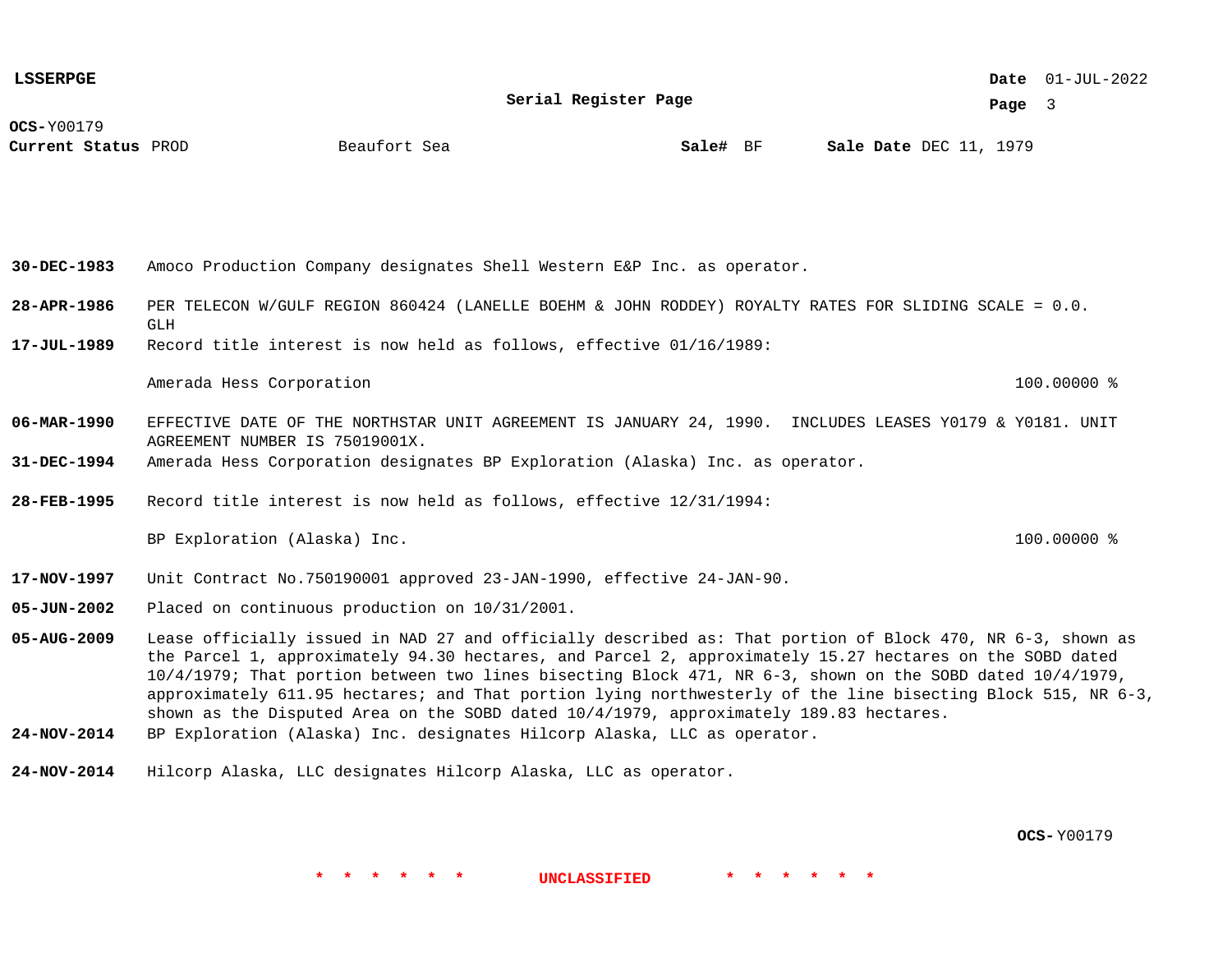| LSSERPGE            |              |                      |  |                               |          | <b>Date</b> $01-JUL-2022$ |
|---------------------|--------------|----------------------|--|-------------------------------|----------|---------------------------|
|                     |              | Serial Register Page |  |                               | Page $4$ |                           |
| <b>OCS-</b> Y00179  |              |                      |  |                               |          |                           |
| Current Status PROD | Beaufort Sea | Sale# BF             |  | <b>Sale Date DEC 11, 1979</b> |          |                           |
|                     |              |                      |  |                               |          |                           |

| 24-NOV-2014 | Record title interest is now held as follows, effective 11/01/2014: |               |
|-------------|---------------------------------------------------------------------|---------------|
|             | Hilcorp Alaska, LLC                                                 | $100.00000$ % |

**04-JUN-2015** Record erroneously updated to reflect lease terminated on 05/29/2010. Corrected following DBA IT ticket.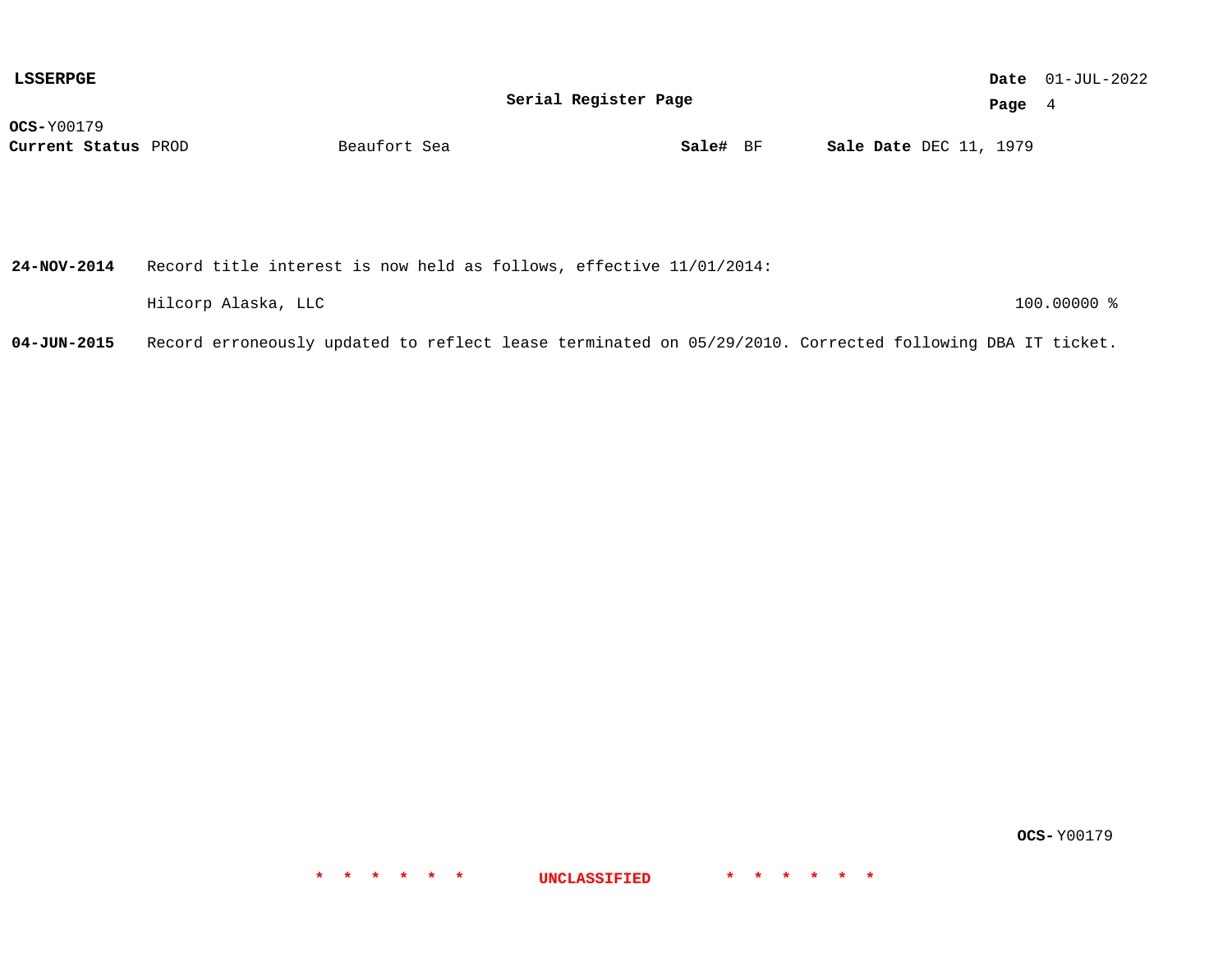| <b>LSSERPGE</b>        |                         |                    |                      |                                   |                        | Date $01-JUL-2022$ |
|------------------------|-------------------------|--------------------|----------------------|-----------------------------------|------------------------|--------------------|
|                        |                         |                    | Serial Register Page |                                   |                        | Page $1$           |
| <b>OCS-</b> Y00181     |                         |                    |                      |                                   |                        |                    |
| Current Status PROD    |                         | Beaufort Sea       |                      | Sale# BF                          | Sale Date DEC 11, 1979 |                    |
| Bonus Bid              |                         | Initial Hectares   |                      | Current Hectares Per Hectare Amt. | Royalty Rate           | Rental             |
| 60890000.000           |                         | 2121.630000        | 2121.774485          | 28699.63                          | $\Omega$               | 8.00               |
| Original Lessee(s):    |                         |                    |                      |                                   |                        |                    |
| Murphy Oil Corporation |                         |                    |                      |                                   |                        | 10.00000 %         |
| Shell Oil Company      |                         |                    |                      |                                   |                        | 90.00000 %         |
| Description:           |                         |                    |                      |                                   |                        |                    |
|                        | Block 6512 Federal Area |                    |                      |                                   |                        |                    |
|                        |                         | LINE/INTERSECTIONS |                      |                                   | TANGENT/ARC CENTERS    |                    |
|                        | $\mathbf{x}$            | Y                  |                      | $\mathbf x$                       | Y                      |                    |
| $\mathbf{1}$           | 437600.000              | 7824147.526        |                      |                                   |                        |                    |
| 2                      | 442287.223              | 7824000.000        |                      |                                   |                        |                    |
| 3                      | 442287.223              | 7824147.687        |                      |                                   |                        |                    |
| 4                      | 437600.000              | 7824000.000        |                      |                                   |                        |                    |
|                        | Block 6511 Federal Area |                    |                      |                                   |                        |                    |
|                        |                         | LINE/INTERSECTIONS |                      |                                   | TANGENT/ARC CENTERS    |                    |
|                        | $\mathbf{x}$            | Y                  |                      | $\mathbf x$                       | Y                      |                    |
| $\mathbf{1}$           | 437600.000              | 7824000.000        |                      |                                   |                        |                    |
| $\overline{a}$         | 437600.000              | 7824147.526        |                      |                                   |                        |                    |
| 3                      | 437486.976              | 7824000.000        |                      |                                   |                        |                    |

7824147.522

**\* \* \* \* \* \* UNCLASSIFIED \* \* \* \* \* \***

Block 6561 Federal Area

4 437486.975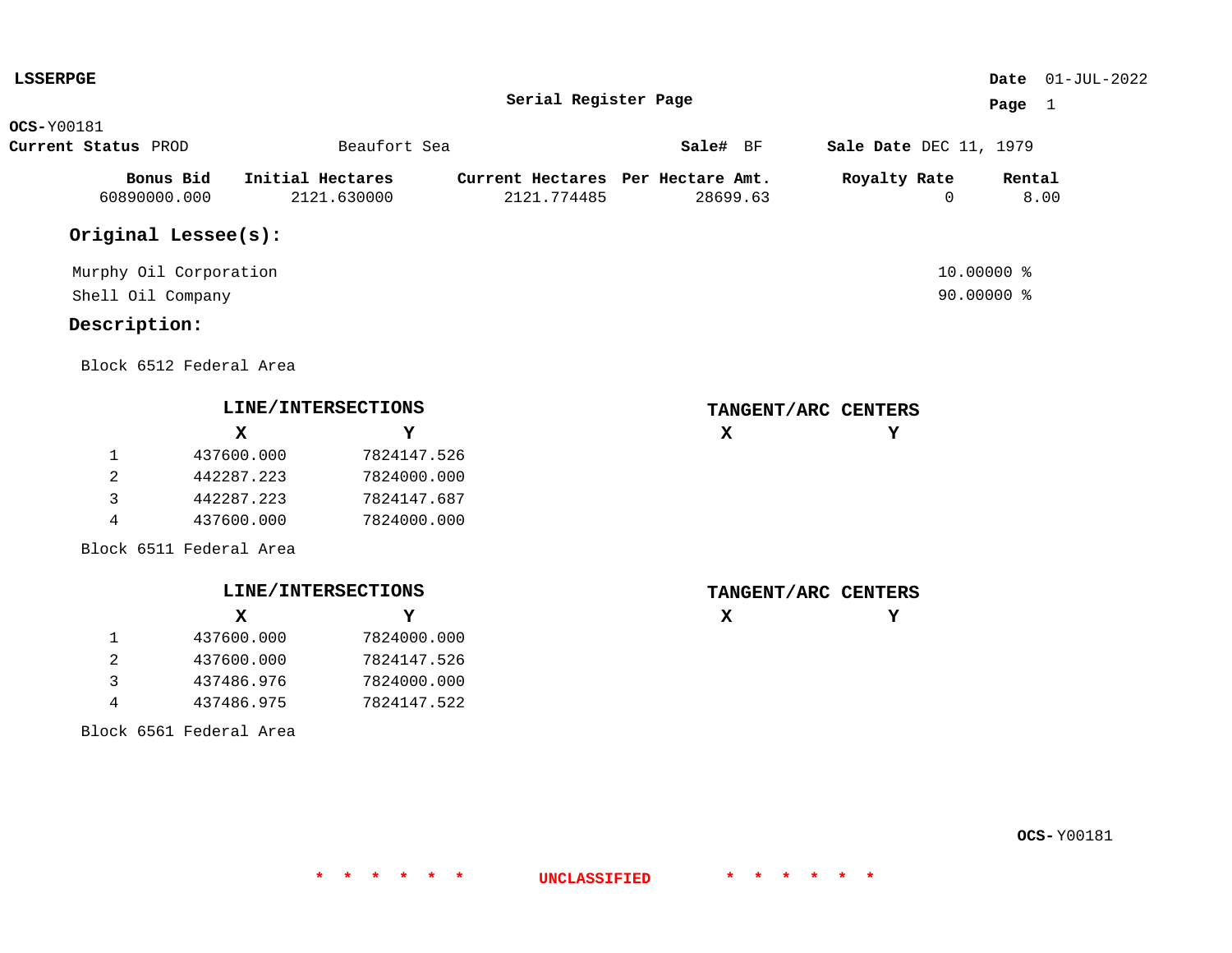### 01-JUL-2022 **Date**

**Serial Register Page**

 $1 - 2$ 

**Page** 2

**OCS-**Y00181

**Current Status** PROD **Sale#** BF DEC 11, 1979

**X**

432744.453

**Y**

7818530.053

### **LINE/INTERSECTIONS**

|   | X          | Y           |  |
|---|------------|-------------|--|
|   | 437486.989 | 7821424.914 |  |
| 2 | 437600.000 | 7824000.000 |  |
| ર | 437486.976 | 7824000.000 |  |
|   | 437600.000 | 7821230.571 |  |

Block 6562 Federal Area B and C

## **LINE/INTERSECTIONS**

|                | x          | Y           |           |
|----------------|------------|-------------|-----------|
| 1              | 437600.000 | 7821230.571 | $1 - 2$   |
| $\overline{2}$ | 437890.844 | 7820624.451 | $2 - 3$   |
| 3              | 438793.669 | 7820017.196 | $3 - 4$   |
| 4              | 438935.006 | 7819936.158 | $4 - 5$   |
| 5              | 439087.967 | 7819904.550 | $5 - 6$   |
| 6              | 439833.818 | 7819684.931 | $6 - 7$   |
| 7              | 440198.295 | 7819558.060 | $7 - 8$   |
| 8              | 440276.719 | 7819531.953 | $8 - 9$   |
| 9              | 440749.911 | 7819365.596 | $9 - 10$  |
| 10             | 440807.223 | 7819347.510 | $10 - 11$ |
| 11             | 442287.219 | 7819200.000 | $12 - 13$ |
| 12             | 441210.744 | 7819200.000 |           |
| 13             | 442287.223 | 7824000.000 |           |
| 14             | 437600.000 | 7824000.000 |           |

#### **TANGENT/ARC CENTERS**

**TANGENT/ARC CENTERS**

| x          | Y           |
|------------|-------------|
| 432744.453 | 7818530.053 |
| 435256.036 | 7815732.700 |
| 436100.813 | 7815157.145 |
| 437893.871 | 7814478.389 |
| 437893.871 | 7814478.390 |
| 438190.372 | 7814377.344 |
| 438482.653 | 7814273.358 |
| 438672.209 | 7814212.461 |
| 439105.555 | 7814058.277 |
| 439105.555 | 7814058.280 |
| 442287.220 | 7819347.560 |
|            |             |

**OCS-** Y00181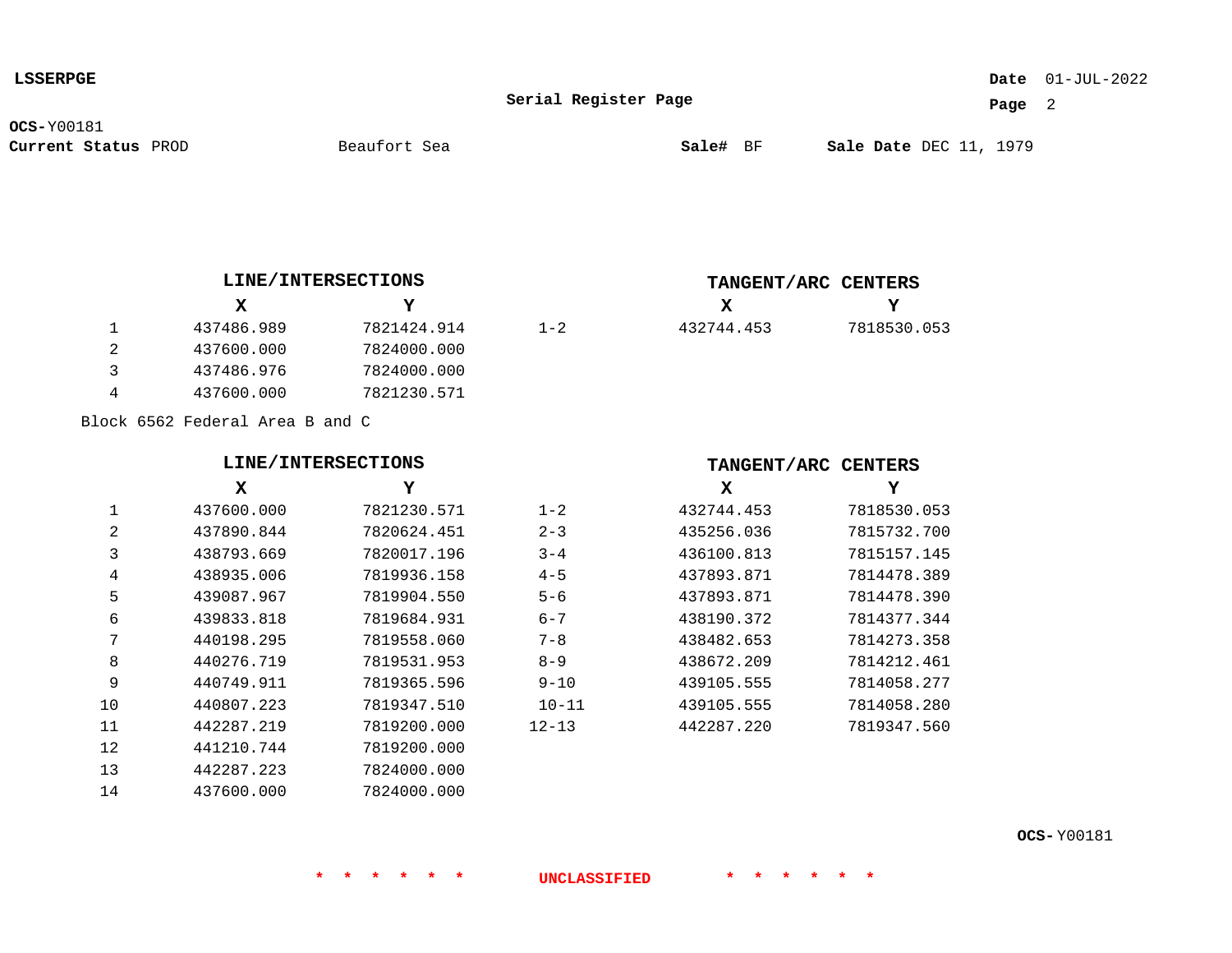| <b>LSSERPGE</b>     |              |                      |                               | <b>Date</b> $01-JUL-2022$ |
|---------------------|--------------|----------------------|-------------------------------|---------------------------|
|                     |              | Serial Register Page | Page                          |                           |
| <b>OCS-</b> Y00181  |              |                      |                               |                           |
| Current Status PROD | Beaufort Sea | Sale# BF             | <b>Sale Date</b> DEC 11, 1979 |                           |

Block 6612

|   |            | LINE/INTERSECTIONS |         |            | TANGENT/ARC CENTERS |
|---|------------|--------------------|---------|------------|---------------------|
|   | X.         |                    |         | x          | Y                   |
|   | 441210.744 | 7819200.000        | $1 - 2$ | 439105.555 | 7814058.277         |
|   | 441420.500 | 7819109.303        | $2 - 3$ | 439410.765 | 7813929.273         |
| 3 | 442287.218 | 7818683.023        |         |            |                     |
| 4 | 442287.219 | 7819200.000        |         |            |                     |

**01-AUG-1980** Date of lease: 08/01/1980. Expected expiration date: .

- **13-OCT-1981** Shell Oil Company filed plan with U.S. Geological Survey for construction of a gravel island on State of Alaska Tract #47 to drill directionally onto leases OCS-Y-0175, -0179, -0180, AND -0181.
- **01-DEC-1981** Exploration Plan approved by U.S. Geological Survey "Seal Prospect".
- **03-AUG-1983** Murphy Oil Corporation designates Shell Oil Company as operator.

**14-DEC-1983** Effective October 31, 1983, Murphy Oil Corporation changed its corporate name to Murphy Oil USA, Inc. Interest is held as follows: Shell Oil Company 90.00%; Murphy Oil USA, Inc. 10.00%.

- **01-JAN-1984** Murphy Oil USA, Inc. designates Shell Western E&P Inc. as operator.
- **30-APR-1984** Record title interest is now held as follows, effective 01/01/1984:

| Murphy Oil USA, Inc.   | 10.00000 % |
|------------------------|------------|
| Shell Western E&P Inc. | 90.00000 % |

**\* \* \* \* \* \* UNCLASSIFIED \* \* \* \* \* \***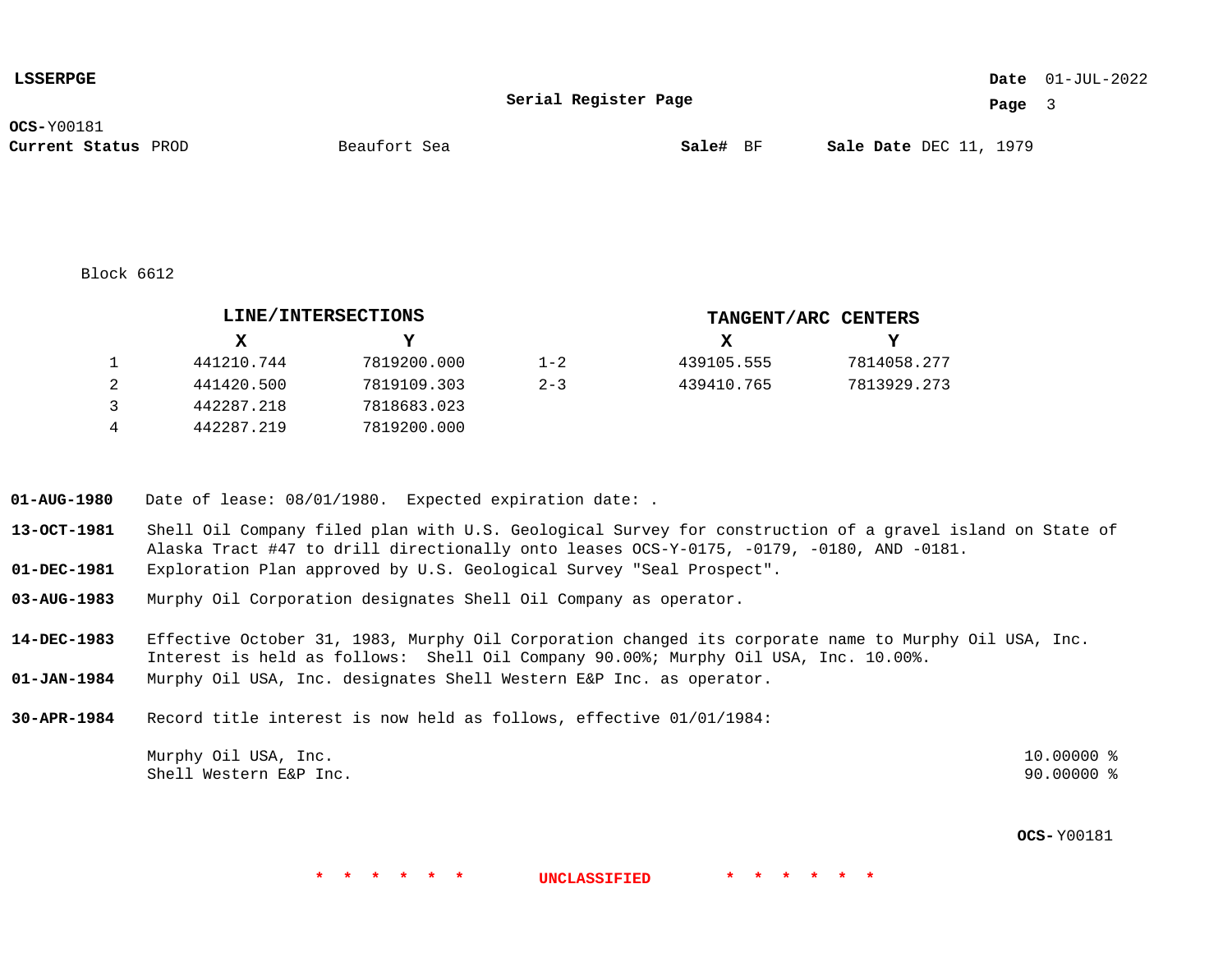01-JUL-2022 **Date**

**Serial Register Page**

**Page** 4

**OCS-**Y00181

**Current Status** PROD **Sale#** BF DEC 11, 1979

**Beaufort** Sea

**05-SEP-1984** Determination of Producibility.

- **28-APR-1986** PER TELECON W/GULF REGION 860424 (LANELLE BOEHM & JOHN RODDEY) ROYALTY RATES FOR SLIDING SCALE = 0.0. GLH
- **23-FEB-1989** Shell Western E&P Inc. designates Amerada Hess Corporation as operator.
- **06-MAR-1990** Y0181. UNIT AGREEMENT NUMBER ASSIGNED IS 75019001X. EFFECTIVE DATE OF THE NORTHSTAR UNIT AGREEMENT IS JANUARY 24, 1990. INCLUDES LEASES Y0179 &
- **30-APR-1990** The period of suspension will commence on Jan. 25, 1990, and will terminate on Jan. 24, 1995. The new expiration date will be July 31, 1995. The rental or minimum royalty payments must continue to be made during the period of suspension.
- **03-DEC-1992** Record title interest is now held as follows, effective 09/01/1992:

| Murphy Oil USA, Inc.          | $10.00000$ % |  |
|-------------------------------|--------------|--|
| Shell Frontier Oil & Gas Inc. | 90.00000 %   |  |

- **01-JAN-1993** Effective January 1, 1993, merger of Murphy Oil USA, Inc. into Murphy Exploration & Production Company took place.
- **21-JUL-1993** Record title interest is now held as follows, effective 01/01/1993:

| BP Exploration (Alaska) Inc.            | $90.00000$ % |
|-----------------------------------------|--------------|
| Murphy Exploration & Production Company | $10.00000$ % |

- **06-AUG-1993** Murphy Exploration & Production Company designates Amerada Hess Corporation as operator.
- **26-AUG-1993** Shell Frontier Oil & Gas Inc. designates Amerada Hess Corporation as operator.
- **21-JUN-1995** BP Exploration (Alaska) Inc. designates BP Exploration (Alaska) Inc. as operator.

**OCS-** Y00181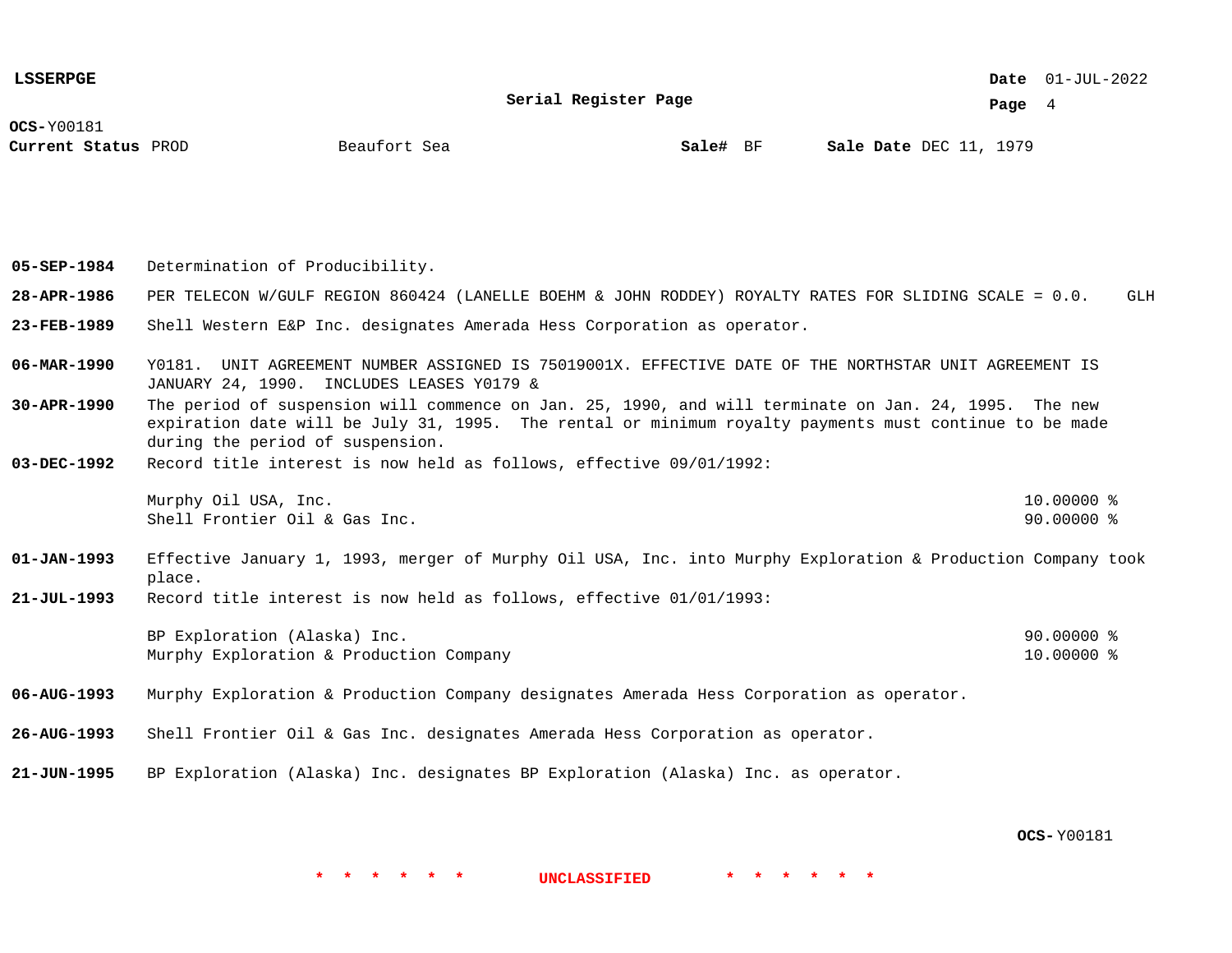**OCS-**Y00181 **Current Status** PROD **Sale#** BF DEC 11, 1979 01-JUL-2022 **Date Page** 5 **Serial Register Page Beaufort** Sea **17-NOV-1997 30-NOV-2000 30-NOV-2000 05-JUN-2002 05-AUG-2009 24-NOV-2014 24-NOV-2014 24-NOV-2014 24-NOV-2014 09-JAN-2015** Unit Contract No. 750190001 approved 23-JAN-1990, effective 24-JAN-90. Record title interest is now held as follows, effective 04/01/2000: BP Exploration (Alaska) Inc. 2012 12:00 12:00 12:00 12:00 12:00 12:00 12:00 12:00 12:00 12:00 12:00 12:00 12:00 12:00 12:00 12:00 12:00 12:00 12:00 12:00 12:00 12:00 12:00 12:00 12:00 12:00 12:00 12:00 12:00 12:00 12:00 12 Murphy Exploration (Alaska), Inc. 10.0000 % Murphy Exploration (Alaska), Inc. designates BP Exploration (Alaska) Inc. as operator. Placed on continuous production on 10/31/2001. Lease officially issued in NAD 27 and described as: That portion lying northeasterly of the line bisecting Block 515, NR 6-3, shown on the SOBD dated 10/4/1979, approximately 2,076.98 hectares; and That portion lying northeasterly of the line bisecting Block 560, NR 6-3, shown on the SOBD dated 12/9/1979, approximately 44.65 hectares. Record title interest is now held as follows, effective 11/01/2014: Murphy Exploration (Alaska), Inc. 10.0000 % Hilcorp Alaska, LLC 90.00000 % BP Exploration (Alaska) Inc. designates Hilcorp Alaska, LLC as operator. Hilcorp Alaska, LLC designates Hilcorp Alaska, LLC as operator. Murphy Exploration (Alaska), Inc. designates Hilcorp Alaska, LLC as operator. Record title interest is now held as follows, effective 12/01/2014: Hilcorp Alaska, LLC 100.00000 % **LSSERPGE**

**OCS-** Y00181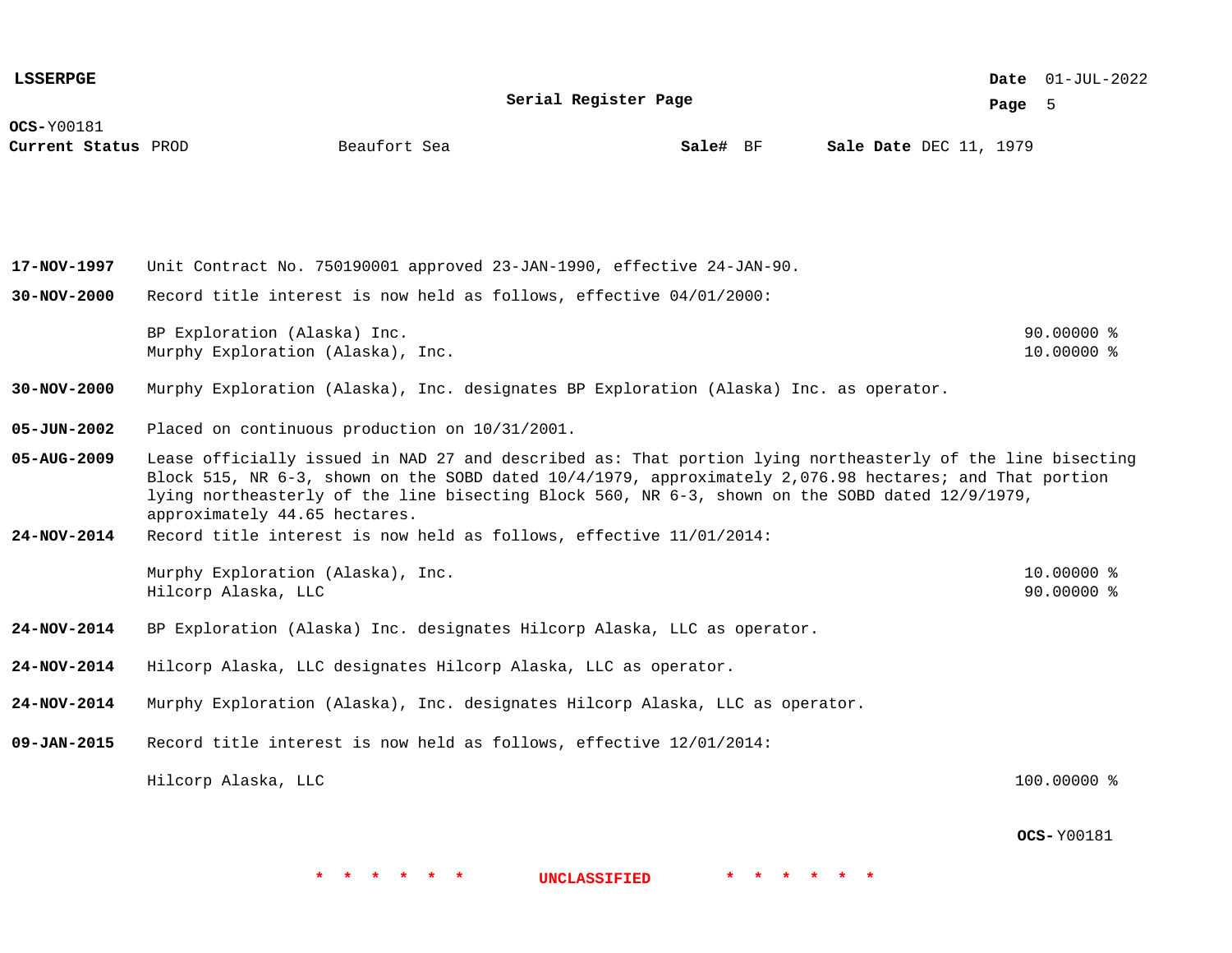| LSSERPGE            |              |                      |                               | <b>Date</b> $01-JUL-2022$ |
|---------------------|--------------|----------------------|-------------------------------|---------------------------|
|                     |              | Serial Register Page | Page                          |                           |
| $OCS-Y00181$        |              |                      |                               |                           |
| Current Status PROD | Beaufort Sea | Sale# BF             | <b>Sale Date</b> DEC 11, 1979 |                           |

**04-JUN-2015** Record erroneously updated to reflect lease terminated on 05/29/2010. Corrected following DBA IT ticket.

**\* \* \* \* \* \* UNCLASSIFIED \* \* \* \* \* \***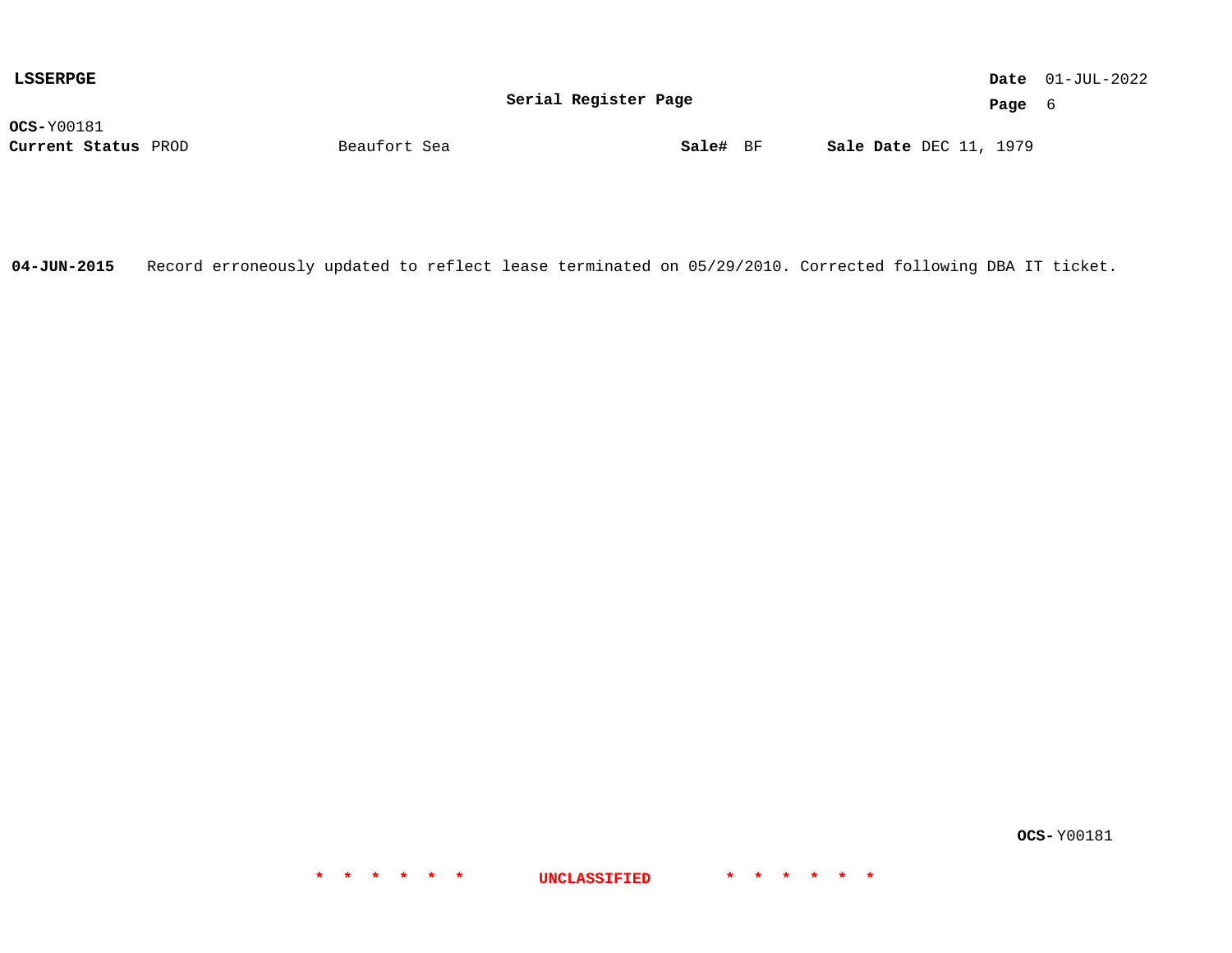| <b>LSSERPGE</b>    |                     |                                  |                                   |           |                        | Date $01$ -JUL-2022 |
|--------------------|---------------------|----------------------------------|-----------------------------------|-----------|------------------------|---------------------|
|                    |                     |                                  | Serial Register Page              |           |                        | Page<br>-1          |
| <b>OCS-Y01585</b>  |                     |                                  |                                   |           |                        |                     |
| Current Status SOP |                     | Beaufort Sea                     |                                   | Sale# 124 | Sale Date JUN 26, 1991 |                     |
|                    | Bonus Bid           | Initial Hectares                 | Current Hectares Per Hectare Amt. |           | Royalty Rate           | Rental              |
|                    | 173251.000          | 2234.790000                      | 2234.891189                       | 77.52     | 12.5                   | 8.00                |
|                    | Original Lessee(s): |                                  |                                   |           |                        |                     |
| Conoco Inc.        |                     |                                  |                                   |           | 66.66667 %             |                     |
|                    |                     | Petrofina Delaware, Incorporated |                                   |           | 33.33333 %             |                     |

**\* \* \* \* \* \* UNCLASSIFIED \* \* \* \* \* \***

# **Description:**

Areas C & E of CBD dated 4/24/1996 for Block 6771, NR06-03

| LINE/INTERSECTIONS |            |             |         |  |
|--------------------|------------|-------------|---------|--|
|                    | x          | Y           |         |  |
|                    | 482943.952 | 7800000.000 | $2 - 3$ |  |
| 2                  | 482934.839 | 7800031.570 | $3 - 4$ |  |
| 3                  | 482849.276 | 7800147.989 |         |  |
| 4                  | 480800.000 | 7800000.000 |         |  |
| 5                  | 480800.000 | 7800147.938 |         |  |

|  |  | Area D of CBD dated $4/24/1996$ for Block 6770, NR06-03 |  |  |  |
|--|--|---------------------------------------------------------|--|--|--|
|  |  |                                                         |  |  |  |

## **LINE/INTERSECTIONS**

|                | X          | Y           |
|----------------|------------|-------------|
|                | 480800.000 | 7800147.938 |
| $\overline{2}$ | 480800.000 | 7800000.000 |
| ्र             | 480687.645 | 7800000.000 |
|                | 480687.644 | 7800147.935 |

| Area C of CBD dated 4/24/1996 for Block 6820, NR06-03 |  |
|-------------------------------------------------------|--|
|-------------------------------------------------------|--|

| TANGENT/ARC CENTERS |             |
|---------------------|-------------|
| X                   | Y           |
| 488283.697          | 7801535.012 |
| 487368.759          | 7803379.953 |

| TANGENT/ARC CENTERS |  |
|---------------------|--|
| х                   |  |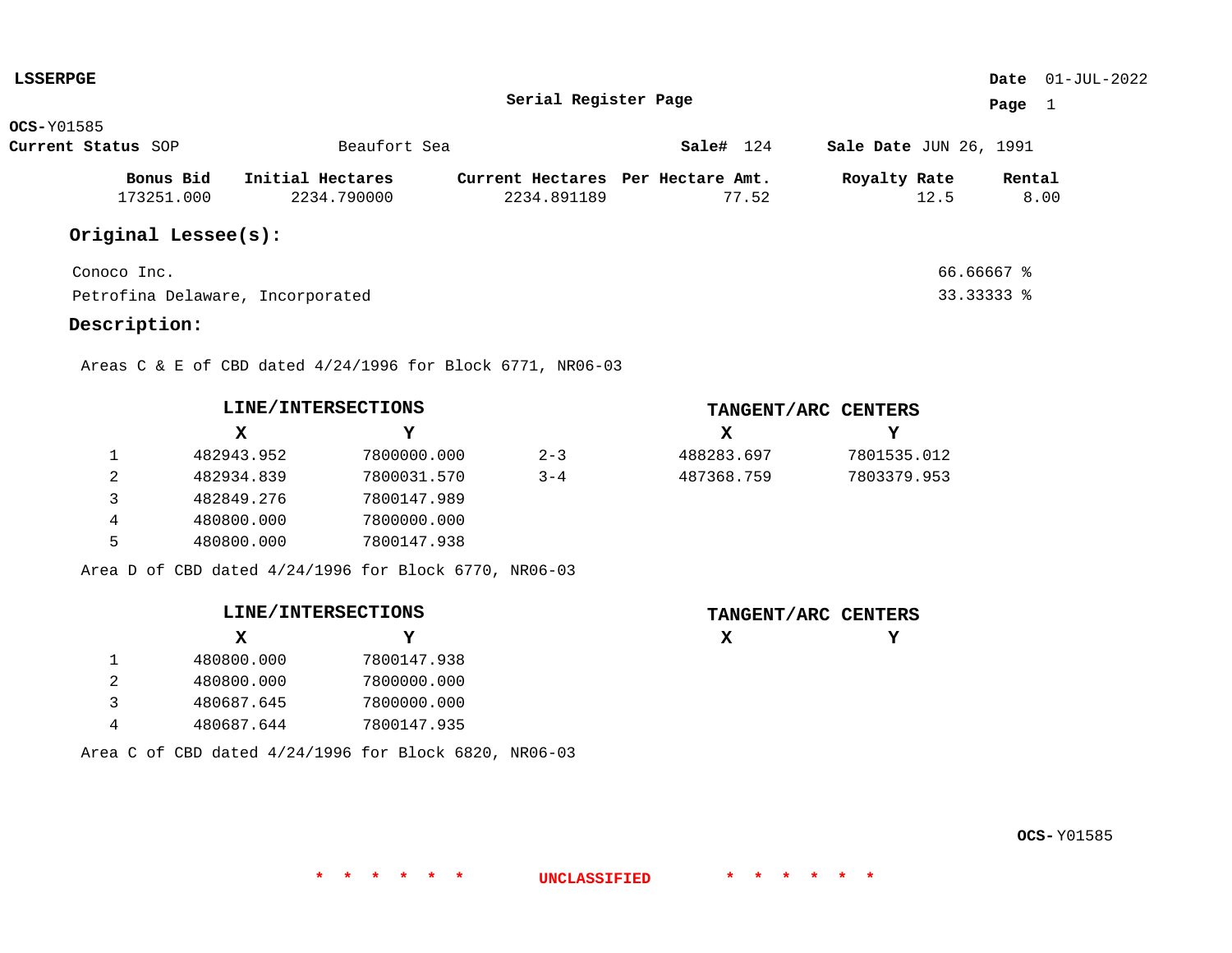| <b>LSSERPGE</b> |
|-----------------|
|-----------------|

### 01-JUL-2022 **Date**

**Serial Register Page**

**Page** 2

**OCS-**Y01585

1 2

**TANGENT/ARC CENTERS**

**X**

**Y**

| LINE/INTERSECTIONS |             |  |  |
|--------------------|-------------|--|--|
| x                  | Y           |  |  |
| 480800.000         | 7795200.000 |  |  |
| 480800.000         | 7800000.000 |  |  |

| 480687.681 | 7795200.000 |
|------------|-------------|
| 480687.645 | 7800000.000 |

Areas C, E, & G of CBD dated 6/6/2003 for Block 6821, NR06-03

|    | LINE/INTERSECTIONS |             |           | TANGENT/ARC CENTERS |             |
|----|--------------------|-------------|-----------|---------------------|-------------|
|    | X                  | Y           |           | х                   | Y           |
|    | 480800.000         | 7795200.000 | $2 - 3$   | 484489.316          | 7795200.000 |
| 2  | 484606.502         | 7795200.000 | $3 - 4$   | 489627.106          | 7792820.364 |
| 3  | 484679.595         | 7795348.042 | $4 - 5$   | 489627.106          | 7792820.360 |
| 4  | 485487.756         | 7796526.037 | $5 - 6$   | 489627.106          | 7792820.360 |
| 5  | 485600.000         | 7796670.148 | $7 - 8$   | 488283.697          | 7801535.012 |
| 6  | 485487.758         | 7796733.567 | $8 - 9$   | 488283.697          | 7801535.010 |
|    | 485471.700         | 7796743.164 | $9 - 10$  | 488283.697          | 7801535.010 |
| 8  | 483200.076         | 7799293.152 | $10 - 11$ | 488283.697          | 7801535.010 |
| 9  | 482943.952         | 7800000.000 | $11 - 12$ | 482646.972          | 7800000.000 |
| 10 | 480800.000         | 7800000.000 |           |                     |             |
| 11 | 485600.000         | 7796648.099 |           |                     |             |

**\* \* \* \* \* \* UNCLASSIFIED \* \* \* \* \* \***

Area C of CBD dated 0/6/2003 for Block 6822, NR06-03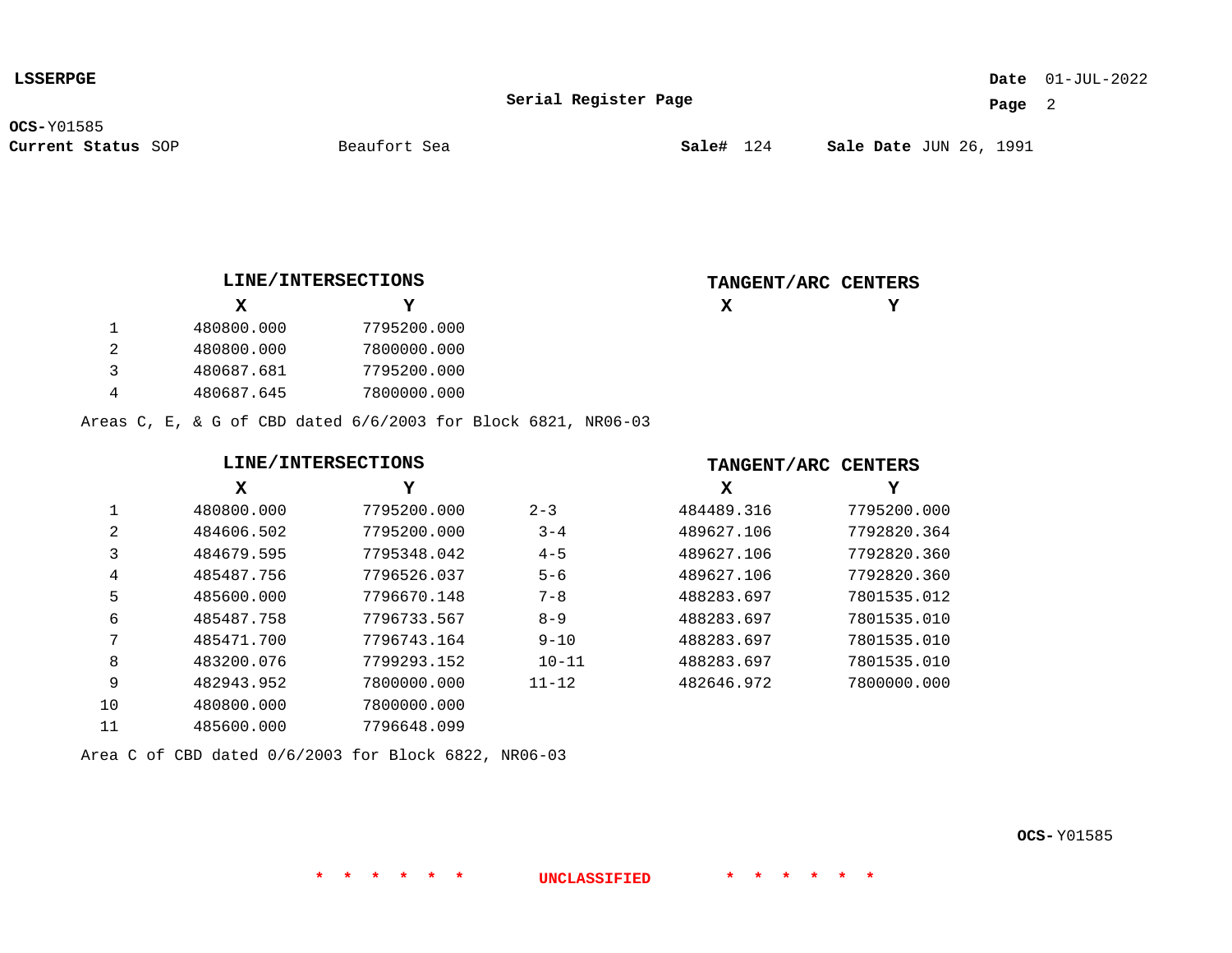### 01-JUL-2022 **Date**

**Serial Register Page**

**Page** 3

**OCS-**Y01585

**TANGENT/ARC CENTERS**

**TANGENT/ARC CENTERS**

**X**

 488283.697 489627.106

**X**

479715.241

**Y**

 7801535.012 7792820.364

**Y**

7788997.481

| 485600.000 | 7796670.148 | $1 - 2$ |
|------------|-------------|---------|
| 485613.910 | 7796662.290 | $2 - 3$ |
| 485600.000 | 7796648.099 |         |

Area D of CBD dated 4/24/96 for Block 6870, NR06-03

|  | <b>LINE/INTERSECTIONS</b> |
|--|---------------------------|
|--|---------------------------|

|   | X.         | Y           |         |
|---|------------|-------------|---------|
| 1 | 480687.686 | 7794467.744 | $1 - 2$ |
| 2 | 480687.681 | 7795200.000 |         |
| 3 | 480800.000 | 7794446.557 |         |
| 4 | 480800.000 | 7795200.000 |         |

Areas B, E, & F of CBD dated 4/24/1996 for Block 6871, NR06-03

| LINE/INTERSECTIONS |            |             | TANGENT/ARC CENTERS |            |             |
|--------------------|------------|-------------|---------------------|------------|-------------|
|                    | х          | Y           |                     | x          | Y           |
|                    | 480800.000 | 7794446.557 | $1 - 2$             | 479715.241 | 7788997.481 |
| 2                  | 482741.919 | 7793656.756 | $2 - 3$             | 481441.607 | 7788255.017 |
|                    | 483622.167 | 7793365.232 | $3 - 4$             | 481441.607 | 7788255.020 |
| 4                  | 483776.297 | 7793296.739 | $4 - 5$             | 486704.950 | 7788575.318 |
| 5                  | 483780.369 | 7793299.296 | $5 - 6$             | 486704.950 | 7788575.320 |
| 6                  | 484049.670 | 7793455.751 | $6 - 7$             | 486704.950 | 7788575.320 |
|                    | 484111.537 | 7793488.871 | $7 - 8$             | 489627.106 | 7792820.364 |

**OCS-** Y01585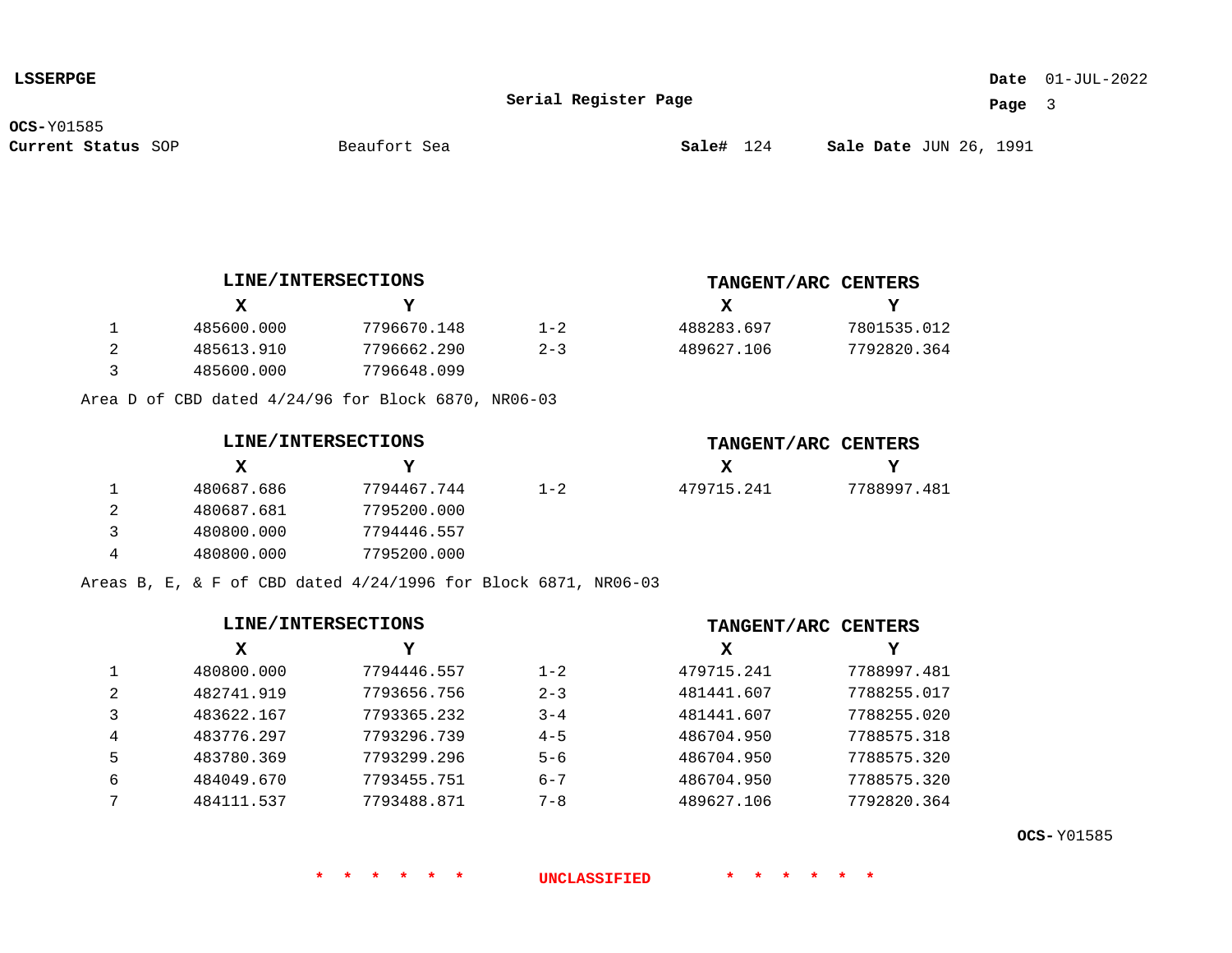| <b>LSSERPGE</b>                  |                                                                                              |                            |                         |  |                        |  |          | Date 01-JUL-2022         |
|----------------------------------|----------------------------------------------------------------------------------------------|----------------------------|-------------------------|--|------------------------|--|----------|--------------------------|
|                                  |                                                                                              |                            | Serial Register Page    |  |                        |  | Page $4$ |                          |
| OCS-Y01585<br>Current Status SOP |                                                                                              | Beaufort Sea               | $\texttt{Sal}$ e# $124$ |  | Sale Date JUN 26, 1991 |  |          |                          |
|                                  |                                                                                              |                            |                         |  |                        |  |          |                          |
| 8<br>9                           | 484606.502<br>480800.000                                                                     | 7795200.000<br>7795200.000 |                         |  |                        |  |          |                          |
| 01-AUG-1991                      | Date of lease: 08/01/1991. Expected expiration date: .                                       |                            |                         |  |                        |  |          |                          |
| $12 - OCT - 1994$                | Record title interest is now held as follows, effective 12/31/1993:                          |                            |                         |  |                        |  |          |                          |
|                                  | BP Exploration (Alaska) Inc.<br>Petrofina Delaware, Incorporated                             |                            |                         |  |                        |  |          | 66.66667 %<br>33.33333 % |
| 25-APR-1995                      | BP Exploration (Alaska) Inc. designates BP Exploration (Alaska) Inc. as operator.            |                            |                         |  |                        |  |          |                          |
| 25-APR-1995                      | Petrofina Delaware, Incorporated designates BP Exploration (Alaska) Inc. as operator.        |                            |                         |  |                        |  |          |                          |
| $03 - JUL - 1995$                | Record title interest is now held as follows, effective 05/01/1995:                          |                            |                         |  |                        |  |          |                          |
|                                  | BP Exploration (Alaska) Inc.<br>Petrofina Delaware, Incorporated                             |                            |                         |  |                        |  |          | 70.00000 %<br>30.00000 % |
| $31 - JAN - 2001$                | ATOFINA Petrochemicals, Inc. designates BP Exploration (Alaska) Inc. as operator.            |                            |                         |  |                        |  |          |                          |
| $31 - JAN - 2001$                | ATOFINA Petrochemicals, Inc. designates Murphy Exploration & Production Company as operator. |                            |                         |  |                        |  |          |                          |
| $31 - JAN - 2001$                | BP Exploration (Alaska) Inc. designates BP Exploration (Alaska) Inc. as operator.            |                            |                         |  |                        |  |          |                          |
| $31 - JAN - 2001$                | BP Exploration (Alaska) Inc. designates Murphy Exploration & Production Company as operator. |                            |                         |  |                        |  |          |                          |

**OCS-** Y01585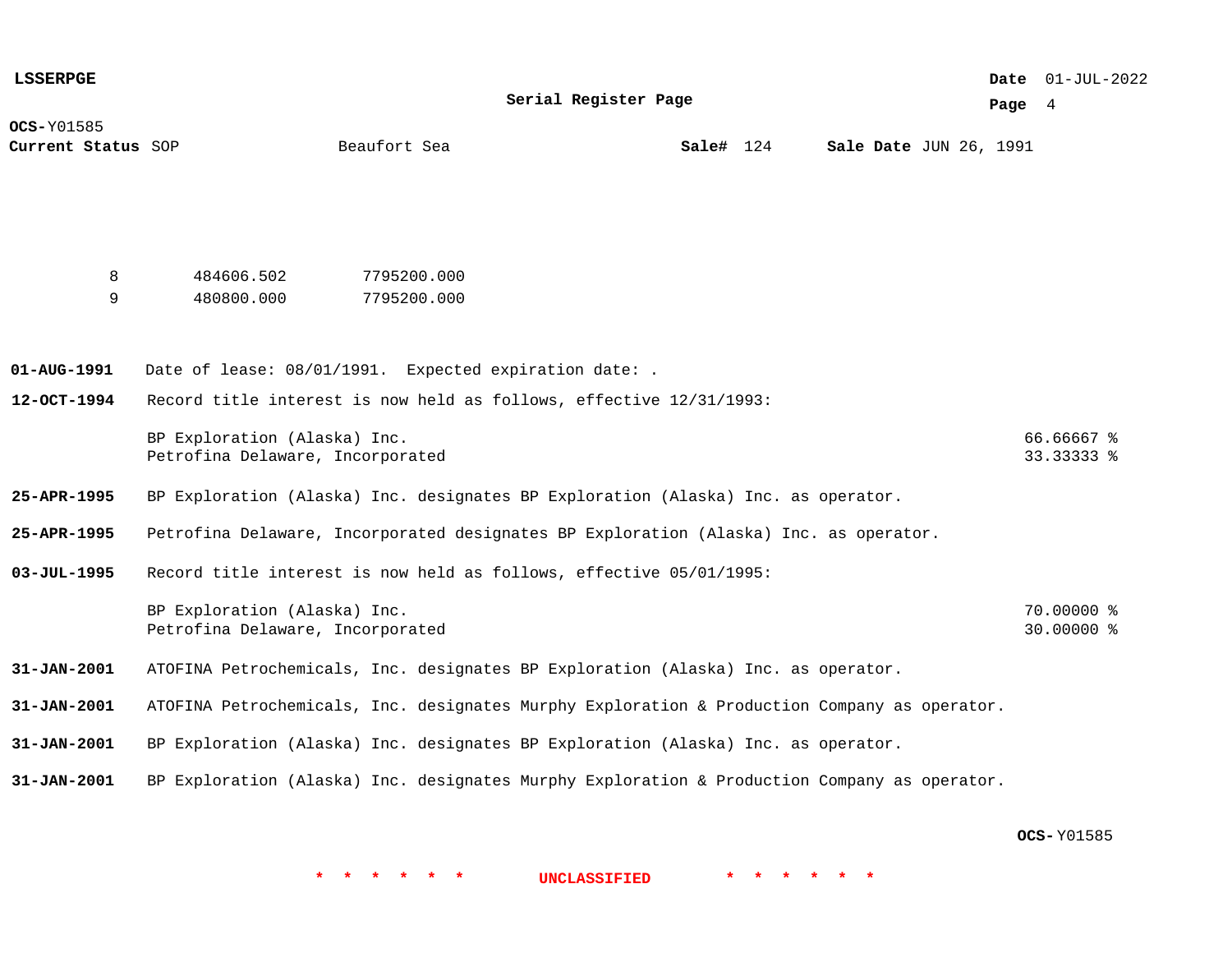**LSSERPGE**

**Serial Register Page**

01-JUL-2022 **Date**

**Page** 5

**OCS-**Y01585

**Current Status** SOP **Sale#** 124 JUN 26, 1991

**Sale#** 124

**31-JAN-2001 09-NOV-2001 24-MAY-2002 03-JUL-2002 26-JUN-2003 07-JUL-2003 13-MAR-2006 23-AUG-2006 06-AUG-2008 05-AUG-2009 28-SEP-2010** Record title interest is now held as follows, effective 08/31/2000: BP Exploration (Alaska) Inc. 200000 % 2010 10:00 10:00 10:00 10:00 10:00 10:00 10:00 10:00 10:00 10:00 10:00 10:00 10:00 10:00 10:00 10:00 10:00 10:00 10:00 10:00 10:00 10:00 10:00 10:00 10:00 10:00 10:00 10:00 10:00 10:00 ATOFINA Petrochemicals, Inc. 30.0000 % Suspension of production approved from 07/31/2001 thru 11/30/2004. This SOP replaces SOP approved 11/09/2001. Suspension of production approved from 07/31/2001 to 06/28/2003. Record title interest is now held as follows, effective 11/01/2001: BP Exploration (Alaska) Inc. 100.0000 % Suspension of production approved from 07/31/2001 thru 12/15/2004. Unit Contract No. 750103000 approved, effective 06/27/2003. The unit consists of Y01585, Y01650. Suspension of production approved from 07/07/2004 thru 06/30/2006. Suspension of production approved from 04/25/2006 thru 01/01/2009. This SOP continues the SOP approved 4/25/2006. Suspension of production is effective until 12/31/2012. Lease officially issued in NAD 27 and officially described as: That portion of Block 745, NR 6-3, shown as the Disputed Area on the SOBD dated 12/9/1979, approximately 1,687.02 hectares; That portion of Block 746, NR 6-3, shown as the Disputed Area on the SOBD dated 10/4/1979, approximately 1.29 hectares; and That portion of Block 789, NR 6-3, shown as the Disputed Area on the SOBD dated 10/4/1979, approximately 546.48 hectares. Unit suspension of production approved from 04/25/2006 through 12/21/2012. Unit Contract No. 750103000 consists of Y01585, Y01650.

**\* \* \* \* \* \* UNCLASSIFIED \* \* \* \* \* \***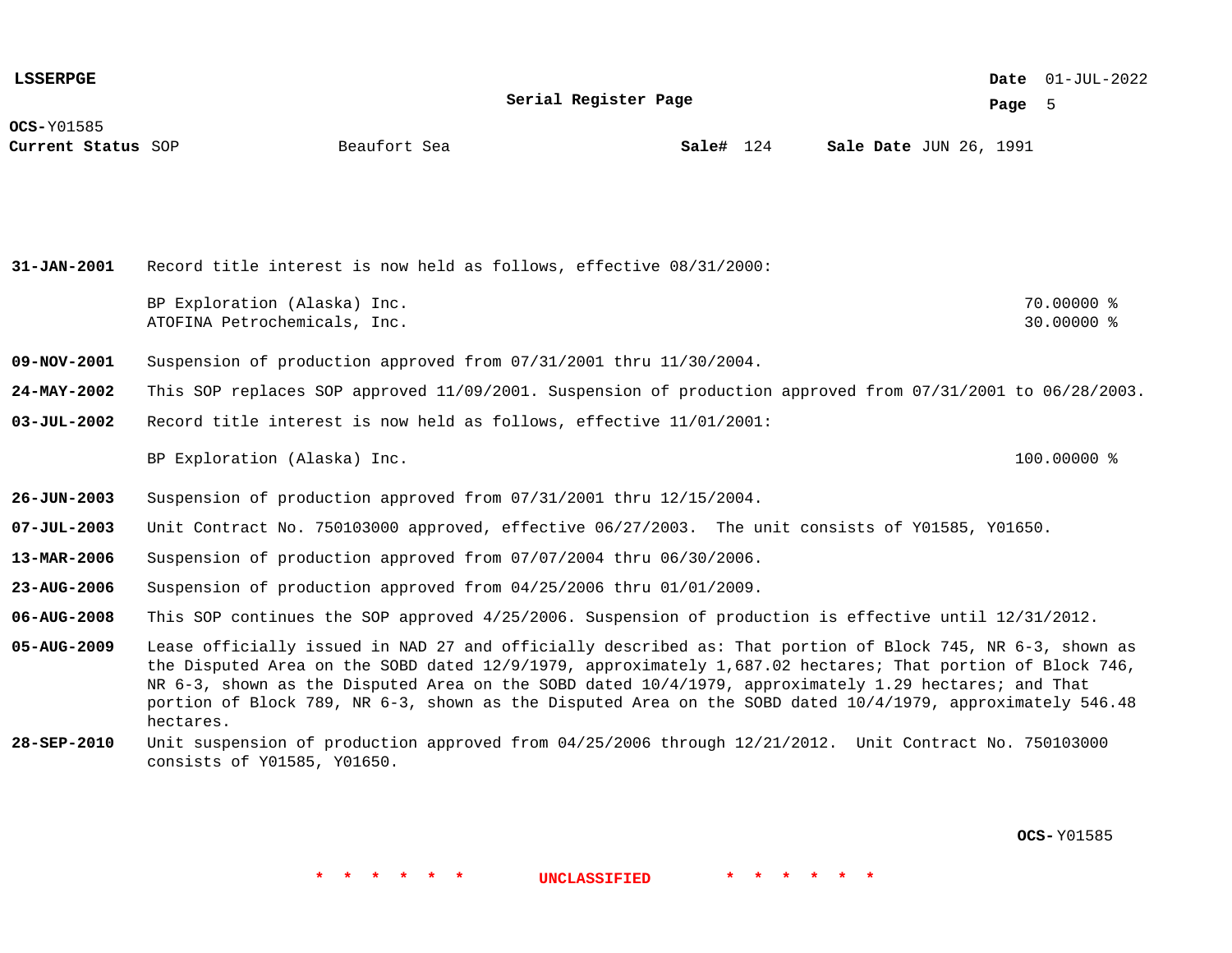**LSSERPGE**

01-JUL-2022 **Date**

**Page** 6

| <b>OCS-Y01585</b>  |              |  |
|--------------------|--------------|--|
| Current Status SOP | Beaufort Sea |  |

| Beaufort Sea<br>Current Status SOP | Sale# 124 | <b>Sale Date JUN 26, 1991</b> |
|------------------------------------|-----------|-------------------------------|
|------------------------------------|-----------|-------------------------------|

**17-JAN-2013** On December 31, 2012 the Regional Director of the Bureau of Safety and Environmental Enforcement, Alaska OCS Region approved a two-year Suspension of Production for Liberty Unit leases OCS-Y-1585 and OCS-Y-1650. As a result of this action, the term of these leases has been extended to December 31, 2014.

**24-NOV-2014** Record title interest is now held as follows, effective 11/01/2014:

BP Exploration (Alaska) Inc. 50.0000 % Hilcorp Alaska, LLC 50.00000 %

- **24-NOV-2014** BP Exploration (Alaska) Inc. designates Hilcorp Alaska, LLC as operator.
- **24-NOV-2014** Hilcorp Alaska, LLC designates Hilcorp Alaska, LLC as operator.
- **21-JAN-2015** Suspension of production approved from 12/31/2014 thru 06/01/2016.
- **15-SEP-2015** Record title interest is now held as follows, effective 07/01/2015:

| BP Exploration (Alaska) Inc. | 40.00000 %   |
|------------------------------|--------------|
| Hilcorp Alaska, LLC          | $50.00000$ % |
| ASRC Exploration, LLC        | $10.00000$ % |

**15-SEP-2015** ASRC Exploration, LLC designates Hilcorp Alaska, LLC as operator.

**09-JAN-2017** Unit Contract No. 750103000 expanded, effective 04/21/2016. The unit now consists of Y01585, Y01650, Y01886.

- **03-JAN-2018** Suspension approved by BSEE on December 15, 2017 and to remain in effect until 90 calendar days after BOEM renders a decision on the DPP, subject to the conditions of approval outlined in the decision document and the guiding assumption that the DPP decision will be issued well before the end of the 5-year suspension length that the regulations allow at 30 CFR 250.170(a).
- **08-JAN-2018** Suspension of production approved from 12/15/2017 thru 12/15/2019.

**OCS-** Y01585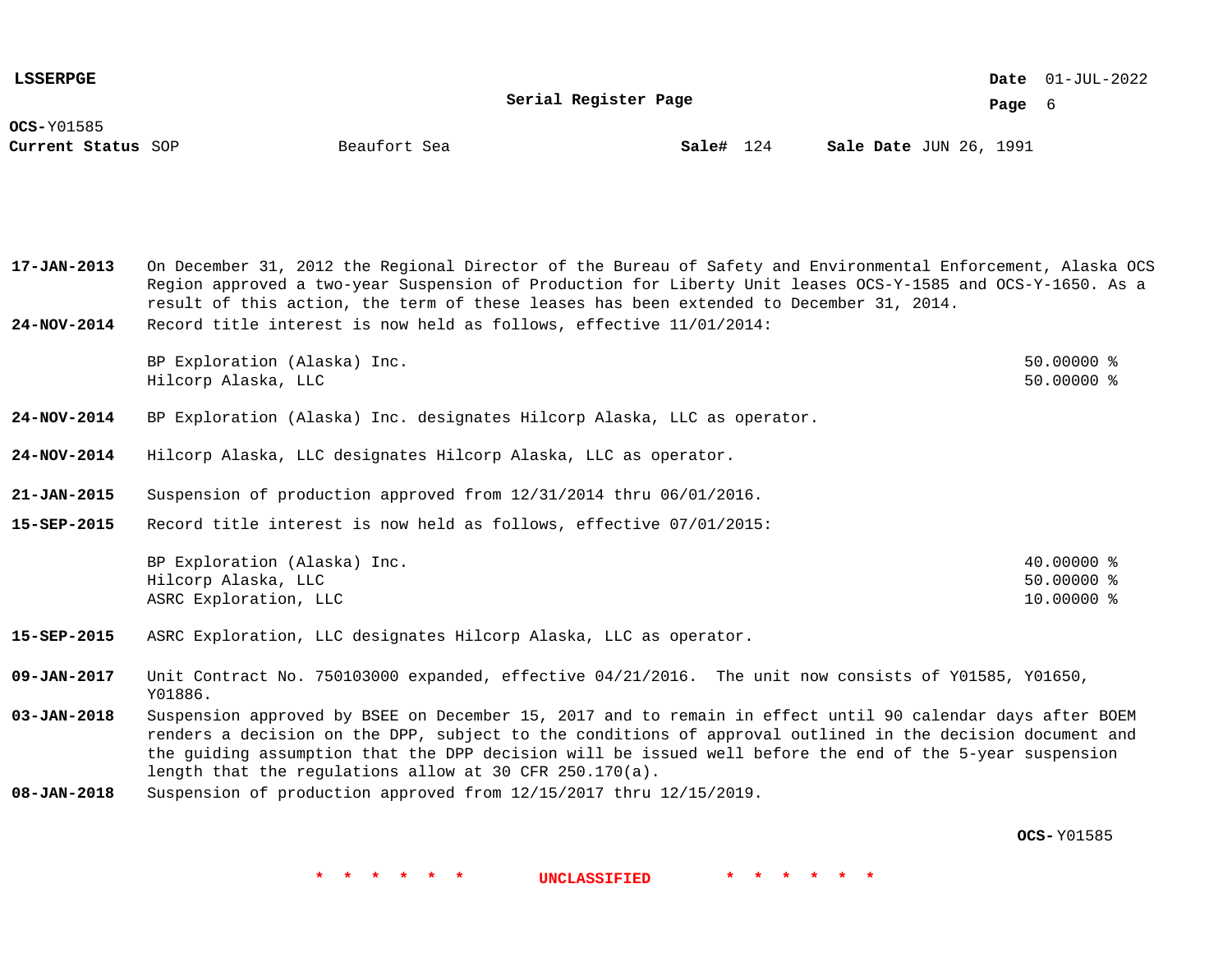| <b>LSSERPGE</b>                         | Serial Register Page                                                    | Page | Date $01-JUL-2022$<br>- 7    |  |
|-----------------------------------------|-------------------------------------------------------------------------|------|------------------------------|--|
| <b>OCS-Y01585</b><br>Current Status SOP | Sale# 124<br><b>Sale Date JUN 26, 1991</b><br>Beaufort Sea              |      |                              |  |
| 16-OCT-2018                             | Record title interest is now held as follows, effective 06/15/2018:     |      |                              |  |
|                                         | BP Exploration (Alaska) Inc.<br>Hilcorp Alaska, LLC                     |      | $50.00000$ %<br>$50.00000$ % |  |
| 07-DEC-2018                             | Suspension of production approved from 08/06/2008 thru 12/31/2012.      |      |                              |  |
| $07 - DEC - 2018$                       | Suspension of production approved from $12/31/2012$ thru $12/31/2014$ . |      |                              |  |

- **23-JAN-2019** Suspension of production approved from 01/15/2019 thru 07/15/2029.
- **13-JAN-2022** Suspension of production approved from 12/26/2021 thru 12/26/2024.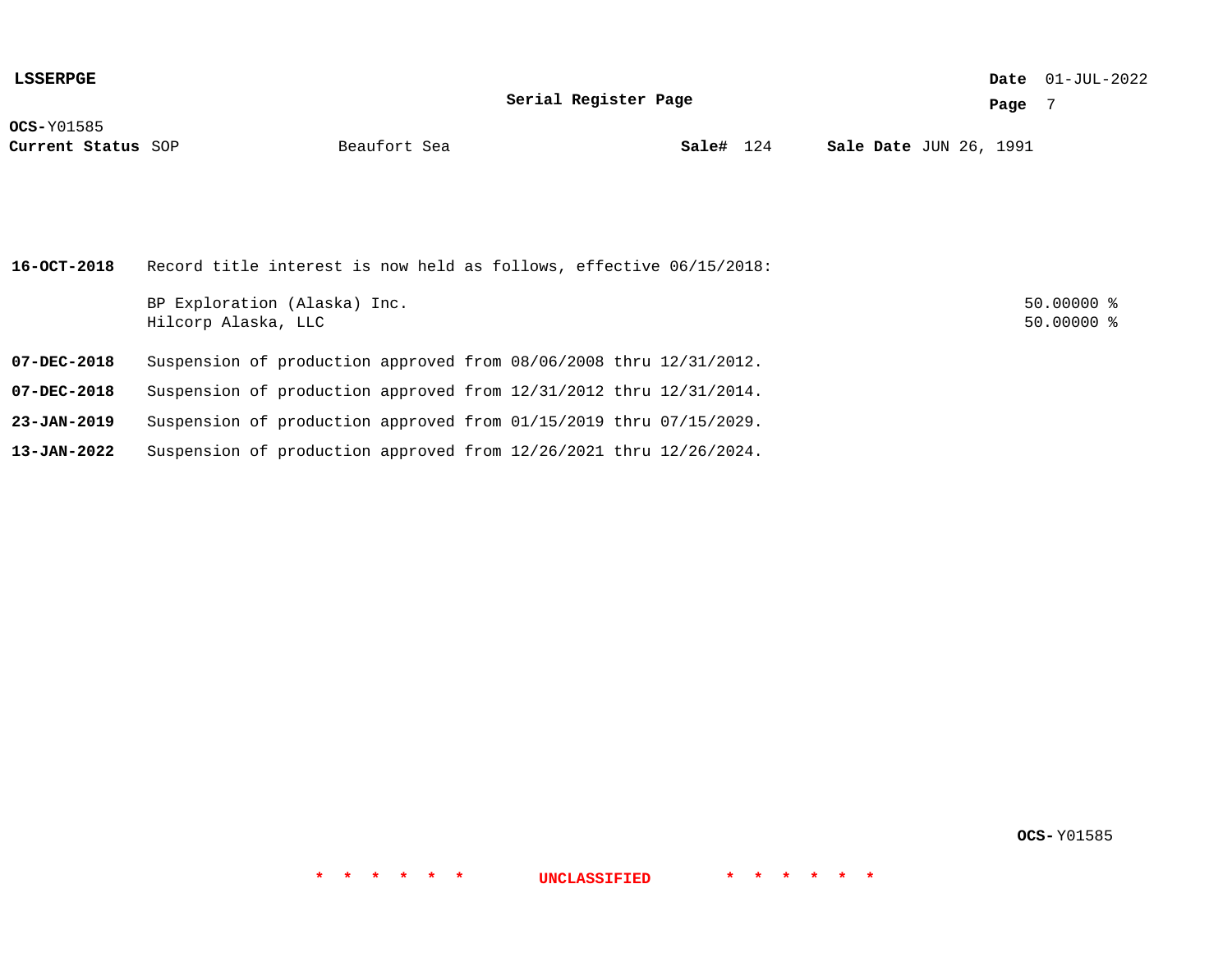| <b>LSSERPGE</b>           |                  |                                   |           |                        | <b>Date</b> $01-JUL-2022$ |  |
|---------------------------|------------------|-----------------------------------|-----------|------------------------|---------------------------|--|
|                           |                  | Serial Register Page              |           |                        | Page<br>1                 |  |
| $OCS-Y01645$              |                  |                                   |           |                        |                           |  |
| Current Status PROD       | Beaufort Sea     |                                   | Sale# 144 | Sale Date SEP 18, 1996 |                           |  |
| Bonus Bid                 | Initial Hectares | Current Hectares Per Hectare Amt. |           | Royalty Rate           | Rental                    |  |
| 368680.000                | 1185.584351      | 1185.584351                       | 310.97    | 12.5                   | 13.00                     |  |
| Original Lessee(s):       |                  |                                   |           |                        |                           |  |
| BP Exploration & Oil Inc. |                  |                                   |           | $100.00000$ %          |                           |  |

## **Description:**

That portion of Block 6510, OCS Official Protraction Diagram NR06-03, Beechey Point, approved February 01, 1996, shown as Federal 8(g) Area C on OCS Composite Block Diagram dated April 24, 1996, (attached hereto), containing 1,185.584351 hectares

|    | LINE/INTERSECTIONS |             |         | TANGENT/ARC CENTERS |             |  |  |
|----|--------------------|-------------|---------|---------------------|-------------|--|--|
|    | x                  | Y           |         | X                   | Y           |  |  |
|    | 428156.791         | 7826246.805 | $3 - 4$ | 428600.000          | 7820708.522 |  |  |
| 2  | 428000.000         | 7826236.523 |         |                     |             |  |  |
| 3  | 429106.121         | 7826273.988 |         |                     |             |  |  |
| 4  | 432686.738         | 7825960.153 |         |                     |             |  |  |
| 5  | 428022.253         | 7826236.036 |         |                     |             |  |  |
| 6  | 432800.000         | 7828800.000 |         |                     |             |  |  |
| 7  | 428570.491         | 7826264.443 |         |                     |             |  |  |
| 8  | 429132.127         | 7827104.251 |         |                     |             |  |  |
| 9  | 431658.505         | 7825948.935 |         |                     |             |  |  |
| 10 | 428000.000         | 7828800.000 |         |                     |             |  |  |
| 11 | 432800.000         | 7825961.391 |         |                     |             |  |  |

**01-DEC-1996** Date of lease: 12/01/1996. Expected expiration date: .

**03-OCT-1996** BP Exploration & Oil Inc. designates BP Exploration (Alaska) Inc. as operator.

**OCS-** Y01645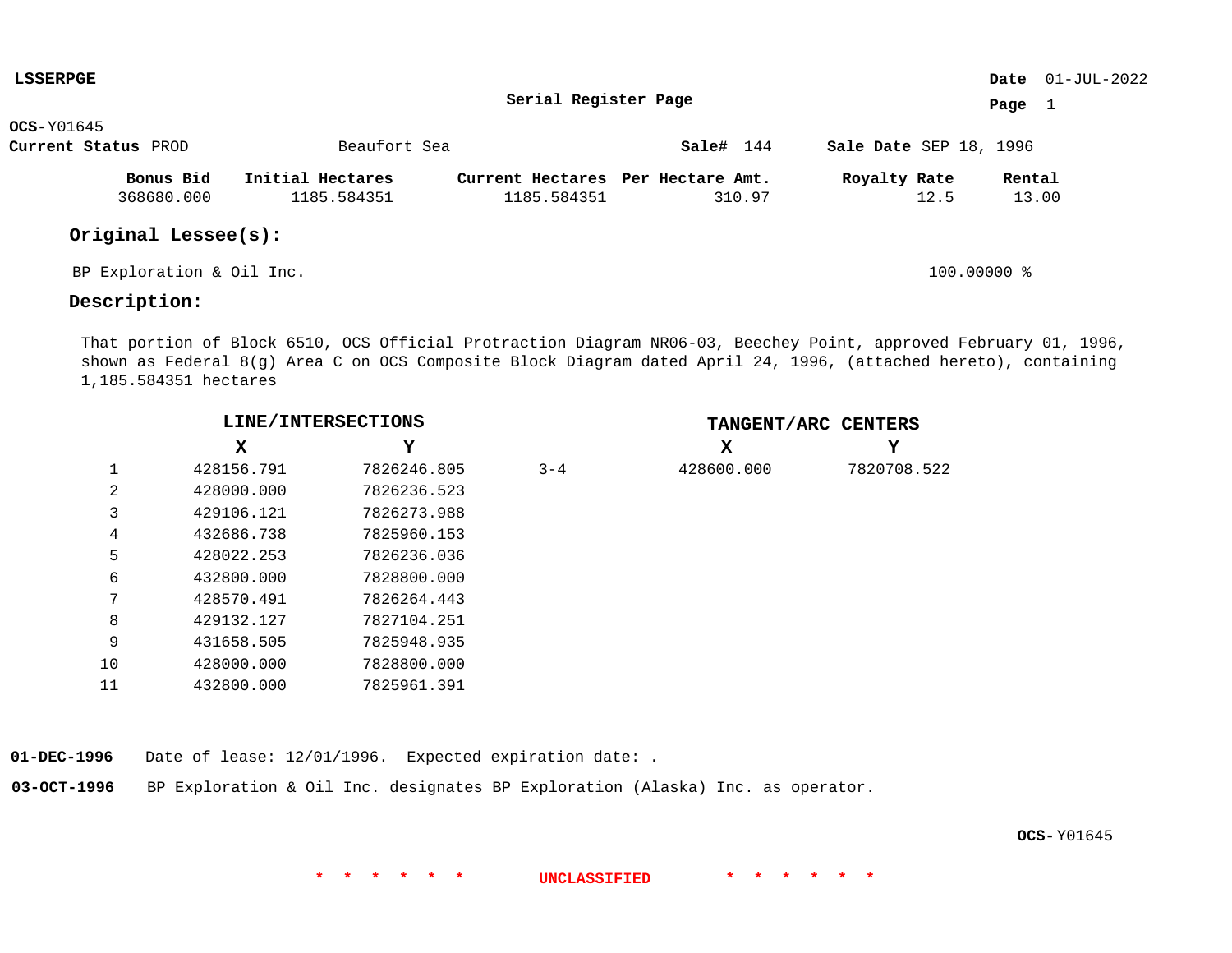**OCS-**Y01645 **Current Status** PROD **Sale#** 144 SEP 18, 1996 01-JUL-2022 **Date Page** 2 **Serial Register Page Sale#** 144 **01-DEC-1996 05-JUN-2002 24-NOV-2014 24-NOV-2014 24-NOV-2014** Record title interest is now held as follows, effective 12/01/1996: BP Exploration (Alaska) Inc. 100.0000 % Placed on continuous production on 10/31/2001. BP Exploration (Alaska) Inc. designates Hilcorp Alaska, LLC as operator. Hilcorp Alaska, LLC designates Hilcorp Alaska, LLC as operator. Record title interest is now held as follows, effective 11/01/2014: Hilcorp Alaska, LLC 100.00000 % **LSSERPGE**

**04-JUN-2015** Record erroneously updated to reflect lease terminated on 05/29/2010. Corrected following DBA IT ticket.

**OCS-** Y01645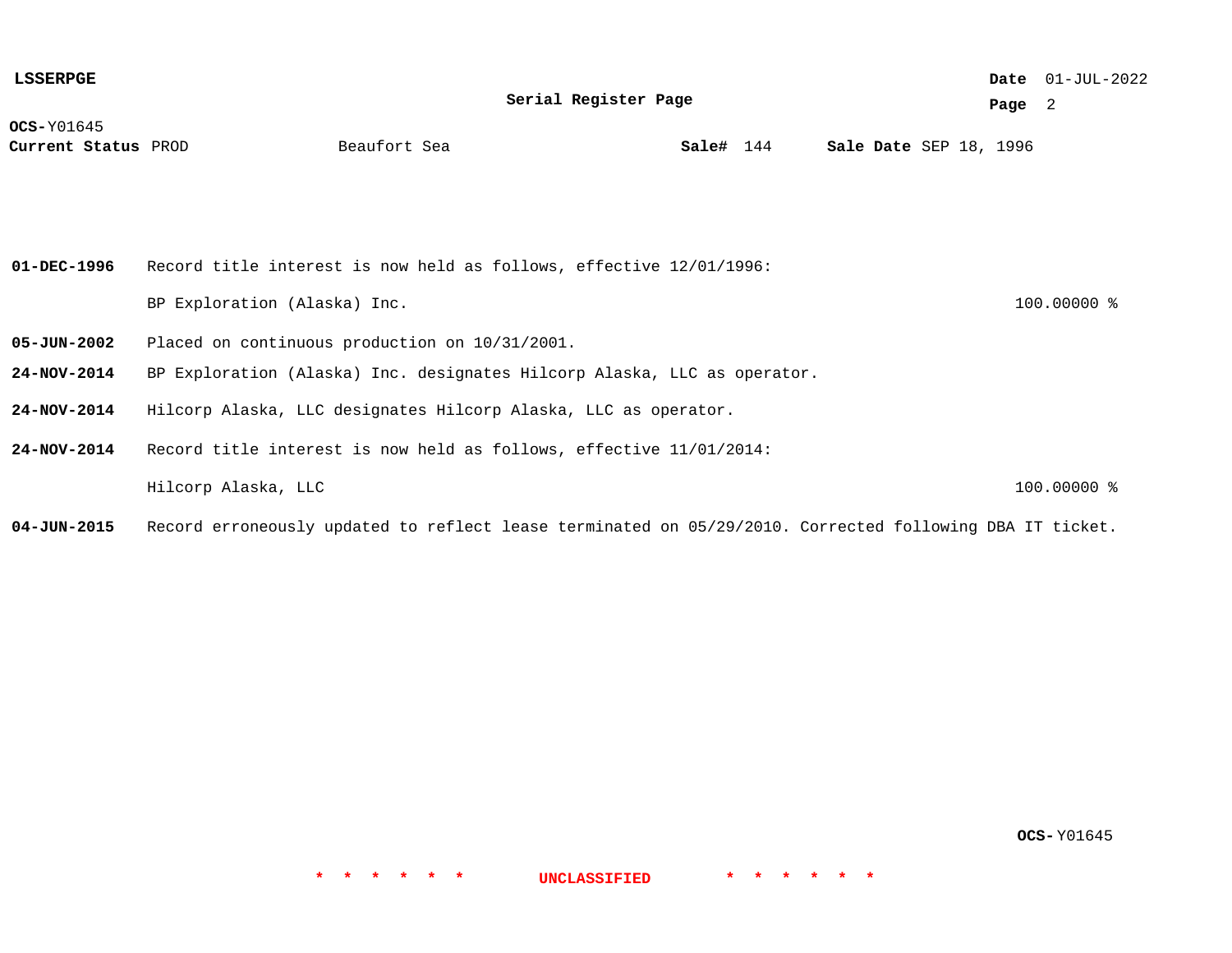| <b>LSSERPGE</b>    |                  |                                   |           |                        | <b>Date</b> $01-JUL-2022$ |
|--------------------|------------------|-----------------------------------|-----------|------------------------|---------------------------|
|                    |                  | Serial Register Page              |           |                        | Page                      |
| <b>OCS-</b> Y01650 |                  |                                   |           |                        |                           |
| Current Status SOP | Beaufort Sea     |                                   | Sale# 144 | Sale Date SEP 18, 1996 |                           |
| Bonus Bid          | Initial Hectares | Current Hectares Per Hectare Amt. |           | Royalty Rate           | Rental                    |
| 10611680.000       | 2147.996183      | 2147.996183                       | 4940.27   | 12.5                   | 13.00                     |

## **Original Lessee(s):**

SEE LEASE FILE

## **Description:**

That portion of Block 6819, OCS Official Protraction Diagram NR06-03, Beechey Point, approved February 01, 1996, shown as Boundary Disputed Area B on OCS Composite Block Diagram dated April 24, 1996, (attached hereto), containing 8.574797 hectares

|   |            | LINE/INTERSECTIONS |         |            | TANGENT/ARC CENTERS |
|---|------------|--------------------|---------|------------|---------------------|
|   | x          |                    |         | x          | Y                   |
|   | 475752.895 | 7800000.000        | $1 - 2$ | 470551.620 | 7798046.574         |
|   | 475785.951 | 7799909.808        | $2 - 3$ | 470613.312 | 7797881.584         |
|   | 475887.704 | 7799613.469        | $4 - 5$ | 470690.883 | 7797648.224         |
| 4 | 476000.000 | 7799286.031        |         |            |                     |
| 5 | 475887.704 | 7799628.195        |         |            |                     |
| 6 | 476000.000 | 7800000.000        |         |            |                     |

That portion of Block 6820, OCS Official Protraction Diagram NR06-03, Beechey Point, approved February 01, 1996, shown as Boundary Disputed Area B on OCS Composite Block Diagram dated April 24, 1996, (attached hereto), containing 1,968.218837 hectares

|            | LINE/INTERSECTIONS |         |            | TANGENT/ARC CENTERS |
|------------|--------------------|---------|------------|---------------------|
| x          | v                  |         | х          |                     |
| 476000.000 | 7799286.031        | $1 - 2$ | 470690.883 | 7797648.224         |
| 476172.814 | 7798552.418        | $2 - 3$ | 471532.509 | 7795496.816         |
| 480687.645 | 7800000.000        |         |            |                     |
| 477080.575 | 7795200.000        |         |            |                     |

**OCS-** Y01650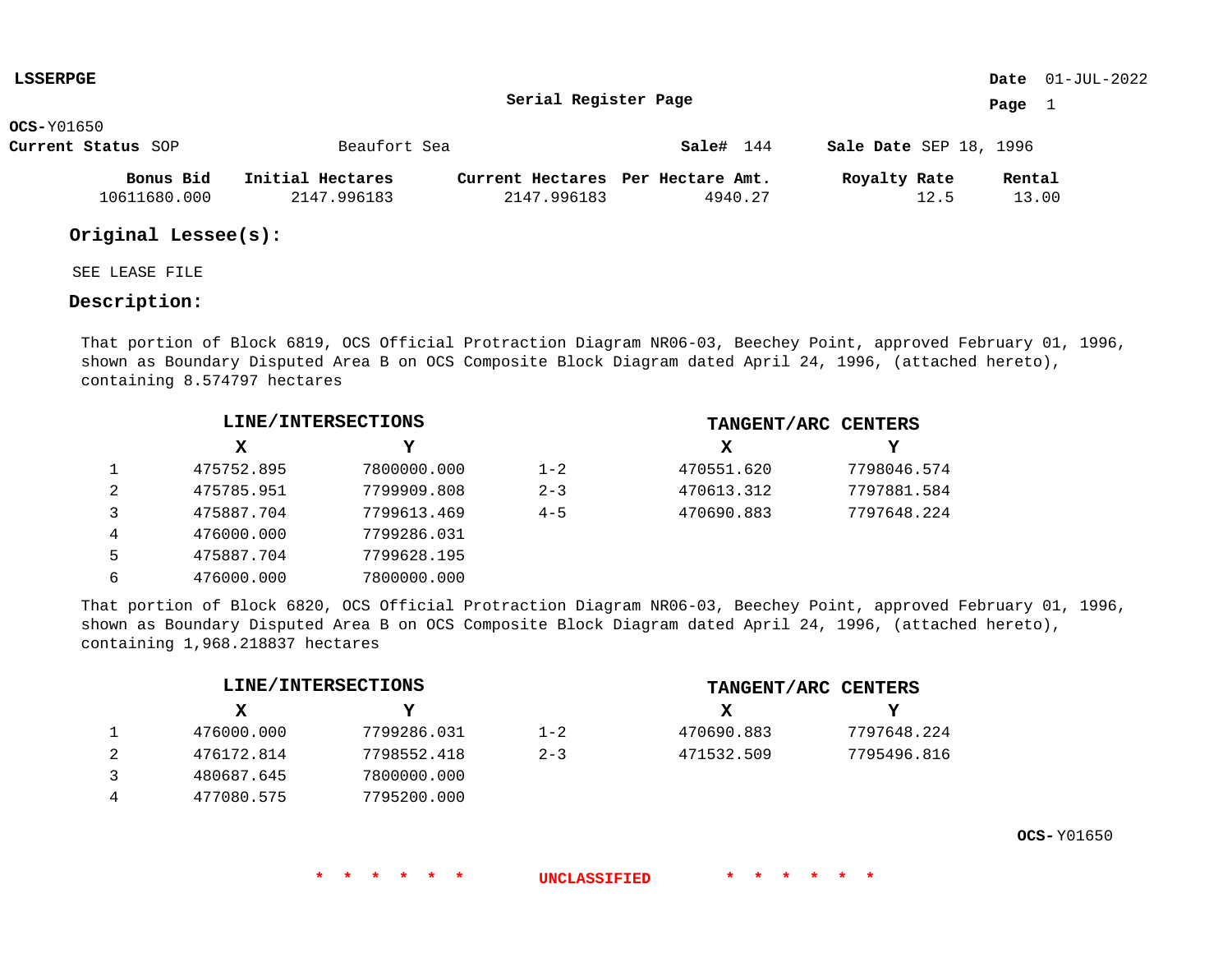**Serial Register Page**

**Page** 2

**OCS-**Y01650

**Current Status** SOP **Sale#** 144 SEP 18, 1996

**Sale#** 144

| - 5 | 476000.000 | 7800000.000 |
|-----|------------|-------------|
| - 6 | 480687.681 | 7795200.000 |

That portion of Block 6870, OCS Official Protraction Diagram NR06-03, Beechey Point, approved February 01, 1996, shown as Boundary Disputed Area B on OCS Composite Block Diagram dated April 24, 1996, (attached hereto), containing 147.520199 hectares

|    | LINE/INTERSECTIONS |             |          |            | TANGENT/ARC CENTERS |
|----|--------------------|-------------|----------|------------|---------------------|
|    | x                  | Y           |          | X          | Y                   |
|    | 477080.575         | 7795200.000 | $1 - 2$  | 471532.509 | 7795496.816         |
| 2  | 477065.078         | 7794987.090 | $2 - 3$  | 477067.513 | 7789431.091         |
| 3  | 477376.239         | 7794978.507 | $3 - 4$  | 477732.005 | 7789433.909         |
| 4  | 478961.521         | 7794852.158 | $4 - 5$  | 477918.474 | 7789394.944         |
| 5  | 479813.369         | 7794618.384 | $6 - 7$  | 478451.261 | 7789231.938         |
| 6  | 480429.301         | 7794423.902 | $7 - 8$  | 479354.916 | 7788972.771         |
| 7  | 480800.000         | 7794446.557 | $9 - 10$ | 479715.241 | 7788997.481         |
| 8  | 479741.340         | 7794643.401 |          |            |                     |
| 9  | 480687.686         | 7794467.744 |          |            |                     |
| 10 | 480800.000         | 7794337.551 |          |            |                     |
| 11 | 480687.681         | 7795200.000 |          |            |                     |

That portion of Block 6871, OCS Official Protraction Diagram NR06-03, Beechey Point, approved February 01, 1996, shown as Boundary Disputed Area G on OCS Composite Block Diagram dated April 24, 1996, (attached hereto), containing 23.682350 hectares

**OCS-** Y01650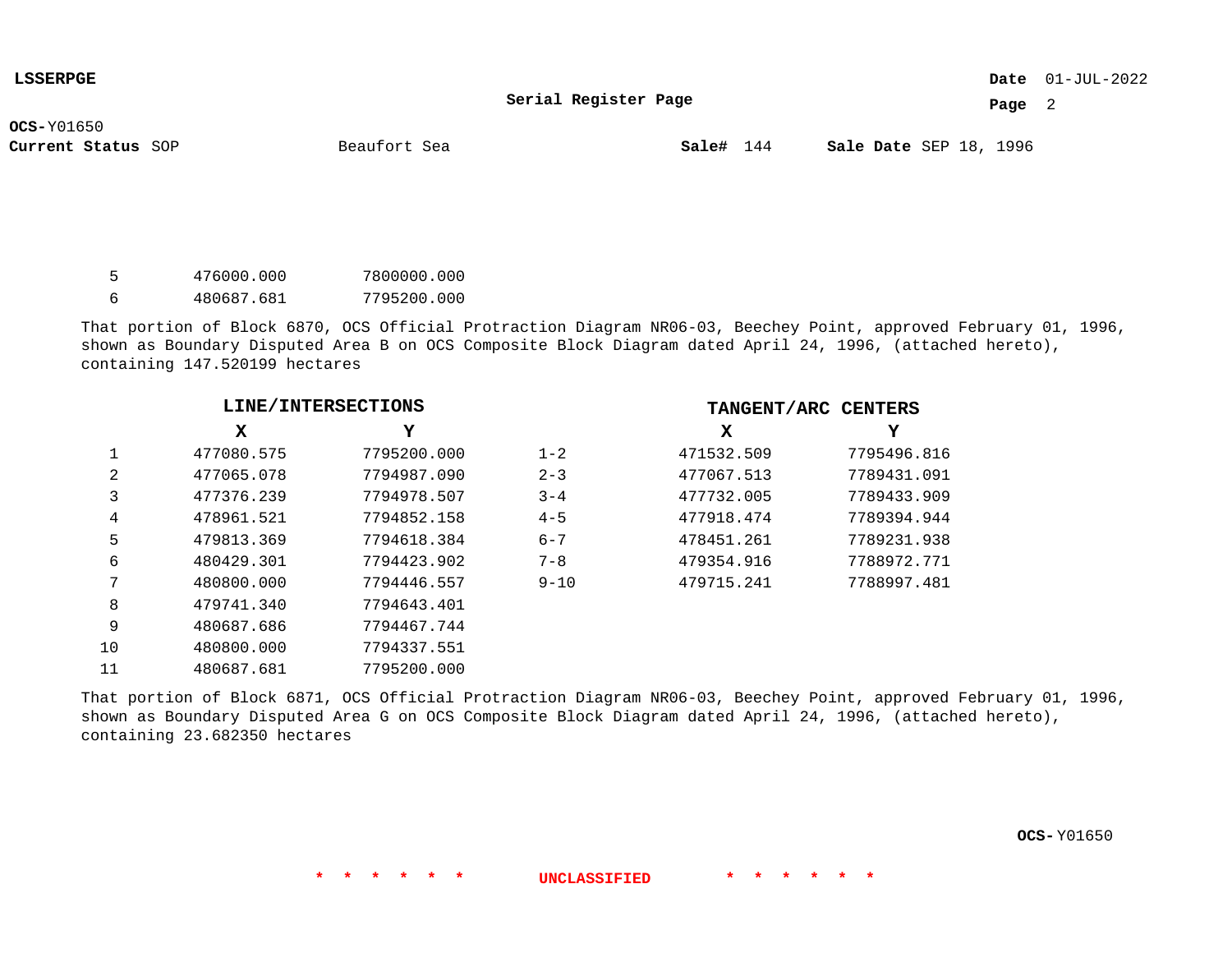**LSSERPGE**

01-JUL-2022 **Date**

**Serial Register Page**

**Page** 3

**OCS-**Y01650

|                   | LINE/INTERSECTIONS                                                  |             |           |                                                                                | TANGENT/ARC CENTERS |             |
|-------------------|---------------------------------------------------------------------|-------------|-----------|--------------------------------------------------------------------------------|---------------------|-------------|
|                   | X                                                                   | Y           |           | X                                                                              | Υ                   |             |
| $\mathbf{1}$      | 480800.000                                                          | 7794337.551 | $1 - 2$   | 479354.916                                                                     | 7788972.771         |             |
| 2                 | 481160.252                                                          | 7794239.049 | $3 - 4$   | 479694.274                                                                     | 7788879.940         |             |
| 3                 | 482395.901                                                          | 7793744.955 | $5 - 6$   | 480047.684                                                                     | 7788709.579         |             |
| 4                 | 482524.900                                                          | 7793682.761 | $6 - 7$   | 481409.977                                                                     | 7788239.776         |             |
| 5                 | 482804.755                                                          | 7793620.178 | $8 - 9$   | 481564.089                                                                     | 7788204.471         |             |
| 6                 | 483622.167                                                          | 7793365.232 | $9 - 10$  | 481441.607                                                                     | 7788255.017         |             |
| 7                 | 482741.919                                                          | 7793656.756 | $10 - 11$ | 479715.241                                                                     | 7788997.481         |             |
| 8                 | 482650.643                                                          | 7793655.483 |           |                                                                                |                     |             |
| 9                 | 480820.894                                                          | 7794331.880 |           |                                                                                |                     |             |
| 10                | 480800.000                                                          | 7794446.557 |           |                                                                                |                     |             |
| 11                | 482254.587                                                          | 7793810.856 |           |                                                                                |                     |             |
|                   |                                                                     |             |           |                                                                                |                     |             |
| $01 - OCT - 1996$ | Date of lease: 10/01/1996. Expected expiration date: .              |             |           |                                                                                |                     |             |
| $01-OCT-1996$     | Record title interest is now held as follows, effective 10/01/1996: |             |           |                                                                                |                     |             |
|                   | BP Exploration & Oil Inc.                                           |             |           |                                                                                |                     | 100.00000 % |
| $01-OCT-1996$     | Record title interest is now held as follows, effective 10/01/1996: |             |           |                                                                                |                     |             |
|                   | BP Exploration (Alaska) Inc.                                        |             |           |                                                                                |                     | 100.00000 % |
| $03-OCT-1996$     |                                                                     |             |           | BP Exploration & Oil Inc. designates BP Exploration (Alaska) Inc. as operator. |                     |             |

**OCS-** Y01650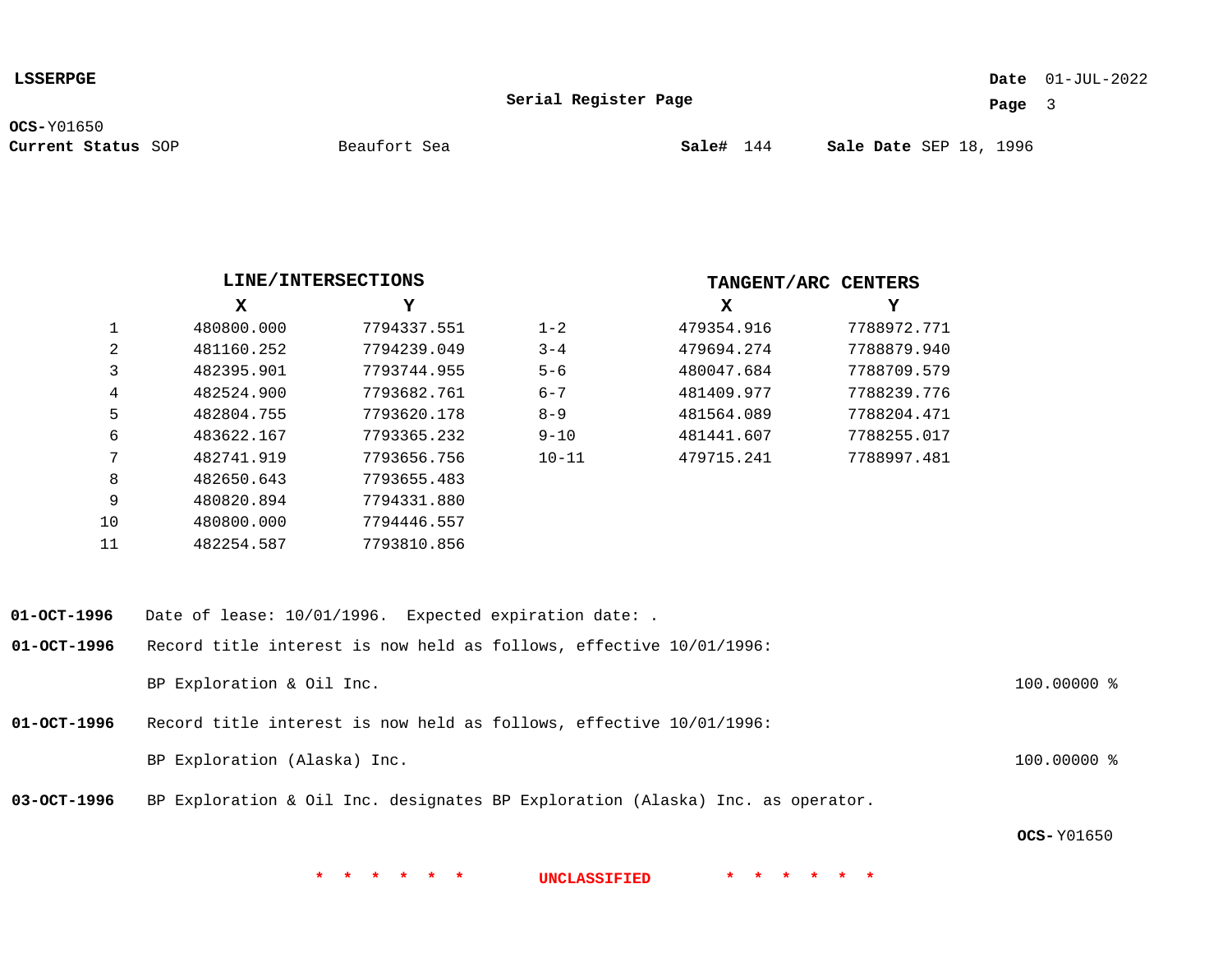**Serial Register Page**

01-JUL-2022 **Date**

**Page** 4

**OCS-**Y01650

**Sale#** 144

**Current Status** SOP **Sale#** 144 SEP 18, 1996

**07-JUL-2003** Unit Contract No. 750103000 approved, effective 06/27/2003. The unit consists of Y01585, Y01650.

- **23-AUG-2006** Suspension of production approved from 04/25/2006 thru 01/01/2009.
- **06-AUG-2008** This SOP continues the SOP approved 4/25/2006. Suspension of production is effective until 12/31/2012.
- **28-SEP-2010** Unit suspension of production approved from 04/25/2006 through 12/21/2012. Unit Contract No. 750103000 consists of Y01585, Y01650.
- **17-JAN-2013** On December 31, 2012 the Regional Director of the Bureau of Safety and Environmental Enforcement, Alaska OCS Region approved a two-year Suspension of Production for Liberty Unit leases OCS-Y-1585 and OCS-Y-1650. As a result of this action, the term of these leases has been extended to December 31, 2014.
- **24-NOV-2014** Record title interest is now held as follows, effective 11/01/2014:

| BP Exploration (Alaska) Inc. | $50.00000$ % |
|------------------------------|--------------|
| Hilcorp Alaska, LLC          | $50.00000$ % |

- **24-NOV-2014** BP Exploration (Alaska) Inc. designates Hilcorp Alaska, LLC as operator.
- **24-NOV-2014** Hilcorp Alaska, LLC designates Hilcorp Alaska, LLC as operator.
- **21-JAN-2015** Suspension of production approved from 12/31/2014 thru 06/01/2016.
- **15-SEP-2015** Record title interest is now held as follows, effective 07/01/2015:

| BP Exploration (Alaska) Inc. | 40.00000 % |
|------------------------------|------------|
| Hilcorp Alaska, LLC          | 50.00000 % |
| ASRC Exploration, LLC        | 10.00000 % |

**\* \* \* \* \* \* UNCLASSIFIED \* \* \* \* \* \***

**15-SEP-2015** ASRC Exploration, LLC designates Hilcorp Alaska, LLC as operator.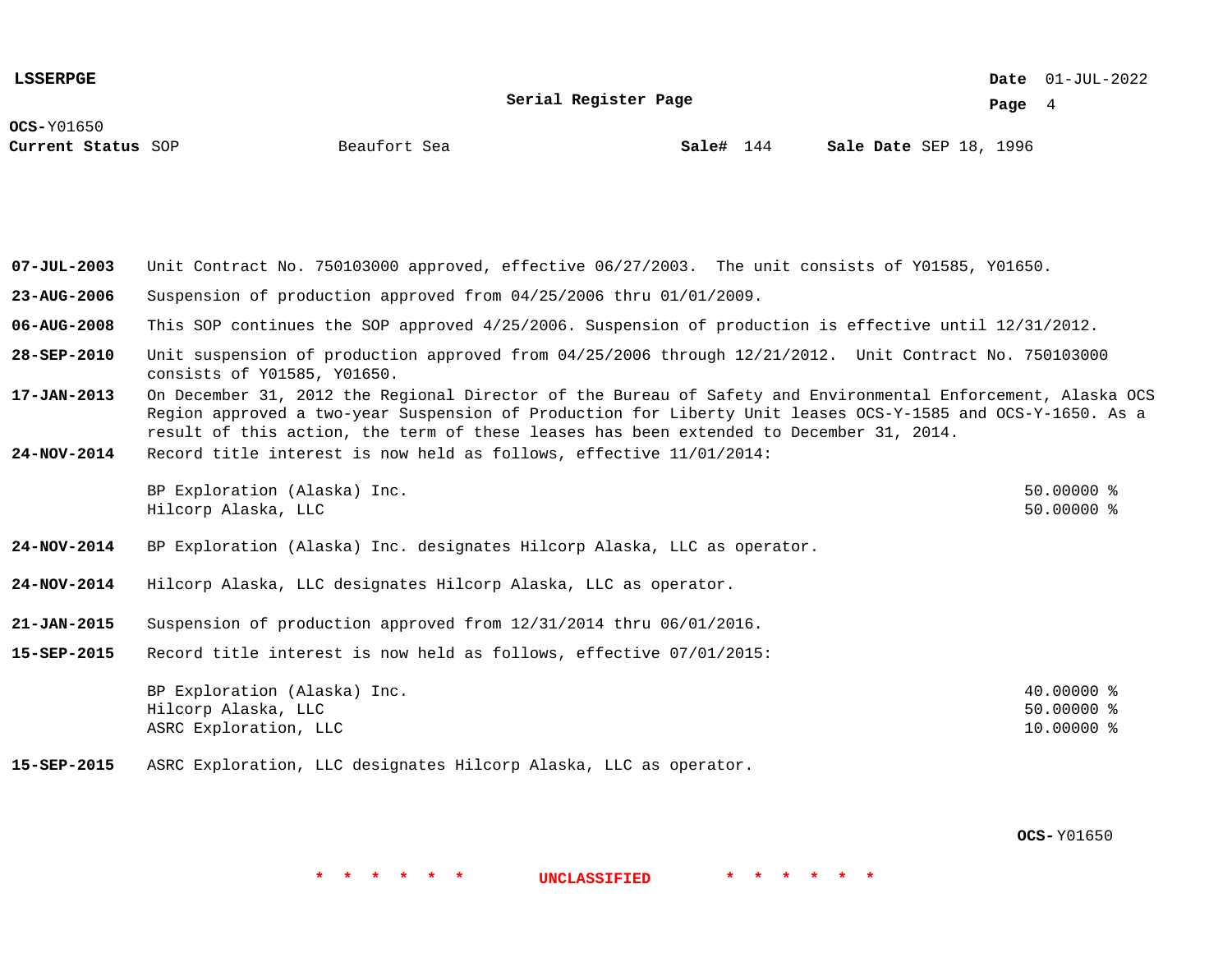**LSSERPGE**

**Serial Register Page**

01-JUL-2022 **Date**

**Page** 5

**OCS-**Y01650

**Current Status** SOP **Sale#** 144 SEP 18, 1996

**Sale#** 144

**09-JAN-2017** Unit Contract No. 750103000 expanded, effective 04/21/2016. The unit now consists of Y01585, Y01650, Y01886.

**03-JAN-2018** Suspension approved by BSEE on December 15, 2017 and to remain in effect until 90 calendar days after BOEM renders a decision on the DPP, subject to the conditions of approval outlined in the decision document and the guiding assumption that the DPP decision will be issued well before the end of the 5-year suspension length that the regulations allow at 30 CFR 250.170(a).

**\* \* \* \* \* \* UNCLASSIFIED \* \* \* \* \* \***

- **08-JAN-2018** Suspension of production approved from 12/15/2017 thru 12/15/2019.
- **16-OCT-2018** Record title interest is now held as follows, effective 06/15/2018:

BP Exploration (Alaska) Inc. 50.0000 % Hilcorp Alaska, LLC 50.00000 %

**07-DEC-2018** Suspension of production approved from 08/06/2008 thru 12/31/2012.

**07-DEC-2018** Suspension of production approved from 12/31/2012 thru 12/31/2014.

- **23-JAN-2019** Suspension of production approved from 01/15/2019 thru 07/15/2020.
- **13-JAN-2022** Suspension of production approved from 12/26/2021 thru 12/26/2024.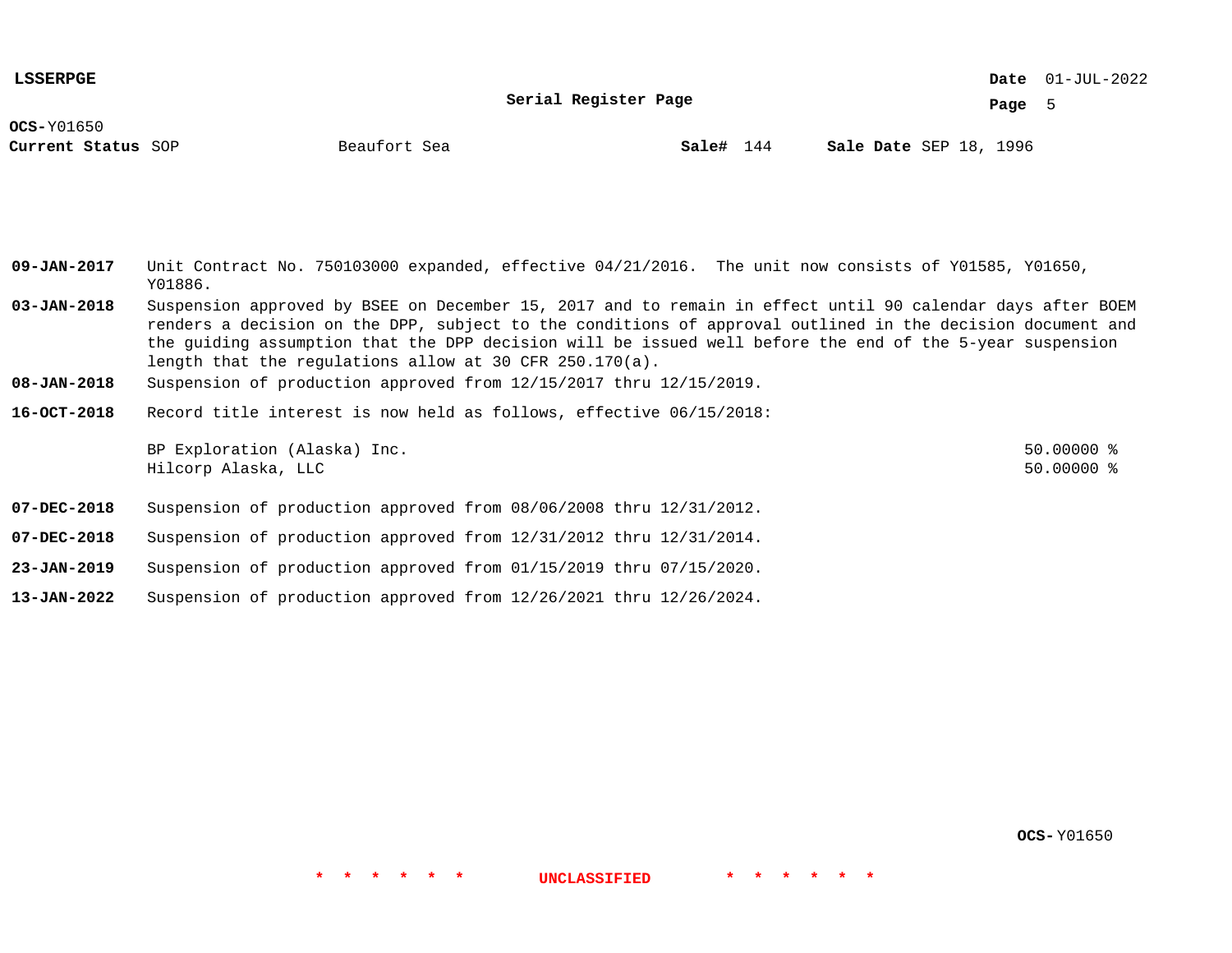| <b>LSSERPGE</b>          |                         |                                                                                      |                                                  |                      |                        |             |                 | Date 01-JUL-2022 |
|--------------------------|-------------------------|--------------------------------------------------------------------------------------|--------------------------------------------------|----------------------|------------------------|-------------|-----------------|------------------|
|                          |                         |                                                                                      | Serial Register Page                             |                      |                        |             | Page 1          |                  |
| $OCS-Y01704$             |                         |                                                                                      |                                                  |                      |                        |             |                 |                  |
| Current Status EXPIR     |                         | Beaufort Sea                                                                         |                                                  | $\texttt{Sale#}$ 186 | Sale Date SEP 24, 2003 |             |                 |                  |
|                          | Bonus Bid<br>238625.000 | Initial Hectares<br>2304.000000                                                      | Current Hectares Per Hectare Amt.<br>2304.000000 | 103.57               | Royalty Rate           | 12.5        | Rental<br>30.00 |                  |
|                          | Original Lessee(s):     |                                                                                      |                                                  |                      |                        |             |                 |                  |
|                          | Armstrong Alaska, Inc.  |                                                                                      |                                                  |                      |                        | 100.00000 % |                 |                  |
|                          | Description:            |                                                                                      |                                                  |                      |                        |             |                 |                  |
|                          |                         | All of Block 6352, Beechey Point, OCS Official Protraction Diagram, NR06-03          |                                                  |                      |                        |             |                 |                  |
| 01-DEC-2003              |                         | Date of lease: 12/01/2003. Expected expiration date: .                               |                                                  |                      |                        |             |                 |                  |
|                          |                         |                                                                                      |                                                  |                      |                        |             |                 |                  |
| $25 - SEP - 2003$        |                         | OPD NR06-03, Beechey Point, revised September 30, 1997.                              |                                                  |                      |                        |             |                 |                  |
| 29-AUG-2005              |                         | Eni Petroleum Exploration Co. Inc. designates Eni US Operating Co. Inc. as operator. |                                                  |                      |                        |             |                 |                  |
| 26-OCT-2005              |                         | Eni Petroleum Exploration Co. Inc. designates Eni US Operating Co. Inc. as operator. |                                                  |                      |                        |             |                 |                  |
| 14-NOV-2005              |                         | Record title interest is now held as follows, effective 07/01/2005:                  |                                                  |                      |                        |             |                 |                  |
|                          |                         | Eni Petroleum Exploration Co. Inc.                                                   |                                                  |                      |                        |             |                 | $100.00000$ %    |
| 29-NOV-2006              |                         | Eni Petroleum US LLC designates Eni US Operating Co. Inc. as operator.               |                                                  |                      |                        |             |                 |                  |
| $01 - \text{MAR} - 2007$ |                         | Record title interest is now held as follows, effective 03/01/2006:                  |                                                  |                      |                        |             |                 |                  |
|                          |                         | Eni Petroleum US LLC                                                                 |                                                  |                      |                        |             |                 | 100.00000 %      |
| 17-SEP-2007              |                         | Shell Offshore Inc. designates Eni US Operating Co. Inc. as operator.                |                                                  |                      |                        |             |                 |                  |
| 22-OCT-2007              |                         | Repsol E&P USA Inc. designates Eni US Operating Co. Inc. as operator.                |                                                  |                      |                        |             |                 |                  |
|                          |                         |                                                                                      |                                                  |                      |                        |             |                 |                  |

**OCS-** Y01704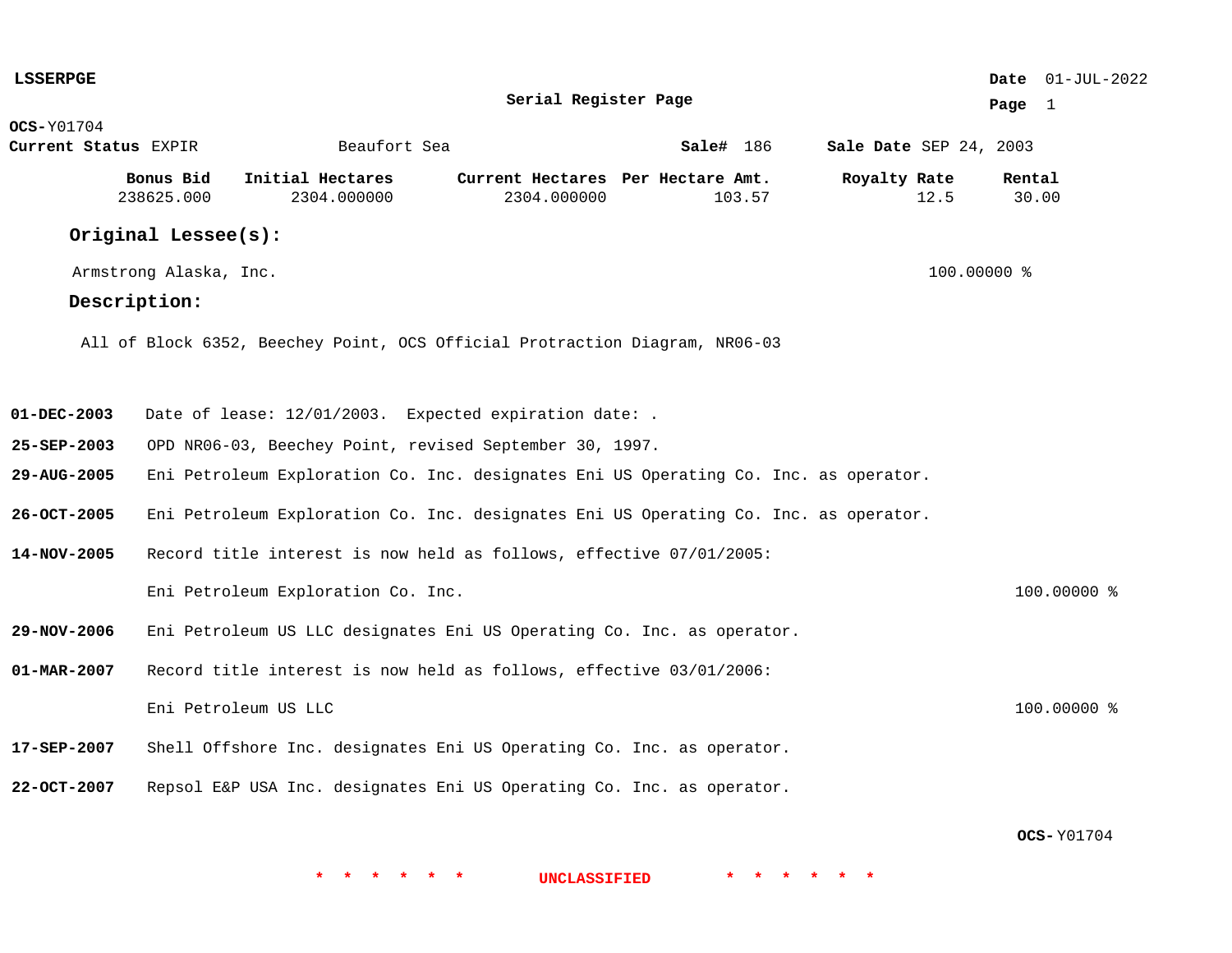| <b>LSSERPGE</b>                      |                                                                                                                                                                                                                       |              |                      |           |                        |  |        | Date $01$ -JUL-2022 |  |
|--------------------------------------|-----------------------------------------------------------------------------------------------------------------------------------------------------------------------------------------------------------------------|--------------|----------------------|-----------|------------------------|--|--------|---------------------|--|
|                                      |                                                                                                                                                                                                                       |              | Serial Register Page |           |                        |  | Page 2 |                     |  |
| $OCS-Y01704$<br>Current Status EXPIR |                                                                                                                                                                                                                       | Beaufort Sea |                      | Sale# 186 | Sale Date SEP 24, 2003 |  |        |                     |  |
|                                      |                                                                                                                                                                                                                       |              |                      |           |                        |  |        |                     |  |
|                                      |                                                                                                                                                                                                                       |              |                      |           |                        |  |        |                     |  |
|                                      |                                                                                                                                                                                                                       |              |                      |           |                        |  |        |                     |  |
|                                      |                                                                                                                                                                                                                       |              |                      |           |                        |  |        |                     |  |
| 03-DEC-2007                          | Record title interest is now held as follows, effective 06/01/2006:                                                                                                                                                   |              |                      |           |                        |  |        |                     |  |
|                                      | Shell Offshore Inc.                                                                                                                                                                                                   |              |                      |           |                        |  |        | 40.00000 %          |  |
|                                      | Eni Petroleum US LLC                                                                                                                                                                                                  |              |                      |           |                        |  |        | $60.00000$ %        |  |
| $13 - FEB - 2008$                    | Record title interest is now held as follows, effective 08/01/2007:                                                                                                                                                   |              |                      |           |                        |  |        |                     |  |
|                                      |                                                                                                                                                                                                                       |              |                      |           |                        |  |        |                     |  |
|                                      | Shell Offshore Inc.                                                                                                                                                                                                   |              |                      |           |                        |  |        | $40.00000$ %        |  |
|                                      | Repsol E&P USA Inc.                                                                                                                                                                                                   |              |                      |           |                        |  |        | $20.00000$ %        |  |
|                                      | Eni Petroleum US LLC                                                                                                                                                                                                  |              |                      |           |                        |  |        | 40.00000 %          |  |
| $27 - NOV - 2013$                    | In accordance with the settlement agreement reached July 19, 2013 in Shell Offshore Inc., et al., IBLA 2011-<br>235, this lease is extended from the existing expiration date to 12/31/2017. A copy of the settlement |              |                      |           |                        |  |        |                     |  |
|                                      | agreement and the associated court order will be placed in the appropriate lease administration file. The                                                                                                             |              |                      |           |                        |  |        |                     |  |
|                                      | fifty-one Alaska OCS leases listed in Attachments A-1 and A-2 of the agreement are retroactively suspended                                                                                                            |              |                      |           |                        |  |        |                     |  |
|                                      | for the period necessary to support the new expiration date.                                                                                                                                                          |              |                      |           |                        |  |        |                     |  |
| $04 - JUN - 2015$                    | Lease expired on $11/30/2013$ .                                                                                                                                                                                       |              |                      |           |                        |  |        |                     |  |
| $24 - JAN - 2017$                    | Unit Contract No. 750192002 approved, effective 12/20/2016. The unit consists of Y01703, Y01704, Y01705,                                                                                                              |              |                      |           |                        |  |        |                     |  |

Y01751, Y01752, Y01753, Y01754, Y01756, Y01757, Y01771, Y01772, Y01779, Y01780.

**01-SEP-2017** Record title interest is now held as follows, effective 06/01/2017:

| Shell Offshore Inc.  | 40.00000 % |
|----------------------|------------|
| Repsol E&P USA Inc.  | 10.00000 % |
| Eni Petroleum US LLC | 50.00000 % |

**OCS-** Y01704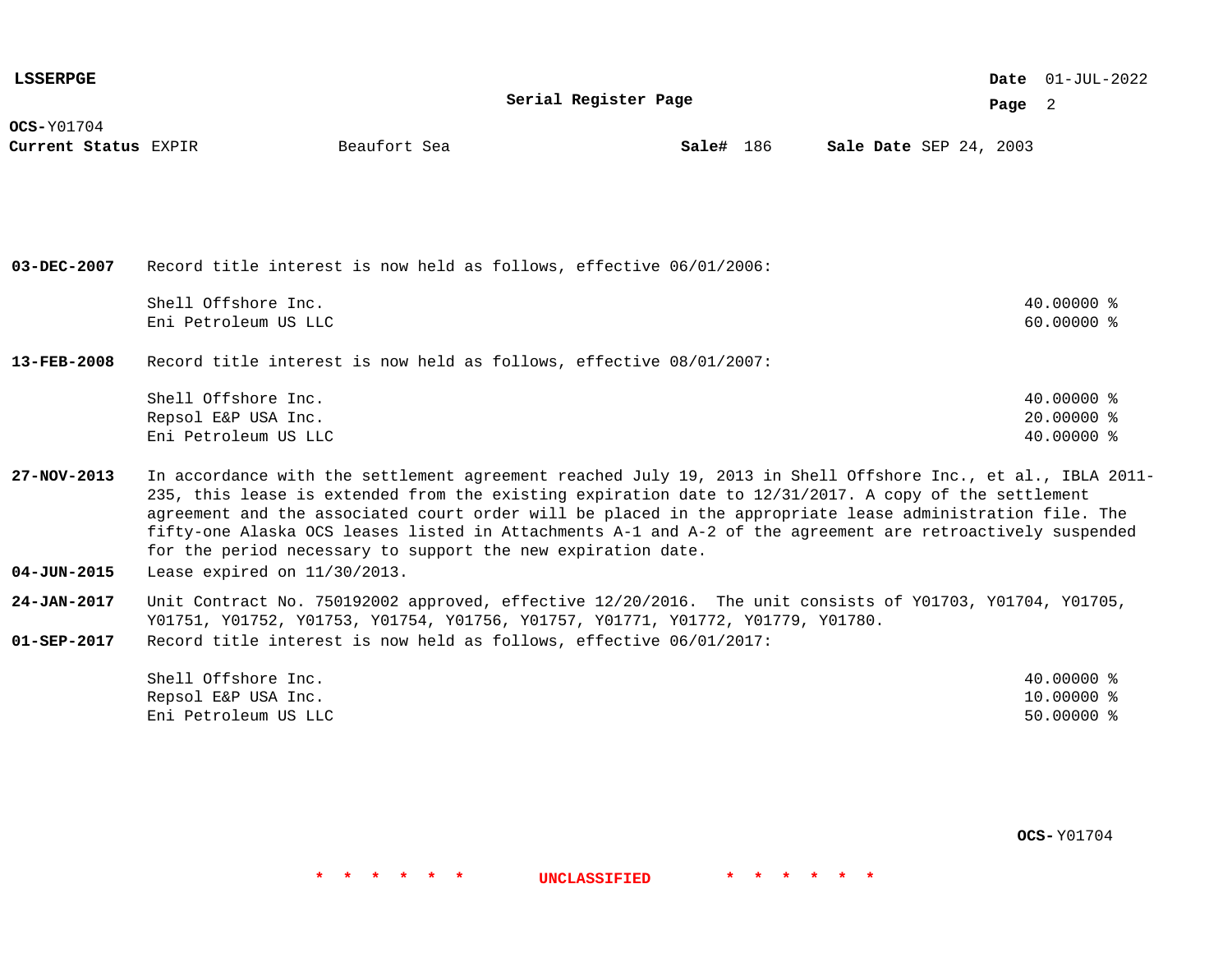**LSSERPGE**

**Serial Register Page**

01-JUL-2022 **Date**

**Page** 3

**OCS-**Y01704

**Current Status** EXPIR **Sale#** 186 SEP 24, 2003

**Sale#** 186

**28-SEP-2017** Record title interest is now held as follows, effective 06/01/2017: Shell Offshore Inc. 50.00000 % Eni Petroleum US LLC 50.00000 %

**03-JAN-2018** BSEE approved a SOO for all Harrison Bay Block 6423 (Nikaitchuq North) Unit leases in a letter dated December 20, 2017. The SOO is effective as of December 31, 2017, and it will remain in effect through January 29, 2018, or until such earlier time as Eni may commence drilling operations.

**29-JAN-2019** Status updated by BSEE to indicate unit lease held by drilling operations.

**09-FEB-2022** Unit suspension of production approved from 04/03/2020 through 04/03/2022. Unit Contract No. 750192002 consists of Y01703, Y01704, Y01705, Y01751, Y01752, Y01753, Y01754, Y01756, Y01757, Y01771, Y01772, Y01779, Y01780.

**06-APR-2022** Unit Contract No. 750192002 terminated, effective 04/03/2022. The unit consisted of Y01703, Y01704, Y01705, Y01751, Y01752, Y01753, Y01754, Y01756, Y01757, Y01771, Y01772, Y01779, Y01780.

**\* \* \* \* \* \* UNCLASSIFIED \* \* \* \* \* \***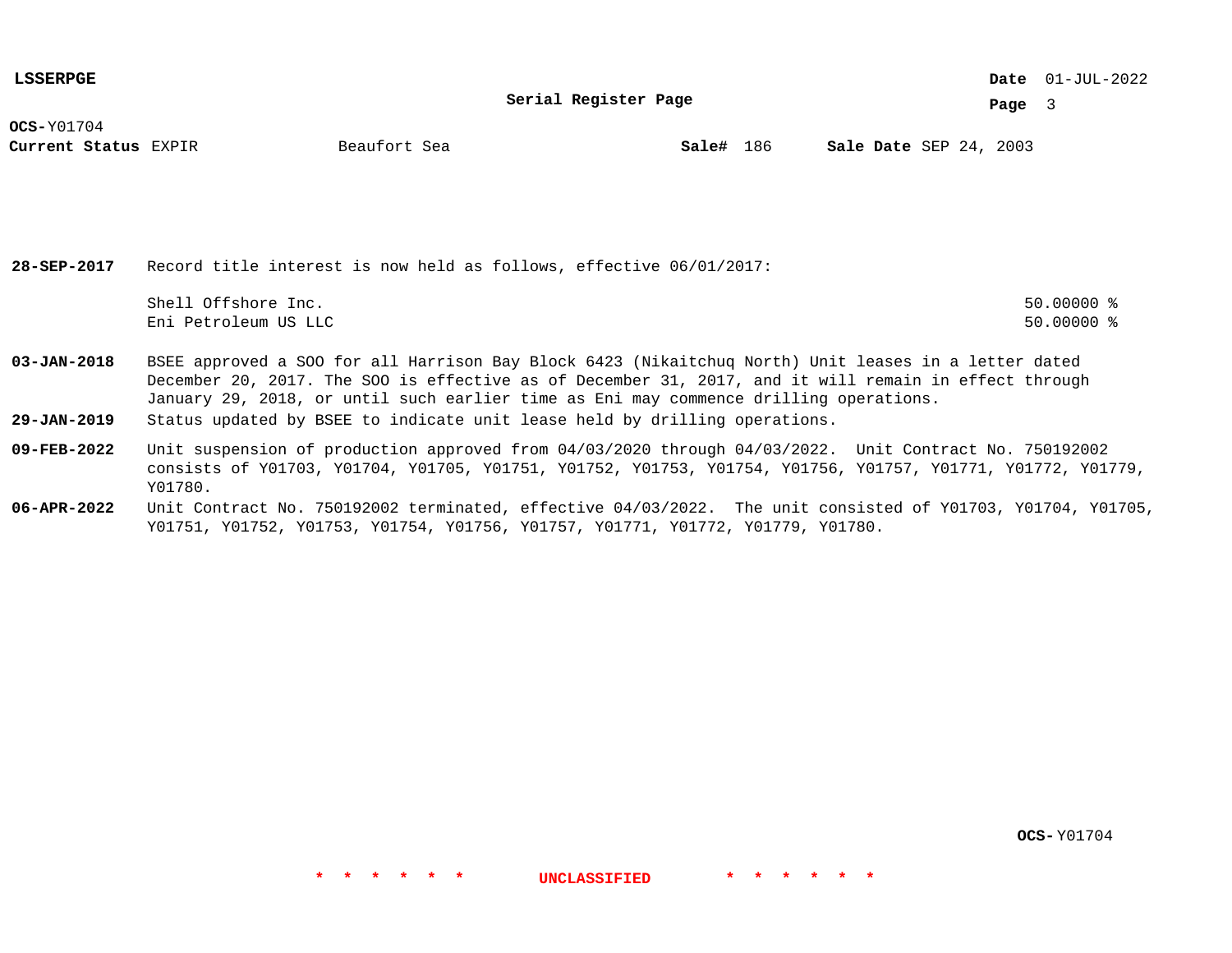| LSSERPGE             |                        |                  |                                   |           |                        | <b>Date</b> $01-JUL-2022$ |
|----------------------|------------------------|------------------|-----------------------------------|-----------|------------------------|---------------------------|
|                      |                        |                  | Serial Register Page              |           |                        | Page $1$                  |
| <b>OCS-Y01705</b>    |                        |                  |                                   |           |                        |                           |
| Current Status EXPIR |                        | Beaufort Sea     |                                   | Sale# 186 | Sale Date SEP 24, 2003 |                           |
|                      | Bonus Bid              | Initial Hectares | Current Hectares Per Hectare Amt. |           | Royalty Rate           | Rental                    |
|                      | 156574.000             | 1483.134201      | 1483.134201                       | 105.57    | 12.5                   | 30.00                     |
|                      | Original Lessee(s):    |                  |                                   |           |                        |                           |
|                      | Armstrong Alaska, Inc. |                  |                                   |           | 100.00000 %            |                           |

# **Description:**

That portion of Block 6402 identified as Federal 8(g) Area A containing 790.344473 hectares on the Supplemental Official Lease Diagram dated August 21, 2003.

|    | LINE/INTERSECTIONS |             |         | TANGENT/ARC CENTERS |             |
|----|--------------------|-------------|---------|---------------------|-------------|
|    | x                  | Y           |         | x                   | Y           |
|    | 394400.000         | 7836785.777 | $1 - 2$ | 394177.986          | 7831234.215 |
| 2  | 391277.472         | 7836772.480 | $6 - 7$ | 392111.386          | 7831263.794 |
| 3  | 393076.075         | 7831348.174 |         |                     |             |
| 4  | 392515.562         | 7831356.183 |         |                     |             |
| 5  | 390873.296         | 7836680.091 |         |                     |             |
| 6  | 389600.000         | 7836219.808 |         |                     |             |
| 7  | 394386.997         | 7836786.282 |         |                     |             |
| 8  | 392594.942         | 7836911.616 |         |                     |             |
| 9  | 393155.455         | 7836903.607 |         |                     |             |
| 10 | 389600.000         | 7838400.000 |         |                     |             |
| 11 | 394400.000         | 7838400.000 |         |                     |             |
| 12 | 394175.903         | 7836794.229 |         |                     |             |

That portion of Block 6403 identified as Federal 8(g) Area B containing 692.789728 hectares on the Supplemental Official Lease Diagram dated August 21, 2003.

**\* \* \* \* \* \* UNCLASSIFIED \* \* \* \* \* \***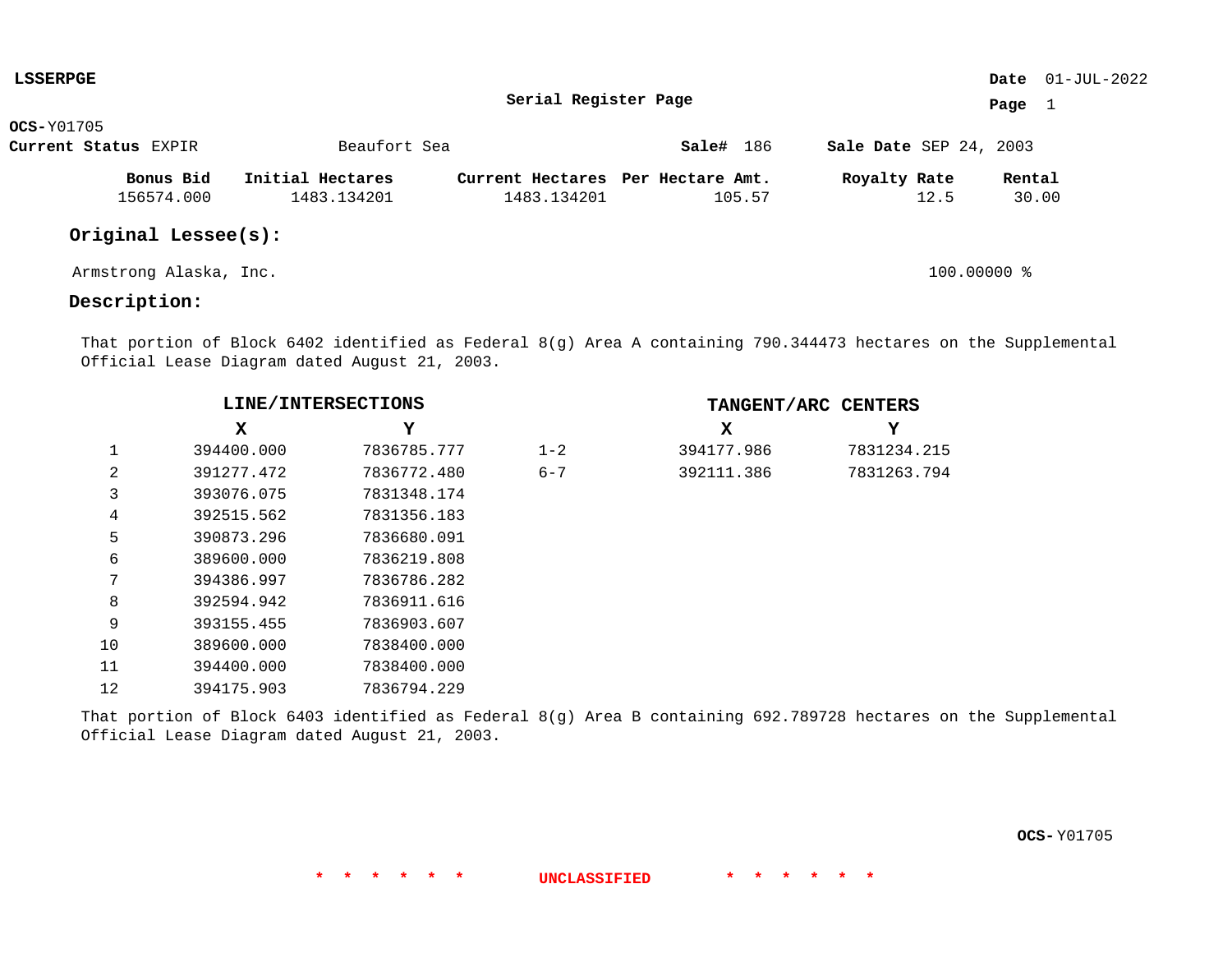### 01-JUL-2022 **Date**

**Serial Register Page**

**Page** 2

**OCS-**Y01705

**Current Status** EXPIR **Sale#** 186 SEP 24, 2003

|                |            | LINE/INTERSECTIONS |         | TANGENT/ARC CENTERS |          |
|----------------|------------|--------------------|---------|---------------------|----------|
|                | х          | Y                  |         | x                   | Y        |
| 1              | 397683.101 | 7837176.250        | $3 - 4$ | 398970.511          | 7831771. |
| 2              | 395906.384 | 7836514.535        | $5 - 6$ | 398685.597          | 7831703. |
| 3              | 394400.000 | 7836785.777        | $6 - 7$ | 394177.986          | 7831234. |
| $\overline{4}$ | 397398.187 | 7837108.384        |         |                     |          |
| 5              | 399567.750 | 7831828.547        |         |                     |          |
| 6              | 394400.000 | 7838400.000        |         |                     |          |
| 7              | 399200.000 | 7838400.000        |         |                     |          |
| 8              | 399200.000 | 7837372.363        |         |                     |          |
| 9              | 398741.278 | 7837322.733        |         |                     |          |

| X          | Y           |
|------------|-------------|
| 398970.511 | 7831771.464 |
| 398685.597 | 7831703.598 |
| 394177.986 | 7831234.215 |

- **01-DEC-2003** Date of lease: 12/01/2003. Expected expiration date: .
- **25-SEP-2003** OPD NR06-03, Beechey Point, revised September 30, 1997.
- **29-AUG-2005** Eni Petroleum Exploration Co. Inc. designates Eni US Operating Co. Inc. as operator.
- **26-OCT-2005** Eni Petroleum Exploration Co. Inc. designates Eni US Operating Co. Inc. as operator.
- **14-NOV-2005** Record title interest is now held as follows, effective 07/01/2005: Eni Petroleum Exploration Co. Inc. 100.0000 %
- **29-NOV-2006** Eni Petroleum US LLC designates Eni US Operating Co. Inc. as operator.

**OCS-** Y01705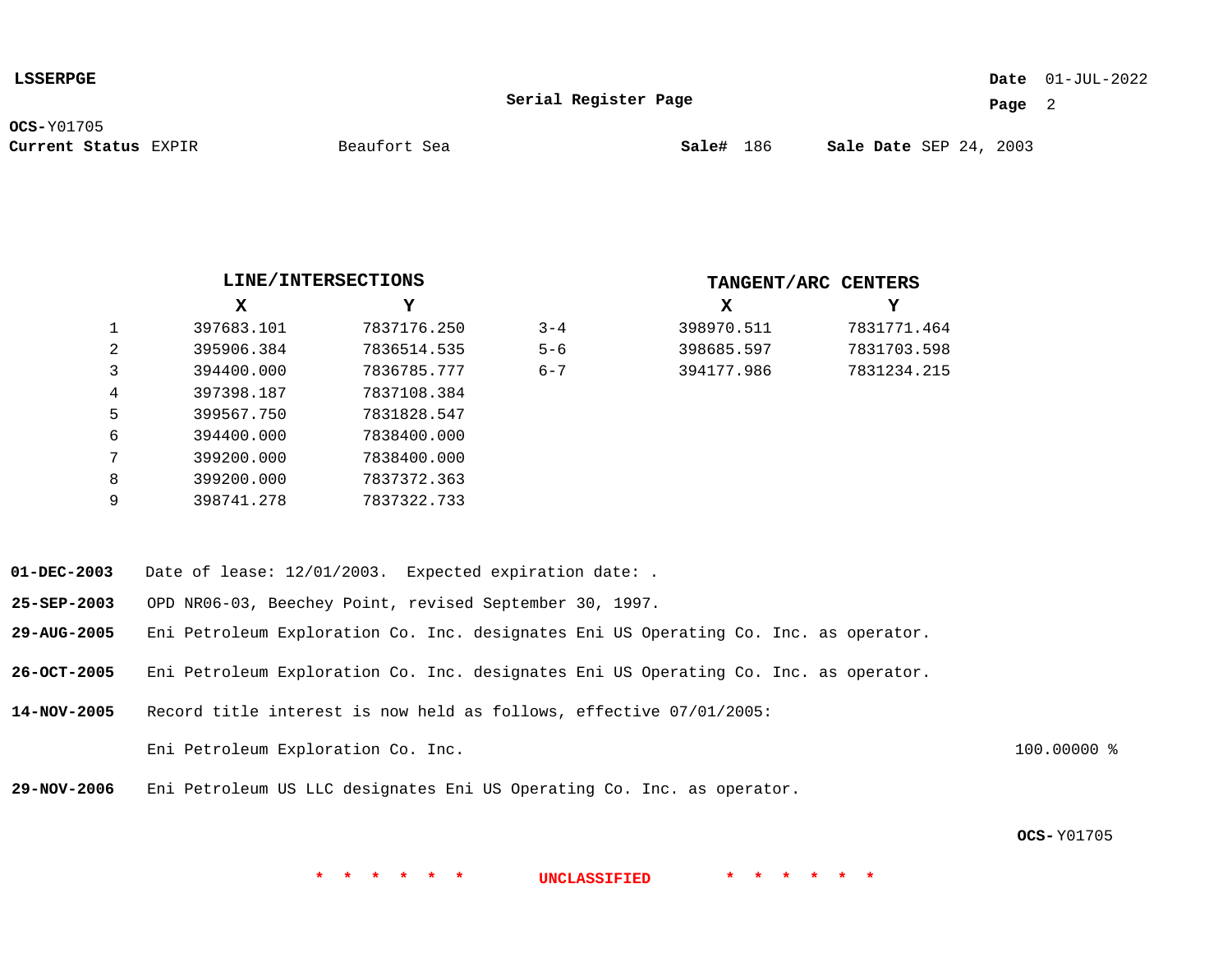| <b>LSSERPGE</b>                      |                                                                                                                                                                                                                                                                                                                                                                                                                                                                                                                  |              |                      |           |  |  |                        | Date $01$ -JUL-2022                    |  |
|--------------------------------------|------------------------------------------------------------------------------------------------------------------------------------------------------------------------------------------------------------------------------------------------------------------------------------------------------------------------------------------------------------------------------------------------------------------------------------------------------------------------------------------------------------------|--------------|----------------------|-----------|--|--|------------------------|----------------------------------------|--|
|                                      |                                                                                                                                                                                                                                                                                                                                                                                                                                                                                                                  |              | Serial Register Page |           |  |  | Page 3                 |                                        |  |
| $OCS-Y01705$<br>Current Status EXPIR |                                                                                                                                                                                                                                                                                                                                                                                                                                                                                                                  | Beaufort Sea |                      | Sale# 186 |  |  | Sale Date SEP 24, 2003 |                                        |  |
| $01 - \text{MAR} - 2007$             | Record title interest is now held as follows, effective 03/01/2006:                                                                                                                                                                                                                                                                                                                                                                                                                                              |              |                      |           |  |  |                        |                                        |  |
|                                      |                                                                                                                                                                                                                                                                                                                                                                                                                                                                                                                  |              |                      |           |  |  |                        |                                        |  |
|                                      | Eni Petroleum US LLC                                                                                                                                                                                                                                                                                                                                                                                                                                                                                             |              |                      |           |  |  |                        | 100.00000 %                            |  |
| $22 - OCT - 2007$                    | Repsol E&P USA Inc. designates Eni US Operating Co. Inc. as operator.                                                                                                                                                                                                                                                                                                                                                                                                                                            |              |                      |           |  |  |                        |                                        |  |
| 03-DEC-2007                          | Record title interest is now held as follows, effective 06/01/2006:                                                                                                                                                                                                                                                                                                                                                                                                                                              |              |                      |           |  |  |                        |                                        |  |
|                                      | Shell Offshore Inc.<br>Eni Petroleum US LLC                                                                                                                                                                                                                                                                                                                                                                                                                                                                      |              |                      |           |  |  |                        | 40.00000 %<br>60.00000 %               |  |
| 17-DEC-2007                          | Shell Offshore Inc. designates Eni US Operating Co. Inc. as operator.                                                                                                                                                                                                                                                                                                                                                                                                                                            |              |                      |           |  |  |                        |                                        |  |
| 13-FEB-2008                          | Record title interest is now held as follows, effective 07/01/2007:                                                                                                                                                                                                                                                                                                                                                                                                                                              |              |                      |           |  |  |                        |                                        |  |
|                                      | Shell Offshore Inc.<br>Repsol E&P USA Inc.<br>Eni Petroleum US LLC                                                                                                                                                                                                                                                                                                                                                                                                                                               |              |                      |           |  |  |                        | 40.00000 %<br>20.00000 %<br>40.00000 % |  |
| 27-NOV-2013                          | In accordance with the settlement agreement reached July 19, 2013 in Shell Offshore Inc., et al., IBLA 2011-<br>235, this lease is extended from the existing expiration date to 12/31/2017. A copy of the settlement<br>agreement and the associated court order will be placed in the appropriate lease administration file. The<br>fifty-one Alaska OCS leases listed in Attachments A-1 and A-2 of the agreement are retroactively suspended<br>for the period necessary to support the new expiration date. |              |                      |           |  |  |                        |                                        |  |
| $04 - JUN - 2015$                    | Lease expired on 11/30/2013.                                                                                                                                                                                                                                                                                                                                                                                                                                                                                     |              |                      |           |  |  |                        |                                        |  |

**24-JAN-2017** Unit Contract No. 750192002 approved, effective 12/20/2016. The unit consists of Y01703, Y01704, Y01705, Y01751, Y01752, Y01753, Y01754, Y01756, Y01757, Y01771, Y01772, Y01779, Y01780.

**OCS-** Y01705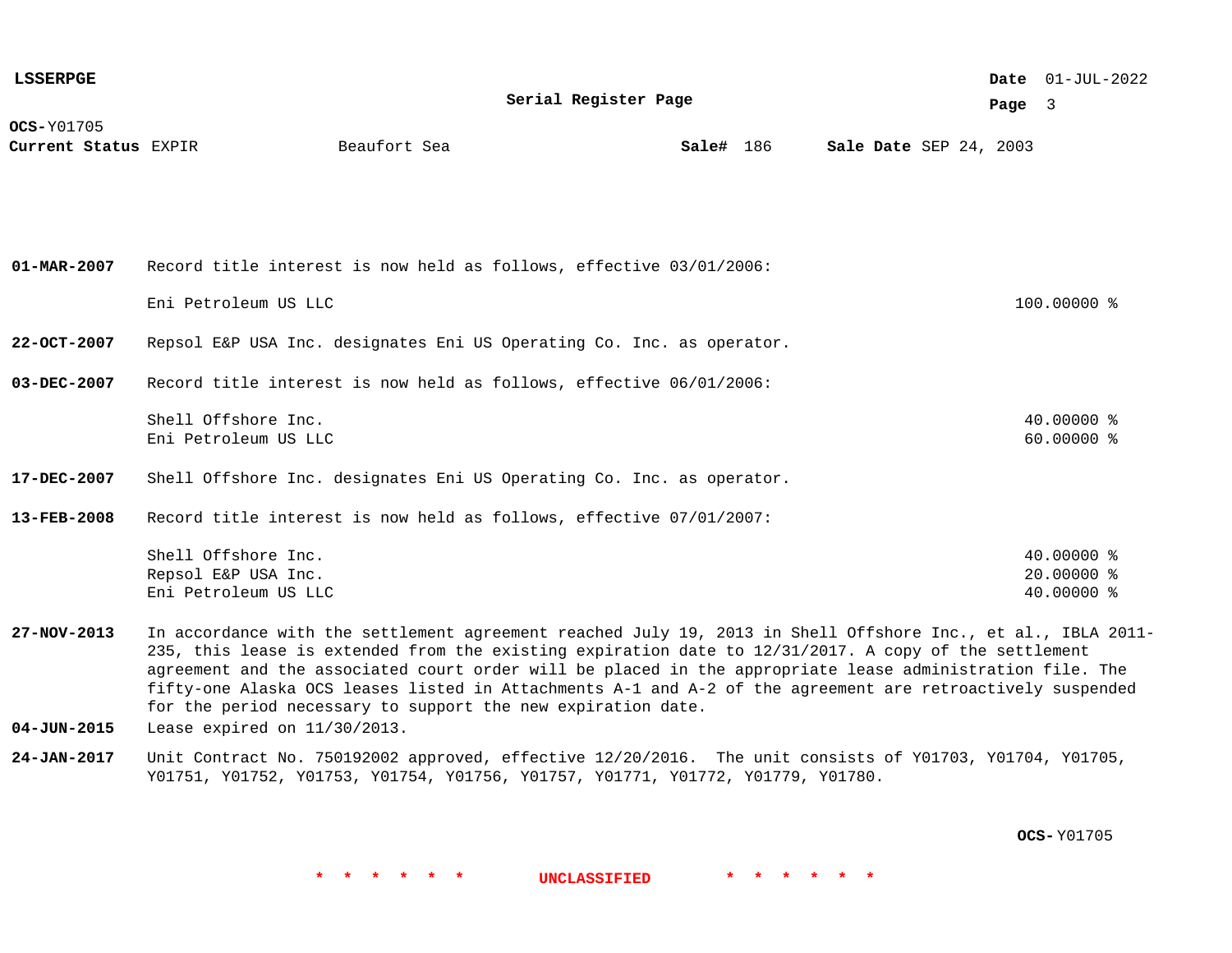| <b>LSSERPGE</b>      |                                                                                                                                                                                                                                                                                                                              |              |                      |           |  |                        |  |          | Date $01$ -JUL-2022 |  |
|----------------------|------------------------------------------------------------------------------------------------------------------------------------------------------------------------------------------------------------------------------------------------------------------------------------------------------------------------------|--------------|----------------------|-----------|--|------------------------|--|----------|---------------------|--|
|                      |                                                                                                                                                                                                                                                                                                                              |              | Serial Register Page |           |  |                        |  | Page $4$ |                     |  |
| <b>OCS-Y01705</b>    |                                                                                                                                                                                                                                                                                                                              |              |                      |           |  |                        |  |          |                     |  |
| Current Status EXPIR |                                                                                                                                                                                                                                                                                                                              | Beaufort Sea |                      | Sale# 186 |  | Sale Date SEP 24, 2003 |  |          |                     |  |
|                      |                                                                                                                                                                                                                                                                                                                              |              |                      |           |  |                        |  |          |                     |  |
|                      |                                                                                                                                                                                                                                                                                                                              |              |                      |           |  |                        |  |          |                     |  |
|                      |                                                                                                                                                                                                                                                                                                                              |              |                      |           |  |                        |  |          |                     |  |
|                      |                                                                                                                                                                                                                                                                                                                              |              |                      |           |  |                        |  |          |                     |  |
| $01 - SEP - 2017$    | Record title interest is now held as follows, effective 06/01/2017:                                                                                                                                                                                                                                                          |              |                      |           |  |                        |  |          |                     |  |
|                      | Shell Offshore Inc.                                                                                                                                                                                                                                                                                                          |              |                      |           |  |                        |  |          | $40.00000$ %        |  |
|                      | Repsol E&P USA Inc.                                                                                                                                                                                                                                                                                                          |              |                      |           |  |                        |  |          | 10.00000 %          |  |
|                      | Eni Petroleum US LLC                                                                                                                                                                                                                                                                                                         |              |                      |           |  |                        |  |          | 50.00000 %          |  |
| 28-SEP-2017          | Record title interest is now held as follows, effective 06/01/2017:                                                                                                                                                                                                                                                          |              |                      |           |  |                        |  |          |                     |  |
|                      |                                                                                                                                                                                                                                                                                                                              |              |                      |           |  |                        |  |          |                     |  |
|                      | Shell Offshore Inc.                                                                                                                                                                                                                                                                                                          |              |                      |           |  |                        |  |          | $50.00000$ %        |  |
|                      | Eni Petroleum US LLC                                                                                                                                                                                                                                                                                                         |              |                      |           |  |                        |  |          | $50.00000$ %        |  |
| $03 - JAN - 2018$    | BSEE approved a SOO for all Harrison Bay Block 6423 (Nikaitchuq North) Unit leases in a letter dated                                                                                                                                                                                                                         |              |                      |           |  |                        |  |          |                     |  |
|                      | December 20, 2017. The SOO is effective as of December 31, 2017, and it will remain in effect through                                                                                                                                                                                                                        |              |                      |           |  |                        |  |          |                     |  |
|                      | January 29, 2018, or until such earlier time as Eni may commence drilling operations.                                                                                                                                                                                                                                        |              |                      |           |  |                        |  |          |                     |  |
| $29 - JAN - 2019$    | Status updated by BSEE to indicate unit lease held by drilling operations.                                                                                                                                                                                                                                                   |              |                      |           |  |                        |  |          |                     |  |
|                      | $\overline{100}$ == 0.000 == 1; $\overline{111}$ = $\overline{111}$ = $\overline{111}$ = $\overline{111}$ = $\overline{111}$ = $\overline{111}$ = $\overline{111}$ = $\overline{111}$ = $\overline{111}$ = $\overline{111}$ = $\overline{111}$ = $\overline{111}$ = $\overline{111}$ = $\overline{111}$ = $\overline{111}$ = |              |                      |           |  |                        |  |          |                     |  |

- **09-FEB-2022** Unit suspension of production approved from 04/03/2020 through 04/03/2022. Unit Contract No. 750192002 consists of Y01703, Y01704, Y01705, Y01751, Y01752, Y01753, Y01754, Y01756, Y01757, Y01771, Y01772, Y01779, Y01780.
- **23-MAR-2022** Suspension of operations approved from 04/03/2020 thru 04/03/2022.
- **06-APR-2022** Unit Contract No. 750192002 terminated, effective 04/03/2022. The unit consisted of Y01703, Y01704, Y01705, Y01751, Y01752, Y01753, Y01754, Y01756, Y01757, Y01771, Y01772, Y01779, Y01780.

**\* \* \* \* \* \* UNCLASSIFIED \* \* \* \* \* \***

**15-APR-2022** SOO expired 04/03/2022, Leased expired effective 04/03/2022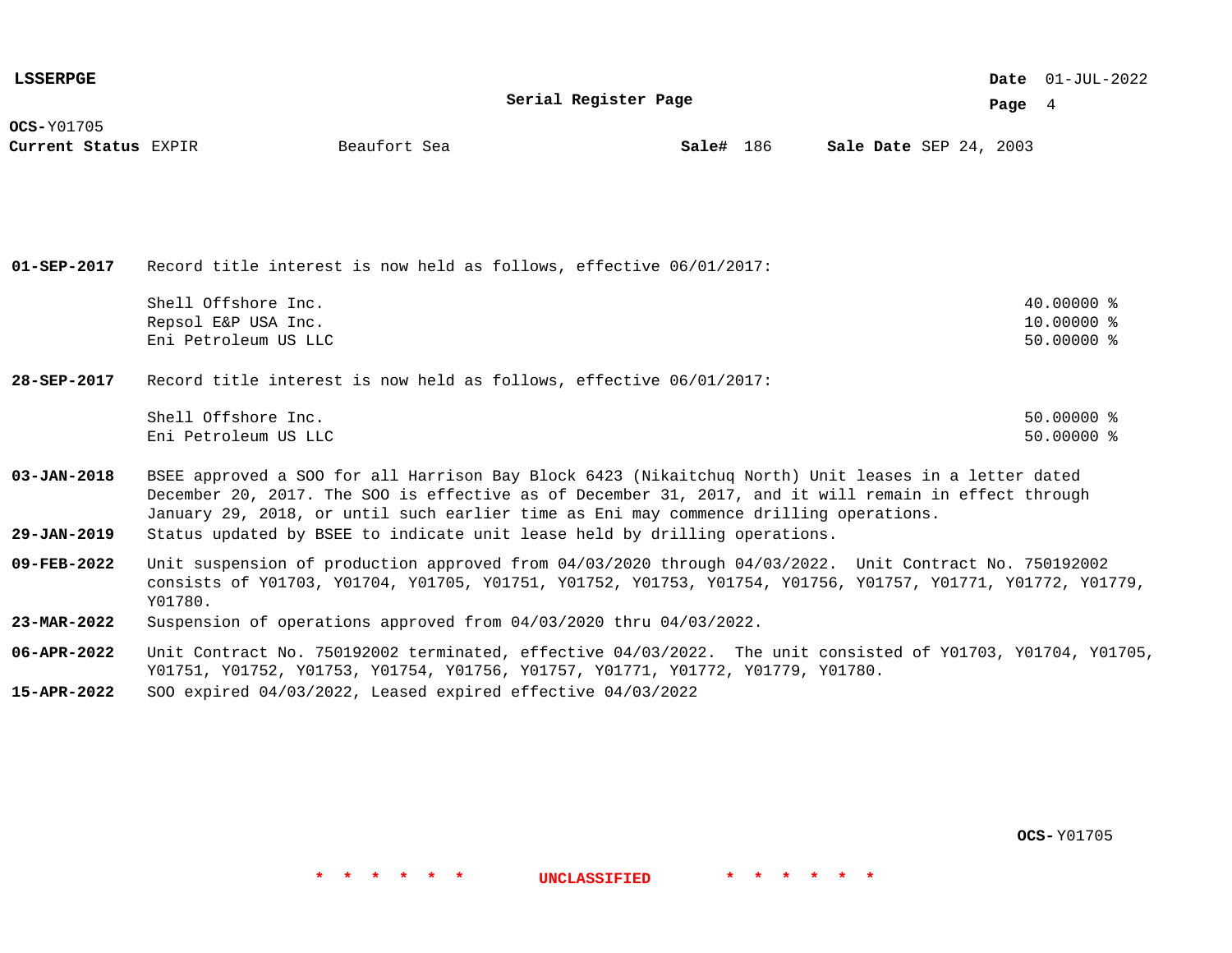| <b>LSSERPGE</b>      |                        |                                                                                      |                                   |           |                        | Date 01-JUL-2022 |
|----------------------|------------------------|--------------------------------------------------------------------------------------|-----------------------------------|-----------|------------------------|------------------|
|                      |                        |                                                                                      | Serial Register Page              |           |                        | Page 1           |
| <b>OCS-</b> Y01751   |                        |                                                                                      |                                   |           |                        |                  |
| Current Status EXPIR |                        | Beaufort Sea                                                                         |                                   | Sale# 195 | Sale Date MAR 30, 2005 |                  |
|                      | Bonus Bid              | Initial Hectares                                                                     | Current Hectares Per Hectare Amt. |           | Royalty Rate           | Rental           |
|                      | 86562.000              | 2304.000000                                                                          | 2304.000000                       | 37.57     | 12.5                   | 30.00            |
|                      | Original Lessee(s):    |                                                                                      |                                   |           |                        |                  |
|                      | Armstrong Alaska, Inc. |                                                                                      |                                   |           | 100.00000 %            |                  |
|                      | Description:           |                                                                                      |                                   |           |                        |                  |
|                      |                        | All of Block 6371, Harrison Bay, OCS Official Protraction Diagram, NR05-04           |                                   |           |                        |                  |
| $01 - JUL - 2005$    |                        | Date of lease: 07/01/2005. Expected expiration date: .                               |                                   |           |                        |                  |
| 29-AUG-2005          |                        | Eni Petroleum Exploration Co. Inc. designates Eni US Operating Co. Inc. as operator. |                                   |           |                        |                  |
| 26-OCT-2005          |                        | Eni Petroleum Exploration Co. Inc. designates Eni US Operating Co. Inc. as operator. |                                   |           |                        |                  |
| 14-NOV-2005          |                        | Record title interest is now held as follows, effective 07/01/2005:                  |                                   |           |                        |                  |
|                      |                        | Eni Petroleum Exploration Co. Inc.                                                   |                                   |           |                        | 100.00000 %      |
| 29-NOV-2006          |                        | Eni Petroleum US LLC designates Eni US Operating Co. Inc. as operator.               |                                   |           |                        |                  |
| $01 - MAR - 2007$    |                        | Record title interest is now held as follows, effective 03/01/2006:                  |                                   |           |                        |                  |
|                      |                        | Eni Petroleum US LLC                                                                 |                                   |           |                        | 100.00000 %      |
| 17-SEP-2007          |                        | Shell Offshore Inc. designates Eni US Operating Co. Inc. as operator.                |                                   |           |                        |                  |
| 22-OCT-2007          |                        | Repsol E&P USA Inc. designates Eni US Operating Co. Inc. as operator.                |                                   |           |                        |                  |
|                      |                        |                                                                                      |                                   |           |                        |                  |

**OCS-** Y01751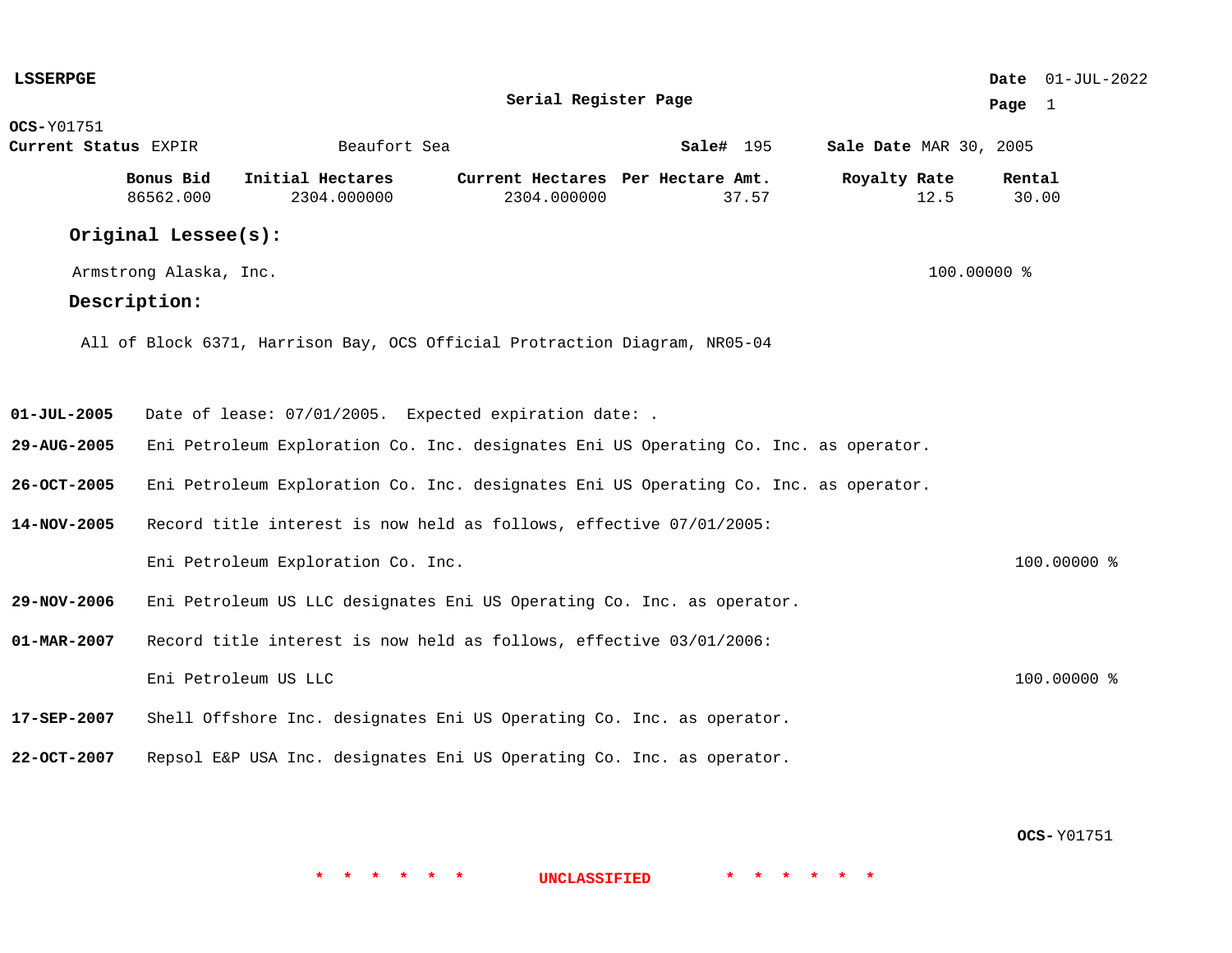| <b>LSSERPGE</b>                           |                                                                                                                                                                                                                                                                                                                                                                                                                                                                                                                  |              |                      |           |  |                        |          | Date $01$ -JUL-2022                    |  |
|-------------------------------------------|------------------------------------------------------------------------------------------------------------------------------------------------------------------------------------------------------------------------------------------------------------------------------------------------------------------------------------------------------------------------------------------------------------------------------------------------------------------------------------------------------------------|--------------|----------------------|-----------|--|------------------------|----------|----------------------------------------|--|
|                                           |                                                                                                                                                                                                                                                                                                                                                                                                                                                                                                                  |              | Serial Register Page |           |  |                        | Page $2$ |                                        |  |
| <b>OCS-Y01751</b><br>Current Status EXPIR |                                                                                                                                                                                                                                                                                                                                                                                                                                                                                                                  | Beaufort Sea |                      | Sale# 195 |  | Sale Date MAR 30, 2005 |          |                                        |  |
|                                           |                                                                                                                                                                                                                                                                                                                                                                                                                                                                                                                  |              |                      |           |  |                        |          |                                        |  |
| 03-DEC-2007                               | Record title interest is now held as follows, effective $06/01/2006$ :                                                                                                                                                                                                                                                                                                                                                                                                                                           |              |                      |           |  |                        |          |                                        |  |
|                                           | Shell Offshore Inc.                                                                                                                                                                                                                                                                                                                                                                                                                                                                                              |              |                      |           |  |                        |          | 40.00000 %                             |  |
|                                           | Eni Petroleum US LLC                                                                                                                                                                                                                                                                                                                                                                                                                                                                                             |              |                      |           |  |                        |          | 60.00000 %                             |  |
| $13 - FEB - 2008$                         | Record title interest is now held as follows, effective 07/01/2007:                                                                                                                                                                                                                                                                                                                                                                                                                                              |              |                      |           |  |                        |          |                                        |  |
|                                           | Shell Offshore Inc.                                                                                                                                                                                                                                                                                                                                                                                                                                                                                              |              |                      |           |  |                        |          | 40.00000 %                             |  |
|                                           | Repsol E&P USA Inc.<br>Eni Petroleum US LLC                                                                                                                                                                                                                                                                                                                                                                                                                                                                      |              |                      |           |  |                        |          | 20,00000 %<br>40.00000 %               |  |
|                                           |                                                                                                                                                                                                                                                                                                                                                                                                                                                                                                                  |              |                      |           |  |                        |          |                                        |  |
| 13-DEC-2013                               | In accordance with the settlement agreement reached July 19, 2013 in Shell Offshore Inc., et al., IBLA 2011-<br>235, this lease is extended from the existing expiration date to 12/31/2017. A copy of the settlement<br>agreement and the associated court order will be placed in the appropriate lease administration file. The<br>fifty-one Alaska OCS leases listed in Attachments A-1 and A-2 of the agreement are retroactively suspended<br>for the period necessary to support the new expiration date. |              |                      |           |  |                        |          |                                        |  |
| 13-DEC-2013                               | The retroactive suspension in accordance with IBLA settlement 2011-235 ends at this status effective date.<br>The new expiration date for this lease is 31-DEC-2017.                                                                                                                                                                                                                                                                                                                                             |              |                      |           |  |                        |          |                                        |  |
| 24-JAN-2017                               | Unit Contract No. 750192002 approved, effective 12/20/2016. The unit consists of Y01703, Y01704, Y01705,<br>Y01751, Y01752, Y01753, Y01754, Y01756, Y01757, Y01771, Y01772, Y01779, Y01780.                                                                                                                                                                                                                                                                                                                      |              |                      |           |  |                        |          |                                        |  |
| $01 - SEP - 2017$                         | Record title interest is now held as follows, effective 06/01/2017:                                                                                                                                                                                                                                                                                                                                                                                                                                              |              |                      |           |  |                        |          |                                        |  |
|                                           | Shell Offshore Inc.<br>Repsol E&P USA Inc.<br>Eni Petroleum US LLC                                                                                                                                                                                                                                                                                                                                                                                                                                               |              |                      |           |  |                        |          | 40.00000 %<br>10.00000 %<br>50.00000 % |  |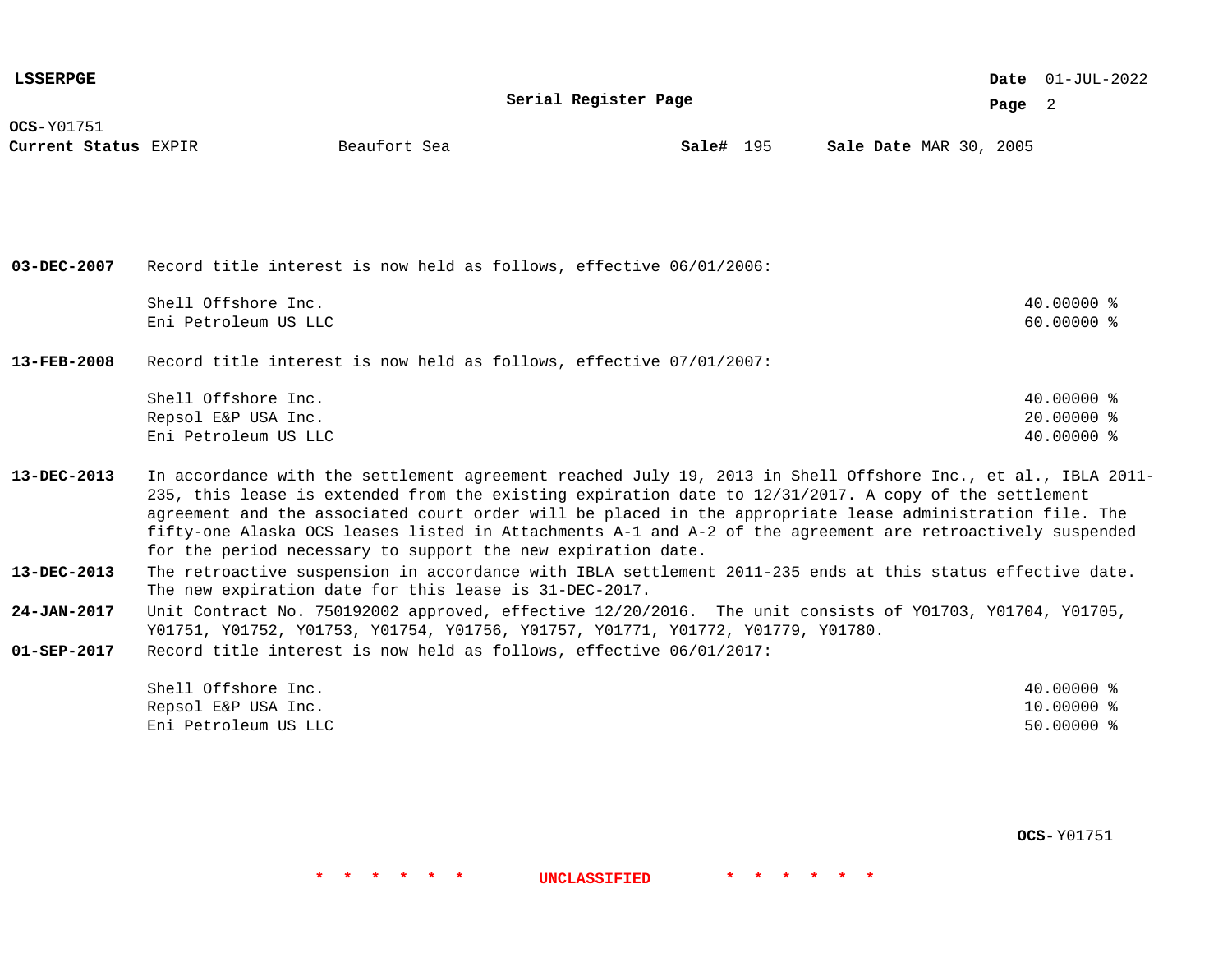**LSSERPGE**

**Serial Register Page**

01-JUL-2022 **Date**

**Page** 3

**OCS-**Y01751

**Current Status** EXPIR **Sale#** 195 MAR 30, 2005

**Sale#** 195

**28-SEP-2017** Record title interest is now held as follows, effective 06/01/2017: Shell Offshore Inc. 50.00000 % Eni Petroleum US LLC 50.00000 %

**03-JAN-2018** BSEE approved a SOO for all Harrison Bay Block 6423 (Nikaitchuq North) Unit leases in a letter dated December 20, 2017. The SOO is effective as of December 31, 2017, and it will remain in effect through

- January 29, 2018, or until such earlier time as Eni may commence drilling operations.
- **29-JAN-2019** Status updated by BSEE to indicate unit lease held by drilling operations.
- **09-FEB-2022** Unit suspension of production approved from 04/03/2020 through 04/03/2022. Unit Contract No. 750192002 consists of Y01703, Y01704, Y01705, Y01751, Y01752, Y01753, Y01754, Y01756, Y01757, Y01771, Y01772, Y01779, Y01780.
- **23-MAR-2022** Suspension of operations approved from 04/03/2020 thru 04/03/2022.
- **06-APR-2022** Unit Contract No. 750192002 terminated, effective 04/03/2022. The unit consisted of Y01703, Y01704, Y01705, Y01751, Y01752, Y01753, Y01754, Y01756, Y01757, Y01771, Y01772, Y01779, Y01780.

**\* \* \* \* \* \* UNCLASSIFIED \* \* \* \* \* \***

**15-APR-2022** SOO expired 04/03/3022, Lease expired effective 04/03/2022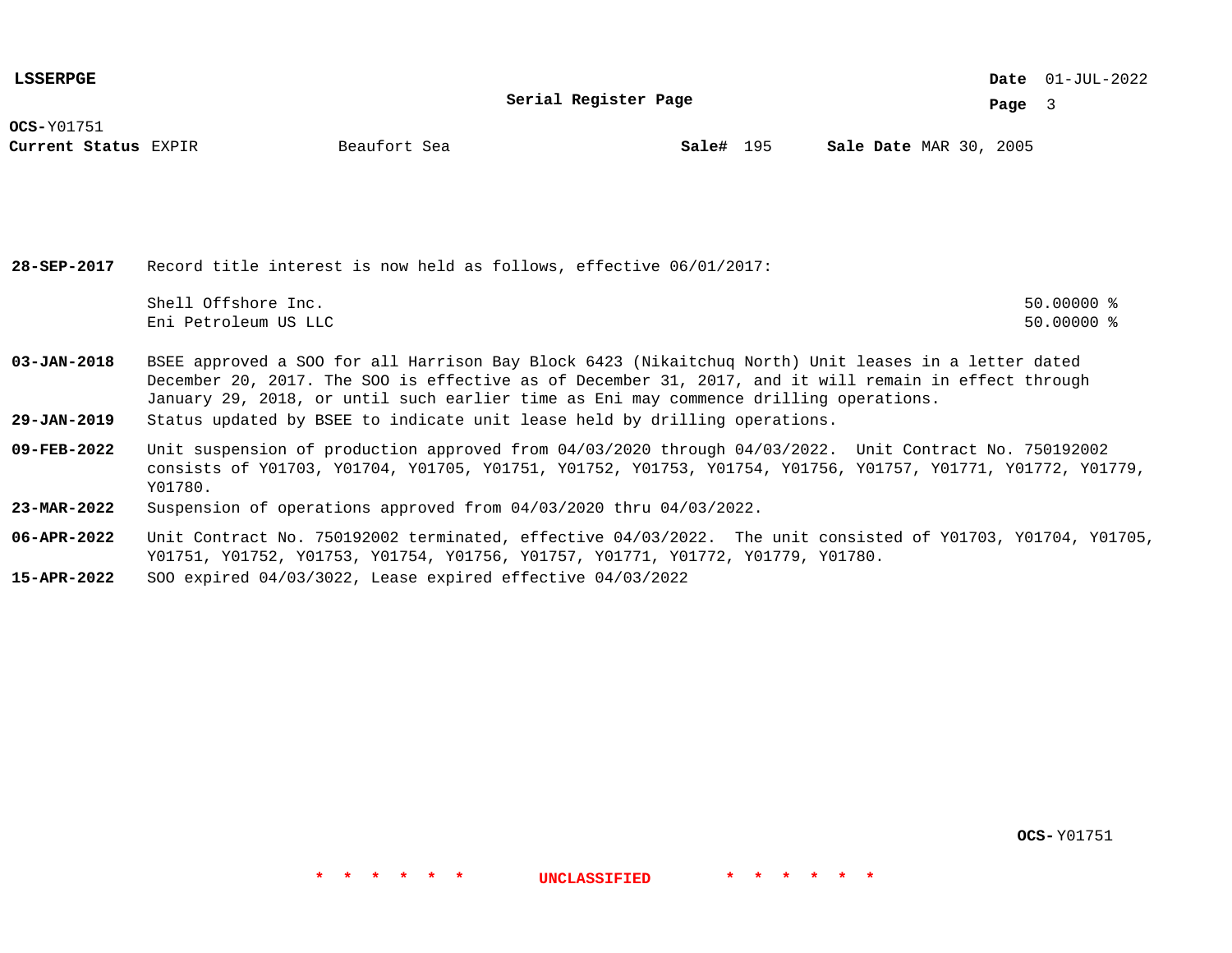| <b>LSSERPGE</b>      |                        |                                                                                      |                                   |           |                        | Date 01-JUL-2022 |
|----------------------|------------------------|--------------------------------------------------------------------------------------|-----------------------------------|-----------|------------------------|------------------|
|                      |                        |                                                                                      | Serial Register Page              |           |                        | Page 1           |
| <b>OCS-</b> Y01752   |                        |                                                                                      |                                   |           |                        |                  |
| Current Status EXPIR |                        | Beaufort Sea                                                                         |                                   | Sale# 195 | Sale Date MAR 30, 2005 |                  |
|                      | Bonus Bid              | Initial Hectares                                                                     | Current Hectares Per Hectare Amt. |           | Royalty Rate           | Rental           |
|                      | 87161.000              | 2304.000000                                                                          | 2304.000000                       | 37.83     | 12.5                   | 30.00            |
|                      | Original Lessee(s):    |                                                                                      |                                   |           |                        |                  |
|                      | Armstrong Alaska, Inc. |                                                                                      |                                   |           | 100.00000 %            |                  |
|                      | Description:           |                                                                                      |                                   |           |                        |                  |
|                      |                        | All of Block 6372, Harrison Bay, OCS Official Protraction Diagram, NR05-04           |                                   |           |                        |                  |
| $01 - JUL - 2005$    |                        | Date of lease: 07/01/2005. Expected expiration date: .                               |                                   |           |                        |                  |
| 29-AUG-2005          |                        | Eni Petroleum Exploration Co. Inc. designates Eni US Operating Co. Inc. as operator. |                                   |           |                        |                  |
| 26-OCT-2005          |                        | Eni Petroleum Exploration Co. Inc. designates Eni US Operating Co. Inc. as operator. |                                   |           |                        |                  |
| 14-NOV-2005          |                        | Record title interest is now held as follows, effective 07/01/2005:                  |                                   |           |                        |                  |
|                      |                        | Eni Petroleum Exploration Co. Inc.                                                   |                                   |           |                        | 100.00000 %      |
| 29-NOV-2006          |                        | Eni Petroleum US LLC designates Eni US Operating Co. Inc. as operator.               |                                   |           |                        |                  |
| 01-MAR-2007          |                        | Record title interest is now held as follows, effective 03/01/2006:                  |                                   |           |                        |                  |
|                      |                        | Eni Petroleum US LLC                                                                 |                                   |           |                        | 100.00000 %      |
| 17-SEP-2007          |                        | Shell Offshore Inc. designates Eni US Operating Co. Inc. as operator.                |                                   |           |                        |                  |
| 22-OCT-2007          |                        | Repsol E&P USA Inc. designates Eni US Operating Co. Inc. as operator.                |                                   |           |                        |                  |

**OCS-** Y01752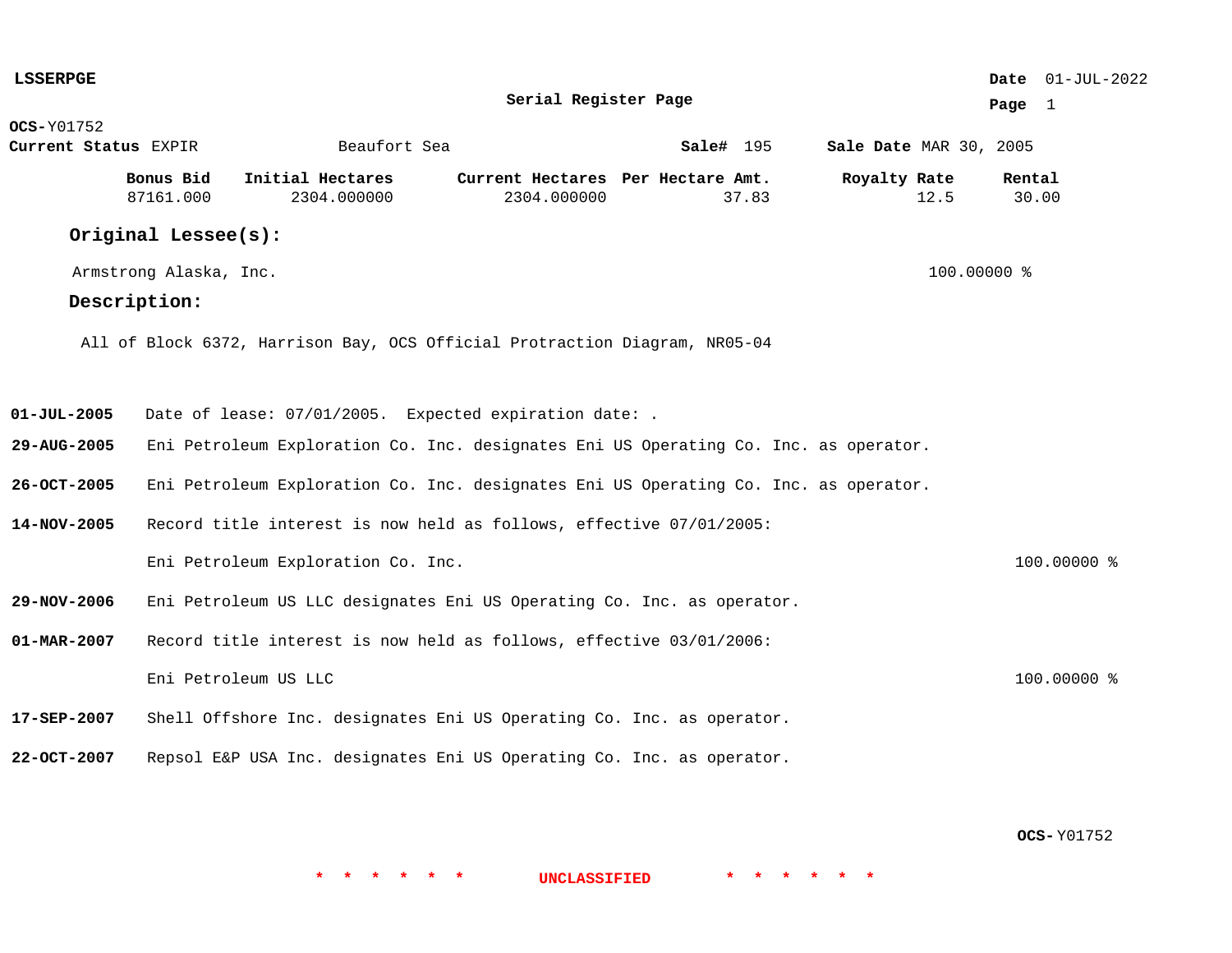| <b>LSSERPGE</b>                           | Serial Register Page                                                                                                                                                                                                                                                                                                                                                                                                                                                                                             |              |  |           |  |  |  |  |                        |  | <b>Date</b> $01-JUL-2022$                |  |
|-------------------------------------------|------------------------------------------------------------------------------------------------------------------------------------------------------------------------------------------------------------------------------------------------------------------------------------------------------------------------------------------------------------------------------------------------------------------------------------------------------------------------------------------------------------------|--------------|--|-----------|--|--|--|--|------------------------|--|------------------------------------------|--|
|                                           |                                                                                                                                                                                                                                                                                                                                                                                                                                                                                                                  |              |  |           |  |  |  |  | Page 2                 |  |                                          |  |
| <b>OCS-Y01752</b><br>Current Status EXPIR |                                                                                                                                                                                                                                                                                                                                                                                                                                                                                                                  | Beaufort Sea |  | Sale# 195 |  |  |  |  | Sale Date MAR 30, 2005 |  |                                          |  |
|                                           |                                                                                                                                                                                                                                                                                                                                                                                                                                                                                                                  |              |  |           |  |  |  |  |                        |  |                                          |  |
| $03 - DEC - 2007$                         | Record title interest is now held as follows, effective 06/01/2006:                                                                                                                                                                                                                                                                                                                                                                                                                                              |              |  |           |  |  |  |  |                        |  |                                          |  |
|                                           | Shell Offshore Inc.<br>Eni Petroleum US LLC                                                                                                                                                                                                                                                                                                                                                                                                                                                                      |              |  |           |  |  |  |  |                        |  | 40.00000 %<br>60.00000 %                 |  |
| $13 - FEB - 2008$                         | Record title interest is now held as follows, effective 07/07/2007:                                                                                                                                                                                                                                                                                                                                                                                                                                              |              |  |           |  |  |  |  |                        |  |                                          |  |
|                                           | Shell Offshore Inc.<br>Repsol E&P USA Inc.<br>Eni Petroleum US LLC                                                                                                                                                                                                                                                                                                                                                                                                                                               |              |  |           |  |  |  |  |                        |  | 40.00000 %<br>$20.00000$ %<br>40.00000 % |  |
| 13-DEC-2013                               | In accordance with the settlement agreement reached July 19, 2013 in Shell Offshore Inc., et al., IBLA 2011-<br>235, this lease is extended from the existing expiration date to 12/31/2017. A copy of the settlement<br>agreement and the associated court order will be placed in the appropriate lease administration file. The<br>fifty-one Alaska OCS leases listed in Attachments A-1 and A-2 of the agreement are retroactively suspended<br>for the period necessary to support the new expiration date. |              |  |           |  |  |  |  |                        |  |                                          |  |
| 13-DEC-2013                               | The retroactive suspension in accordance with IBLA settlement 2011-235 ends at this status effective date.<br>The new expiration date for this lease is 31-DEC-2017.                                                                                                                                                                                                                                                                                                                                             |              |  |           |  |  |  |  |                        |  |                                          |  |
| 24-JAN-2017                               | Unit Contract No. 750192002 approved, effective 12/20/2016. The unit consists of Y01703, Y01704, Y01705,<br>Y01751, Y01752, Y01753, Y01754, Y01756, Y01757, Y01771, Y01772, Y01779, Y01780.                                                                                                                                                                                                                                                                                                                      |              |  |           |  |  |  |  |                        |  |                                          |  |
| $01 - SEP - 2017$                         | Record title interest is now held as follows, effective 06/01/2017:                                                                                                                                                                                                                                                                                                                                                                                                                                              |              |  |           |  |  |  |  |                        |  |                                          |  |
|                                           | Shell Offshore Inc.<br>Repsol E&P USA Inc.<br>Eni Petroleum US LLC                                                                                                                                                                                                                                                                                                                                                                                                                                               |              |  |           |  |  |  |  |                        |  | 40.00000 %<br>10.00000 %<br>$50.00000$ % |  |

**OCS-** Y01752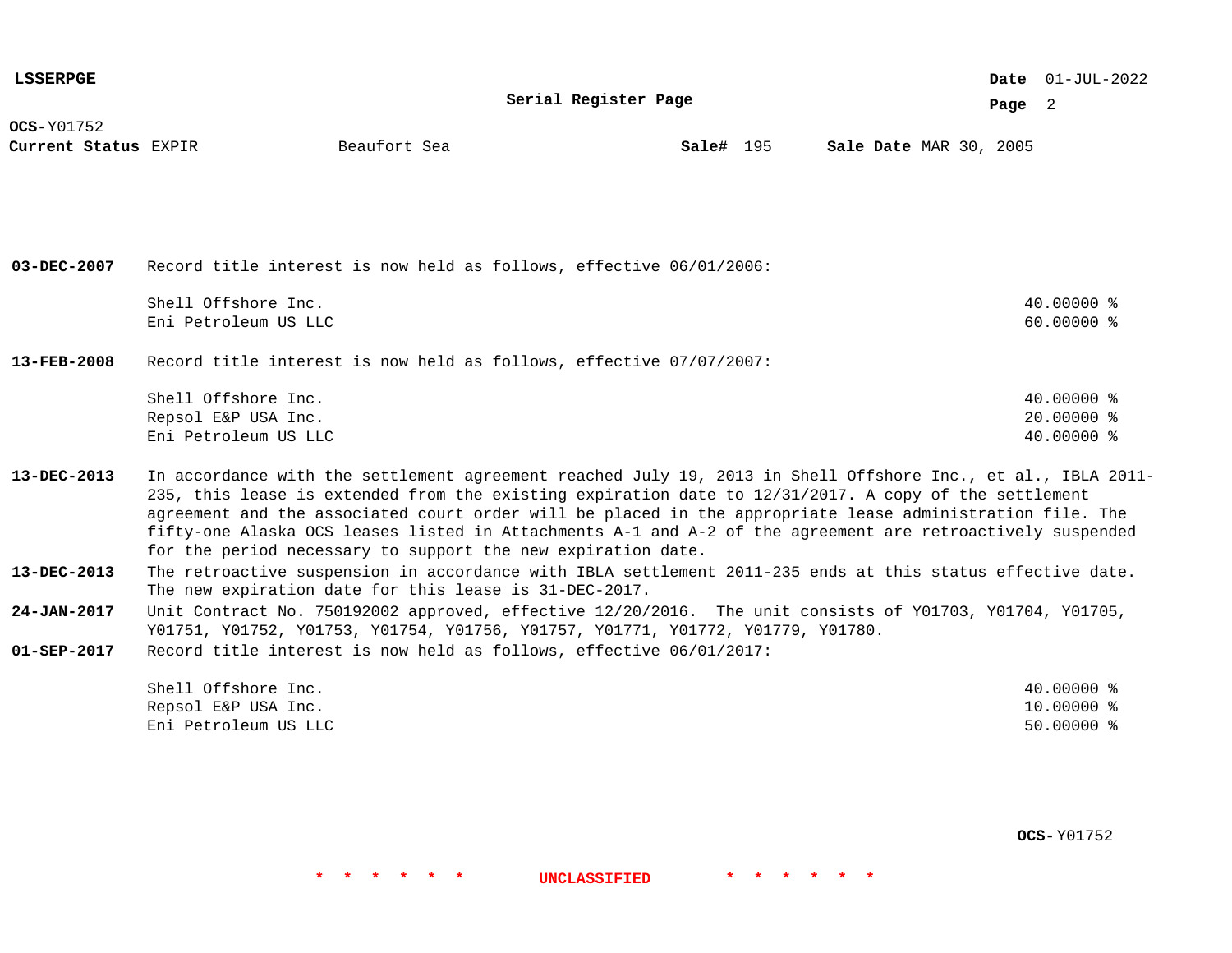**Serial Register Page**

01-JUL-2022 **Date**

**Page** 3

**OCS-**Y01752

**Current Status** EXPIR **Sale#** 195 MAR 30, 2005

**Sale#** 195

**28-SEP-2017** Record title interest is now held as follows, effective 06/01/2017: Shell Offshore Inc. 50.00000 % Eni Petroleum US LLC 50.00000 %

**03-JAN-2018** BSEE approved a SOO for all Harrison Bay Block 6423 (Nikaitchuq North) Unit leases in a letter dated December 20, 2017. The SOO is effective as of December 31, 2017, and it will remain in effect through January 29, 2018, or until such earlier time as Eni may commence drilling operations.

- **29-JAN-2019** Status updated by BSEE to indicate unit lease held by drilling operations.
- **09-FEB-2022** Unit suspension of production approved from 04/03/2020 through 04/03/2022. Unit Contract No. 750192002 consists of Y01703, Y01704, Y01705, Y01751, Y01752, Y01753, Y01754, Y01756, Y01757, Y01771, Y01772, Y01779, Y01780.
- **23-MAR-2022** Suspension of operations approved from 04/03/2020 thru 04/03/2022.
- **06-APR-2022** Unit Contract No. 750192002 terminated, effective 04/03/2022. The unit consisted of Y01703, Y01704, Y01705, Y01751, Y01752, Y01753, Y01754, Y01756, Y01757, Y01771, Y01772, Y01779, Y01780.

**\* \* \* \* \* \* UNCLASSIFIED \* \* \* \* \* \***

**15-APR-2022** SOO expired 04/03/2022, Lease expired effective 04/03/2022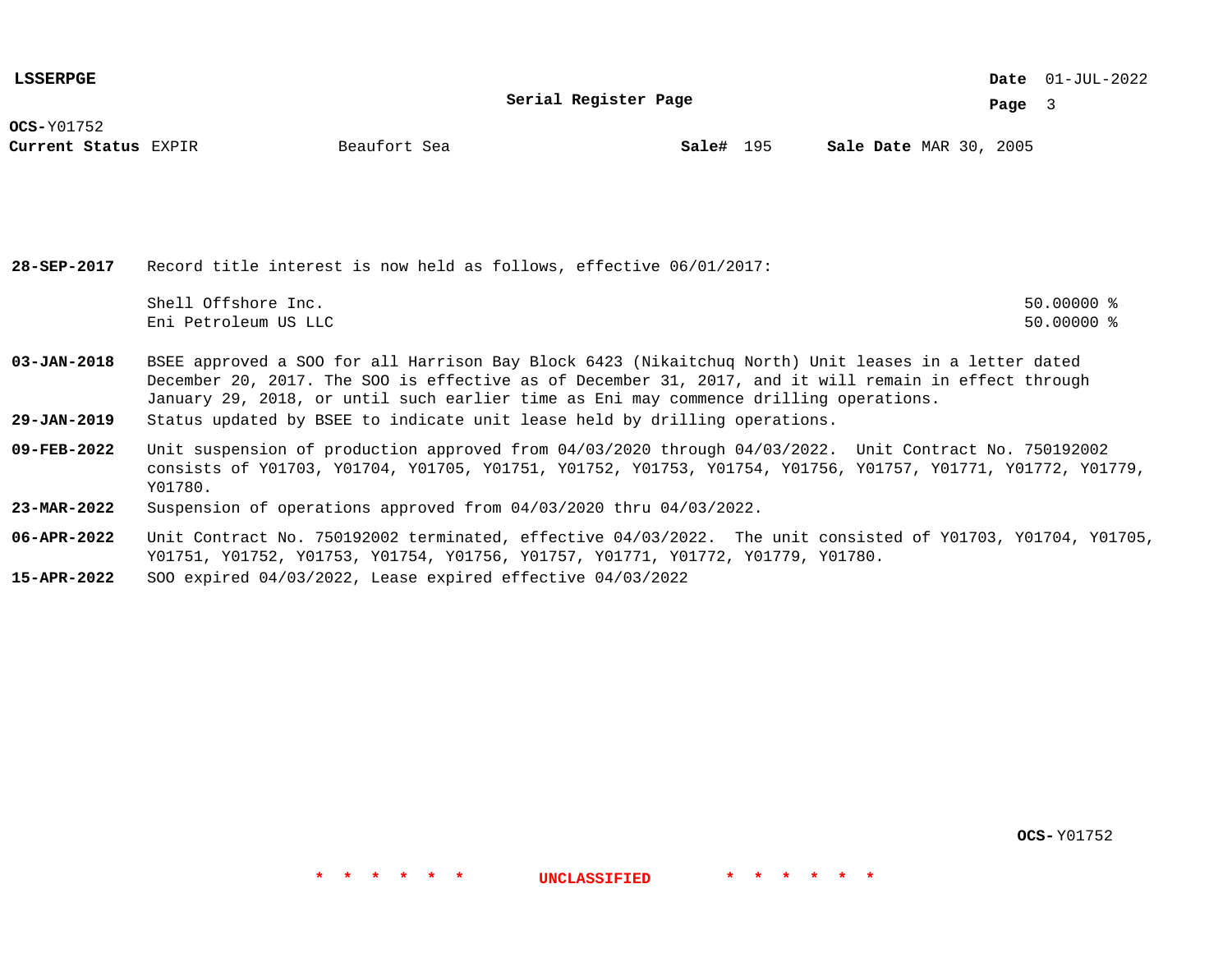| <b>LSSERPGE</b>      |                        |                                                                                      |                                   |           |                        | Date 01-JUL-2022 |
|----------------------|------------------------|--------------------------------------------------------------------------------------|-----------------------------------|-----------|------------------------|------------------|
|                      |                        |                                                                                      | Serial Register Page              |           |                        | Page 1           |
| <b>OCS-</b> Y01753   |                        |                                                                                      |                                   |           |                        |                  |
| Current Status EXPIR |                        | Beaufort Sea                                                                         |                                   | Sale# 195 | Sale Date MAR 30, 2005 |                  |
|                      | Bonus Bid              | Initial Hectares                                                                     | Current Hectares Per Hectare Amt. |           | Royalty Rate           | Rental           |
|                      | 87161.000              | 2304.000000                                                                          | 2304.000000                       | 37.83     | 12.5                   | 30.00            |
|                      | Original Lessee(s):    |                                                                                      |                                   |           |                        |                  |
|                      | Armstrong Alaska, Inc. |                                                                                      |                                   |           | 100.00000 %            |                  |
|                      | Description:           |                                                                                      |                                   |           |                        |                  |
|                      |                        | All of Block 6373, Harrison Bay, OCS Official Protraction Diagram, NR05-04           |                                   |           |                        |                  |
| $01 - JUL - 2005$    |                        | Date of lease: 07/01/2005. Expected expiration date: .                               |                                   |           |                        |                  |
| 29-AUG-2005          |                        | Eni Petroleum Exploration Co. Inc. designates Eni US Operating Co. Inc. as operator. |                                   |           |                        |                  |
| 26-OCT-2005          |                        | Eni Petroleum Exploration Co. Inc. designates Eni US Operating Co. Inc. as operator. |                                   |           |                        |                  |
| 14-NOV-2005          |                        | Record title interest is now held as follows, effective 07/01/2005:                  |                                   |           |                        |                  |
|                      |                        | Eni Petroleum Exploration Co. Inc.                                                   |                                   |           |                        | 100.00000 %      |
| 29-NOV-2006          |                        | Eni Petroleum US LLC designates Eni US Operating Co. Inc. as operator.               |                                   |           |                        |                  |
| 01-MAR-2007          |                        | Record title interest is now held as follows, effective 03/01/2006:                  |                                   |           |                        |                  |
|                      |                        | Eni Petroleum US LLC                                                                 |                                   |           |                        | 100.00000 %      |
| 17-SEP-2007          |                        | Shell Offshore Inc. designates Eni US Operating Co. Inc. as operator.                |                                   |           |                        |                  |
| 22-OCT-2007          |                        | Repsol E&P USA Inc. designates Eni US Operating Co. Inc. as operator.                |                                   |           |                        |                  |
|                      |                        |                                                                                      |                                   |           |                        |                  |

**OCS-** Y01753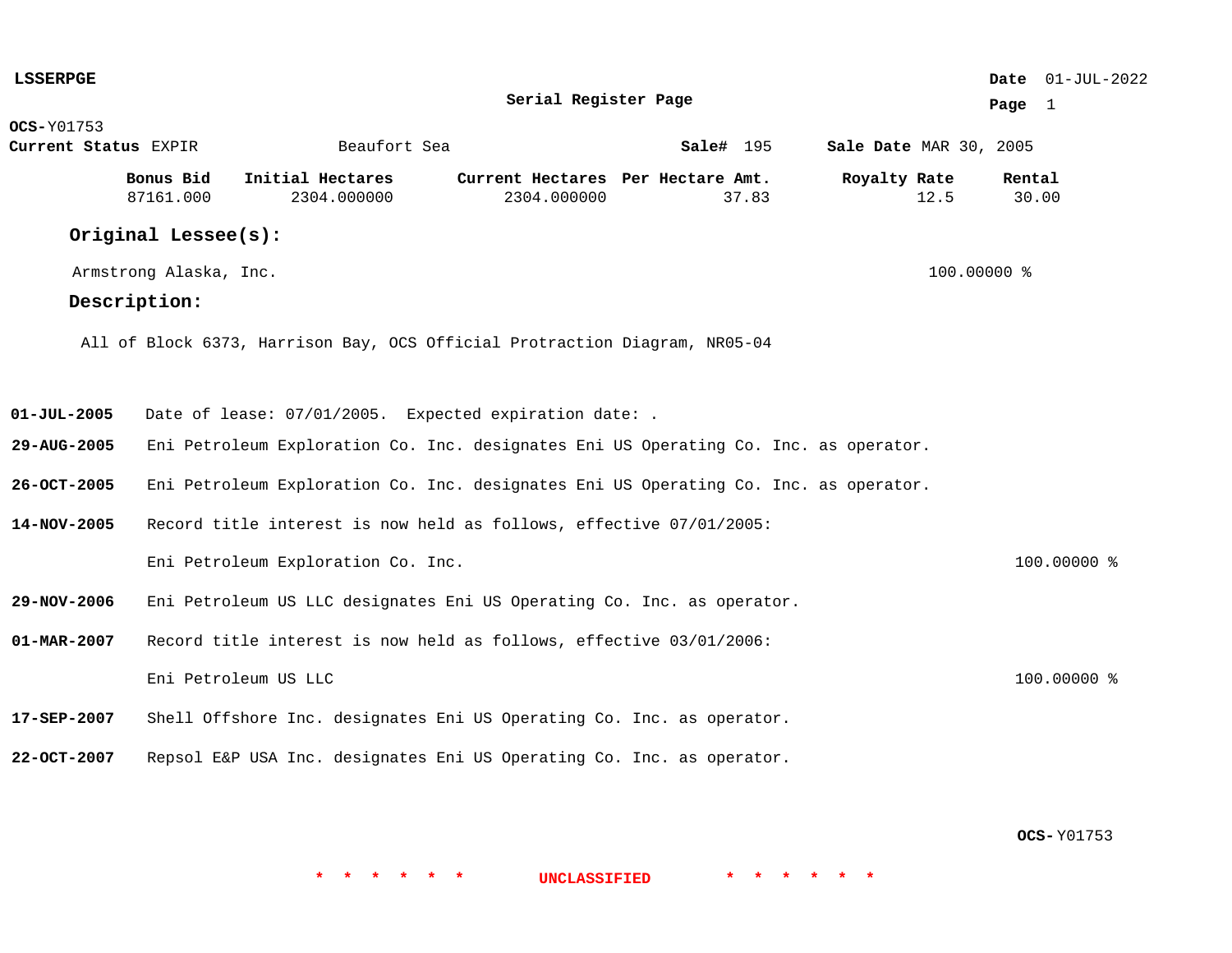| <b>LSSERPGE</b>                           |                                                                    |                                                                                                                                                                                                                                                                                                                                                                                                                                                                                                                  |                      |           |  |                        |        | Date $01$ -JUL-2022                      |  |
|-------------------------------------------|--------------------------------------------------------------------|------------------------------------------------------------------------------------------------------------------------------------------------------------------------------------------------------------------------------------------------------------------------------------------------------------------------------------------------------------------------------------------------------------------------------------------------------------------------------------------------------------------|----------------------|-----------|--|------------------------|--------|------------------------------------------|--|
|                                           |                                                                    |                                                                                                                                                                                                                                                                                                                                                                                                                                                                                                                  | Serial Register Page |           |  |                        | Page 2 |                                          |  |
| <b>OCS-Y01753</b><br>Current Status EXPIR |                                                                    | Beaufort Sea                                                                                                                                                                                                                                                                                                                                                                                                                                                                                                     |                      | Sale# 195 |  | Sale Date MAR 30, 2005 |        |                                          |  |
|                                           |                                                                    |                                                                                                                                                                                                                                                                                                                                                                                                                                                                                                                  |                      |           |  |                        |        |                                          |  |
| $03 - DEC - 2007$                         |                                                                    | Record title interest is now held as follows, effective 06/01/2006:                                                                                                                                                                                                                                                                                                                                                                                                                                              |                      |           |  |                        |        |                                          |  |
|                                           | Shell Offshore Inc.<br>Eni Petroleum US LLC                        |                                                                                                                                                                                                                                                                                                                                                                                                                                                                                                                  |                      |           |  |                        |        | 40.00000 %<br>$60.00000$ %               |  |
| $13 - FEB - 2008$                         |                                                                    | Record title interest is now held as follows, effective 07/01/2007:                                                                                                                                                                                                                                                                                                                                                                                                                                              |                      |           |  |                        |        |                                          |  |
|                                           | Shell Offshore Inc.<br>Repsol E&P USA Inc.<br>Eni Petroleum US LLC |                                                                                                                                                                                                                                                                                                                                                                                                                                                                                                                  |                      |           |  |                        |        | 40.00000 %<br>20.00000 %<br>40.00000 %   |  |
| 13-DEC-2013                               |                                                                    | In accordance with the settlement agreement reached July 19, 2013 in Shell Offshore Inc., et al., IBLA 2011-<br>235, this lease is extended from the existing expiration date to 12/31/2017. A copy of the settlement<br>agreement and the associated court order will be placed in the appropriate lease administration file. The<br>fifty-one Alaska OCS leases listed in Attachments A-1 and A-2 of the agreement are retroactively suspended<br>for the period necessary to support the new expiration date. |                      |           |  |                        |        |                                          |  |
| $13 - DEC - 2013$                         |                                                                    | The retroactive suspension in accordance with IBLA settlement 2011-235 ends at this status effective date.<br>The new expiration date for this lease is 31-DEC-2017.                                                                                                                                                                                                                                                                                                                                             |                      |           |  |                        |        |                                          |  |
| $24 - JAN - 2017$                         |                                                                    | Unit Contract No. 750192002 approved, effective 12/20/2016. The unit consists of Y01703, Y01704, Y01705,<br>Y01751, Y01752, Y01753, Y01754, Y01756, Y01757, Y01771, Y01772, Y01779, Y01780.                                                                                                                                                                                                                                                                                                                      |                      |           |  |                        |        |                                          |  |
| $01 - SEP - 2017$                         |                                                                    | Record title interest is now held as follows, effective 06/01/2017:                                                                                                                                                                                                                                                                                                                                                                                                                                              |                      |           |  |                        |        |                                          |  |
|                                           | Shell Offshore Inc.<br>Repsol E&P USA Inc.<br>Eni Petroleum US LLC |                                                                                                                                                                                                                                                                                                                                                                                                                                                                                                                  |                      |           |  |                        |        | 40.00000 %<br>10.00000 %<br>$50.00000$ % |  |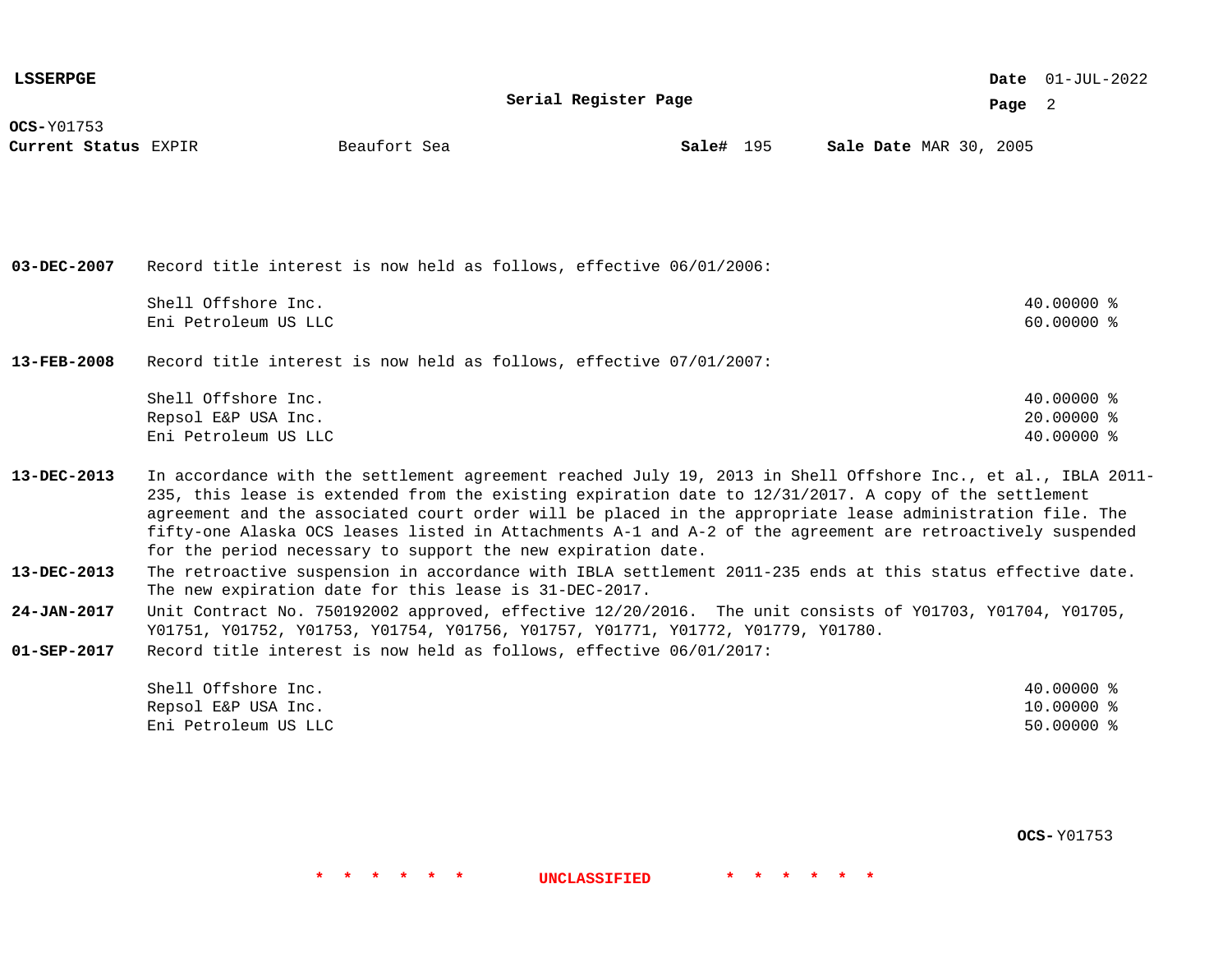**Serial Register Page**

01-JUL-2022 **Date**

**Page** 3

**OCS-**Y01753

**Current Status** EXPIR **Sale#** 195 MAR 30, 2005

**Sale#** 195

**28-SEP-2017** Record title interest is now held as follows, effective 06/01/2017: Shell Offshore Inc. 50.00000 % Eni Petroleum US LLC 50.00000 %

- **03-JAN-2018** BSEE approved a SOO for all Harrison Bay Block 6423 (Nikaitchuq North) Unit leases in a letter dated December 20, 2017. The SOO is effective as of December 31, 2017, and it will remain in effect through January 29, 2018, or until such earlier time as Eni may commence drilling operations.
- **29-JAN-2019** Status updated by BSEE to indicate unit lease held by drilling operations.
- **09-FEB-2022** Unit suspension of production approved from 04/03/2020 through 04/03/2022. Unit Contract No. 750192002 consists of Y01703, Y01704, Y01705, Y01751, Y01752, Y01753, Y01754, Y01756, Y01757, Y01771, Y01772, Y01779, Y01780.
- **23-MAR-2022** Suspension of operations approved from 04/03/2020 thru 04/03/2022.
- **06-APR-2022** Unit Contract No. 750192002 terminated, effective 04/03/2022. The unit consisted of Y01703, Y01704, Y01705, Y01751, Y01752, Y01753, Y01754, Y01756, Y01757, Y01771, Y01772, Y01779, Y01780.

**\* \* \* \* \* \* UNCLASSIFIED \* \* \* \* \* \***

**15-APR-2022** SOO expired 04/03/2022, Lease expired effective 04/03/2022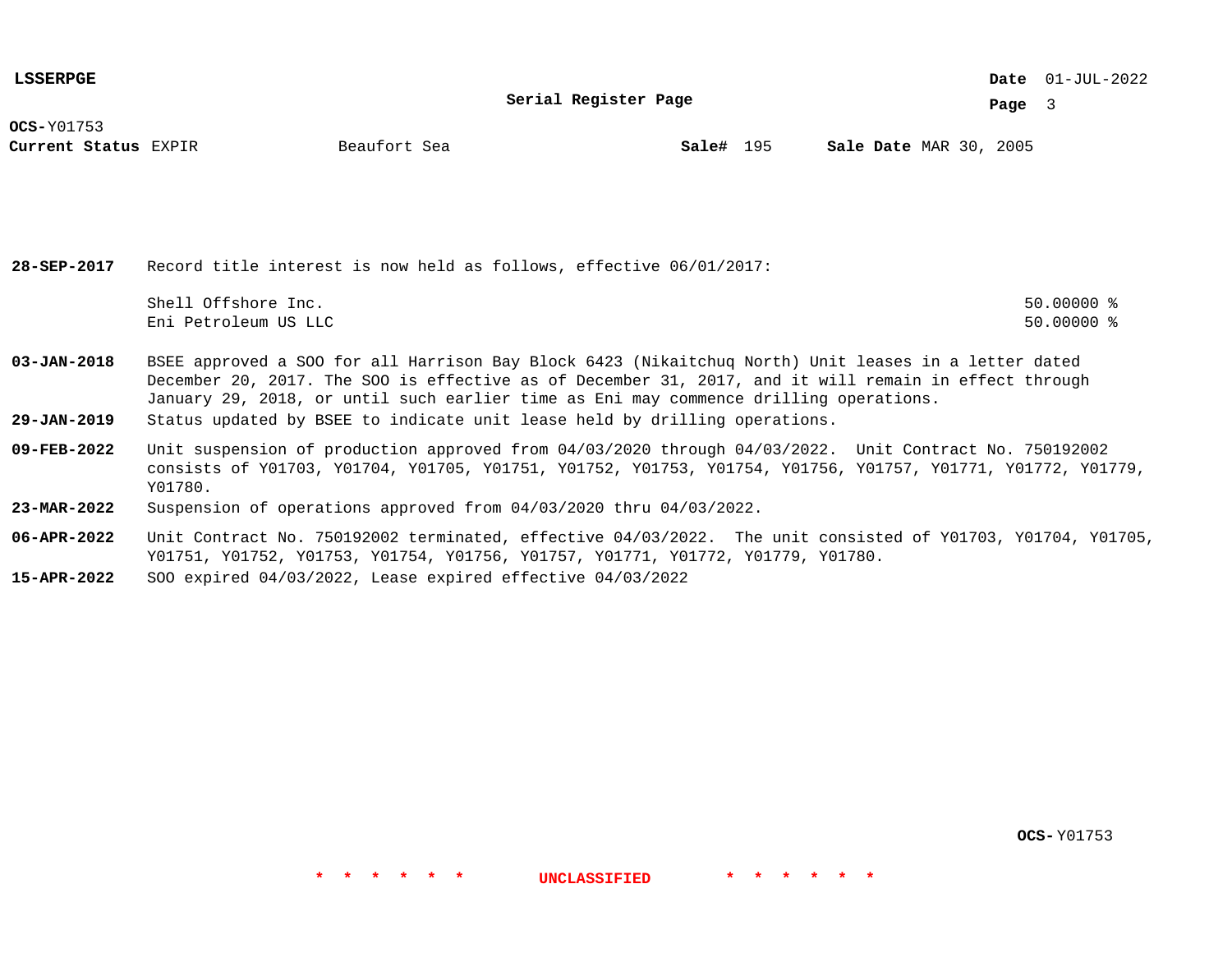| <b>LSSERPGE</b> |                        |                  |                                   |           |                               |        | Date $01$ -JUL-2022 |
|-----------------|------------------------|------------------|-----------------------------------|-----------|-------------------------------|--------|---------------------|
|                 |                        |                  | Serial Register Page              |           |                               | Page   |                     |
| $OCS-Y01754$    |                        |                  |                                   |           |                               |        |                     |
|                 | Current Status EXPIR   | Beaufort Sea     |                                   | Sale# 195 | <b>Sale Date MAR 30, 2005</b> |        |                     |
|                 | Bonus Bid              | Initial Hectares | Current Hectares Per Hectare Amt. |           | Royalty Rate                  | Rental |                     |
|                 | 35167.000              | 452.189970       | 452.189970                        | 77.77     | 12.5                          | 30.00  |                     |
|                 | Original Lessee(s):    |                  |                                   |           |                               |        |                     |
|                 | Armstrong Alaska, Inc. |                  |                                   |           | $100.00000$ %                 |        |                     |

## **Description:**

That portion of Block 6374, OCS Official Protraction Diagram NR05-04, Harrison Bay, revised September 30, 1997, shown as Federal Non 8(g) Area A, on the Supplemental Official OCS Block Diagram dated July 30, 2003:

| LINE/INTERSECTIONS |             |         | TANGENT/ARC CENTERS |             |  |  |  |
|--------------------|-------------|---------|---------------------|-------------|--|--|--|
| x                  | v           |         | X                   |             |  |  |  |
| 610857.330         | 7841971.889 | $1 - 2$ | 614867.747          | 7831608.709 |  |  |  |
| 610400.000         | 7843200.000 |         |                     |             |  |  |  |
| 610400.000         | 7841782.980 |         |                     |             |  |  |  |
| 610796.598         | 7843200.000 |         |                     |             |  |  |  |

That portion of Block 6374, OCS Official Protraction Diagram NR05-04, Harrison Bay, revised September 30, 1997, shown as Federal 8(g) Area B, on the Supplemental Official OCS Block Diagram dated July 30, 2003:

| LINE/INTERSECTIONS |             |         | TANGENT/ARC CENTERS |             |  |  |  |
|--------------------|-------------|---------|---------------------|-------------|--|--|--|
| x                  | v           |         | x                   | v.          |  |  |  |
| 610400.000         | 7841782.980 | $3 - 4$ | 614867.747          | 7831608.709 |  |  |  |
| 611033.942         | 7838400.000 |         |                     |             |  |  |  |
| 610400.000         | 7838400.000 |         |                     |             |  |  |  |
| 610857.330         | 7841971.889 |         |                     |             |  |  |  |

That portion of Block 6424, OCS Official Protraction Diagram NR05-04, Harrison Bay, revised September 30, 1997, shown as Federal 8(g) Area C, on the Supplemental Official OCS Block Diagram dated July 30, 2003: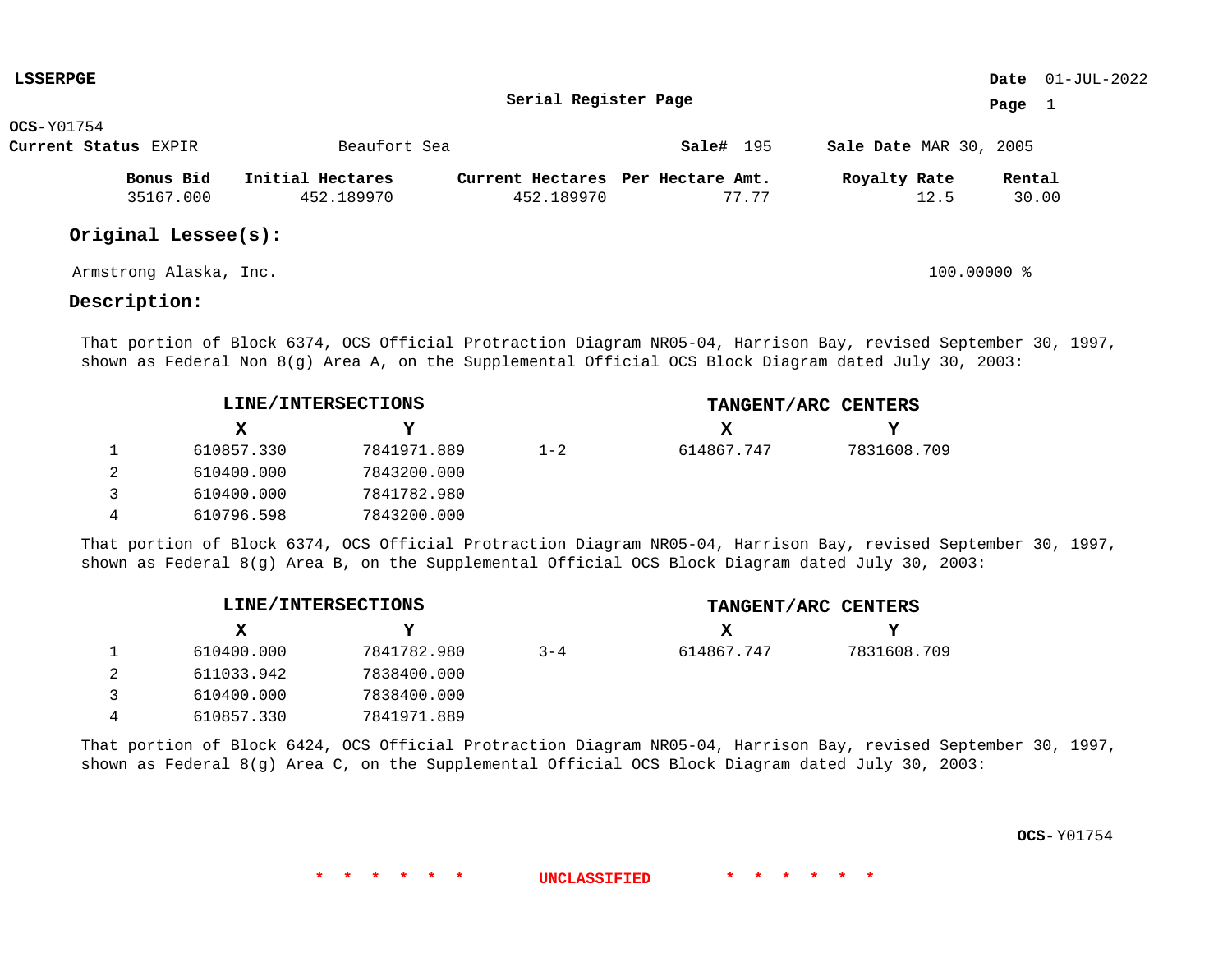| <b>LSSERPGE</b>      |              |                  |                        | <b>Date</b> $01-JUL-2022$ |
|----------------------|--------------|------------------|------------------------|---------------------------|
|                      | Page 2       |                  |                        |                           |
| <b>OCS-</b> Y01754   |              |                  |                        |                           |
| Current Status EXPIR | Beaufort Sea | <b>Sale#</b> 195 | Sale Date MAR 30, 2005 |                           |
|                      |              |                  |                        |                           |
|                      |              |                  |                        |                           |
|                      |              |                  |                        |                           |
|                      |              |                  |                        |                           |

|   | LINE/INTERSECTIONS |             | TANGENT/ARC CENTERS |   |
|---|--------------------|-------------|---------------------|---|
|   | x                  | Y           | x                   | Y |
|   | 614440.052         | 7831323.201 |                     |   |
|   | 611033.942         | 7838400.000 |                     |   |
|   | 610400.000         | 7838400.000 |                     |   |
| 4 | 611162.022         | 7835809.199 |                     |   |
| 5 | 610400.000         | 7835137.269 |                     |   |

- **01-JUL-2005** Date of lease: 07/01/2005. Expected expiration date: .
- **29-AUG-2005** Eni Petroleum Exploration Co. Inc. designates Eni US Operating Co. Inc. as operator.
- **26-OCT-2005** Eni Petroleum Exploration Co. Inc. designates Eni US Operating Co. Inc. as operator.
- **14-NOV-2005** Record title interest is now held as follows, effective 07/01/2005: Eni Petroleum Exploration Co. Inc. 100.0000 %
- **29-NOV-2006** Eni Petroleum US LLC designates Eni US Operating Co. Inc. as operator.
- **01-MAR-2007** Record title interest is now held as follows, effective 03/01/2006: Eni Petroleum US LLC 100.00000 %
- **17-SEP-2007** Shell Offshore Inc. designates Eni US Operating Co. Inc. as operator.

**OCS-** Y01754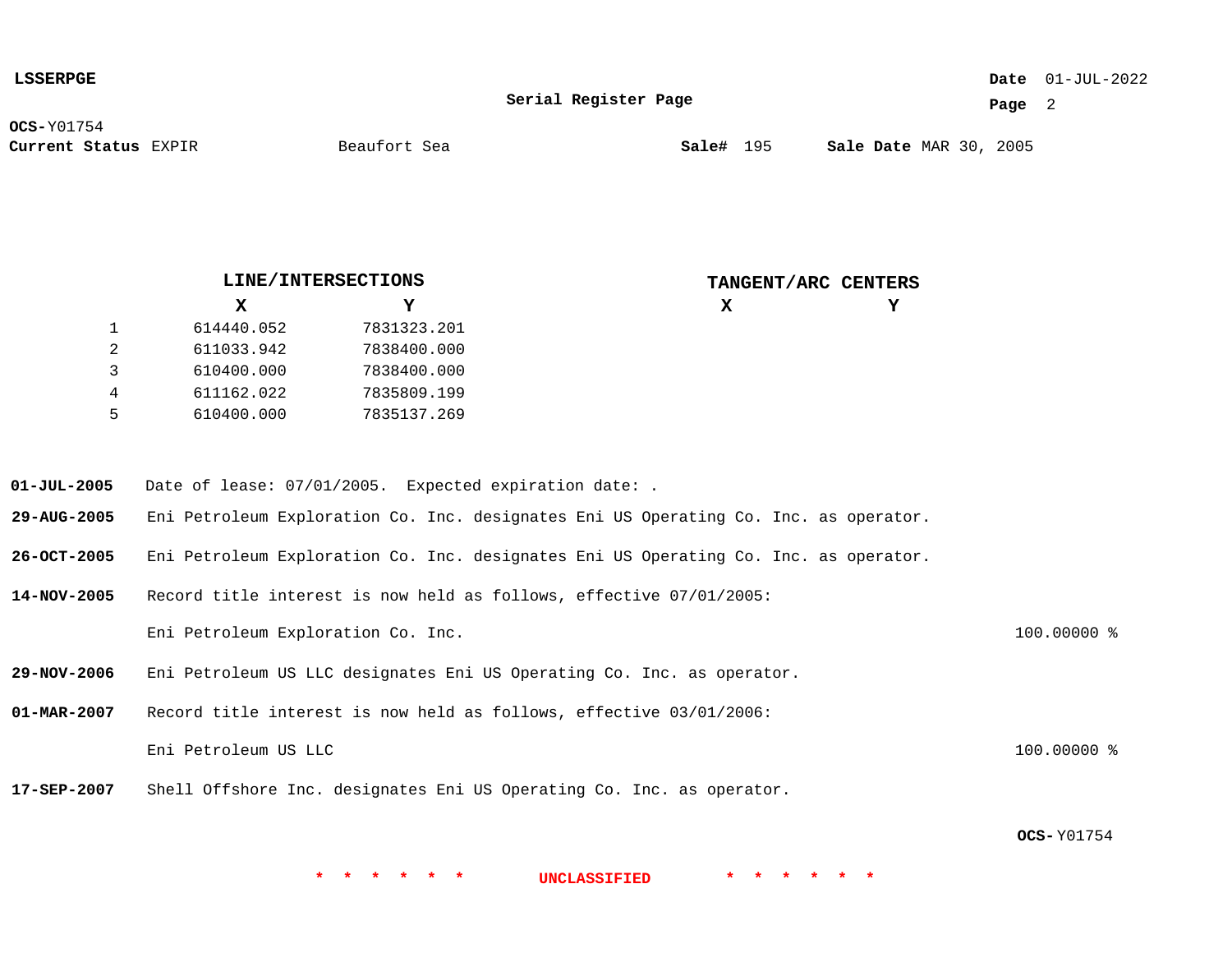**Serial Register Page**

01-JUL-2022 **Date**

**Page** 3

**OCS-**Y01754

**Current Status** EXPIR **Sale#** 195 MAR 30, 2005

**Sale#** 195

**22-OCT-2007 03-DEC-2007 13-DEC-2013 13-DEC-2013 24-JAN-2017 01-SEP-2017** Repsol E&P USA Inc. designates Eni US Operating Co. Inc. as operator. Record title interest is now held as follows, effective 06/01/2006: Shell Offshore Inc. 40.00000 % Eni Petroleum US LLC 60.00000 % In accordance with the settlement agreement reached July 19, 2013 in Shell Offshore Inc., et al., IBLA 2011- 235, this lease is extended from the existing expiration date to 12/31/2017. A copy of the settlement agreement and the associated court order will be placed in the appropriate lease administration file. The fifty-one Alaska OCS leases listed in Attachments A-1 and A-2 of the agreement are retroactively suspended for the period necessary to support the new expiration date. The retroactive suspension in accordance with IBLA settlement 2011-235 ends at this status effective date. The new expiration date for this lease is 31-DEC-2017. Unit Contract No. 750192002 approved, effective 12/20/2016. The unit consists of Y01703, Y01704, Y01705, Y01751, Y01752, Y01753, Y01754, Y01756, Y01757, Y01771, Y01772, Y01779, Y01780. Record title interest is now held as follows, effective 06/01/2017: Shell Offshore Inc. 40.00000 % Repsol E&P USA Inc. 10.00000 % Eni Petroleum US LLC 50.00000 %

**28-SEP-2017** Record title interest is now held as follows, effective 06/01/2017:

| Shell Offshore Inc.  | $50.00000$ % |
|----------------------|--------------|
| Eni Petroleum US LLC | $50.00000$ % |

**\* \* \* \* \* \* UNCLASSIFIED \* \* \* \* \* \***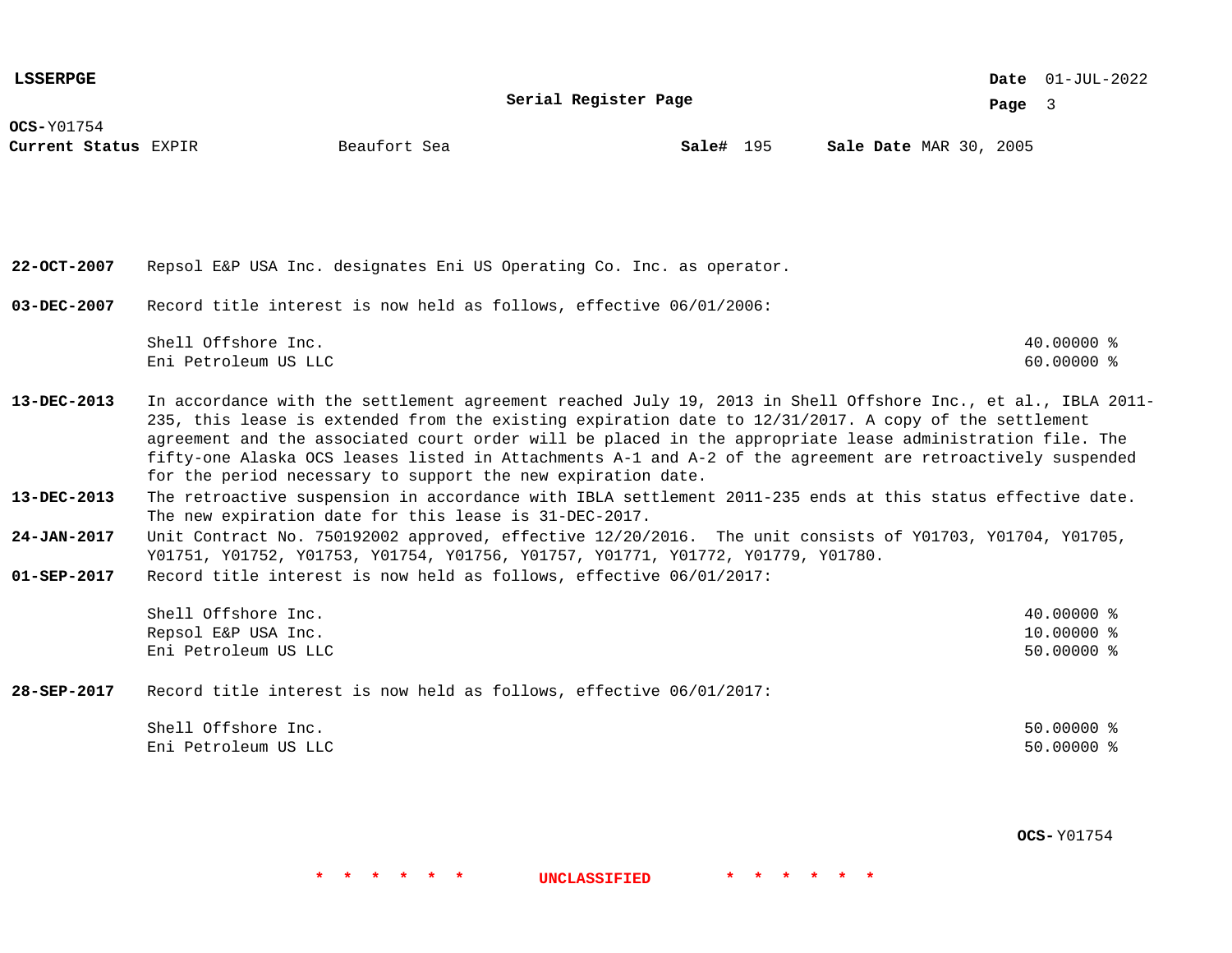**Serial Register Page**

01-JUL-2022 **Date**

**Page** 4

**OCS-**Y01754

**Current Status** EXPIR **Sale#** 195 MAR 30, 2005

**Sale#** 195

**03-JAN-2018** BSEE approved a SOO for all Harrison Bay Block 6423 (Nikaitchuq North) Unit leases in a letter dated December 20, 2017. The SOO is effective as of December 31, 2017, and it will remain in effect through January 29, 2018, or until such earlier time as Eni may commence drilling operations.

**29-JAN-2019** Status updated by BSEE to indicate unit lease held by drilling operations.

- **09-FEB-2022** Unit suspension of production approved from 04/03/2020 through 04/03/2022. Unit Contract No. 750192002 consists of Y01703, Y01704, Y01705, Y01751, Y01752, Y01753, Y01754, Y01756, Y01757, Y01771, Y01772, Y01779, Y01780.
- **23-MAR-2022** Suspension of operations approved from 04/03/2020 thru 04/03/2022.
- **06-APR-2022** Unit Contract No. 750192002 terminated, effective 04/03/2022. The unit consisted of Y01703, Y01704, Y01705, Y01751, Y01752, Y01753, Y01754, Y01756, Y01757, Y01771, Y01772, Y01779, Y01780.

**\* \* \* \* \* \* UNCLASSIFIED \* \* \* \* \* \***

**15-APR-2022** SOO expired 04/03/2022, Lease expired effective 04/03/2022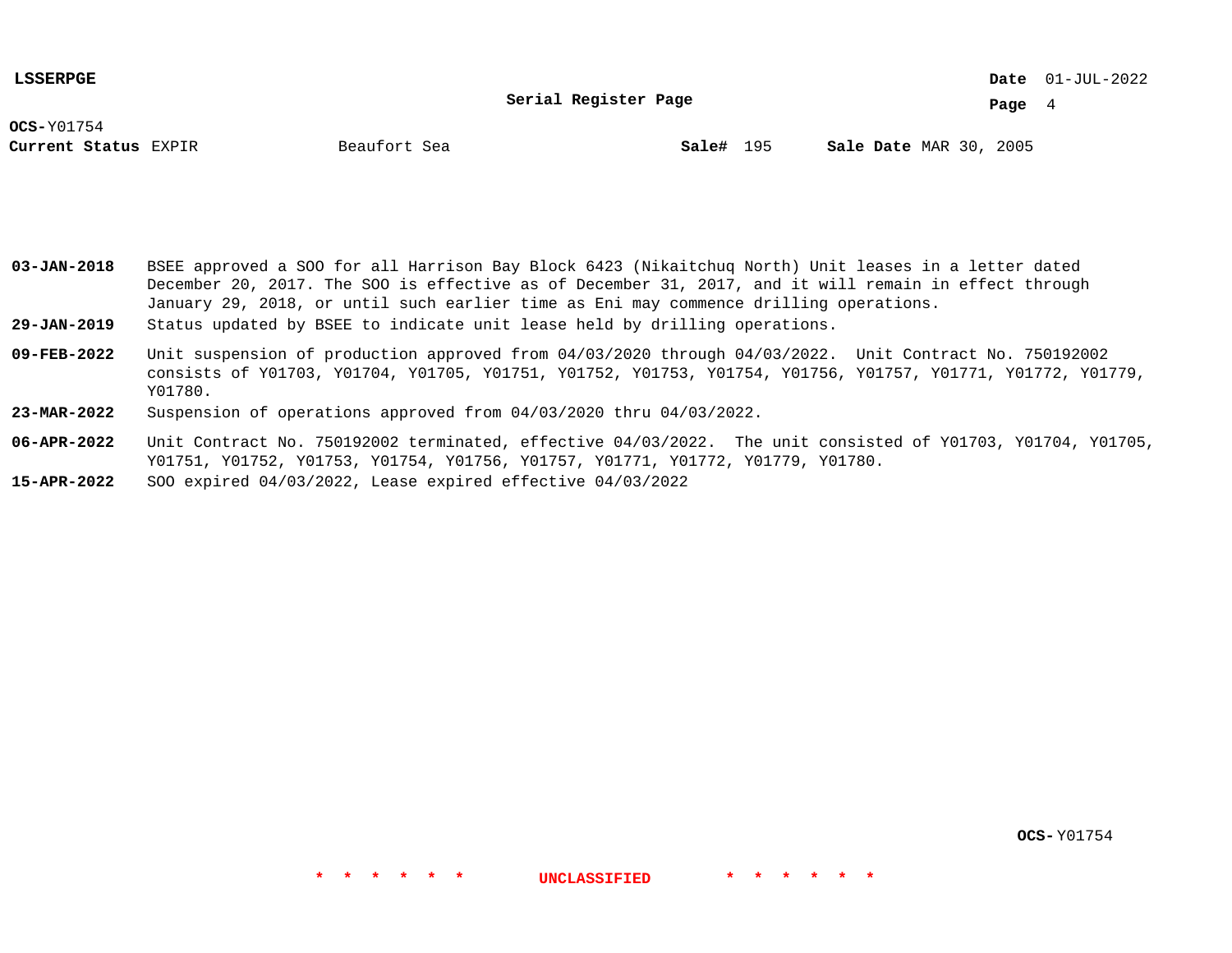| <b>LSSERPGE</b>      |                        |                  |                                   |           |                               | Date $01$ -JUL-2022 |
|----------------------|------------------------|------------------|-----------------------------------|-----------|-------------------------------|---------------------|
|                      |                        |                  | Serial Register Page              |           |                               | Page<br>1           |
| $OCS-Y01756$         |                        |                  |                                   |           |                               |                     |
| Current Status EXPIR |                        | Beaufort Sea     |                                   | Sale# 195 | <b>Sale Date MAR 30, 2005</b> |                     |
|                      | Bonus Bid              | Initial Hectares | Current Hectares Per Hectare Amt. |           | Royalty Rate                  | Rental              |
|                      | 69551.000              | 1292.341785      | 1292.341785                       | 53.82     | 12.5                          | 30.00               |
|                      | Original Lessee(s):    |                  |                                   |           |                               |                     |
|                      | Armstrong Alaska, Inc. |                  |                                   |           | $100.00000$ %                 |                     |

# **Description:**

That portion of Block 6422, Harrison Bay, OCS Official Protraction Diagram NR05-4, specifically described in the following OCS Block Diagram.

|   | LINE/INTERSECTIONS |             |         | TANGENT/ARC CENTERS |             |  |  |
|---|--------------------|-------------|---------|---------------------|-------------|--|--|
|   | x                  | Y           |         | х                   | Y           |  |  |
| 1 | 605429.921         | 7836008.754 | $2 - 3$ | 604825.981          | 7830485.676 |  |  |
| 2 | 603739.615         | 7835947.814 | $4 - 5$ | 604446.990          | 7830437.028 |  |  |
| 3 | 602162.492         | 7835525.460 | $6 - 7$ | 603982.253          | 7830275.926 |  |  |
| 4 | 600800.000         | 7834830.309 |         |                     |             |  |  |
| 5 | 605600.000         | 7838400.000 |         |                     |             |  |  |
| 6 | 600800.000         | 7838400.000 |         |                     |             |  |  |
| 7 | 605600.000         | 7835990.156 |         |                     |             |  |  |
| 8 | 604118.606         | 7835996.462 |         |                     |             |  |  |
| 9 | 602627.229         | 7835686.562 |         |                     |             |  |  |

**01-JUL-2005** Date of lease: 07/01/2005. Expected expiration date: .

**29-AUG-2005** Eni Petroleum Exploration Co. Inc. designates Eni US Operating Co. Inc. as operator.

**26-OCT-2005** Eni Petroleum Exploration Co. Inc. designates Eni US Operating Co. Inc. as operator.

**OCS-** Y01756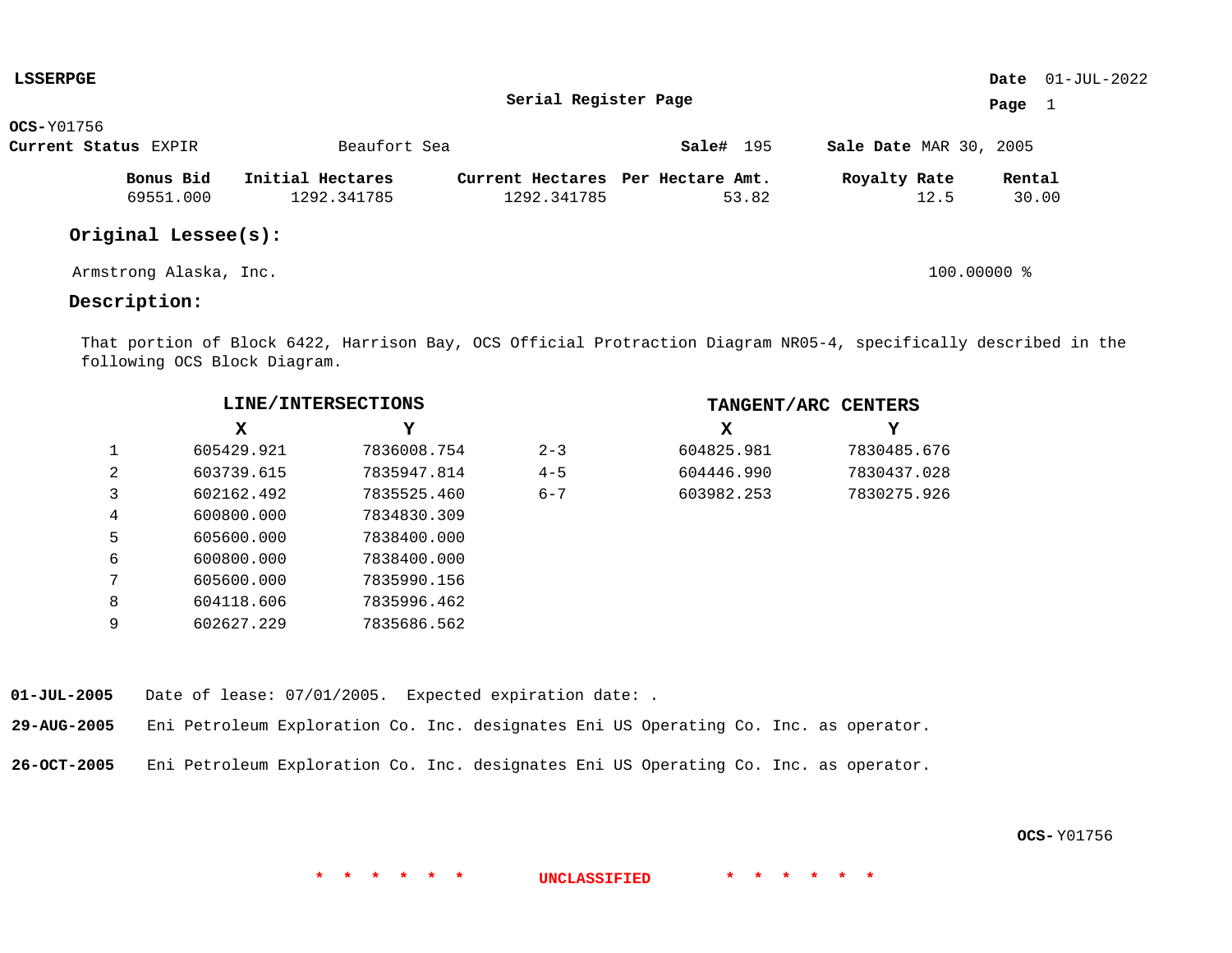| <b>LSSERPGE</b>                           |                                                                        |              |                      |           |  |  |                        | Date 01-JUL-2022 |                                        |  |
|-------------------------------------------|------------------------------------------------------------------------|--------------|----------------------|-----------|--|--|------------------------|------------------|----------------------------------------|--|
|                                           |                                                                        |              | Serial Register Page |           |  |  |                        | Page $2$         |                                        |  |
| <b>OCS-Y01756</b><br>Current Status EXPIR |                                                                        | Beaufort Sea |                      | Sale# 195 |  |  | Sale Date MAR 30, 2005 |                  |                                        |  |
| 14-NOV-2005                               | Record title interest is now held as follows, effective 07/01/2005:    |              |                      |           |  |  |                        |                  |                                        |  |
|                                           |                                                                        |              |                      |           |  |  |                        |                  |                                        |  |
|                                           | Eni Petroleum Exploration Co. Inc.                                     |              |                      |           |  |  |                        |                  | 100.00000 %                            |  |
| 29-NOV-2006                               | Eni Petroleum US LLC designates Eni US Operating Co. Inc. as operator. |              |                      |           |  |  |                        |                  |                                        |  |
| 01-MAR-2007                               | Record title interest is now held as follows, effective 03/01/2006:    |              |                      |           |  |  |                        |                  |                                        |  |
|                                           | Eni Petroleum US LLC                                                   |              |                      |           |  |  |                        |                  | 100.00000 %                            |  |
| 17-SEP-2007                               | Shell Offshore Inc. designates Eni US Operating Co. Inc. as operator.  |              |                      |           |  |  |                        |                  |                                        |  |
| 22-OCT-2007                               | Repsol E&P USA Inc. designates Eni US Operating Co. Inc. as operator.  |              |                      |           |  |  |                        |                  |                                        |  |
| 17-NOV-2007                               | Shell Offshore Inc. designates Eni US Operating Co. Inc. as operator.  |              |                      |           |  |  |                        |                  |                                        |  |
| 03-DEC-2007                               | Record title interest is now held as follows, effective 06/01/2006:    |              |                      |           |  |  |                        |                  |                                        |  |
|                                           | Shell Offshore Inc.<br>Eni Petroleum US LLC                            |              |                      |           |  |  |                        |                  | 40.00000 %<br>60.00000 %               |  |
| 13-FEB-2008                               | Record title interest is now held as follows, effective 07/01/2007:    |              |                      |           |  |  |                        |                  |                                        |  |
|                                           | Shell Offshore Inc.<br>Repsol E&P USA Inc.<br>Eni Petroleum US LLC     |              |                      |           |  |  |                        |                  | 40.00000 %<br>20.00000 %<br>40.00000 % |  |

**OCS-** Y01756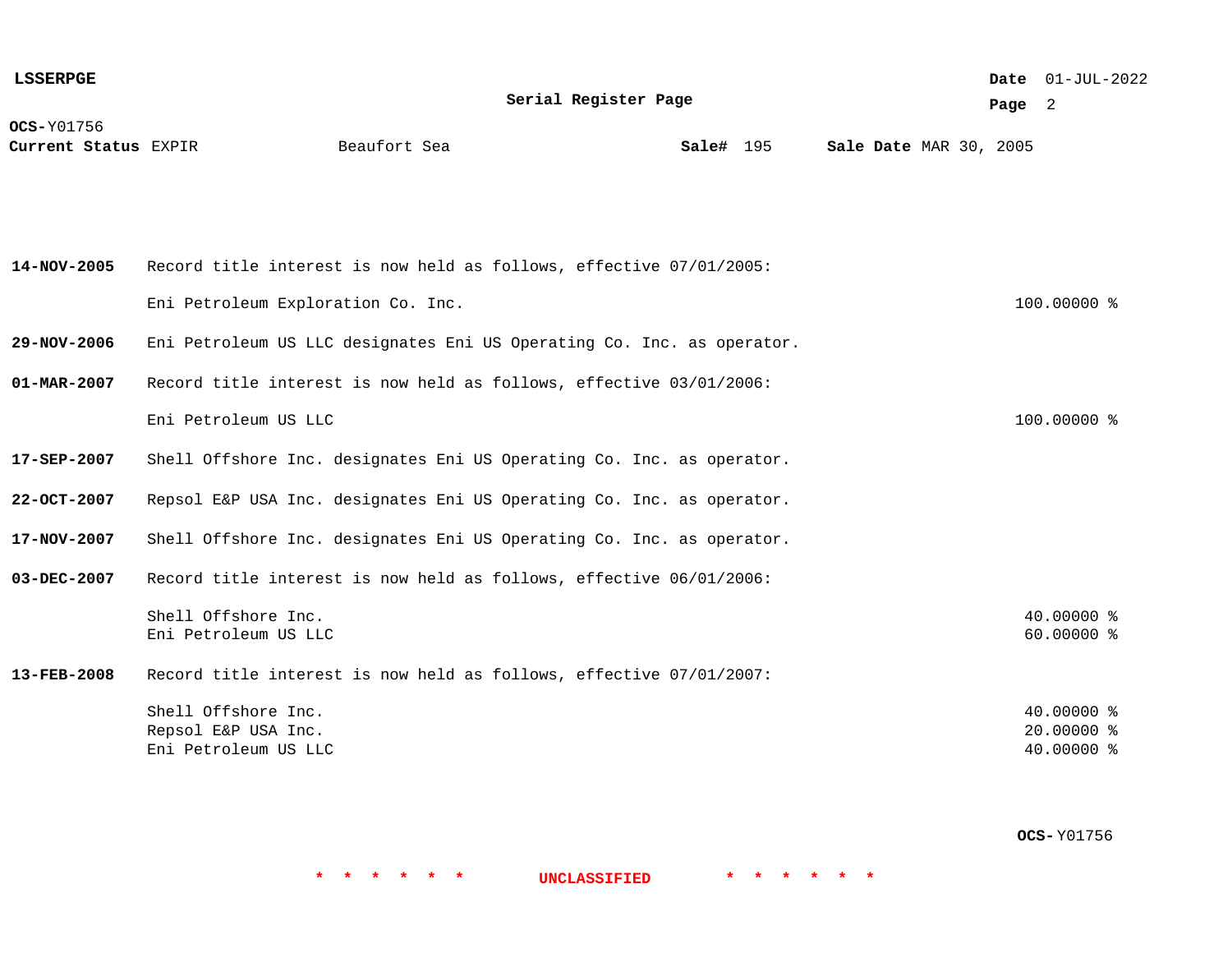**Serial Register Page**

01-JUL-2022 **Date**

**Page** 3

**OCS-**Y01756

**Current Status** EXPIR **Sale#** 195 MAR 30, 2005

**Sale#** 195

**13-DEC-2013** In accordance with the settlement agreement reached July 19, 2013 in Shell Offshore Inc., et al., IBLA 2011- 235, this lease is extended from the existing expiration date to 12/31/2017. A copy of the settlement agreement and the associated court order will be placed in the appropriate lease administration file. The fifty-one Alaska OCS leases listed in Attachments A-1 and A-2 of the agreement are retroactively suspended for the period necessary to support the new expiration date.

**13-DEC-2013** The retroactive suspension in accordance with IBLA settlement 2011-235 ends at this status effective date. The new expiration date for this lease is 31-DEC-2017.

**24-JAN-2017** Unit Contract No. 750192002 approved, effective 12/20/2016. The unit consists of Y01703, Y01704, Y01705, Y01751, Y01752, Y01753, Y01754, Y01756, Y01757, Y01771, Y01772, Y01779, Y01780.

**01-SEP-2017** Record title interest is now held as follows, effective 06/01/2017:

> Shell Offshore Inc. 40.00000 % Repsol E&P USA Inc. 10.00000 % Eni Petroleum US LLC 50.00000 %

**28-SEP-2017** Record title interest is now held as follows, effective 06/01/2017:

| Shell Offshore Inc.  | 50.00000 |  |
|----------------------|----------|--|
| Eni Petroleum US LLC | 50.00000 |  |

**03-JAN-2018** BSEE approved a SOO for all Harrison Bay Block 6423 (Nikaitchuq North) Unit leases in a letter dated December 20, 2017. The SOO is effective as of December 31, 2017, and it will remain in effect through January 29, 2018, or until such earlier time as Eni may commence drilling operations.

**29-JAN-2019** Status updated by BSEE to indicate unit lease held by drilling operations.

**09-FEB-2022** Unit suspension of production approved from 04/03/2020 through 04/03/2022. Unit Contract No. 750192002 consists of Y01703, Y01704, Y01705, Y01751, Y01752, Y01753, Y01754, Y01756, Y01757, Y01771, Y01772, Y01779, Y01780.

**23-MAR-2022** Suspension of operations approved from 04/03/2020 thru 04/03/2022.

**OCS-** Y01756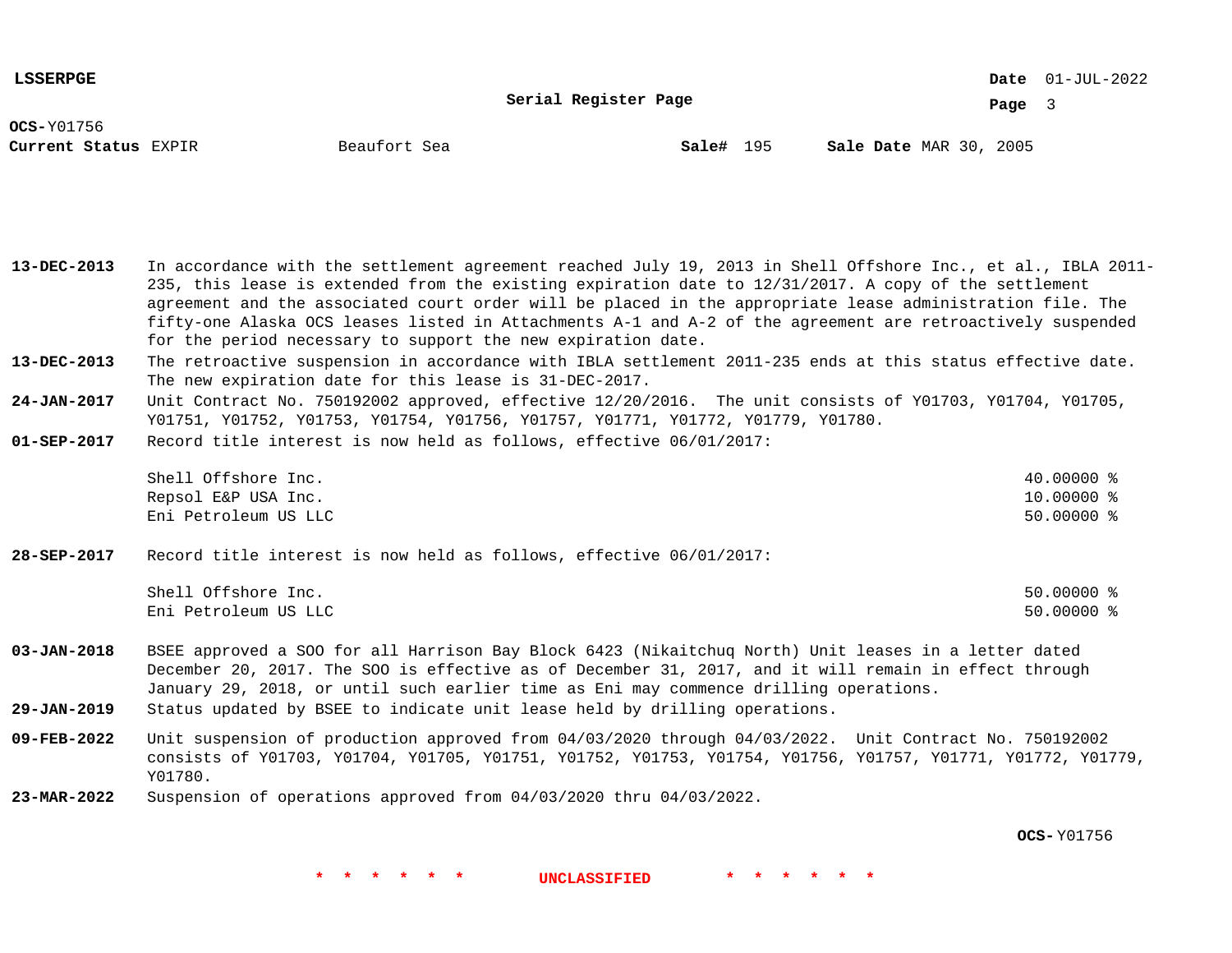**Serial Register Page**

01-JUL-2022 **Date**

**Page** 4

**OCS-**Y01756

**Current Status** EXPIR **Sale#** 195 MAR 30, 2005

**Sale#** 195

**06-APR-2022** Unit Contract No. 750192002 terminated, effective 04/03/2022. The unit consisted of Y01703, Y01704, Y01705, Y01751, Y01752, Y01753, Y01754, Y01756, Y01757, Y01771, Y01772, Y01779, Y01780.

**\* \* \* \* \* \* UNCLASSIFIED \* \* \* \* \* \***

**15-APR-2022** SOO expired 04/03/2022, Lease expired effective 04/03/2022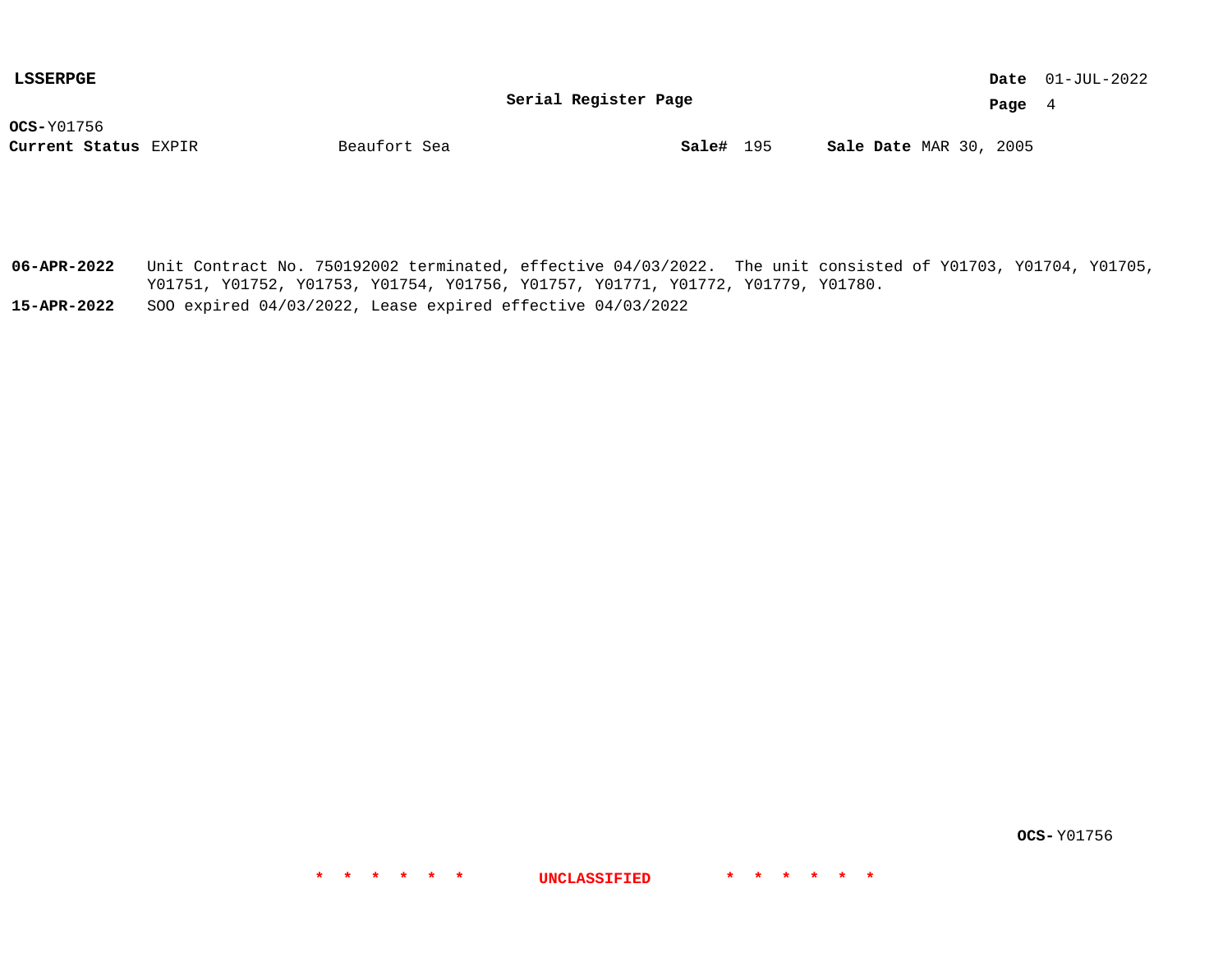| <b>LSSERPGE</b>        |                  |                                   |           |                               | Date $01$ -JUL-2022 |
|------------------------|------------------|-----------------------------------|-----------|-------------------------------|---------------------|
|                        |                  | Serial Register Page              |           |                               | Page $1$            |
| $OCS-Y01757$           |                  |                                   |           |                               |                     |
| Current Status EXPIR   | Beaufort Sea     |                                   | Sale# 195 | <b>Sale Date MAR 30, 2005</b> |                     |
| Bonus Bid              | Initial Hectares | Current Hectares Per Hectare Amt. |           | Royalty Rate                  | Rental              |
| 129543.000             | 1509.006942      | 1509.006942                       | 85.85     | 12.5                          | 30.00               |
| Original Lessee(s):    |                  |                                   |           |                               |                     |
| Armstrong Alaska, Inc. |                  |                                   |           | 100.00000 %                   |                     |

# **Description:**

That portion of Block 6423, Harrison Bay, OCS Official Protraction Diagram NR05-4, specifically described in the following OCS Block Diagram.

**\* \* \* \* \* \* UNCLASSIFIED \* \* \* \* \* \***

|    | LINE/INTERSECTIONS |             |         |            | TANGENT/ARC CENTERS |
|----|--------------------|-------------|---------|------------|---------------------|
|    | x                  | Y           |         | x          | Y                   |
|    | 610400.000         | 7835137.269 | $1 - 2$ | 614440.052 | 7831323.201         |
| 2  | 609667.961         | 7834186.269 | $3 - 4$ | 605872.904 | 7830128.353         |
| 3  | 608679.472         | 7834937.829 | $5 - 6$ | 605564.468 | 7830337.189         |
| 4  | 606938.507         | 7835731.146 | $7 - 8$ | 605243.463 | 7830440.025         |
| 5  | 607259.512         | 7835628.310 |         |            |                     |
| 6  | 610400.000         | 7838400.000 |         |            |                     |
| 7  | 605847.403         | 7835963.103 |         |            |                     |
| 8  | 605600.000         | 7835990.156 |         |            |                     |
| 9  | 609846.642         | 7834448.856 |         |            |                     |
| 10 | 608987.908         | 7834728.993 |         |            |                     |
| 11 | 605600.000         | 7838400.000 |         |            |                     |

**01-JUL-2005** Date of lease: 07/01/2005. Expected expiration date: .

**29-AUG-2005** Eni Petroleum Exploration Co. Inc. designates Eni US Operating Co. Inc. as operator.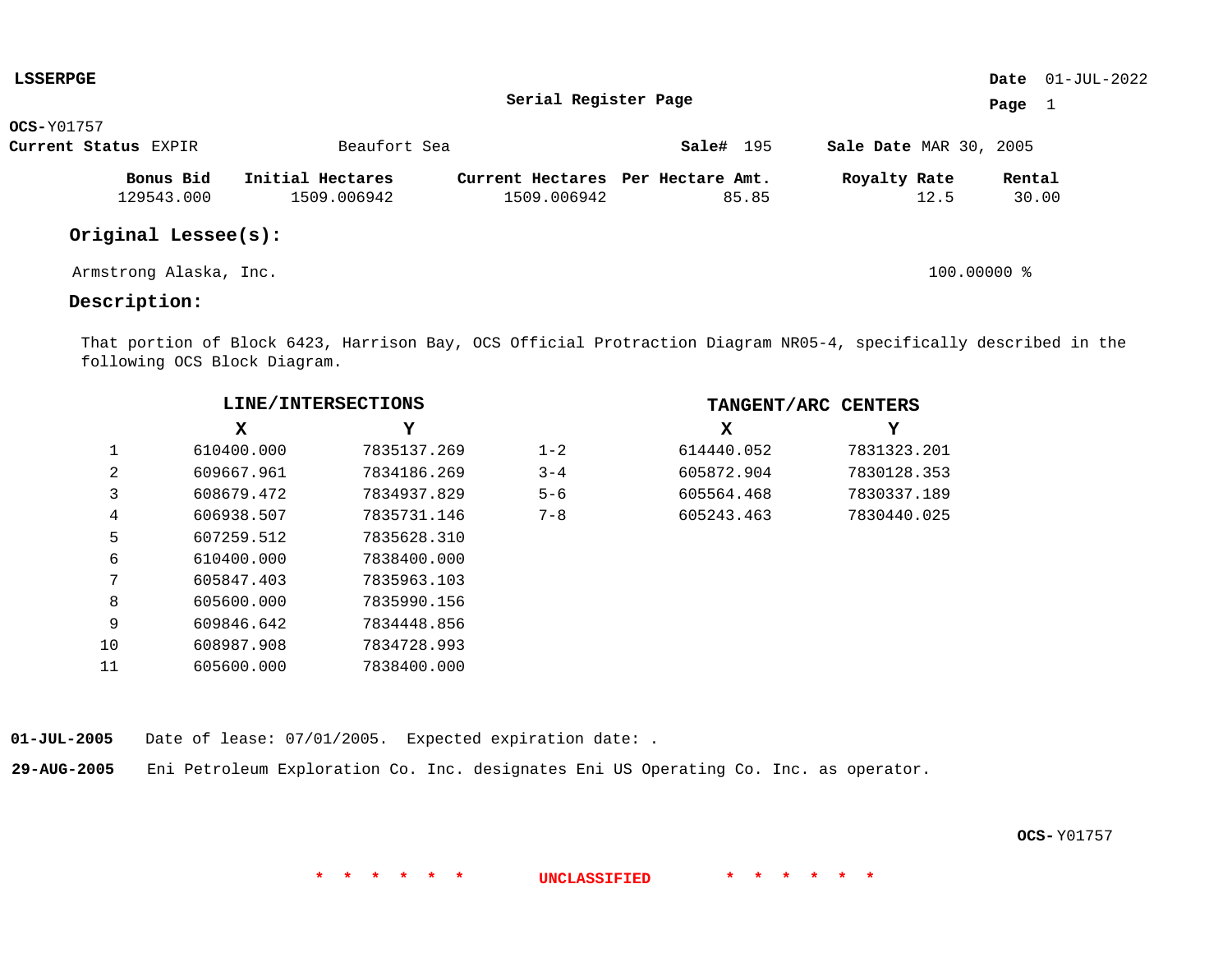**OCS-**Y01757 **Current Status** EXPIR **Sale#** 195 MAR 30, 2005 01-JUL-2022 **Date Page** 2 **Serial Register Page Sale#** 195 **26-OCT-2005 14-NOV-2005 29-NOV-2006 01-MAR-2007 17-SEP-2007 22-OCT-2007 03-DEC-2007 13-FEB-2008** Eni Petroleum Exploration Co. Inc. designates Eni US Operating Co. Inc. as operator. Record title interest is now held as follows, effective 07/01/2005: Eni Petroleum Exploration Co. Inc. 100.00000 % Eni Petroleum US LLC designates Eni US Operating Co. Inc. as operator. Record title interest is now held as follows, effective 03/01/2006: Eni Petroleum US LLC 100.00000 % Shell Offshore Inc. designates Eni US Operating Co. Inc. as operator. Repsol E&P USA Inc. designates Eni US Operating Co. Inc. as operator. Record title interest is now held as follows, effective 06/01/2006: Shell Offshore Inc. 40.00000 % Eni Petroleum US LLC 60.00000 % Record title interest is now held as follows, effective 07/01/2007: Shell Offshore Inc. 40.00000 % Repsol E&P USA Inc. 20.00000 % Eni Petroleum US LLC 40.00000 % **LSSERPGE**

**OCS-** Y01757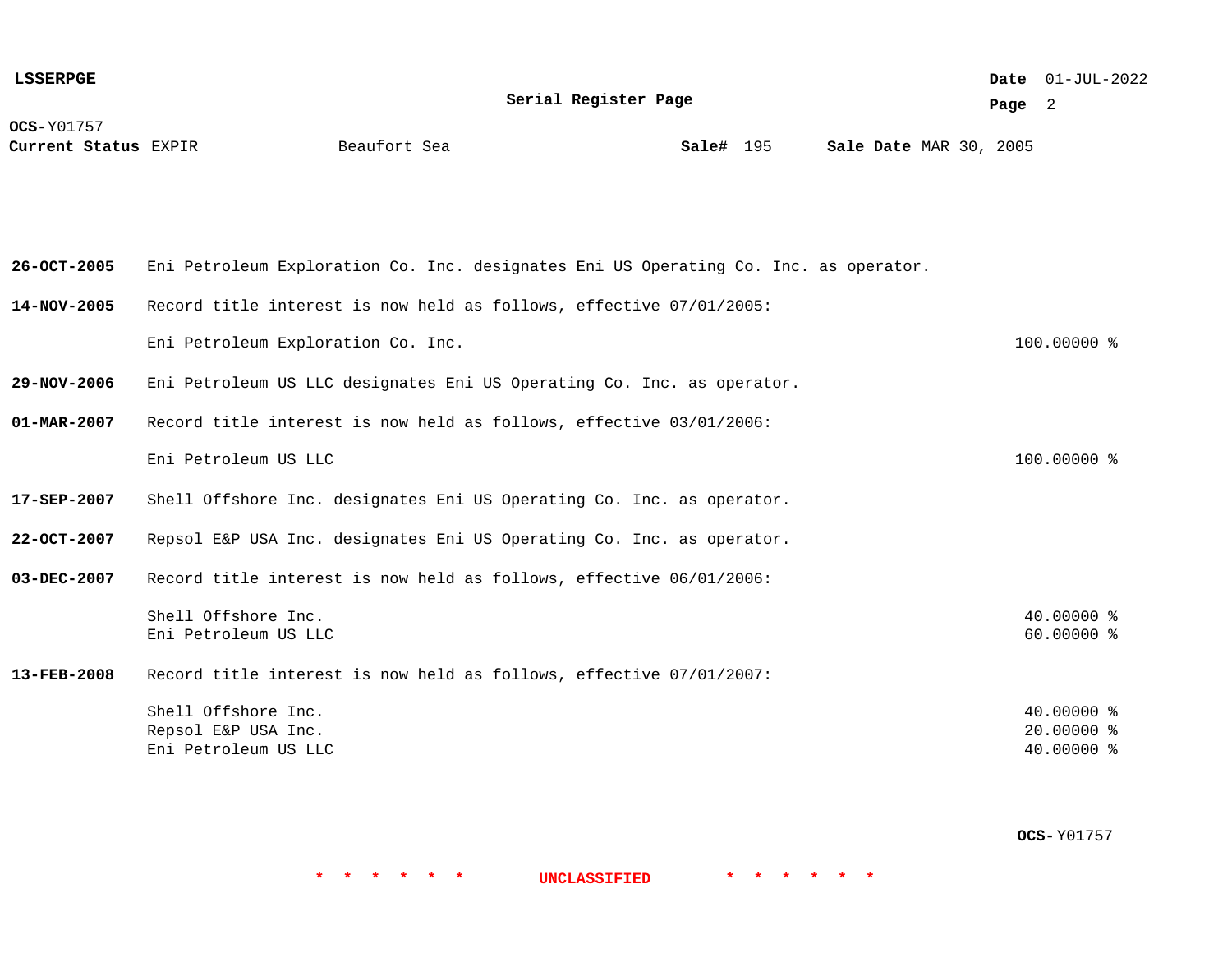**Serial Register Page**

01-JUL-2022 **Date**

**Page** 3

**OCS-**Y01757

**Current Status** EXPIR **Sale#** 195 MAR 30, 2005

**Sale#** 195

**13-DEC-2013** In accordance with the settlement agreement reached July 19, 2013 in Shell Offshore Inc., et al., IBLA 2011- 235, this lease is extended from the existing expiration date to 12/31/2017. A copy of the settlement agreement and the associated court order will be placed in the appropriate lease administration file. The fifty-one Alaska OCS leases listed in Attachments A-1 and A-2 of the agreement are retroactively suspended for the period necessary to support the new expiration date.

**13-DEC-2013** The retroactive suspension in accordance with IBLA settlement 2011-235 ends at this status effective date. The new expiration date for this lease is 31-DEC-2017.

**24-JAN-2017** Unit Contract No. 750192002 approved, effective 12/20/2016. The unit consists of Y01703, Y01704, Y01705, Y01751, Y01752, Y01753, Y01754, Y01756, Y01757, Y01771, Y01772, Y01779, Y01780.

**01-SEP-2017** Record title interest is now held as follows, effective 06/01/2017:

| Shell Offshore Inc.  | 40.00000 %   |
|----------------------|--------------|
| Repsol E&P USA Inc.  | 10.00000 %   |
| Eni Petroleum US LLC | $50.00000$ % |

**28-SEP-2017** Record title interest is now held as follows, effective 06/01/2017:

| Shell Offshore Inc.  | $50.00000$ % |  |
|----------------------|--------------|--|
| Eni Petroleum US LLC | $50.00000$ % |  |

**03-JAN-2018** BSEE approved a SOO for all Harrison Bay Block 6423 (Nikaitchuq North) Unit leases in a letter dated December 20, 2017. The SOO is effective as of December 31, 2017, and it will remain in effect through January 29, 2018, or until such earlier time as Eni may commence drilling operations.

**29-JAN-2019** Status updated by BSEE to indicate unit lease held by drilling operations.

**09-FEB-2022** Unit suspension of production approved from 04/03/2020 through 04/03/2022. Unit Contract No. 750192002 consists of Y01703, Y01704, Y01705, Y01751, Y01752, Y01753, Y01754, Y01756, Y01757, Y01771, Y01772, Y01779, Y01780.

**\* \* \* \* \* \* UNCLASSIFIED \* \* \* \* \* \***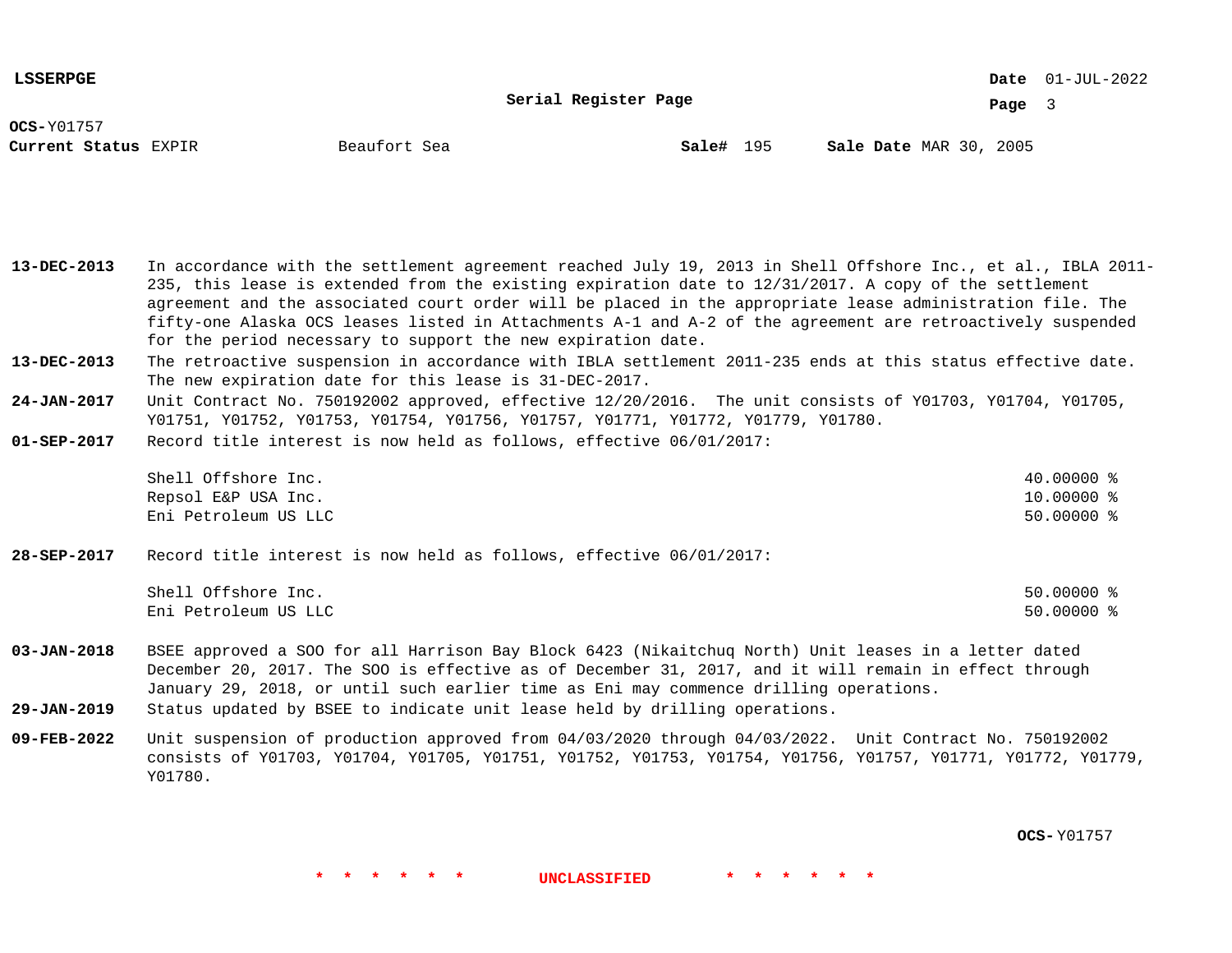**Serial Register Page**

01-JUL-2022 **Date**

**Page** 4

**OCS-**Y01757

**Current Status** EXPIR **Sale#** 195 MAR 30, 2005

**Sale#** 195

**06-APR-2022** Unit Contract No. 750192002 terminated, effective 04/03/2022. The unit consisted of Y01703, Y01704, Y01705, Y01751, Y01752, Y01753, Y01754, Y01756, Y01757, Y01771, Y01772, Y01779, Y01780.

**\* \* \* \* \* \* UNCLASSIFIED \* \* \* \* \* \***

**15-APR-2022** SOO expired 04/03/2022, Lease expired effective 04/03/2022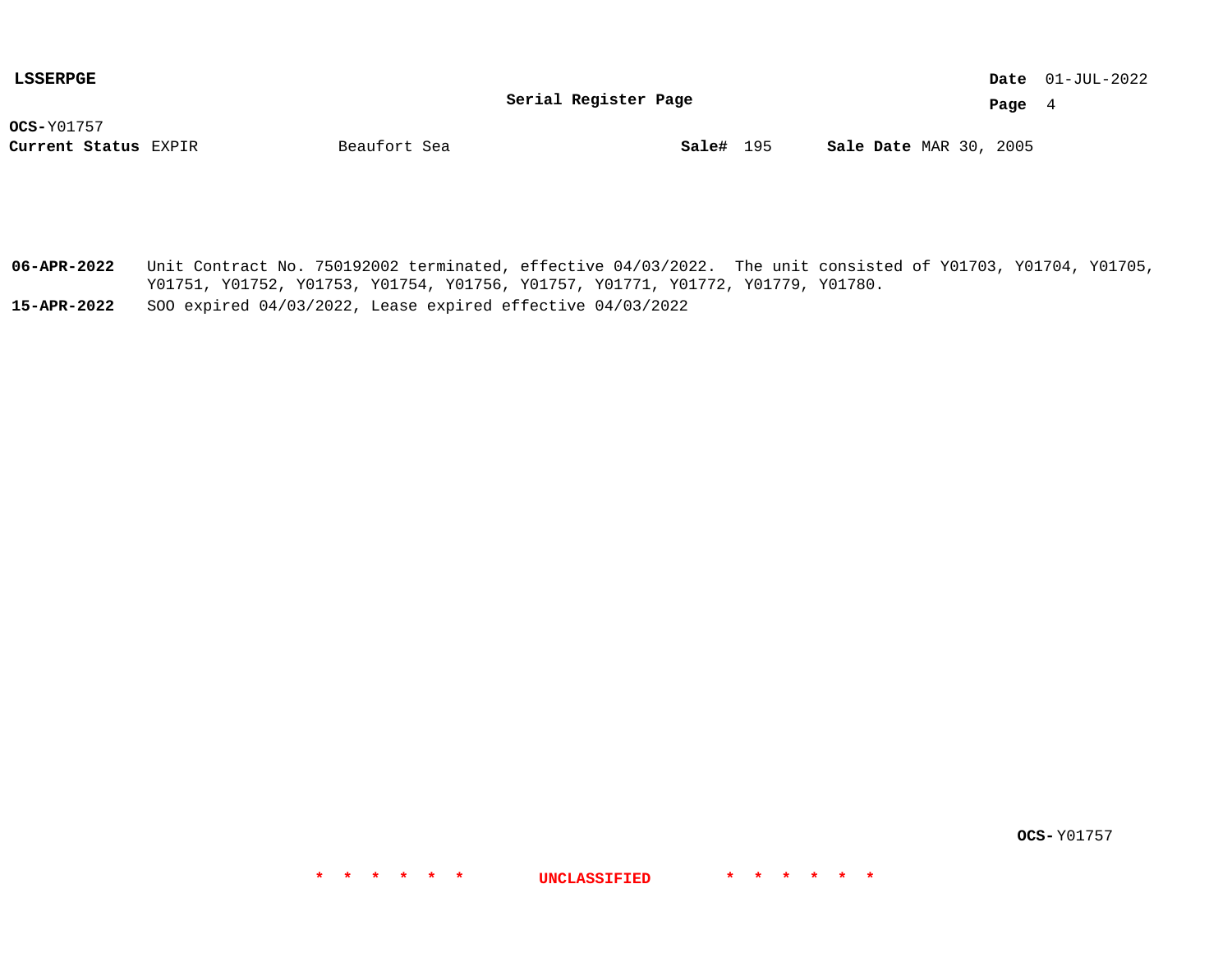| <b>LSSERPGE</b>      |                        |                                                                                      |                                                  |           |                        |             | <b>Date</b> $01-JUL-2022$ |
|----------------------|------------------------|--------------------------------------------------------------------------------------|--------------------------------------------------|-----------|------------------------|-------------|---------------------------|
|                      |                        |                                                                                      | Serial Register Page                             |           |                        | Page 1      |                           |
| <b>OCS-</b> Y01771   |                        |                                                                                      |                                                  |           |                        |             |                           |
| Current Status EXPIR |                        | Beaufort Sea                                                                         |                                                  | Sale# 195 | Sale Date MAR 30, 2005 |             |                           |
|                      | Bonus Bid<br>57992.000 | Initial Hectares<br>2304.000000                                                      | Current Hectares Per Hectare Amt.<br>2304.000000 | 25.17     | Royalty Rate<br>12.5   | Rental      | 20.00                     |
|                      | Original Lessee(s):    |                                                                                      |                                                  |           |                        |             |                           |
|                      | Armstrong Alaska, Inc. |                                                                                      |                                                  |           |                        | 100.00000 % |                           |
|                      | Description:           |                                                                                      |                                                  |           |                        |             |                           |
|                      |                        | All of Block 6302, Beechey Point, OCS Official Protraction Diagram, NR06-03          |                                                  |           |                        |             |                           |
| $01 - JUL - 2005$    |                        | Date of lease: 07/01/2005. Expected expiration date: .                               |                                                  |           |                        |             |                           |
| 29-AUG-2005          |                        | Eni Petroleum Exploration Co. Inc. designates Eni US Operating Co. Inc. as operator. |                                                  |           |                        |             |                           |
| 26-OCT-2005          |                        | Eni Petroleum Exploration Co. Inc. designates Eni US Operating Co. Inc. as operator. |                                                  |           |                        |             |                           |
| 14-NOV-2005          |                        | Record title interest is now held as follows, effective 07/01/2005:                  |                                                  |           |                        |             |                           |
|                      |                        | Eni Petroleum Exploration Co. Inc.                                                   |                                                  |           |                        |             | 100.00000 %               |
| 29-NOV-2005          |                        | Eni Petroleum Exploration Co. Inc. designates Eni US Operating Co. Inc. as operator. |                                                  |           |                        |             |                           |
| 29-NOV-2006          |                        | Eni Petroleum US LLC designates Eni US Operating Co. Inc. as operator.               |                                                  |           |                        |             |                           |
| 01-MAR-2007          |                        | Record title interest is now held as follows, effective 03/01/2006:                  |                                                  |           |                        |             |                           |
|                      |                        | Eni Petroleum US LLC                                                                 |                                                  |           |                        |             | 100.00000 %               |
| 17-SEP-2007          |                        | Shell Offshore Inc. designates Eni US Operating Co. Inc. as operator.                |                                                  |           |                        |             |                           |
| 22-OCT-2007          |                        | Repsol E&P USA Inc. designates Eni US Operating Co. Inc. as operator.                |                                                  |           |                        |             |                           |
|                      |                        |                                                                                      |                                                  |           |                        |             | <b>OCS-Y01771</b>         |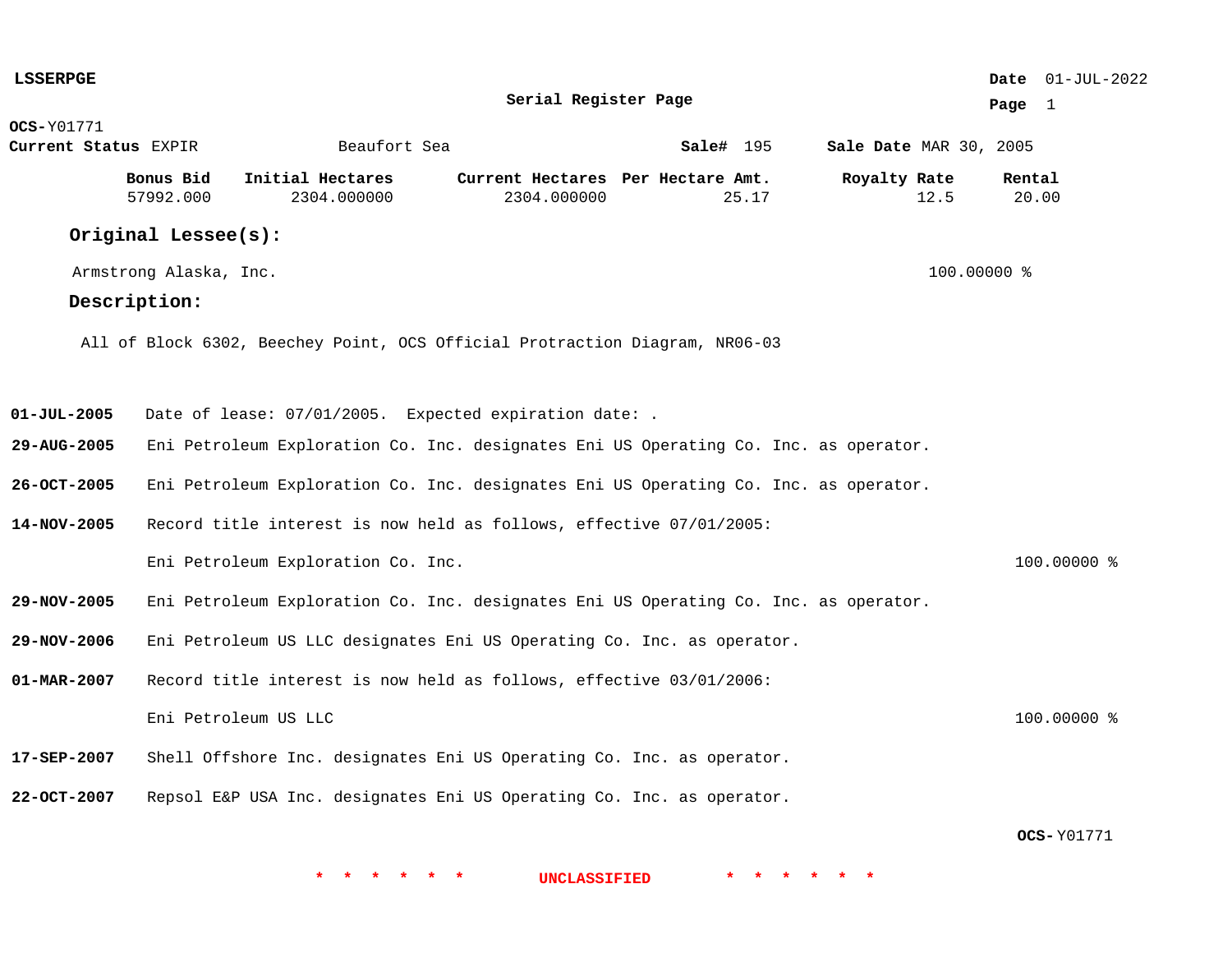| <b>LSSERPGE</b>                           |                                                                    |                                                                                                                                                                                                                                                                                                                                                                                                                                                                                                                  |                      |           |                        |        | Date $01-JUL-2022$                       |  |
|-------------------------------------------|--------------------------------------------------------------------|------------------------------------------------------------------------------------------------------------------------------------------------------------------------------------------------------------------------------------------------------------------------------------------------------------------------------------------------------------------------------------------------------------------------------------------------------------------------------------------------------------------|----------------------|-----------|------------------------|--------|------------------------------------------|--|
|                                           |                                                                    |                                                                                                                                                                                                                                                                                                                                                                                                                                                                                                                  | Serial Register Page |           |                        | Page 2 |                                          |  |
| <b>OCS-Y01771</b><br>Current Status EXPIR |                                                                    | Beaufort Sea                                                                                                                                                                                                                                                                                                                                                                                                                                                                                                     |                      | Sale# 195 | Sale Date MAR 30, 2005 |        |                                          |  |
|                                           |                                                                    |                                                                                                                                                                                                                                                                                                                                                                                                                                                                                                                  |                      |           |                        |        |                                          |  |
| $03 - DEC - 2007$                         |                                                                    | Record title interest is now held as follows, effective 06/01/2006:                                                                                                                                                                                                                                                                                                                                                                                                                                              |                      |           |                        |        |                                          |  |
|                                           | Shell Offshore Inc.<br>Eni Petroleum US LLC                        |                                                                                                                                                                                                                                                                                                                                                                                                                                                                                                                  |                      |           |                        |        | 40.00000 %<br>$60.00000$ %               |  |
| $14 - FEB - 2008$                         |                                                                    | Record title interest is now held as follows, effective 07/01/2007:                                                                                                                                                                                                                                                                                                                                                                                                                                              |                      |           |                        |        |                                          |  |
|                                           | Shell Offshore Inc.<br>Repsol E&P USA Inc.<br>Eni Petroleum US LLC |                                                                                                                                                                                                                                                                                                                                                                                                                                                                                                                  |                      |           |                        |        | 40.00000 %<br>$20.00000$ %<br>40.00000 % |  |
| 10-DEC-2013                               |                                                                    | In accordance with the settlement agreement reached July 19, 2013 in Shell Offshore Inc., et al., IBLA 2011-<br>235, this lease is extended from the existing expiration date to 12/31/2017. A copy of the settlement<br>agreement and the associated court order will be placed in the appropriate lease administration file. The<br>fifty-one Alaska OCS leases listed in Attachments A-1 and A-2 of the agreement are retroactively suspended<br>for the period necessary to support the new expiration date. |                      |           |                        |        |                                          |  |
| 10-DEC-2013                               |                                                                    | The retroactive suspension in accordance with IBLA settlement 2011-235 ends at this status effective date.<br>The new expiration date for this lease is 31-DEC-2017.                                                                                                                                                                                                                                                                                                                                             |                      |           |                        |        |                                          |  |
| 24-JAN-2017                               |                                                                    | Unit Contract No. 750192002 approved, effective 12/20/2016. The unit consists of Y01703, Y01704, Y01705,<br>Y01751, Y01752, Y01753, Y01754, Y01756, Y01757, Y01771, Y01772, Y01779, Y01780.                                                                                                                                                                                                                                                                                                                      |                      |           |                        |        |                                          |  |
| $01 - SEP - 2017$                         |                                                                    | Record title interest is now held as follows, effective 06/01/2017:                                                                                                                                                                                                                                                                                                                                                                                                                                              |                      |           |                        |        |                                          |  |
|                                           | Shell Offshore Inc.<br>Repsol E&P USA Inc.<br>Eni Petroleum US LLC |                                                                                                                                                                                                                                                                                                                                                                                                                                                                                                                  |                      |           |                        |        | 40.00000 %<br>10.00000 %<br>$50.00000$ % |  |

**OCS-** Y01771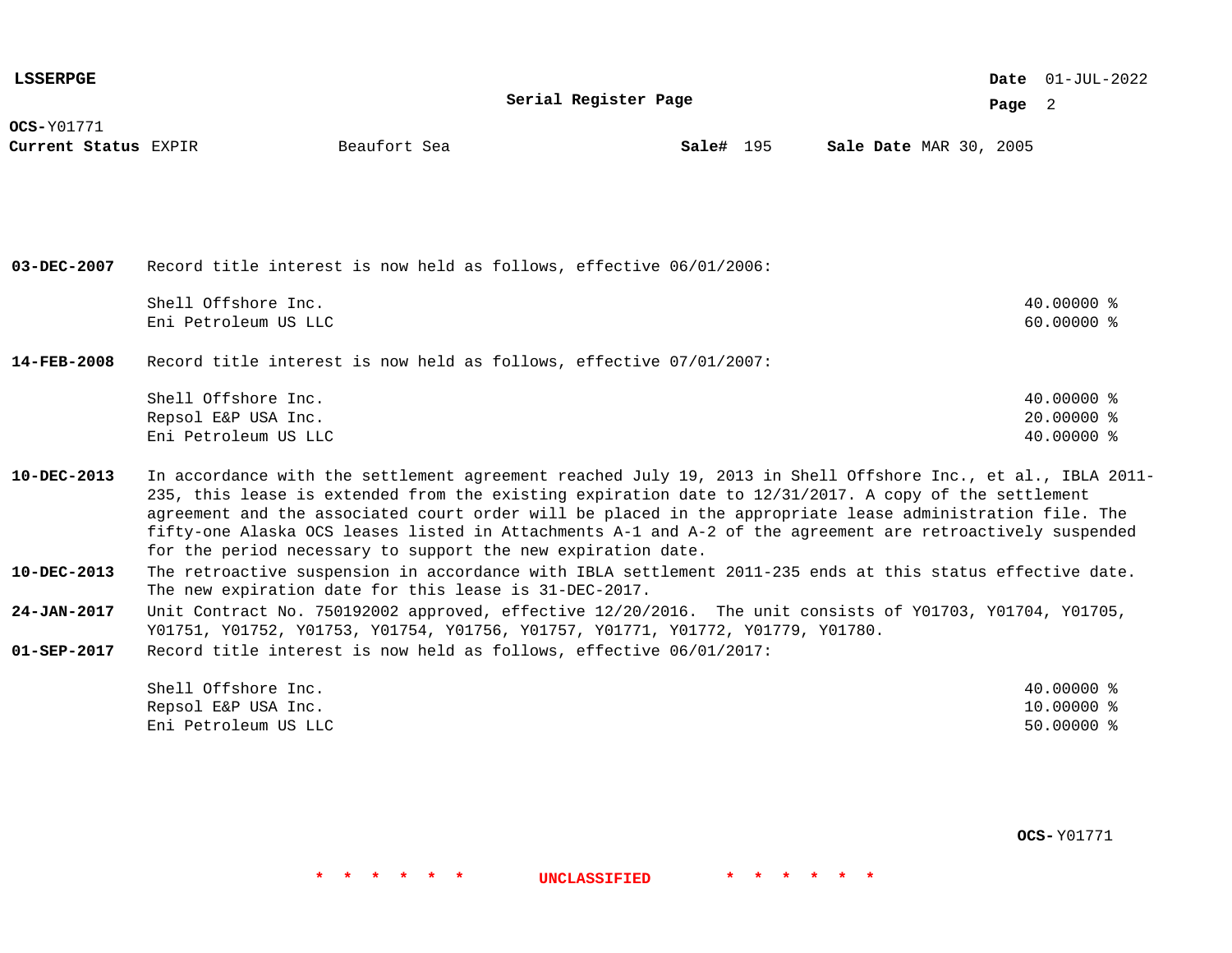**Serial Register Page**

01-JUL-2022 **Date**

**Page** 3

**OCS-**Y01771

**Current Status** EXPIR **Sale#** 195 MAR 30, 2005

**Sale#** 195

**28-SEP-2017** Record title interest is now held as follows, effective 06/01/2017: Shell Offshore Inc. 50.00000 % Eni Petroleum US LLC 50.00000 %

- **03-JAN-2018** BSEE approved a SOO for all Harrison Bay Block 6423 (Nikaitchuq North) Unit leases in a letter dated December 20, 2017. The SOO is effective as of December 31, 2017, and it will remain in effect through January 29, 2018, or until such earlier time as Eni may commence drilling operations.
- **29-JAN-2019** Status updated by BSEE to indicate unit lease held by drilling operations.
- **09-FEB-2022** Unit suspension of production approved from 04/03/2020 through 04/03/2022. Unit Contract No. 750192002 consists of Y01703, Y01704, Y01705, Y01751, Y01752, Y01753, Y01754, Y01756, Y01757, Y01771, Y01772, Y01779, Y01780.
- **23-MAR-2022** Suspension of operations approved from 04/03/2020 thru 04/03/2022.
- **06-APR-2022** Unit Contract No. 750192002 terminated, effective 04/03/2022. The unit consisted of Y01703, Y01704, Y01705, Y01751, Y01752, Y01753, Y01754, Y01756, Y01757, Y01771, Y01772, Y01779, Y01780.

**\* \* \* \* \* \* UNCLASSIFIED \* \* \* \* \* \***

**15-APR-2022** SOO expired 04/03/2022, Lease expired effective 04/03/2022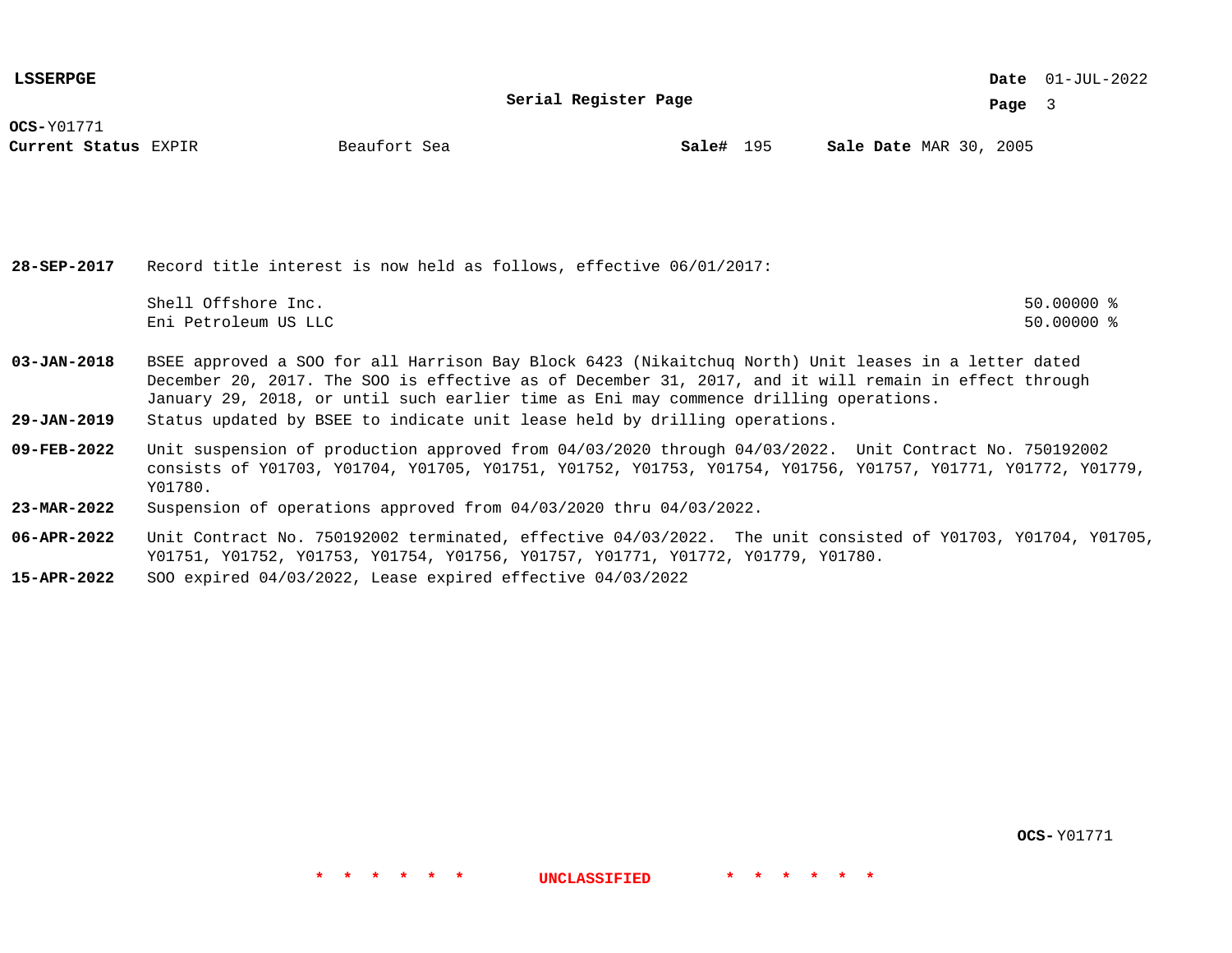| <b>LSSERPGE</b>      |                     |                                                                                                                                         |                                   |           |                               | Date 01-JUL-2022 |
|----------------------|---------------------|-----------------------------------------------------------------------------------------------------------------------------------------|-----------------------------------|-----------|-------------------------------|------------------|
|                      |                     |                                                                                                                                         | Serial Register Page              |           |                               | Page $1$         |
| <b>OCS-Y01772</b>    |                     |                                                                                                                                         |                                   |           |                               |                  |
| Current Status EXPIR |                     | Beaufort Sea                                                                                                                            |                                   | Sale# 195 | <b>Sale Date MAR 30, 2005</b> |                  |
|                      | Bonus Bid           | Initial Hectares                                                                                                                        | Current Hectares Per Hectare Amt. |           | Royalty Rate                  | Rental           |
|                      | 77771.000           | 2304.000000                                                                                                                             | 2304.000000                       | 33.75     | 12.5                          | 20.00            |
|                      | Original Lessee(s): |                                                                                                                                         |                                   |           |                               |                  |
|                      | Shell Offshore Inc. |                                                                                                                                         |                                   |           | 100.00000 %                   |                  |
|                      | Description:        |                                                                                                                                         |                                   |           |                               |                  |
|                      |                     | All of Block 6303, Beechey Point, OCS Official Protraction Diagram, NR06-03                                                             |                                   |           |                               |                  |
|                      |                     |                                                                                                                                         |                                   |           |                               |                  |
|                      |                     |                                                                                                                                         |                                   |           |                               |                  |
| 01-AUG-2005          |                     | Date of lease: 08/01/2005. Expected expiration date: .                                                                                  |                                   |           |                               |                  |
| 04-AUG-2007          |                     | Eni Petroleum US LLC designates Shell Offshore Inc. as operator.                                                                        |                                   |           |                               |                  |
| $22 - OCT - 2007$    |                     | Repsol E&P USA Inc. designates Shell Offshore Inc. as operator.                                                                         |                                   |           |                               |                  |
| 03-DEC-2007          |                     | Record title interest is now held as follows, effective 06/01/2006:                                                                     |                                   |           |                               |                  |
|                      |                     | Shell Offshore Inc.                                                                                                                     |                                   |           |                               | 40.00000 %       |
|                      |                     | Eni Petroleum US LLC                                                                                                                    |                                   |           |                               | 60.00000 %       |
| 14-FEB-2008          |                     | Record title interest is now held as follows, effective 07/01/2007:                                                                     |                                   |           |                               |                  |
|                      |                     | Shell Offshore Inc.                                                                                                                     |                                   |           |                               | 40.00000 %       |
|                      |                     | Repsol E&P USA Inc.                                                                                                                     |                                   |           |                               | 20.00000 %       |
|                      |                     | Eni Petroleum US LLC                                                                                                                    |                                   |           |                               | 40.00000 %       |
| $08 - MAX - 2008$    |                     | SOO effective 19-JUL-2007.                                                                                                              |                                   |           |                               |                  |
| $08 - MAX - 2008$    |                     | To remain in effect for 30-days following a final decision issued by 9th Circuit Court of Appeals not to<br>exceed a period of 5-years. |                                   |           |                               |                  |

**OCS-** Y01772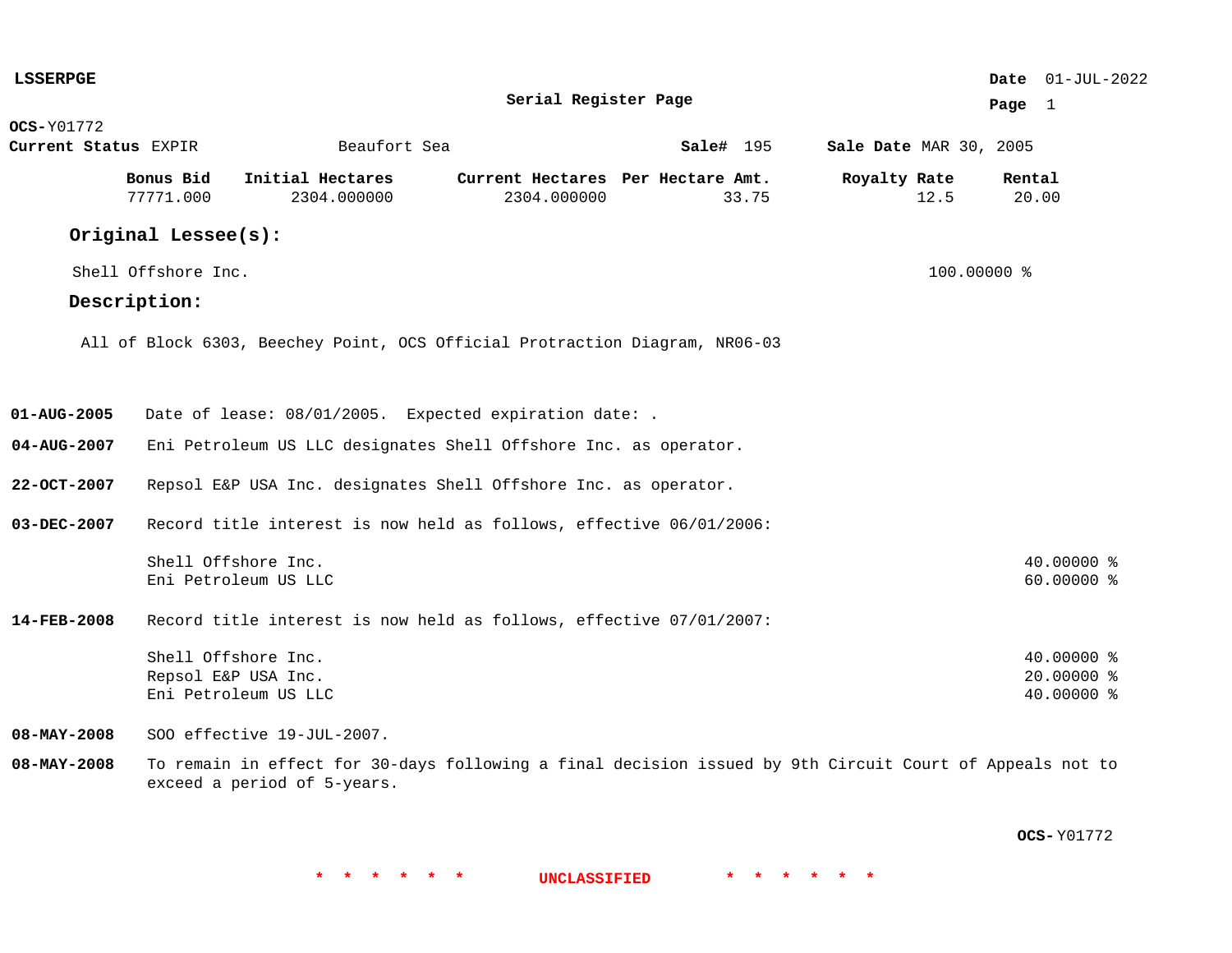**Serial Register Page**

01-JUL-2022 **Date**

**Page** 2

**OCS-**Y01772

**Current Status** EXPIR **Sale#** 195 MAR 30, 2005

**Sale#** 195

**22-DEC-2008** SOO terminated.

- **19-MAY-2009** Suspension of operations approved from 15-MAY-2008. The term of the lease will be extended for a period of time equivalent to the period that the suspension is in effect. Court decision vacated, SOO reinstated and extended until new decision by court. Payment of rentals or minimum royalty shall be required for or during the period of the suspension.
- **29-NOV-2012** This lease was subject to a 743 day suspension of operations (SOO) taking place between July 19, 2007 and July 31, 2009. The suspension was issued for 75 leases owned by Shell Offshore Inc. and was to be effective until a mandate was issued by the 9th Circuit Court of Appeals on litigation related to MMS approval of Shell¿s 2007-2009 Exploration Plan. This suspension is documented in a letter from the BSEE Alaska Regional Director to the Commercial Advisor for Shell Offshore Inc. which is dated October 29, 2012. The expiration date for this lease was revised from July 31, 2015 to August 12, 2017.
- **10-DEC-2013** In accordance with the settlement agreement reached July 19, 2013 in Shell Offshore Inc., et al., IBLA 2011- 235, this lease is extended from the existing expiration date to 12/31/2017. A copy of the settlement agreement and the associated court order will be placed in the appropriate lease administration file. The fifty-one Alaska OCS leases listed in Attachments A-1 and A-2 of the agreement are retroactively suspended for the period necessary to support the new expiration date.
- **10-DEC-2013** The retroactive suspension in accordance with IBLA settlement 2011-235 ends at this status effective date. The new expiration date for this lease is 31-DEC-2017.
- **09-JUN-2016** Eni Petroleum US LLC designates Eni US Operating Co. Inc. as operator. ALL OF BLOCK 6303, Beechey Point Area.
- **09-JUN-2016** Repsol E&P USA Inc. designates Eni US Operating Co. Inc. as operator. ALL OF BLOCK 6303, Beechey Point Area.
- **09-JUN-2016** Shell Offshore Inc. designates Eni US Operating Co. Inc. as operator. ALL OF BLOCK 6303, Beechey Point Area.
- **24-JAN-2017** Unit Contract No. 750192002 approved, effective 12/20/2016. The unit consists of Y01703, Y01704, Y01705, Y01751, Y01752, Y01753, Y01754, Y01756, Y01757, Y01771, Y01772, Y01779, Y01780.

**\* \* \* \* \* \* UNCLASSIFIED \* \* \* \* \* \***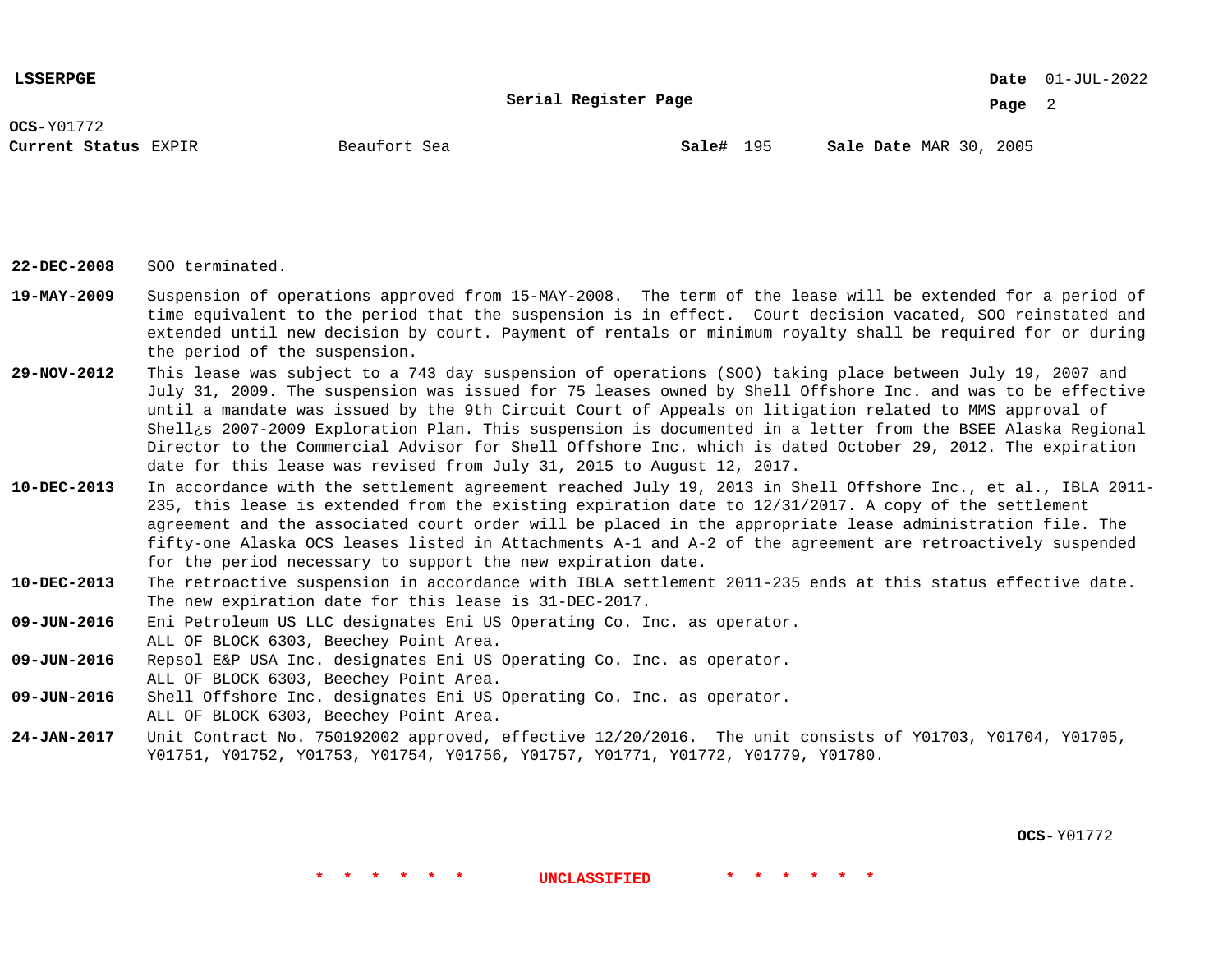| <b>LSSERPGE</b>                      |                                                                                                                                                                                                                                                                                                        |              |                      |           |  |                               |  |        | Date $01$ -JUL-2022        |  |
|--------------------------------------|--------------------------------------------------------------------------------------------------------------------------------------------------------------------------------------------------------------------------------------------------------------------------------------------------------|--------------|----------------------|-----------|--|-------------------------------|--|--------|----------------------------|--|
|                                      |                                                                                                                                                                                                                                                                                                        |              | Serial Register Page |           |  |                               |  | Page 3 |                            |  |
| $OCS-Y01772$<br>Current Status EXPIR |                                                                                                                                                                                                                                                                                                        | Beaufort Sea |                      | Sale# 195 |  | <b>Sale Date MAR 30, 2005</b> |  |        |                            |  |
| $01 - SEP - 2017$                    | Record title interest is now held as follows, effective 06/01/2017:                                                                                                                                                                                                                                    |              |                      |           |  |                               |  |        |                            |  |
|                                      | Shell Offshore Inc.                                                                                                                                                                                                                                                                                    |              |                      |           |  |                               |  |        | $40.00000$ %               |  |
|                                      | Repsol E&P USA Inc.<br>Eni Petroleum US LLC                                                                                                                                                                                                                                                            |              |                      |           |  |                               |  |        | 10.00000 %<br>$50.00000$ % |  |
|                                      |                                                                                                                                                                                                                                                                                                        |              |                      |           |  |                               |  |        |                            |  |
| 28-SEP-2017                          | Record title interest is now held as follows, effective 06/01/2017:                                                                                                                                                                                                                                    |              |                      |           |  |                               |  |        |                            |  |
|                                      | Shell Offshore Inc.                                                                                                                                                                                                                                                                                    |              |                      |           |  |                               |  |        | $50.00000$ %               |  |
|                                      | Eni Petroleum US LLC                                                                                                                                                                                                                                                                                   |              |                      |           |  |                               |  |        | $50.00000$ %               |  |
| $03 - JAN - 2018$                    | BSEE approved a SOO for all Harrison Bay Block 6423 (Nikaitchuq North) Unit leases in a letter dated<br>December 20, 2017. The SOO is effective as of December 31, 2017, and it will remain in effect through<br>January 29, 2018, or until such earlier time as Eni may commence drilling operations. |              |                      |           |  |                               |  |        |                            |  |
| $29 - JAN - 2019$                    | Status updated by BSEE to indicate unit lease held by drilling operations.                                                                                                                                                                                                                             |              |                      |           |  |                               |  |        |                            |  |

- **09-FEB-2022** Unit suspension of production approved from 04/03/2020 through 04/03/2022. Unit Contract No. 750192002 consists of Y01703, Y01704, Y01705, Y01751, Y01752, Y01753, Y01754, Y01756, Y01757, Y01771, Y01772, Y01779, Y01780.
- **23-MAR-2022** Suspension of operations approved from 04/03/2020 thru 04/03/2022.
- **06-APR-2022** Unit Contract No. 750192002 terminated, effective 04/03/2022. The unit consisted of Y01703, Y01704, Y01705, Y01751, Y01752, Y01753, Y01754, Y01756, Y01757, Y01771, Y01772, Y01779, Y01780.

**\* \* \* \* \* \* UNCLASSIFIED \* \* \* \* \* \***

**15-APR-2022** SOO expired 04/03/2022, Lease expired effective 04/03/2022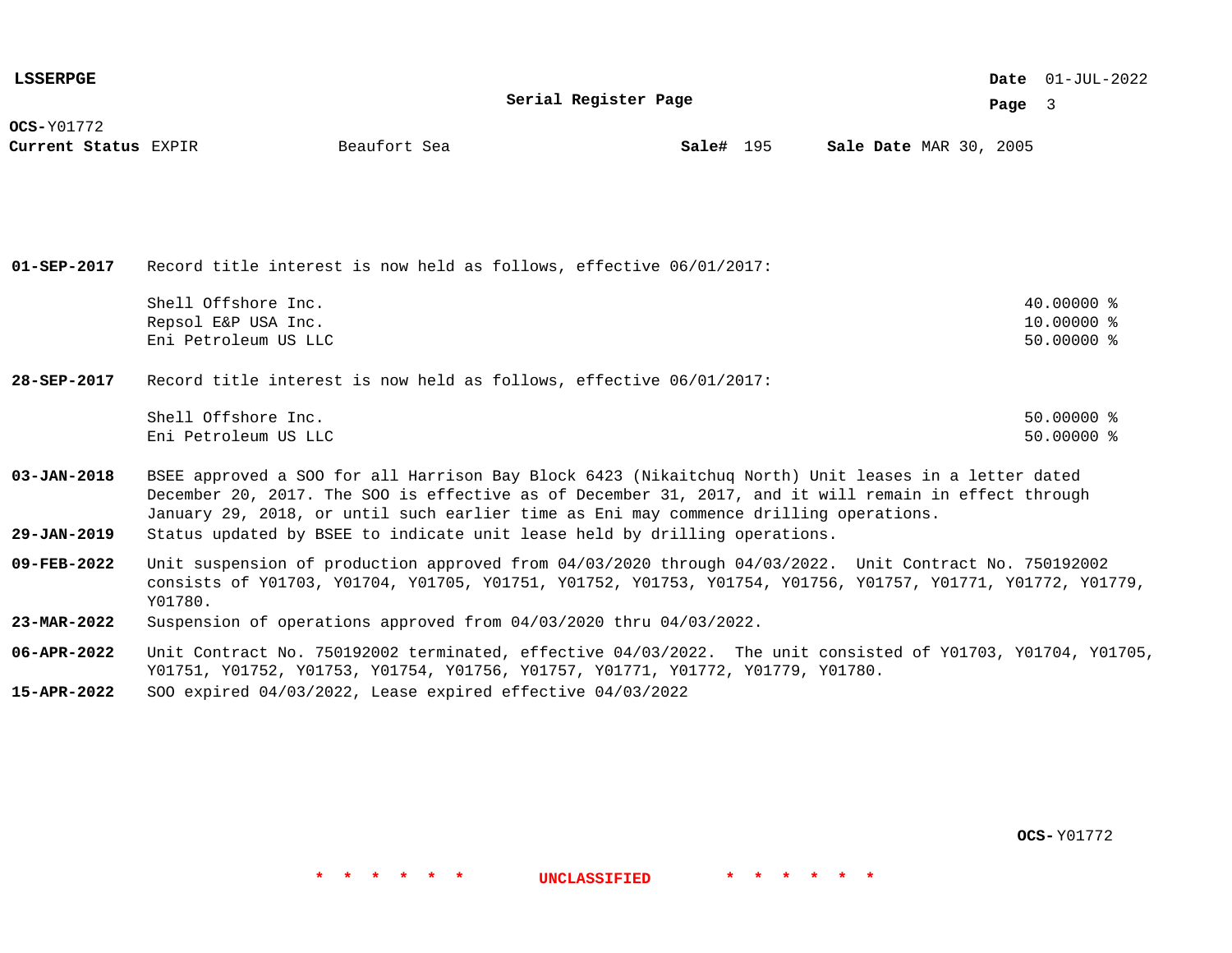| <b>LSSERPGE</b>      |                  |                                   |           |                               |        | Date $01$ -JUL-2022 |
|----------------------|------------------|-----------------------------------|-----------|-------------------------------|--------|---------------------|
|                      |                  | Serial Register Page              |           |                               | Page   |                     |
| <b>OCS-</b> Y01779   |                  |                                   |           |                               |        |                     |
| Current Status EXPIR | Beaufort Sea     |                                   | Sale# 195 | <b>Sale Date MAR 30, 2005</b> |        |                     |
| Bonus Bid            | Initial Hectares | Current Hectares Per Hectare Amt. |           | Royalty Rate                  | Rental |                     |
| 15500.000            | 412.296227       | 412.296227                        | 37.59     | 12.5                          | 30.00  |                     |
| Original Lessee(s):  |                  |                                   |           |                               |        |                     |

Armstrong Alaska, Inc. 100.00000 %

## **Description:**

That portion of Block 6351, OCS Official Protraction Diagram NR06-03, Beechey Point, revised September 30, 1997, shown as Federal Non-8(g) Area A, on the Supplemental Official OCS Block Diagram dated July 30, 2003:

|   |            | LINE/INTERSECTIONS | TANGENT/ARC CENTERS |  |
|---|------------|--------------------|---------------------|--|
|   | X.         |                    | х                   |  |
|   | 389142.670 | 7841971.888        |                     |  |
| 2 | 389203.402 | 7843200.000        |                     |  |
| 3 | 389600.000 | 7842088.279        |                     |  |
| 4 | 389600.000 | 7843200.000        |                     |  |
| 5 | 392111.386 | 7831263.794        |                     |  |

That portion of Block 6351, OCS Official Protraction Diagram NR06-03, Beechey Point, revised September 30, 1997, shown as Federal 8(g) Area B, on the Supplemental Official OCS Block Diagram dated July 30, 2003:

|            | LINE/INTERSECTIONS |         |            | TANGENT/ARC CENTERS |
|------------|--------------------|---------|------------|---------------------|
| x          | Y                  |         | x          | v                   |
| 388966.058 | 7838400.000        | $2 - 3$ | 392111.386 | 7831263.794         |
| 389600.000 | 7838400.000        |         |            |                     |
| 389142.670 | 7841971.888        |         |            |                     |
| 389600.000 | 7842088.279        |         |            |                     |

That portion of Block 6401, OCS Official Protraction Diagram NR06-03, Beechey Point, revised September 30, 1997, shown as Federal 8(g) Area C, on the Supplemental Official OCS Block Diagram dated July 30, 2003:

**\* \* \* \* \* \* UNCLASSIFIED \* \* \* \* \* \***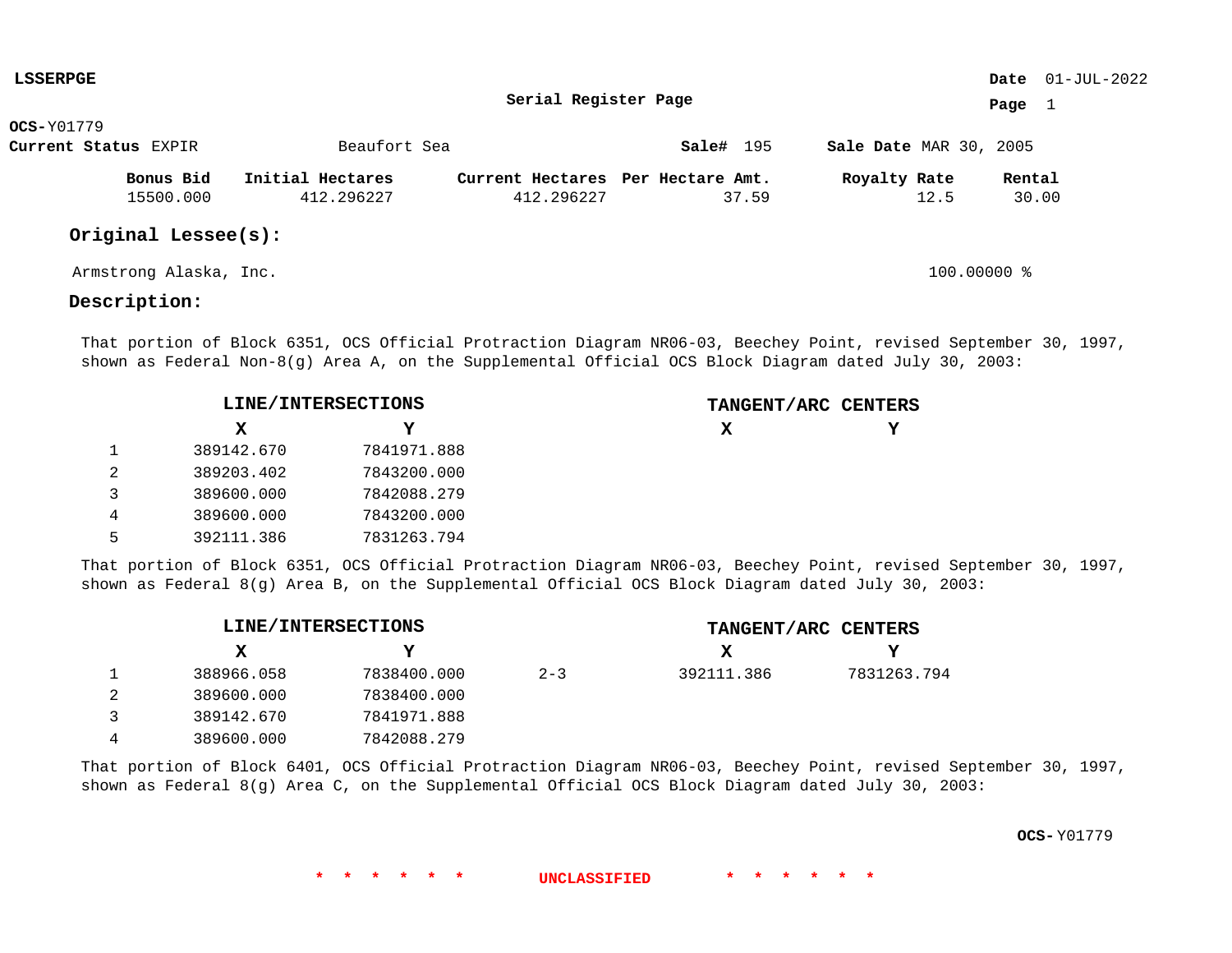| <b>SSERPGE</b> |
|----------------|
|----------------|

### 01-JUL-2022 **Date**

**Serial Register Page**

**Page** 2

**OCS-**Y01779

**Current Status** EXPIR **Sale#** 195 MAR 30, 2005

Beaufort Sea

**X Y X Y LINE/INTERSECTIONS TANGENT/ARC CENTERS** 1 2 3 4 5 6 389497.304 388837.978 389600.000 388966.058 389600.000 389043.550 7836166.417 7835809.199 7836219.808 7838400.000 7838400.000 7835924.475 392111.386 391657.632 7831263.794 7831021.852  $2 - 3$  $4 - 5$ 

**01-JUL-2005** Date of lease: 07/01/2005. Expected expiration date: .

**29-AUG-2005** Eni Petroleum Exploration Co. Inc. designates Eni US Operating Co. Inc. as operator.

**26-OCT-2005** Eni Petroleum Exploration Co. Inc. designates Eni US Operating Co. Inc. as operator.

**14-NOV-2005** Record title interest is now held as follows, effective 07/01/2005: Eni Petroleum Exploration Co. Inc. 100.00000 %

**29-NOV-2005** Eni Petroleum Exploration Co. Inc. designates Eni US Operating Co. Inc. as operator.

**29-NOV-2006** Eni Petroleum US LLC designates Eni US Operating Co. Inc. as operator.

**OCS-** Y01779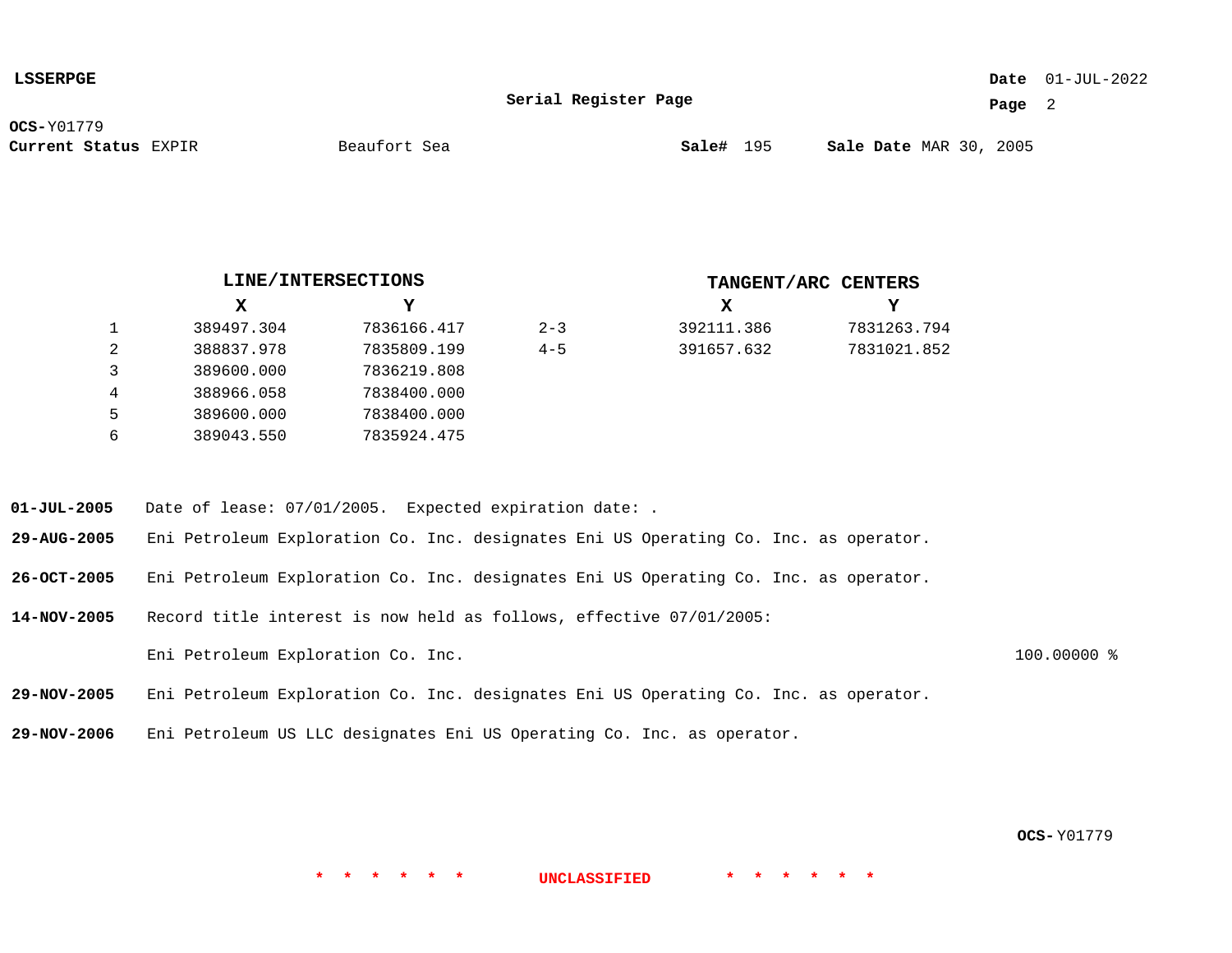| <b>LSSERPGE</b>                           |                                                                                                                                                                                                                                                                                                                                                                                                                                                                                                                  |              |                      |           |  |  |  |  |                               |          | <b>Date</b> $01-JUL-2022$              |  |
|-------------------------------------------|------------------------------------------------------------------------------------------------------------------------------------------------------------------------------------------------------------------------------------------------------------------------------------------------------------------------------------------------------------------------------------------------------------------------------------------------------------------------------------------------------------------|--------------|----------------------|-----------|--|--|--|--|-------------------------------|----------|----------------------------------------|--|
|                                           |                                                                                                                                                                                                                                                                                                                                                                                                                                                                                                                  |              | Serial Register Page |           |  |  |  |  |                               | Page $3$ |                                        |  |
| <b>OCS-Y01779</b><br>Current Status EXPIR |                                                                                                                                                                                                                                                                                                                                                                                                                                                                                                                  | Beaufort Sea |                      | Sale# 195 |  |  |  |  | <b>Sale Date MAR 30, 2005</b> |          |                                        |  |
| $01 - MAR - 2007$                         | Record title interest is now held as follows, effective 03/01/2006:<br>Eni Petroleum US LLC                                                                                                                                                                                                                                                                                                                                                                                                                      |              |                      |           |  |  |  |  |                               |          | 100.00000 %                            |  |
| 17-SEP-2007                               | Shell Offshore Inc. designates Eni US Operating Co. Inc. as operator.                                                                                                                                                                                                                                                                                                                                                                                                                                            |              |                      |           |  |  |  |  |                               |          |                                        |  |
| $22 - OCT - 2007$                         | Repsol E&P USA Inc. designates Eni US Operating Co. Inc. as operator.                                                                                                                                                                                                                                                                                                                                                                                                                                            |              |                      |           |  |  |  |  |                               |          |                                        |  |
| 03-DEC-2007                               | Record title interest is now held as follows, effective 06/01/2006:                                                                                                                                                                                                                                                                                                                                                                                                                                              |              |                      |           |  |  |  |  |                               |          |                                        |  |
|                                           | Shell Offshore Inc.<br>Eni Petroleum US LLC                                                                                                                                                                                                                                                                                                                                                                                                                                                                      |              |                      |           |  |  |  |  |                               |          | 40.00000 %<br>60.00000 %               |  |
| $14 - FEB - 2008$                         | Record title interest is now held as follows, effective 07/01/2007:                                                                                                                                                                                                                                                                                                                                                                                                                                              |              |                      |           |  |  |  |  |                               |          |                                        |  |
|                                           | Shell Offshore Inc.<br>Repsol E&P USA Inc.<br>Eni Petroleum US LLC                                                                                                                                                                                                                                                                                                                                                                                                                                               |              |                      |           |  |  |  |  |                               |          | 40.00000 %<br>20.00000 %<br>40.00000 % |  |
| $10 - DEC - 2013$                         | In accordance with the settlement agreement reached July 19, 2013 in Shell Offshore Inc., et al., IBLA 2011-<br>235, this lease is extended from the existing expiration date to 12/31/2017. A copy of the settlement<br>agreement and the associated court order will be placed in the appropriate lease administration file. The<br>fifty-one Alaska OCS leases listed in Attachments A-1 and A-2 of the agreement are retroactively suspended<br>for the period necessary to support the new expiration date. |              |                      |           |  |  |  |  |                               |          |                                        |  |
| $10 - DEC - 2013$                         | The retroactive suspension in accordance with IBLA settlement 2011-235 ends at this status effective date.<br>The new expiration date for this lease is 31-DEC-2017.                                                                                                                                                                                                                                                                                                                                             |              |                      |           |  |  |  |  |                               |          |                                        |  |
| 24-JAN-2017                               | Unit Contract No. 750192002 approved, effective 12/20/2016. The unit consists of Y01703, Y01704, Y01705,<br>Y01751, Y01752, Y01753, Y01754, Y01756, Y01757, Y01771, Y01772, Y01779, Y01780.                                                                                                                                                                                                                                                                                                                      |              |                      |           |  |  |  |  |                               |          |                                        |  |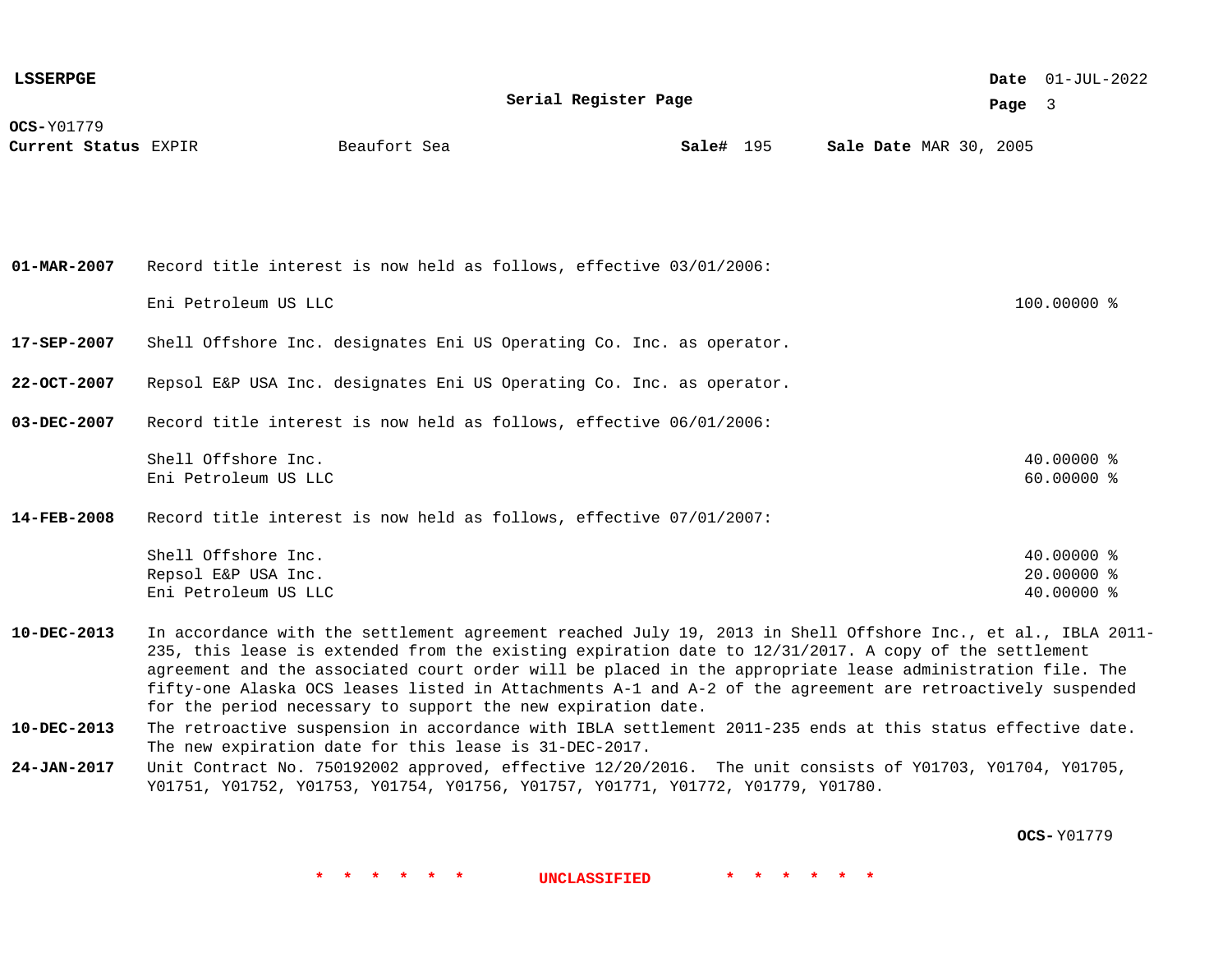| <b>LSSERPGE</b>                           |                                                                                                                                                                                                               |              |                      |           |  |  |                               | Date $01$ -JUL-2022 |  |
|-------------------------------------------|---------------------------------------------------------------------------------------------------------------------------------------------------------------------------------------------------------------|--------------|----------------------|-----------|--|--|-------------------------------|---------------------|--|
|                                           |                                                                                                                                                                                                               |              | Serial Register Page |           |  |  | Page $4$                      |                     |  |
| <b>OCS-Y01779</b><br>Current Status EXPIR |                                                                                                                                                                                                               | Beaufort Sea |                      | Sale# 195 |  |  | <b>Sale Date MAR 30, 2005</b> |                     |  |
|                                           |                                                                                                                                                                                                               |              |                      |           |  |  |                               |                     |  |
|                                           |                                                                                                                                                                                                               |              |                      |           |  |  |                               |                     |  |
|                                           |                                                                                                                                                                                                               |              |                      |           |  |  |                               |                     |  |
|                                           |                                                                                                                                                                                                               |              |                      |           |  |  |                               |                     |  |
| $01 - SEP - 2017$                         | Record title interest is now held as follows, effective 06/01/2017:                                                                                                                                           |              |                      |           |  |  |                               |                     |  |
|                                           | Shell Offshore Inc.                                                                                                                                                                                           |              |                      |           |  |  |                               | $40.00000$ %        |  |
|                                           | Repsol E&P USA Inc.                                                                                                                                                                                           |              |                      |           |  |  |                               | 10.00000 %          |  |
|                                           | Eni Petroleum US LLC                                                                                                                                                                                          |              |                      |           |  |  |                               | $50.00000$ %        |  |
| 28-SEP-2017                               | Record title interest is now held as follows, effective 06/01/2017:                                                                                                                                           |              |                      |           |  |  |                               |                     |  |
|                                           | Shell Offshore Inc.                                                                                                                                                                                           |              |                      |           |  |  |                               | $50.00000$ %        |  |
|                                           | Eni Petroleum US LLC                                                                                                                                                                                          |              |                      |           |  |  |                               | $50.00000$ %        |  |
| $03 - JAN - 2018$                         | BSEE approved a SOO for all Harrison Bay Block 6423 (Nikaitchuq North) Unit leases in a letter dated<br>December 20, 2017. The SOO is effective as of December 31, 2017, and it will remain in effect through |              |                      |           |  |  |                               |                     |  |
|                                           | January 29, 2018, or until such earlier time as Eni may commence drilling operations.                                                                                                                         |              |                      |           |  |  |                               |                     |  |
| $29 - JAN - 2019$                         | Status updated by BSEE to indicate unit lease held by drilling operations.                                                                                                                                    |              |                      |           |  |  |                               |                     |  |

- **09-FEB-2022** Unit suspension of production approved from 04/03/2020 through 04/03/2022. Unit Contract No. 750192002 consists of Y01703, Y01704, Y01705, Y01751, Y01752, Y01753, Y01754, Y01756, Y01757, Y01771, Y01772, Y01779, Y01780.
- **23-MAR-2022** Suspension of operations approved from 04/03/2020 thru 04/03/2022.
- **06-APR-2022** Unit Contract No. 750192002 terminated, effective 04/03/2022. The unit consisted of Y01703, Y01704, Y01705, Y01751, Y01752, Y01753, Y01754, Y01756, Y01757, Y01771, Y01772, Y01779, Y01780.

**\* \* \* \* \* \* UNCLASSIFIED \* \* \* \* \* \***

**15-APR-2022** SOO expired 04/03/2022, Lease expired effective 04/03/2022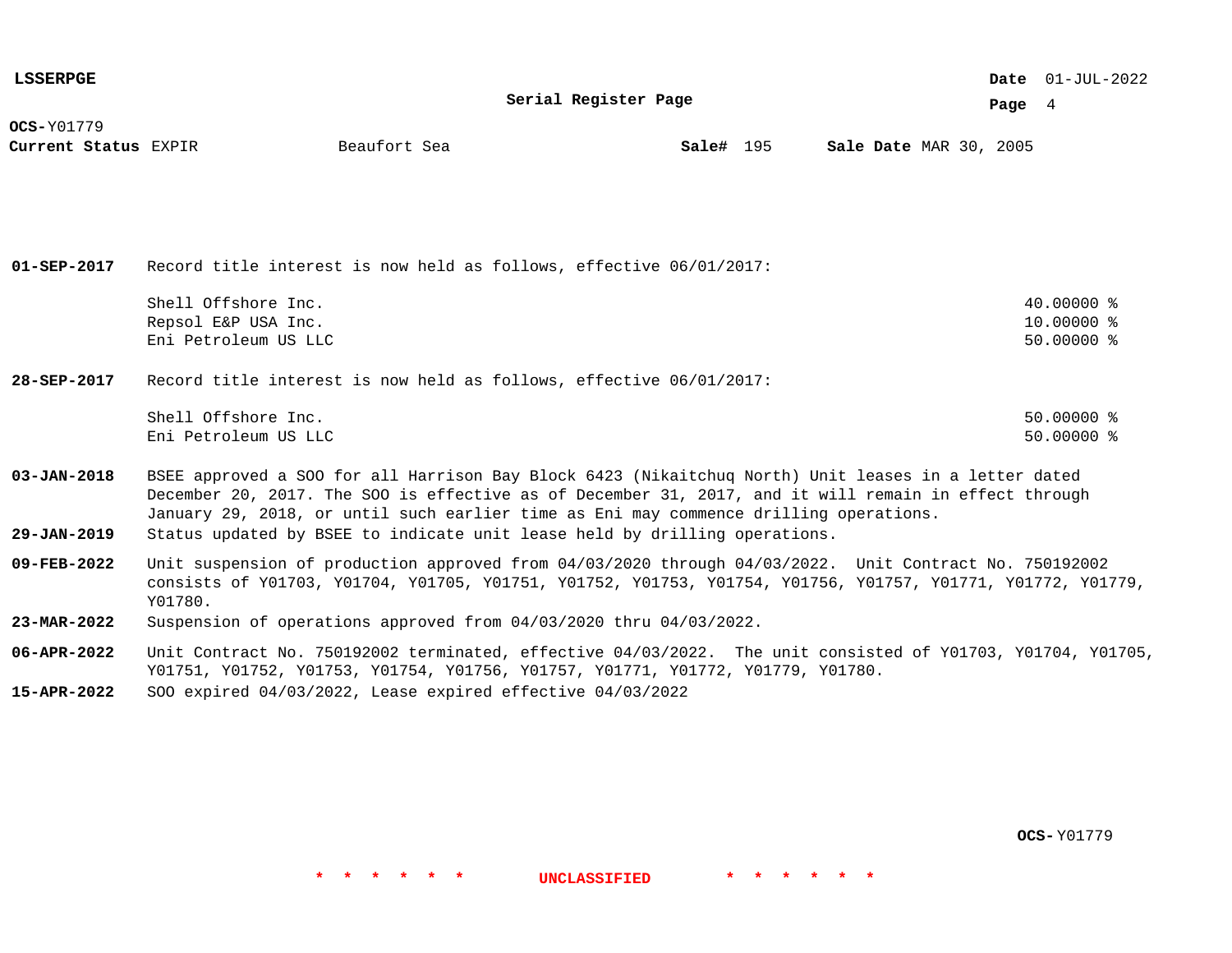| <b>LSSERPGE</b>      |                                            |                                                                             |                                                  |                                                                                                          |                        | Date 01-JUL-2022                       |
|----------------------|--------------------------------------------|-----------------------------------------------------------------------------|--------------------------------------------------|----------------------------------------------------------------------------------------------------------|------------------------|----------------------------------------|
|                      |                                            |                                                                             | Serial Register Page                             |                                                                                                          |                        | Page $1$                               |
| <b>OCS-Y01780</b>    |                                            |                                                                             |                                                  |                                                                                                          |                        |                                        |
| Current Status EXPIR |                                            | Beaufort Sea                                                                |                                                  | Sale# 195                                                                                                | Sale Date MAR 30, 2005 |                                        |
|                      | Bonus Bid<br>108011.000                    | Initial Hectares<br>2304.000000                                             | Current Hectares Per Hectare Amt.<br>2304.000000 | 46.88                                                                                                    | Royalty Rate<br>12.5   | Rental<br>30.00                        |
|                      | Original Lessee(s):                        |                                                                             |                                                  |                                                                                                          |                        |                                        |
|                      | Shell Offshore Inc.                        |                                                                             |                                                  |                                                                                                          | 100.00000 %            |                                        |
|                      | Description:                               |                                                                             |                                                  |                                                                                                          |                        |                                        |
|                      |                                            | All of Block 6353, Beechey Point, OCS Official Protraction Diagram, NR06-03 |                                                  |                                                                                                          |                        |                                        |
|                      |                                            |                                                                             |                                                  |                                                                                                          |                        |                                        |
| $01 - AUG - 2005$    |                                            | Date of lease: 08/01/2005. Expected expiration date: .                      |                                                  |                                                                                                          |                        |                                        |
| 04-AUG-2007          |                                            | Eni Petroleum US LLC designates Shell Offshore Inc. as operator.            |                                                  |                                                                                                          |                        |                                        |
| $22 - OCT - 2007$    |                                            | Repsol E&P USA Inc. designates Shell Offshore Inc. as operator.             |                                                  |                                                                                                          |                        |                                        |
| 03-DEC-2007          |                                            | Record title interest is now held as follows, effective 06/01/2006:         |                                                  |                                                                                                          |                        |                                        |
|                      | Shell Offshore Inc.                        | Eni Petroleum US LLC                                                        |                                                  |                                                                                                          |                        | 40.00000 %<br>60.00000 %               |
| 14-FEB-2008          |                                            | Record title interest is now held as follows, effective 07/01/2007:         |                                                  |                                                                                                          |                        |                                        |
|                      | Shell Offshore Inc.<br>Repsol E&P USA Inc. | Eni Petroleum US LLC                                                        |                                                  |                                                                                                          |                        | 40.00000 %<br>20.00000 %<br>40.00000 % |
| $08 - MAX - 2008$    |                                            | SOO effective 19-JUL-2007.                                                  |                                                  |                                                                                                          |                        |                                        |
| 08-MAY-2008          |                                            | exceed a period of 5-years.                                                 |                                                  | To remain in effect for 30-days following a final decision issued by 9th Circuit Court of Appeals not to |                        |                                        |

**OCS-** Y01780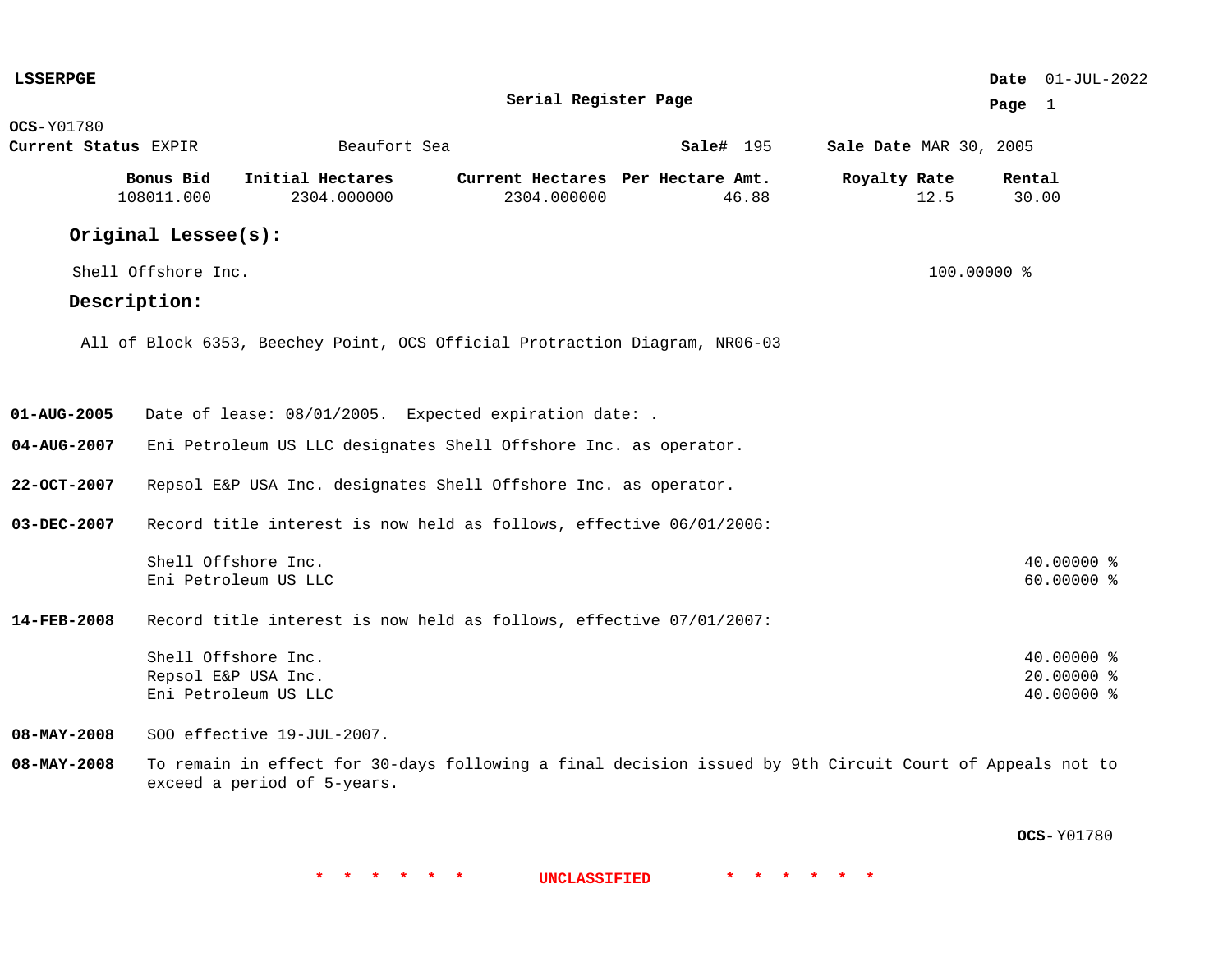**Serial Register Page**

01-JUL-2022 **Date**

**Page** 2

**OCS-**Y01780

**Current Status** EXPIR **Sale#** 195 MAR 30, 2005

**Sale#** 195

**22-DEC-2008** SOO terminated.

- **19-MAY-2009** Suspension of operations approved from 15-MAY-2008. The term of the lease will be extended for a period of time equivalent to the period that the suspension is in effect. Court decision vacated, SOO reinstated and extended until new decision by court. Payment of rentals or minimum royalty shall be required for or during the period of the suspension.
- **29-NOV-2012** This lease was subject to a 743 day suspension of operations (SOO) taking place between July 19, 2007 and July 31, 2009. The suspension was issued for 75 leases owned by Shell Offshore Inc. and was to be effective until a mandate was issued by the 9th Circuit Court of Appeals on litigation related to MMS approval of Shell¿s 2007-2009 Exploration Plan. This suspension is documented in a letter from the BSEE Alaska Regional Director to the Commercial Advisor for Shell Offshore Inc. which is dated October 29, 2012. The expiration date for this lease was revised from July 31, 2015 to August 12, 2017.
- **10-DEC-2013** In accordance with the settlement agreement reached July 19, 2013 in Shell Offshore Inc., et al., IBLA 2011- 235, this lease is extended from the existing expiration date to 12/31/2017. A copy of the settlement agreement and the associated court order will be placed in the appropriate lease administration file. The fifty-one Alaska OCS leases listed in Attachments A-1 and A-2 of the agreement are retroactively suspended for the period necessary to support the new expiration date.
- **10-DEC-2013** The retroactive suspension in accordance with IBLA settlement 2011-235 ends at this status effective date. The new expiration date for this lease is 31-DEC-2017.
- **09-JUN-2016** Eni Petroleum US LLC designates Eni US Operating Co. Inc. as operator. ALL OF BLOCK 6353, Beechey Point Area.
- **09-JUN-2016** Repsol E&P USA Inc. designates Eni US Operating Co. Inc. as operator. ALL OF BLOCK 6353, Beechey Point Area.
- **09-JUN-2016** Shell Offshore Inc. designates Eni US Operating Co. Inc. as operator. ALL OF BLOCK 6353, Beechey Point Area.
- **24-JAN-2017** Unit Contract No. 750192002 approved, effective 12/20/2016. The unit consists of Y01703, Y01704, Y01705, Y01751, Y01752, Y01753, Y01754, Y01756, Y01757, Y01771, Y01772, Y01779, Y01780.

**\* \* \* \* \* \* UNCLASSIFIED \* \* \* \* \* \***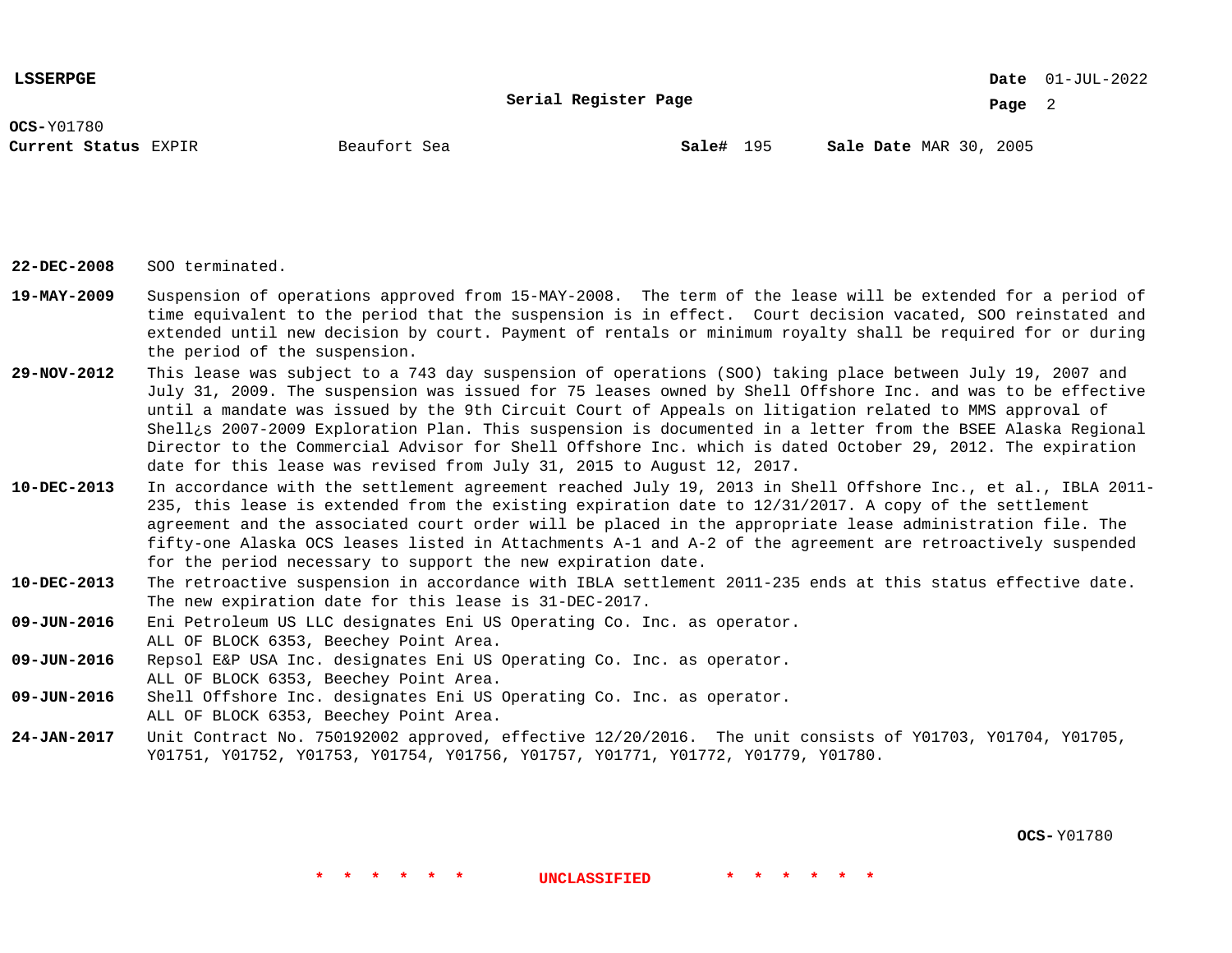| <b>LSSERPGE</b>      |                                                                                                       |              |                      |           |  |                               |        | Date $01$ -JUL-2022 |  |
|----------------------|-------------------------------------------------------------------------------------------------------|--------------|----------------------|-----------|--|-------------------------------|--------|---------------------|--|
|                      |                                                                                                       |              | Serial Register Page |           |  |                               | Page 3 |                     |  |
| <b>OCS-Y01780</b>    |                                                                                                       |              |                      |           |  |                               |        |                     |  |
| Current Status EXPIR |                                                                                                       | Beaufort Sea |                      | Sale# 195 |  | <b>Sale Date MAR 30, 2005</b> |        |                     |  |
|                      |                                                                                                       |              |                      |           |  |                               |        |                     |  |
|                      |                                                                                                       |              |                      |           |  |                               |        |                     |  |
|                      |                                                                                                       |              |                      |           |  |                               |        |                     |  |
|                      |                                                                                                       |              |                      |           |  |                               |        |                     |  |
| $01 - SEP - 2017$    | Record title interest is now held as follows, effective 06/01/2017:                                   |              |                      |           |  |                               |        |                     |  |
|                      | Shell Offshore Inc.                                                                                   |              |                      |           |  |                               |        | $40.00000$ %        |  |
|                      | Repsol E&P USA Inc.                                                                                   |              |                      |           |  |                               |        | 10.00000 %          |  |
|                      | Eni Petroleum US LLC                                                                                  |              |                      |           |  |                               |        | $50.00000$ %        |  |
| 28-SEP-2017          | Record title interest is now held as follows, effective 06/01/2017:                                   |              |                      |           |  |                               |        |                     |  |
|                      |                                                                                                       |              |                      |           |  |                               |        |                     |  |
|                      | Shell Offshore Inc.                                                                                   |              |                      |           |  |                               |        | $50.00000$ %        |  |
|                      | Eni Petroleum US LLC                                                                                  |              |                      |           |  |                               |        | $50.00000$ %        |  |
| $03 - JAN - 2018$    | BSEE approved a SOO for all Harrison Bay Block 6423 (Nikaitchuq North) Unit leases in a letter dated  |              |                      |           |  |                               |        |                     |  |
|                      | December 20, 2017. The SOO is effective as of December 31, 2017, and it will remain in effect through |              |                      |           |  |                               |        |                     |  |
|                      | January 29, 2018, or until such earlier time as Eni may commence drilling operations.                 |              |                      |           |  |                               |        |                     |  |
| $29 - JAN - 2019$    | Status updated by BSEE to indicate unit lease held by drilling operations.                            |              |                      |           |  |                               |        |                     |  |
|                      |                                                                                                       |              |                      |           |  |                               |        |                     |  |

- **09-FEB-2022** Unit suspension of production approved from 04/03/2020 through 04/03/2022. Unit Contract No. 750192002 consists of Y01703, Y01704, Y01705, Y01751, Y01752, Y01753, Y01754, Y01756, Y01757, Y01771, Y01772, Y01779, Y01780.
- **23-MAR-2022** Suspension of operations approved from 04/03/2020 thru 04/03/2022.
- **06-APR-2022** Unit Contract No. 750192002 terminated, effective 04/03/2022. The unit consisted of Y01703, Y01704, Y01705, Y01751, Y01752, Y01753, Y01754, Y01756, Y01757, Y01771, Y01772, Y01779, Y01780.

**\* \* \* \* \* \* UNCLASSIFIED \* \* \* \* \* \***

**15-APR-2022** SOO expired 04/03/2022, Lease expired effective 04/03/2022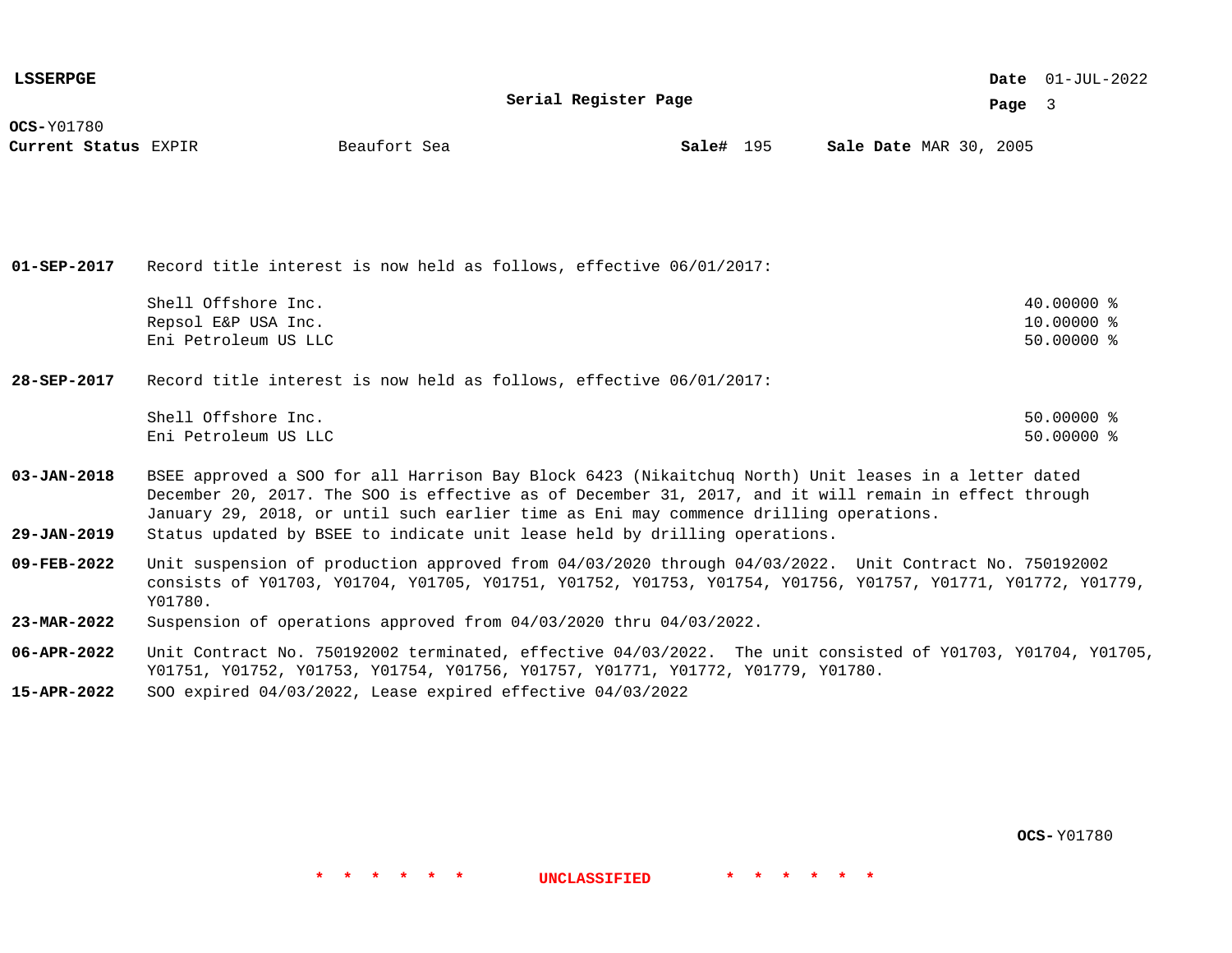| <b>LSSERPGE</b>    |                              |                  |  |                                   |           |        |                        |               |        | Date $01$ -JUL-2022 |
|--------------------|------------------------------|------------------|--|-----------------------------------|-----------|--------|------------------------|---------------|--------|---------------------|
|                    |                              |                  |  | Serial Register Page              |           |        |                        |               | Page   | 1                   |
| <b>OCS-Y01886</b>  |                              |                  |  |                                   |           |        |                        |               |        |                     |
| Current Status SOP |                              | Beaufort Sea     |  |                                   | Sale# 202 |        | Sale Date APR 18, 2007 |               |        |                     |
|                    | Bonus Bid                    | Initial Hectares |  | Current Hectares Per Hectare Amt. |           |        | Royalty Rate           |               | Rental |                     |
|                    | 1089.000                     | 1.097685         |  | 1.097685                          |           | 992.09 |                        | 12.5          | 30.00  |                     |
|                    | Original Lessee(s):          |                  |  |                                   |           |        |                        |               |        |                     |
|                    | BP Exploration (Alaska) Inc. |                  |  |                                   |           |        |                        | $100.00000$ % |        |                     |

## **Description:**

That portion of Block 6871, Beechey Point, OCS Official Protraction Diagram NR06-03, specifically described as follows.

|   |            | LINE/INTERSECTIONS |         | TANGENT/ARC CENTERS |             |  |  |
|---|------------|--------------------|---------|---------------------|-------------|--|--|
|   | X.         |                    |         | x                   | Y           |  |  |
|   | 483828.797 | 7793277.954        | $1 - 2$ | 481564.089          | 7788204.471 |  |  |
| 2 | 483780.369 | 7793299.296        | $2 - 3$ | 486704.950          | 7788575.318 |  |  |
| 3 | 484049.670 | 7793455.751        | $3 - 4$ | 489585.932          | 7792987.843 |  |  |
| 4 | 484046.441 | 7793415.834        |         |                     |             |  |  |

- **01-JUL-2007** Date of lease: 07/01/2007. Expected expiration date: .
- **29-JUN-2007** BP Exploration (Alaska) Inc. designates BP Exploration (Alaska) Inc. as operator.
- **24-NOV-2014** Record title interest is now held as follows, effective 11/01/2014:

| BP Exploration (Alaska) Inc. | $50.00000$ % |
|------------------------------|--------------|
| Hilcorp Alaska, LLC          | $50.00000$ % |

- **24-NOV-2014** BP Exploration (Alaska) Inc. designates Hilcorp Alaska, LLC as operator.
- **24-NOV-2014** Hilcorp Alaska, LLC designates Hilcorp Alaska, LLC as operator.

**OCS-** Y01886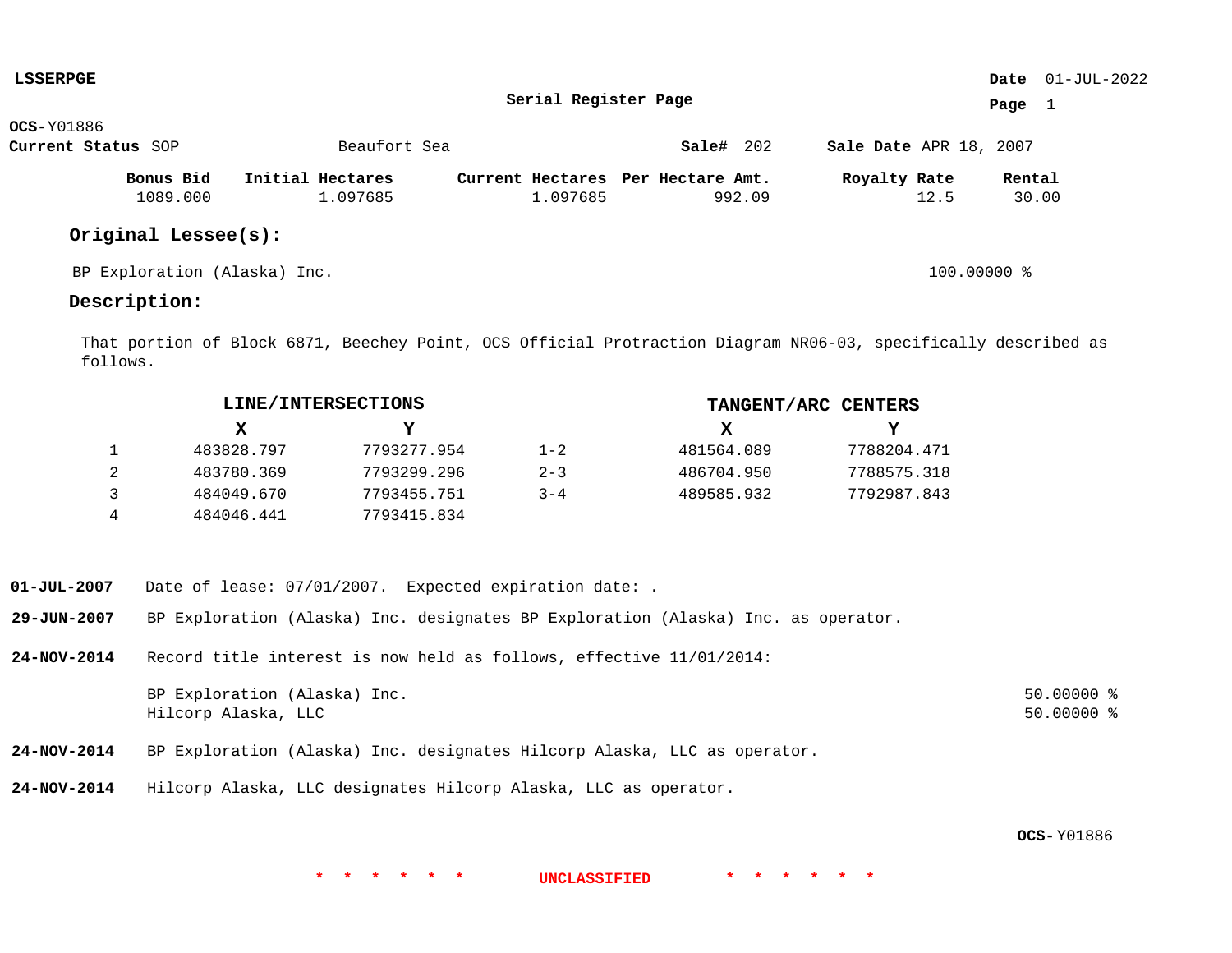**Serial Register Page**

**Page** 2

**OCS-**Y01886

**Current Status** SOP **Sale Example 302 Sale Bate APR 18, 2007 Sale Bate APR 18, 2007** 

**Sale#** 202

| $15 - SEP - 2015$                      | Record title interest is now held as follows, effective 07/01/2015:                                                                                                                                                                                                                                                                                                                                                                                                      |                            |
|----------------------------------------|--------------------------------------------------------------------------------------------------------------------------------------------------------------------------------------------------------------------------------------------------------------------------------------------------------------------------------------------------------------------------------------------------------------------------------------------------------------------------|----------------------------|
|                                        | BP Exploration (Alaska) Inc.<br>Hilcorp Alaska, LLC                                                                                                                                                                                                                                                                                                                                                                                                                      | 40.00000 %<br>$50.00000$ % |
|                                        | ASRC Exploration, LLC                                                                                                                                                                                                                                                                                                                                                                                                                                                    | 10.00000 %                 |
| 15-SEP-2015                            | ASRC Exploration, LLC designates Hilcorp Alaska, LLC as operator.                                                                                                                                                                                                                                                                                                                                                                                                        |                            |
| 09-JAN-2017                            | Unit Contract No. 750103000 expanded, effective 04/21/2016. The unit now consists of Y01585, Y01650,<br>Y01886.                                                                                                                                                                                                                                                                                                                                                          |                            |
| $10 - JAN - 2017$                      | Suspension of production approved from 04/21/2016 thru 06/01/2017.                                                                                                                                                                                                                                                                                                                                                                                                       |                            |
| $03 - JAN - 2018$<br>$08 - JAN - 2018$ | Suspension approved by BSEE on December 15, 2017 and to remain in effect until 90 calendar days after BOEM<br>renders a decision on the DPP, subject to the conditions of approval outlined in the decision document and<br>the guiding assumption that the DPP decision will be issued well before the end of the 5-year suspension<br>length that the regulations allow at 30 CFR $250.170(a)$ .<br>Suspension of production approved from 12/15/2017 thru 12/15/2019. |                            |
|                                        |                                                                                                                                                                                                                                                                                                                                                                                                                                                                          |                            |
| $16 - OCT - 2018$                      | Record title interest is now held as follows, effective 06/15/2018:                                                                                                                                                                                                                                                                                                                                                                                                      |                            |
|                                        | BP Exploration (Alaska) Inc.                                                                                                                                                                                                                                                                                                                                                                                                                                             | $50.00000$ %               |
|                                        | Hilcorp Alaska, LLC                                                                                                                                                                                                                                                                                                                                                                                                                                                      | $50.00000$ %               |

**13-JAN-2022** Suspension of production approved from 12/26/2021 thru 12/26/2024.

**OCS-** Y01886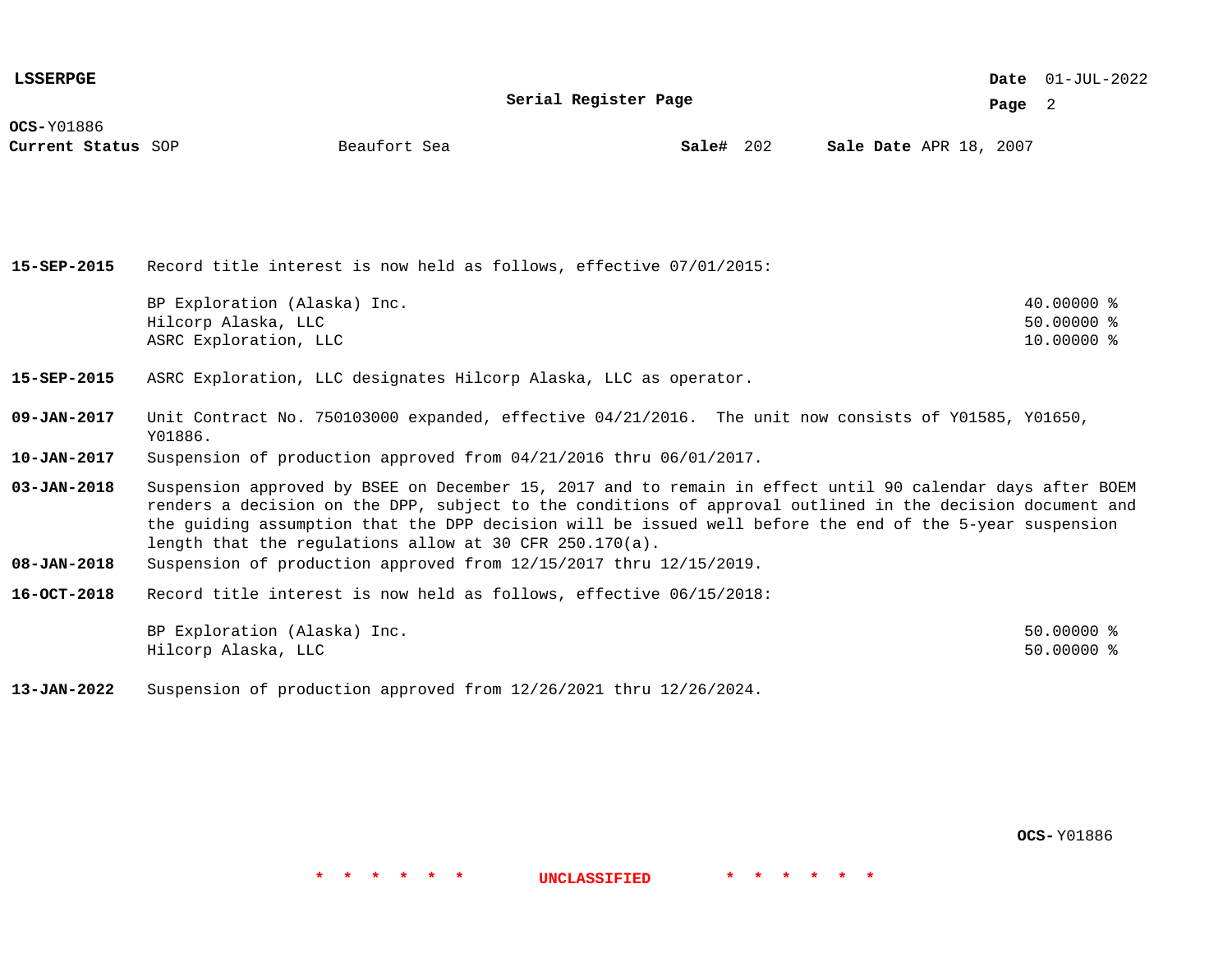| LSSERPGE              |                  |                      |                                   |                               | Date $01$ -JUL-2022 |
|-----------------------|------------------|----------------------|-----------------------------------|-------------------------------|---------------------|
|                       |                  | Serial Register Page |                                   |                               | Page $1$            |
| $OCS-Y02434$          |                  |                      |                                   |                               |                     |
| Current Status PRIMRY | Cook Inlet       |                      | Sale# 244                         | <b>Sale Date JUN 21, 2017</b> |                     |
| Bonus Bid             | Initial Hectares |                      | Current Hectares Per Hectare Amt. | Royalty Rate                  | Rental              |
| .000                  | 2096.382220      | 2096.382220          | .00                               | 12.5                          | 13.00               |
| Original Lessee(s):   |                  |                      |                                   |                               |                     |
| Hilcorp Alaska, LLC   |                  |                      |                                   | 100.00000 %                   |                     |

## **Description:**

That portion of Block 7064, Kenai, OCS Official Protraction Diagram NP05-8, and landward of the line established pursuant to Section 8(g) of the OCS Lands Act as amended specifically described in the following OCS Block Diagram.

**\* \* \* \* \* \* UNCLASSIFIED \* \* \* \* \* \***

| LINE/INTERSECTIONS |             |         | TANGENT/ARC CENTERS |             |
|--------------------|-------------|---------|---------------------|-------------|
| x                  |             |         | х                   |             |
| 567200.000         | 6659630.951 | $2 - 3$ | 570403.517          | 6655091.500 |
| 567200.000         | 6662400.000 |         |                     |             |
| 565446.041         | 6657600.000 |         |                     |             |
| 562400.000         | 6657600.000 |         |                     |             |
| 562400.000         | 6662400.000 |         |                     |             |

**01-OCT-2017** Date of lease: 10/01/2017. Expected expiration date: 09/30/2027.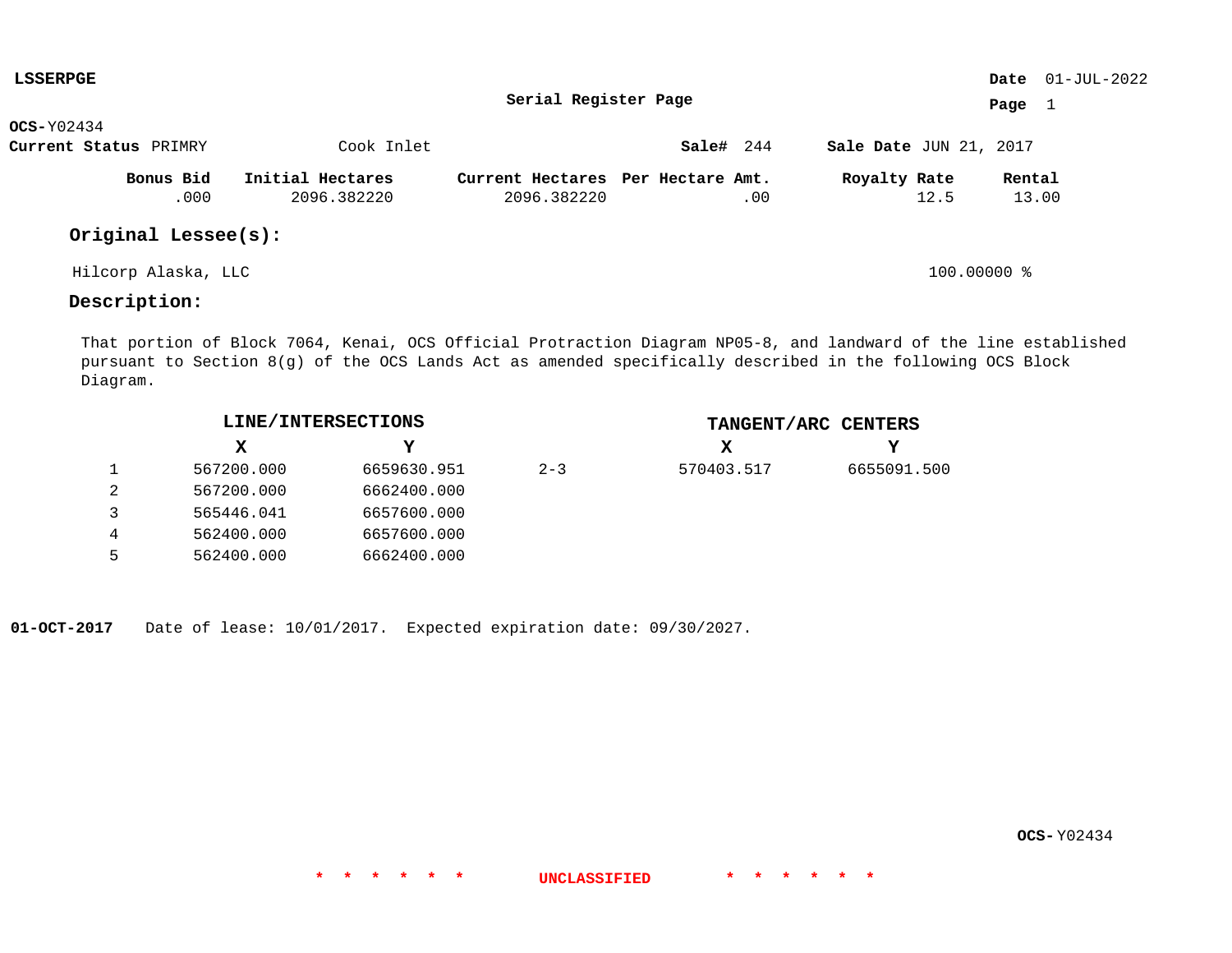| <b>LSSERPGE</b>       |                  |                      |                                   |                               | Date $01$ -JUL-2022 |
|-----------------------|------------------|----------------------|-----------------------------------|-------------------------------|---------------------|
|                       |                  | Serial Register Page |                                   |                               | Page 1              |
| $OCS-Y02435$          |                  |                      |                                   |                               |                     |
| Current Status PRIMRY | Cook Inlet       |                      | Sale# 244                         | <b>Sale Date JUN 21, 2017</b> |                     |
| Bonus Bid             | Initial Hectares |                      | Current Hectares Per Hectare Amt. | Royalty Rate                  | Rental              |
| .000                  | 1260.801087      | 1260.801087          | .00                               | 12.5                          | 13.00               |
| Original Lessee(s):   |                  |                      |                                   |                               |                     |
| Hilcorp Alaska, LLC   |                  |                      |                                   | $100.00000$ %                 |                     |

# **Description:**

That portion of Block 7114, Kenai, OCS Official Protraction Diagram NP05-8, and landward of the line established pursuant to Section 8(g) of the OCS Lands Act as amended specifically described in the following OCS Block Diagram.

**\* \* \* \* \* \* UNCLASSIFIED \* \* \* \* \* \***

|            | LINE/INTERSECTIONS |         |            | TANGENT/ARC CENTERS |
|------------|--------------------|---------|------------|---------------------|
| x          |                    |         | x          | Y                   |
| 565446.041 | 6657600.000        | $1 - 2$ | 570403.517 | 6655091.500         |
| 562400.000 | 6652800.000        |         |            |                     |
| 565342.078 | 6652800.000        |         |            |                     |
| 562400.000 | 6657600.000        |         |            |                     |

**01-OCT-2017** Date of lease: 10/01/2017. Expected expiration date: 09/30/2027.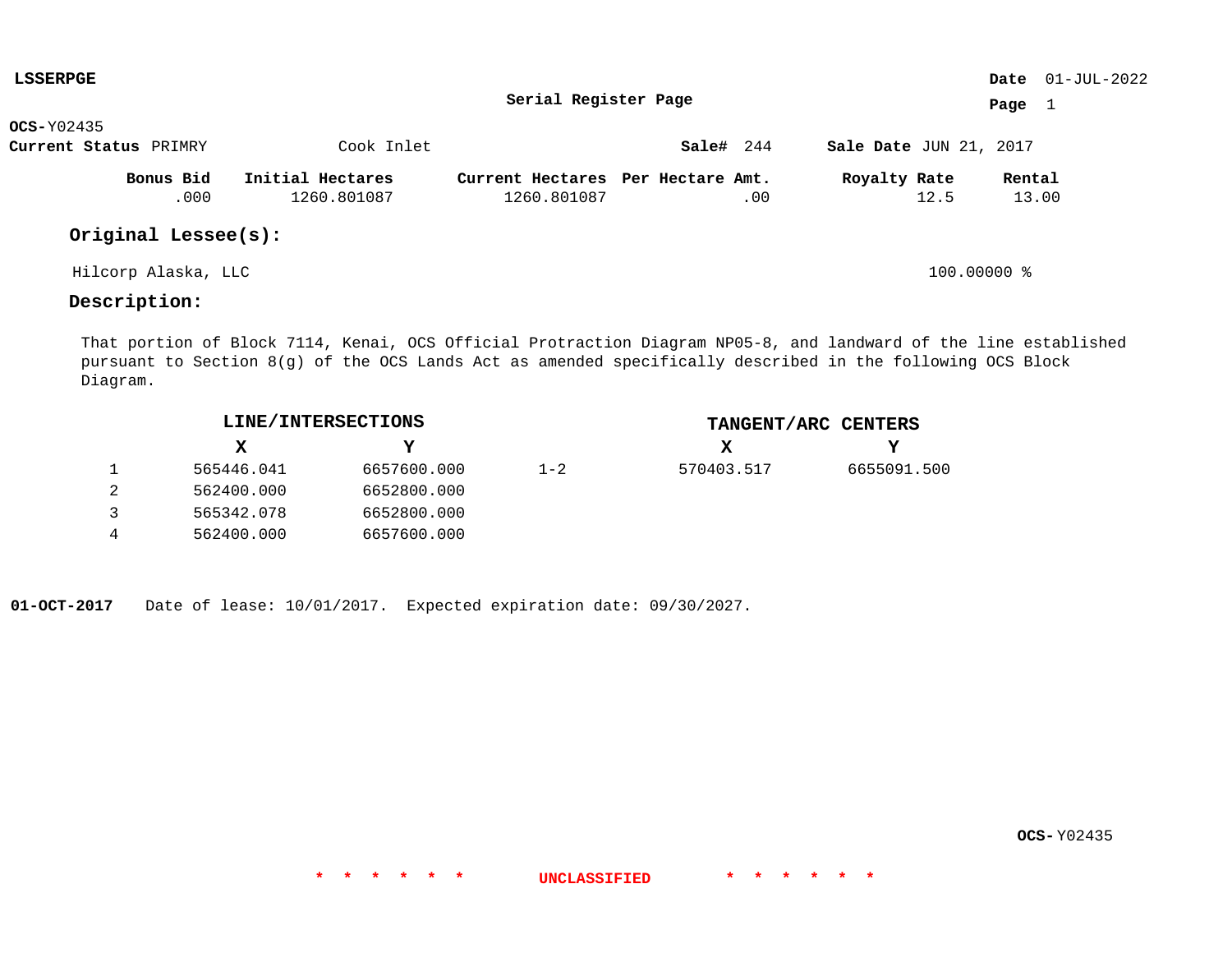| <b>LSSERPGE</b>       |                     |                                                                        |                                                  |           |               |                        |      |                 | <b>Date</b> $01-JUL-2022$ |
|-----------------------|---------------------|------------------------------------------------------------------------|--------------------------------------------------|-----------|---------------|------------------------|------|-----------------|---------------------------|
| Serial Register Page  |                     |                                                                        |                                                  |           |               | Page $1$               |      |                 |                           |
| $OCS-Y02436$          |                     |                                                                        |                                                  |           |               |                        |      |                 |                           |
| Current Status PRIMRY |                     | Cook Inlet                                                             |                                                  | Sale# 244 |               | Sale Date JUN 21, 2017 |      |                 |                           |
|                       | Bonus Bid<br>.000   | Initial Hectares<br>2304.000000                                        | Current Hectares Per Hectare Amt.<br>2304.000000 |           | .00           | Royalty Rate           | 12.5 | Rental<br>13.00 |                           |
|                       | Original Lessee(s): |                                                                        |                                                  |           |               |                        |      |                 |                           |
| Hilcorp Alaska, LLC   |                     |                                                                        |                                                  |           | $100.00000$ % |                        |      |                 |                           |
| Description:          |                     |                                                                        |                                                  |           |               |                        |      |                 |                           |
|                       |                     | All of Block 6162, Seldovia, OCS Official Protraction Diagram, NO05-02 |                                                  |           |               |                        |      |                 |                           |

**01-OCT-2017** Date of lease: 10/01/2017. Expected expiration date: 09/30/2027.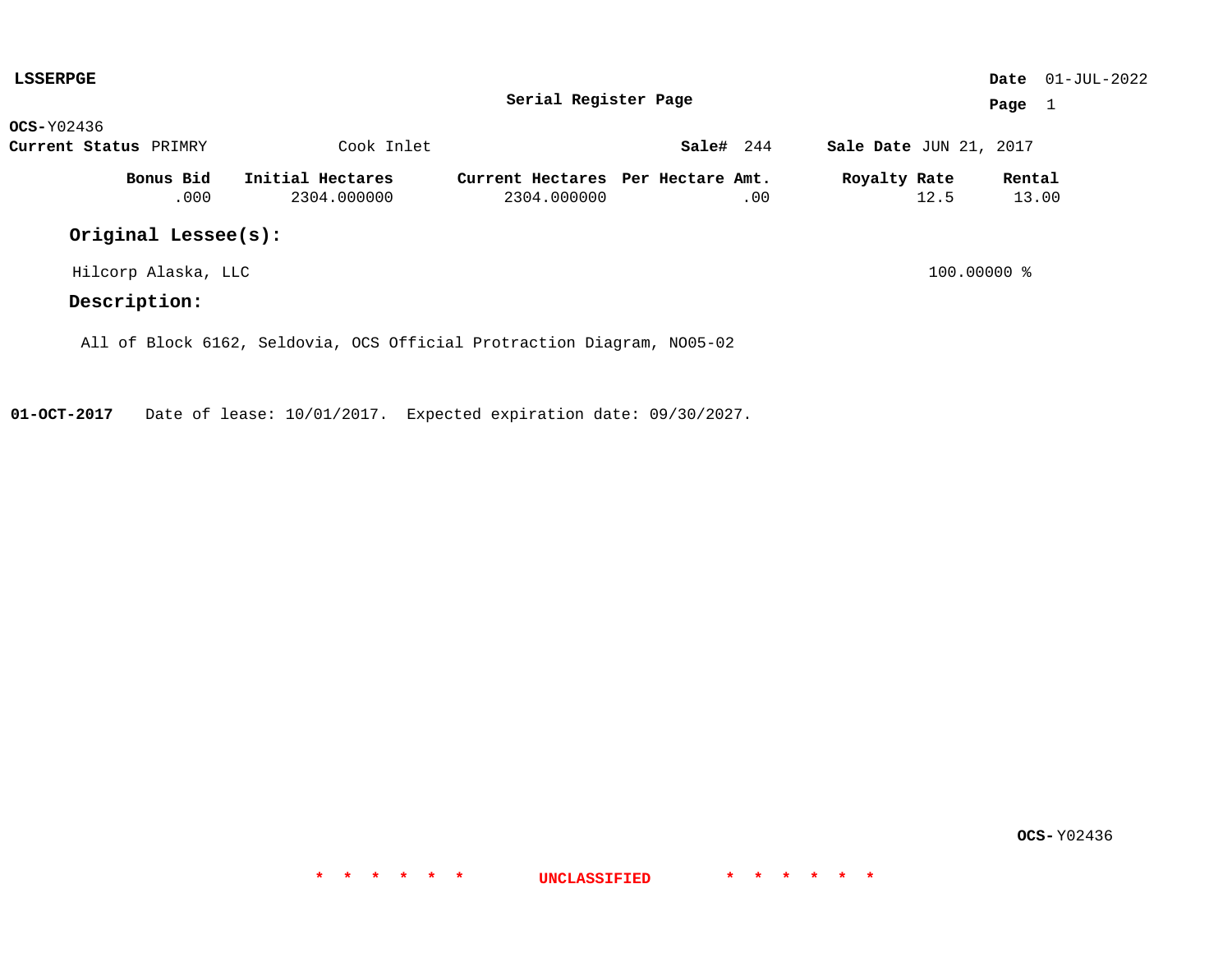| <b>LSSERPGE</b>       |                                                                        |            |                                                  |           |     |                        |          |                 | <b>Date</b> $01-JUL-2022$ |
|-----------------------|------------------------------------------------------------------------|------------|--------------------------------------------------|-----------|-----|------------------------|----------|-----------------|---------------------------|
| Serial Register Page  |                                                                        |            |                                                  |           |     |                        | Page $1$ |                 |                           |
| $OCS-Y02437$          |                                                                        |            |                                                  |           |     |                        |          |                 |                           |
| Current Status PRIMRY |                                                                        | Cook Inlet |                                                  | Sale# 244 |     | Sale Date JUN 21, 2017 |          |                 |                           |
| Bonus Bid<br>.000     | Initial Hectares<br>2304.000000                                        |            | Current Hectares Per Hectare Amt.<br>2304.000000 |           | .00 | Royalty Rate           | 12.5     | Rental<br>13.00 |                           |
| Original Lessee(s):   |                                                                        |            |                                                  |           |     |                        |          |                 |                           |
| Hilcorp Alaska, LLC   |                                                                        |            |                                                  |           |     | $100.00000$ %          |          |                 |                           |
| Description:          |                                                                        |            |                                                  |           |     |                        |          |                 |                           |
|                       | All of Block 6310, Seldovia, OCS Official Protraction Diagram, NO05-02 |            |                                                  |           |     |                        |          |                 |                           |

**01-OCT-2017** Date of lease: 10/01/2017. Expected expiration date: 09/30/2027.

**OCS-** Y02437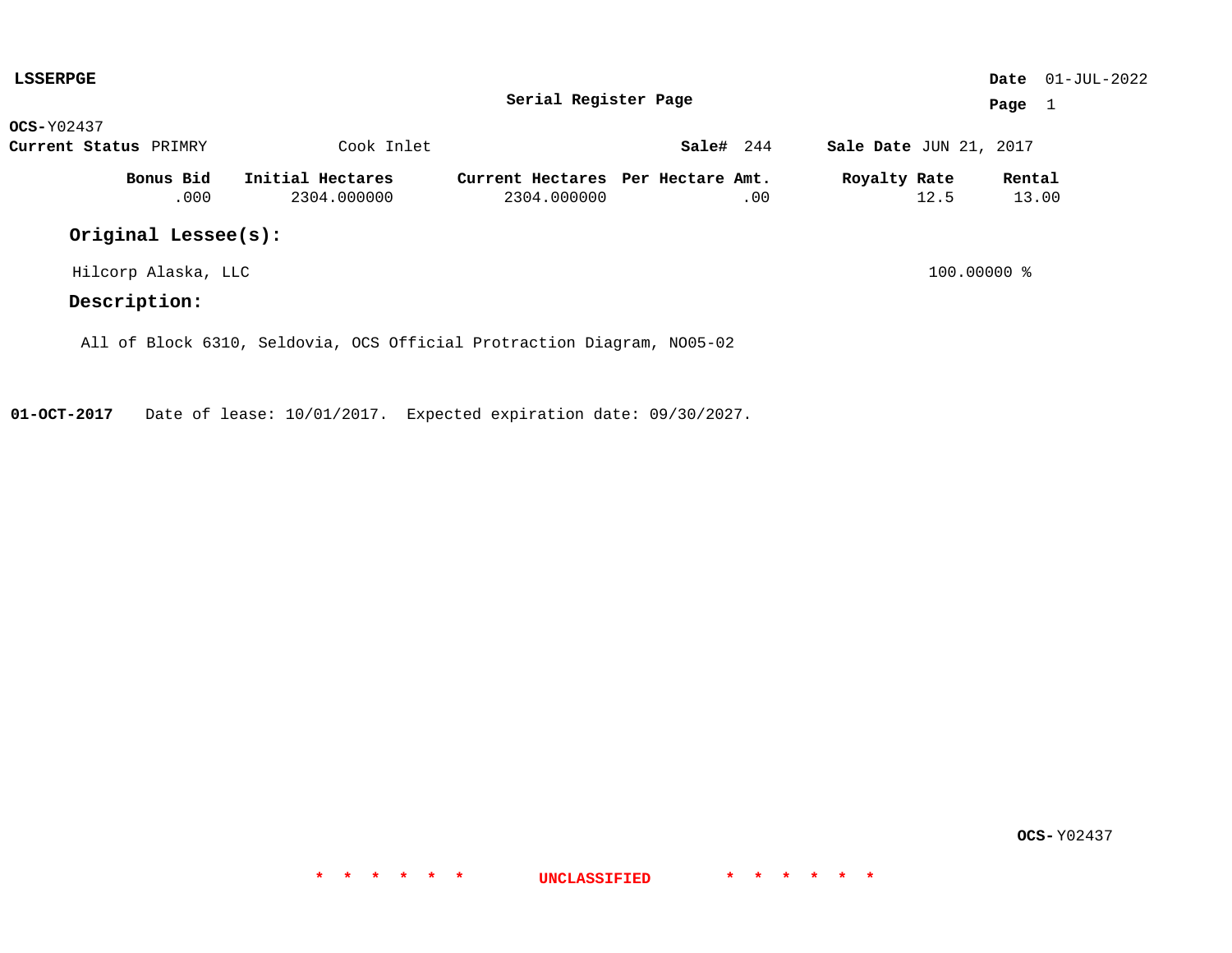| <b>LSSERPGE</b>       |                     |                                                                        |                                                  |           |             |                        |      |                 | <b>Date</b> $01-JUL-2022$ |
|-----------------------|---------------------|------------------------------------------------------------------------|--------------------------------------------------|-----------|-------------|------------------------|------|-----------------|---------------------------|
| Serial Register Page  |                     |                                                                        |                                                  |           |             |                        |      | Page $1$        |                           |
| $OCS-Y02438$          |                     |                                                                        |                                                  |           |             |                        |      |                 |                           |
| Current Status PRIMRY |                     | Cook Inlet                                                             |                                                  | Sale# 244 |             | Sale Date JUN 21, 2017 |      |                 |                           |
|                       | Bonus Bid<br>.000   | Initial Hectares<br>2304.000000                                        | Current Hectares Per Hectare Amt.<br>2304.000000 |           | .00         | Royalty Rate           | 12.5 | Rental<br>13.00 |                           |
|                       | Original Lessee(s): |                                                                        |                                                  |           |             |                        |      |                 |                           |
| Hilcorp Alaska, LLC   |                     |                                                                        |                                                  |           | 100.00000 % |                        |      |                 |                           |
| Description:          |                     |                                                                        |                                                  |           |             |                        |      |                 |                           |
|                       |                     | All of Block 6357, Seldovia, OCS Official Protraction Diagram, NO05-02 |                                                  |           |             |                        |      |                 |                           |

**01-OCT-2017** Date of lease: 10/01/2017. Expected expiration date: 09/30/2027.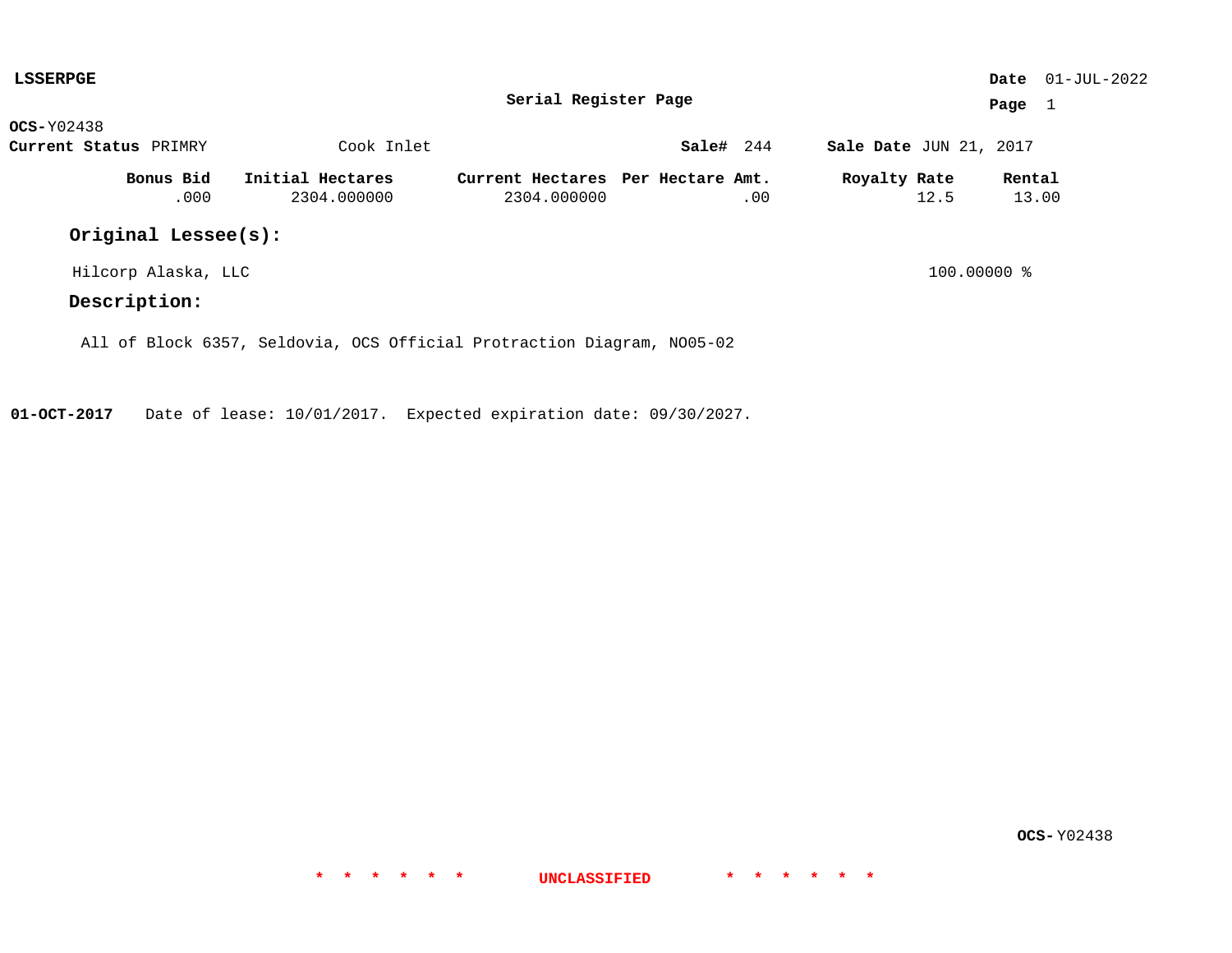| <b>LSSERPGE</b>       |                                 |                                                                        |           |                        |      |                 | <b>Date</b> $01-JUL-2022$ |
|-----------------------|---------------------------------|------------------------------------------------------------------------|-----------|------------------------|------|-----------------|---------------------------|
|                       |                                 | Serial Register Page                                                   |           |                        |      | Page $1$        |                           |
| $OCS-Y02439$          |                                 |                                                                        |           |                        |      |                 |                           |
| Current Status PRIMRY | Cook Inlet                      |                                                                        | Sale# 244 | Sale Date JUN 21, 2017 |      |                 |                           |
| Bonus Bid<br>.000     | Initial Hectares<br>2304.000000 | Current Hectares Per Hectare Amt.<br>2304.000000                       | .00       | Royalty Rate           | 12.5 | Rental<br>13.00 |                           |
| Original Lessee(s):   |                                 |                                                                        |           |                        |      |                 |                           |
| Hilcorp Alaska, LLC   |                                 |                                                                        |           | 100.00000 %            |      |                 |                           |
| Description:          |                                 |                                                                        |           |                        |      |                 |                           |
|                       |                                 | All of Block 6360, Seldovia, OCS Official Protraction Diagram, NO05-02 |           |                        |      |                 |                           |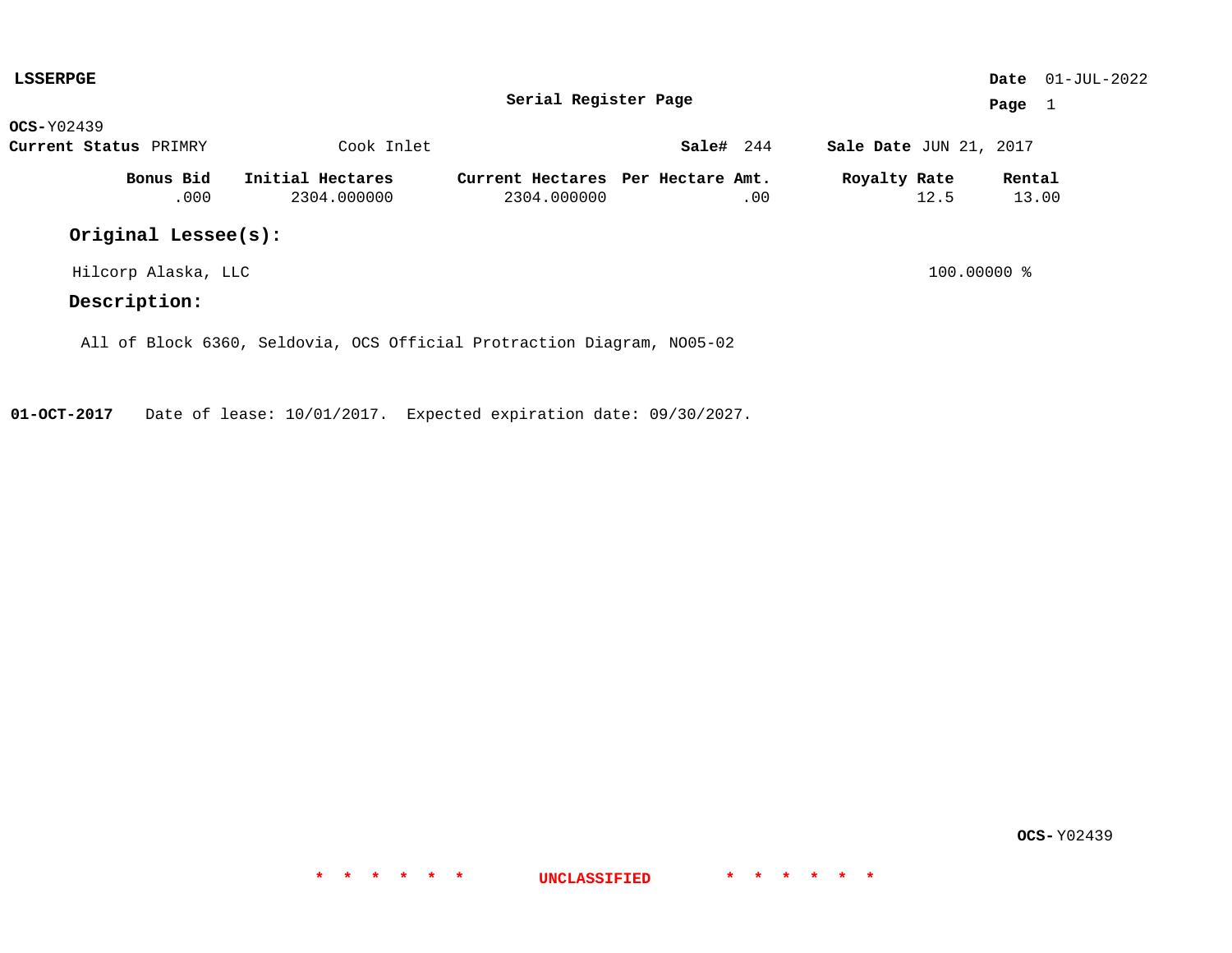| <b>LSSERPGE</b>       |                   |                                                                        |                                                  |           |                        |               |                 | <b>Date</b> $01-JUL-2022$ |
|-----------------------|-------------------|------------------------------------------------------------------------|--------------------------------------------------|-----------|------------------------|---------------|-----------------|---------------------------|
|                       |                   |                                                                        | Serial Register Page                             |           |                        |               | Page 1          |                           |
| $OCS-Y02440$          |                   |                                                                        |                                                  |           |                        |               |                 |                           |
| Current Status PRIMRY |                   | Cook Inlet                                                             |                                                  | Sale# 244 | Sale Date JUN 21, 2017 |               |                 |                           |
|                       | Bonus Bid<br>.000 | Initial Hectares<br>2304.000000                                        | Current Hectares Per Hectare Amt.<br>2304.000000 | .00       | Royalty Rate           | 12.5          | Rental<br>13.00 |                           |
| Original Lessee(s):   |                   |                                                                        |                                                  |           |                        |               |                 |                           |
| Hilcorp Alaska, LLC   |                   |                                                                        |                                                  |           |                        | $100.00000$ % |                 |                           |
| Description:          |                   |                                                                        |                                                  |           |                        |               |                 |                           |
|                       |                   | All of Block 6405, Seldovia, OCS Official Protraction Diagram, NO05-02 |                                                  |           |                        |               |                 |                           |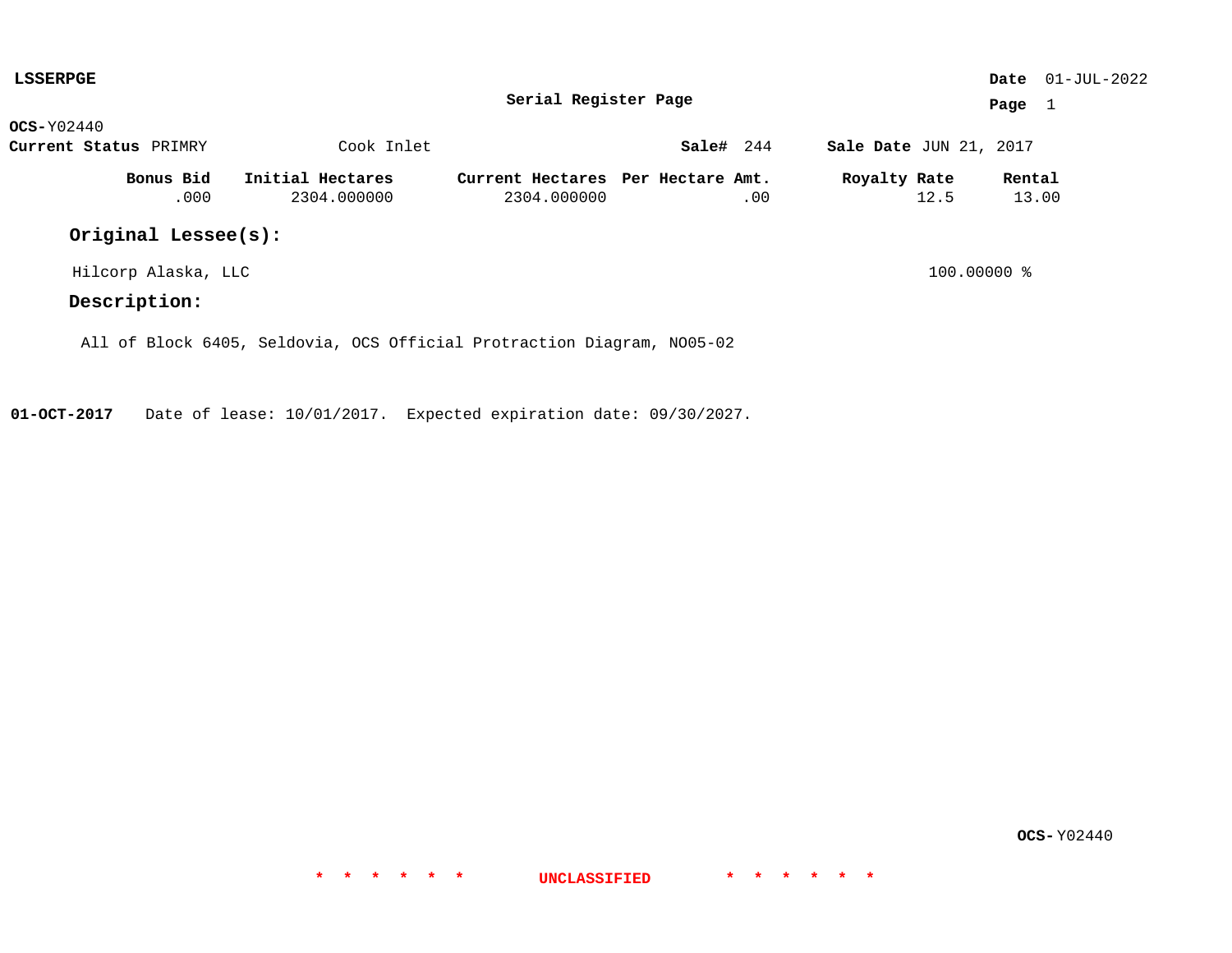| <b>LSSERPGE</b>       |                                                                        |                                                  |           |                        | <b>Date</b> $01-JUL-2022$ |  |  |
|-----------------------|------------------------------------------------------------------------|--------------------------------------------------|-----------|------------------------|---------------------------|--|--|
|                       |                                                                        | Serial Register Page                             |           |                        | Page $1$                  |  |  |
| $OCS-Y02441$          |                                                                        |                                                  |           |                        |                           |  |  |
| Current Status PRIMRY | Cook Inlet                                                             |                                                  | Sale# 244 | Sale Date JUN 21, 2017 |                           |  |  |
| Bonus Bid<br>.000     | Initial Hectares<br>2304.000000                                        | Current Hectares Per Hectare Amt.<br>2304.000000 | .00       | Royalty Rate<br>12.5   | Rental<br>13.00           |  |  |
| Original Lessee(s):   |                                                                        |                                                  |           |                        |                           |  |  |
| Hilcorp Alaska, LLC   |                                                                        |                                                  |           | $100.00000$ %          |                           |  |  |
| Description:          |                                                                        |                                                  |           |                        |                           |  |  |
|                       | All of Block 6406, Seldovia, OCS Official Protraction Diagram, NO05-02 |                                                  |           |                        |                           |  |  |

**OCS-** Y02441

**\* \* \* \* \* \* UNCLASSIFIED \* \* \* \* \* \***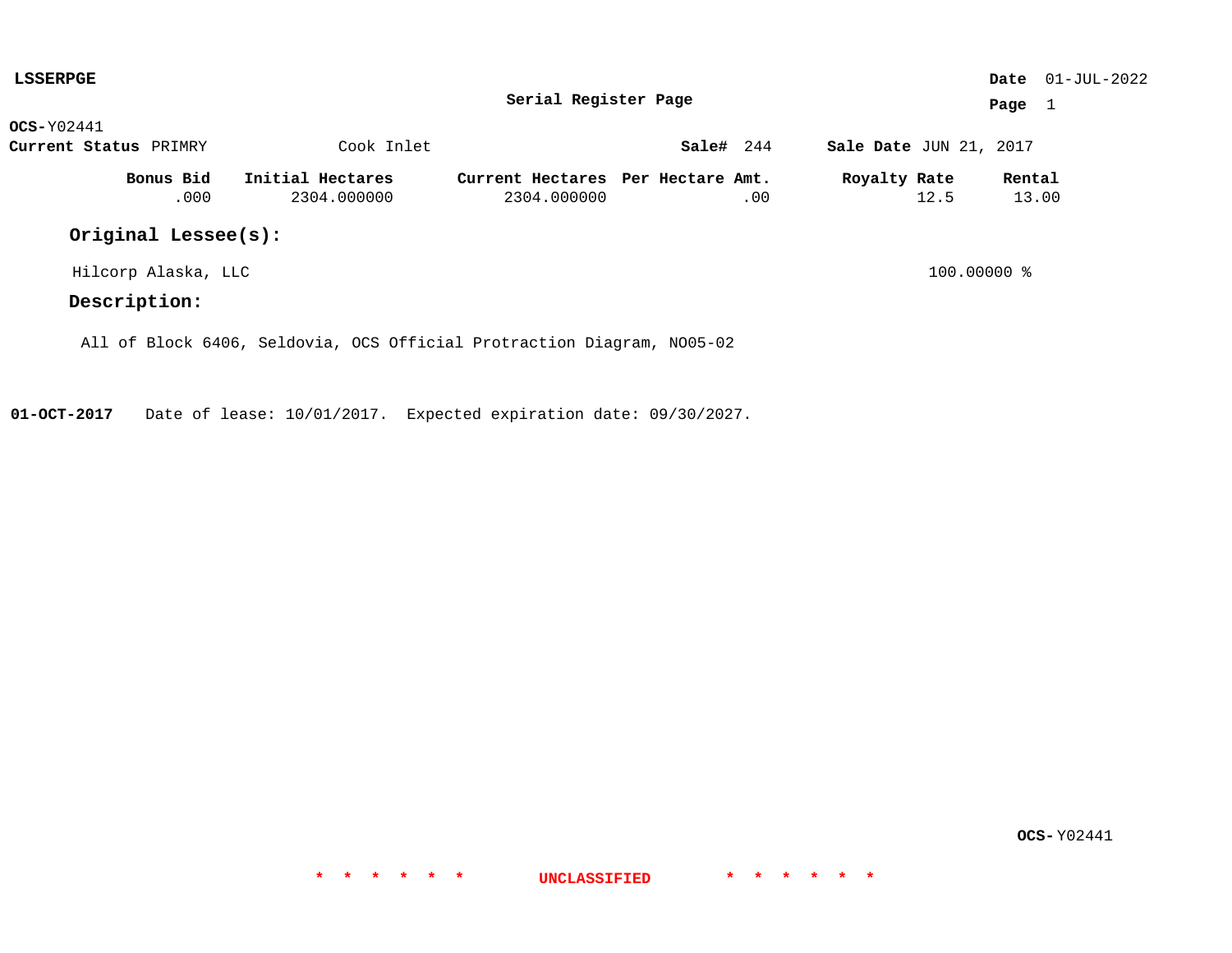| <b>LSSERPGE</b>       |                                                                        |                                                  |           |                        | <b>Date</b> $01-JUL-2022$ |  |  |
|-----------------------|------------------------------------------------------------------------|--------------------------------------------------|-----------|------------------------|---------------------------|--|--|
|                       |                                                                        | Serial Register Page                             |           |                        | Page $1$                  |  |  |
| $OCS-Y02442$          |                                                                        |                                                  |           |                        |                           |  |  |
| Current Status PRIMRY | Cook Inlet                                                             |                                                  | Sale# 244 | Sale Date JUN 21, 2017 |                           |  |  |
| Bonus Bid<br>.000     | Initial Hectares<br>2304.000000                                        | Current Hectares Per Hectare Amt.<br>2304.000000 | .00       | Royalty Rate<br>12.5   | Rental<br>13.00           |  |  |
| Original Lessee(s):   |                                                                        |                                                  |           |                        |                           |  |  |
| Hilcorp Alaska, LLC   |                                                                        |                                                  |           | $100.00000$ %          |                           |  |  |
| Description:          |                                                                        |                                                  |           |                        |                           |  |  |
|                       | All of Block 6407, Seldovia, OCS Official Protraction Diagram, NO05-02 |                                                  |           |                        |                           |  |  |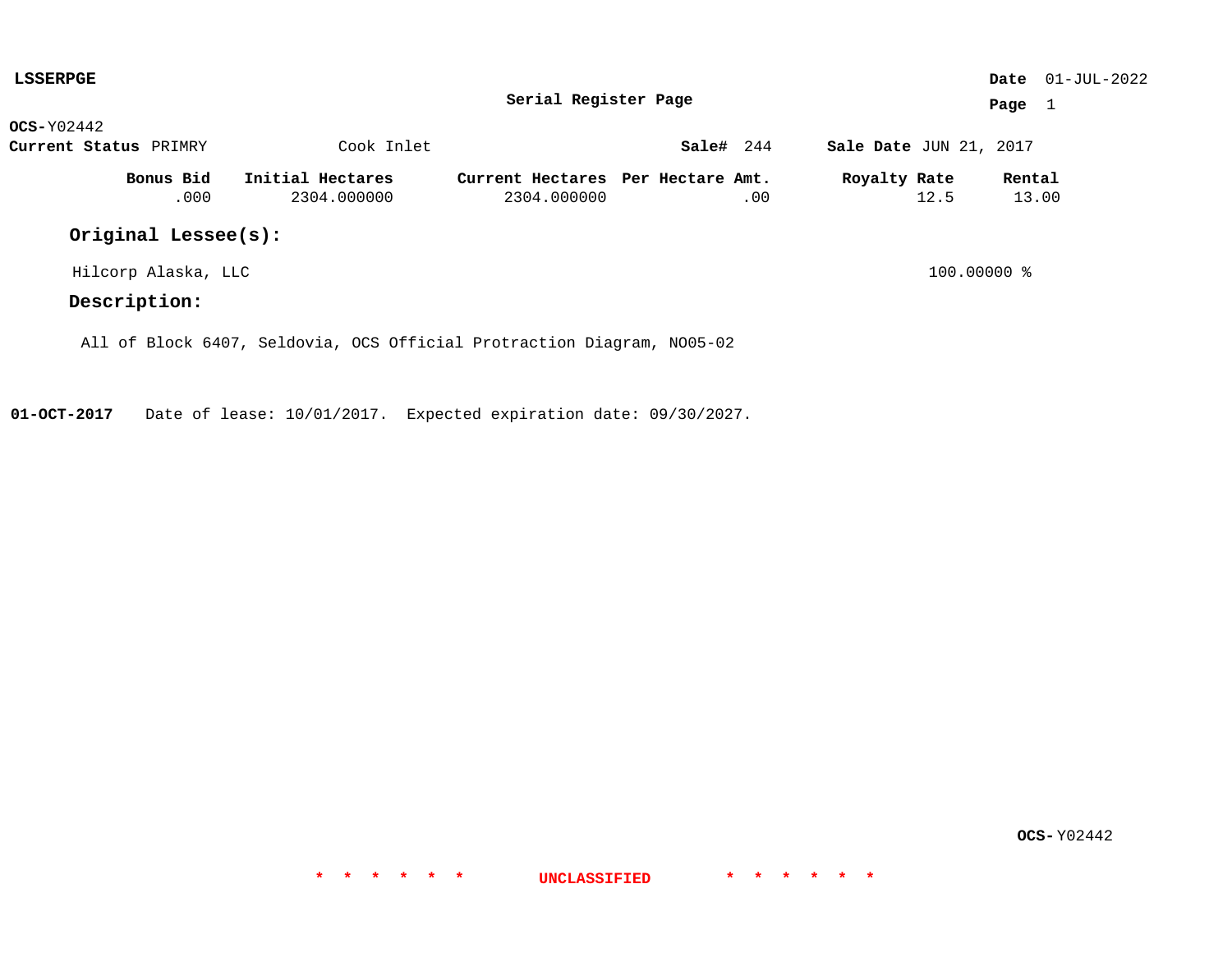| <b>LSSERPGE</b>       |                  |             |                                                                        |           |                        |      |                 | <b>Date</b> $01-JUL-2022$ |
|-----------------------|------------------|-------------|------------------------------------------------------------------------|-----------|------------------------|------|-----------------|---------------------------|
|                       |                  |             | Serial Register Page                                                   |           |                        |      | Page $1$        |                           |
| $OCS-Y02443$          |                  |             |                                                                        |           |                        |      |                 |                           |
| Current Status PRIMRY |                  | Cook Inlet  |                                                                        | Sale# 244 | Sale Date JUN 21, 2017 |      |                 |                           |
| Bonus Bid<br>.000     | Initial Hectares | 2304.000000 | Current Hectares Per Hectare Amt.<br>2304.000000                       | .00       | Royalty Rate           | 12.5 | Rental<br>13.00 |                           |
| Original Lessee(s):   |                  |             |                                                                        |           |                        |      |                 |                           |
| Hilcorp Alaska, LLC   |                  |             |                                                                        |           | $100.00000$ %          |      |                 |                           |
| Description:          |                  |             |                                                                        |           |                        |      |                 |                           |
|                       |                  |             | All of Block 6410, Seldovia, OCS Official Protraction Diagram, NO05-02 |           |                        |      |                 |                           |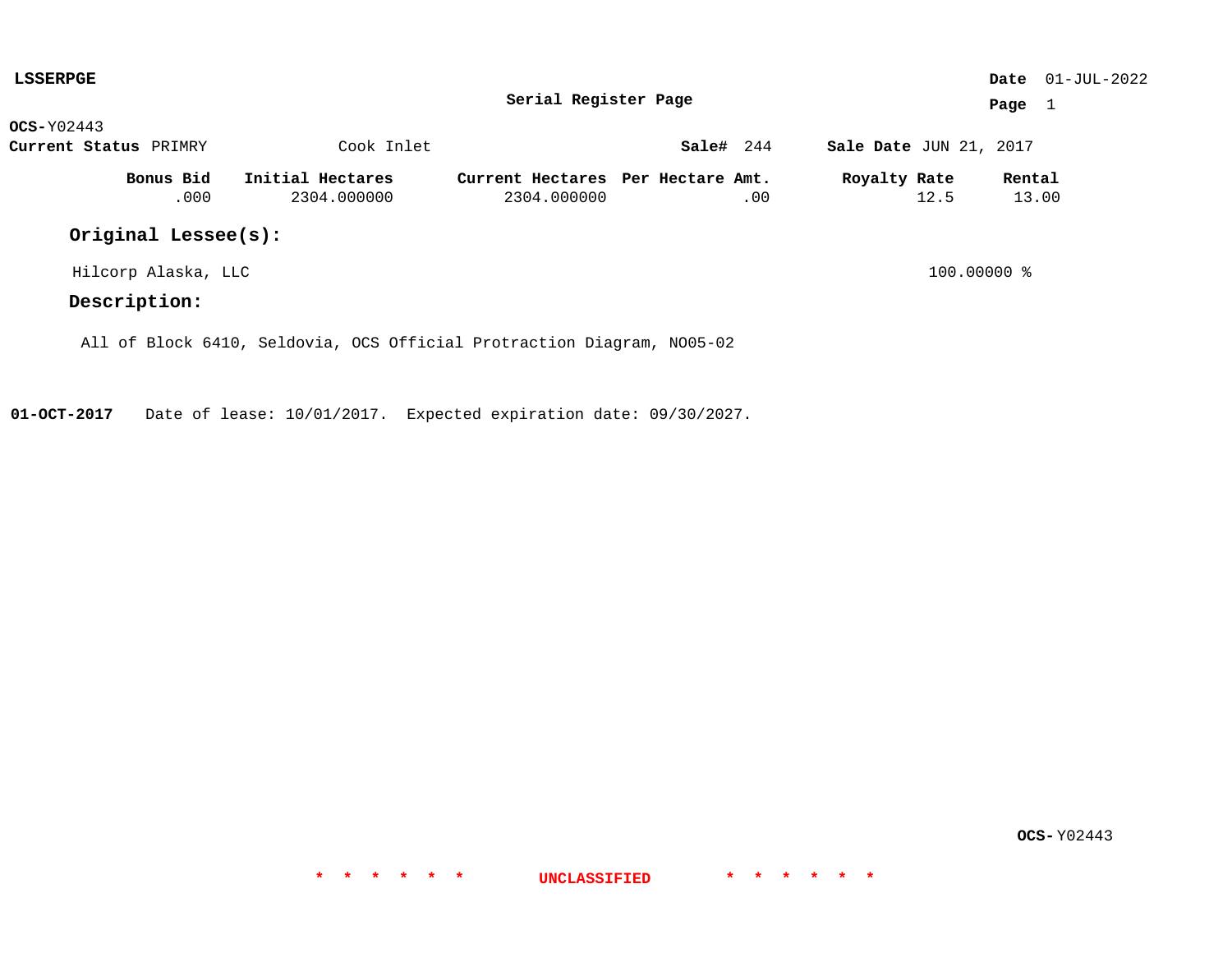| <b>LSSERPGE</b>       |                                                                        |                                                  |           |                        | <b>Date</b> $01-JUL-2022$ |  |  |
|-----------------------|------------------------------------------------------------------------|--------------------------------------------------|-----------|------------------------|---------------------------|--|--|
|                       |                                                                        | Serial Register Page                             |           |                        | Page $1$                  |  |  |
| $OCS-Y02444$          |                                                                        |                                                  |           |                        |                           |  |  |
| Current Status PRIMRY | Cook Inlet                                                             |                                                  | Sale# 244 | Sale Date JUN 21, 2017 |                           |  |  |
| Bonus Bid<br>.000     | Initial Hectares<br>2304.000000                                        | Current Hectares Per Hectare Amt.<br>2304.000000 | .00       | Royalty Rate<br>12.5   | Rental<br>13.00           |  |  |
| Original Lessee(s):   |                                                                        |                                                  |           |                        |                           |  |  |
| Hilcorp Alaska, LLC   |                                                                        |                                                  |           | $100.00000$ %          |                           |  |  |
| Description:          |                                                                        |                                                  |           |                        |                           |  |  |
|                       | All of Block 6455, Seldovia, OCS Official Protraction Diagram, NO05-02 |                                                  |           |                        |                           |  |  |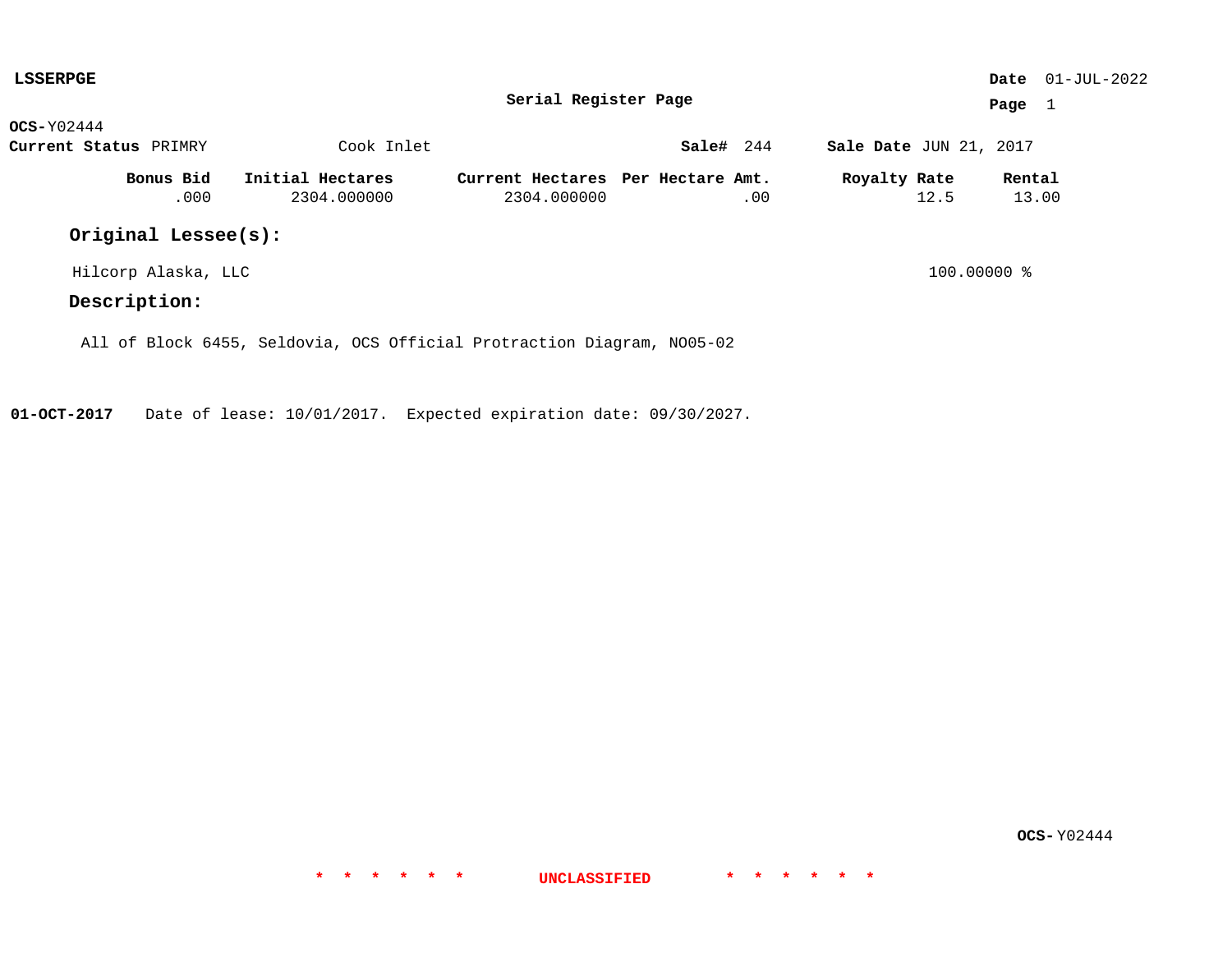| <b>LSSERPGE</b>       |                                                                        |                                                  |           |                        | <b>Date</b> $01-JUL-2022$ |  |  |
|-----------------------|------------------------------------------------------------------------|--------------------------------------------------|-----------|------------------------|---------------------------|--|--|
|                       |                                                                        | Serial Register Page                             |           |                        | Page $1$                  |  |  |
| $OCS-Y02445$          |                                                                        |                                                  |           |                        |                           |  |  |
| Current Status PRIMRY | Cook Inlet                                                             |                                                  | Sale# 244 | Sale Date JUN 21, 2017 |                           |  |  |
| Bonus Bid<br>.000     | Initial Hectares<br>2304.000000                                        | Current Hectares Per Hectare Amt.<br>2304.000000 | .00       | Royalty Rate<br>12.5   | Rental<br>13.00           |  |  |
| Original Lessee(s):   |                                                                        |                                                  |           |                        |                           |  |  |
| Hilcorp Alaska, LLC   |                                                                        |                                                  |           | $100.00000$ %          |                           |  |  |
| Description:          |                                                                        |                                                  |           |                        |                           |  |  |
|                       | All of Block 6456, Seldovia, OCS Official Protraction Diagram, NO05-02 |                                                  |           |                        |                           |  |  |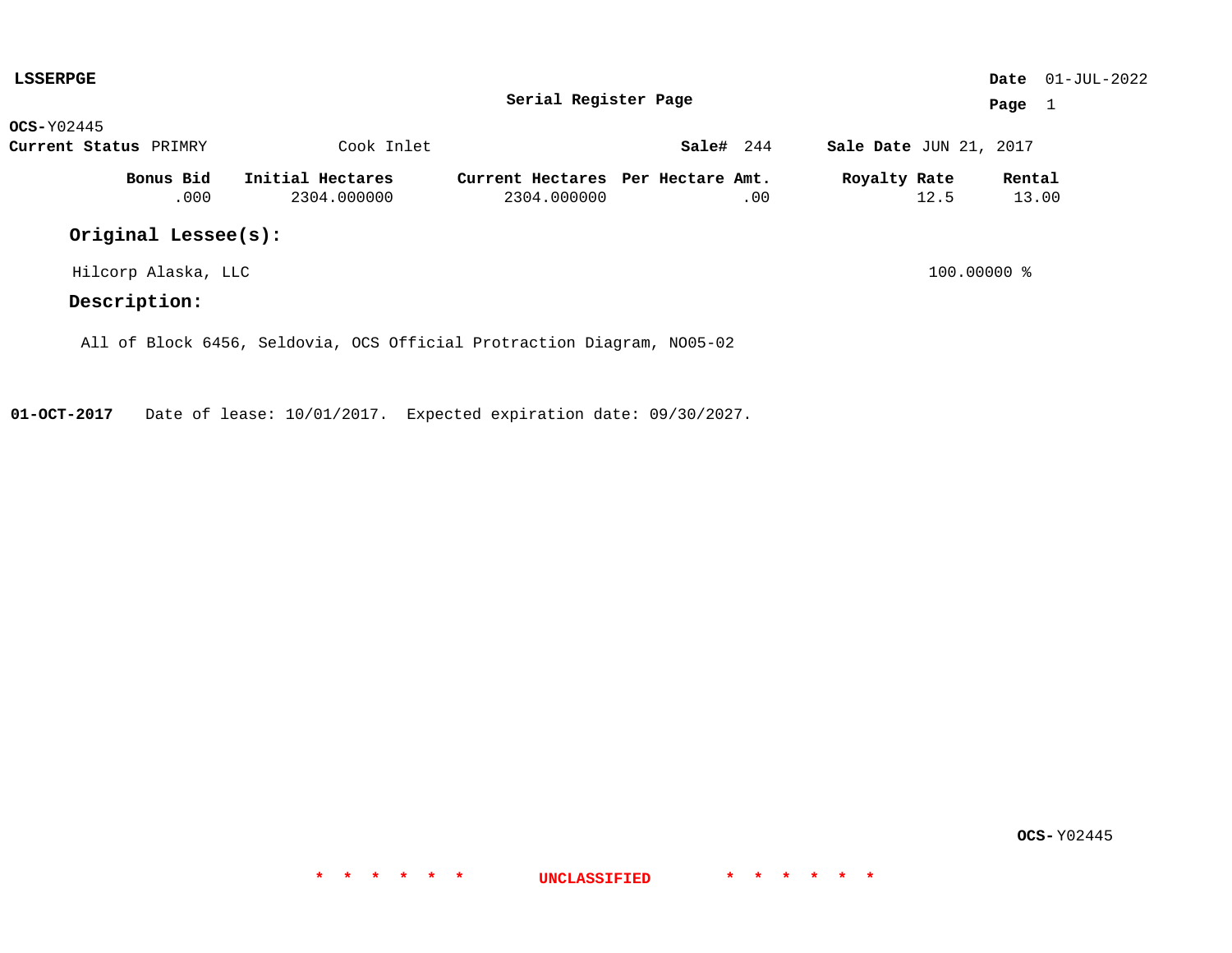| <b>LSSERPGE</b>       |                     |                                                                        |                                                  |           |     |                        |      |                 | <b>Date</b> $01-JUL-2022$ |
|-----------------------|---------------------|------------------------------------------------------------------------|--------------------------------------------------|-----------|-----|------------------------|------|-----------------|---------------------------|
|                       |                     |                                                                        | Serial Register Page                             |           |     |                        |      | Page $1$        |                           |
| $OCS-Y02446$          |                     |                                                                        |                                                  |           |     |                        |      |                 |                           |
| Current Status PRIMRY |                     | Cook Inlet                                                             |                                                  | Sale# 244 |     | Sale Date JUN 21, 2017 |      |                 |                           |
|                       | Bonus Bid<br>.000   | Initial Hectares<br>2304.000000                                        | Current Hectares Per Hectare Amt.<br>2304.000000 |           | .00 | Royalty Rate           | 12.5 | Rental<br>13.00 |                           |
|                       | Original Lessee(s): |                                                                        |                                                  |           |     |                        |      |                 |                           |
|                       | Hilcorp Alaska, LLC |                                                                        |                                                  |           |     | $100.00000$ %          |      |                 |                           |
| Description:          |                     |                                                                        |                                                  |           |     |                        |      |                 |                           |
|                       |                     | All of Block 6457, Seldovia, OCS Official Protraction Diagram, NO05-02 |                                                  |           |     |                        |      |                 |                           |